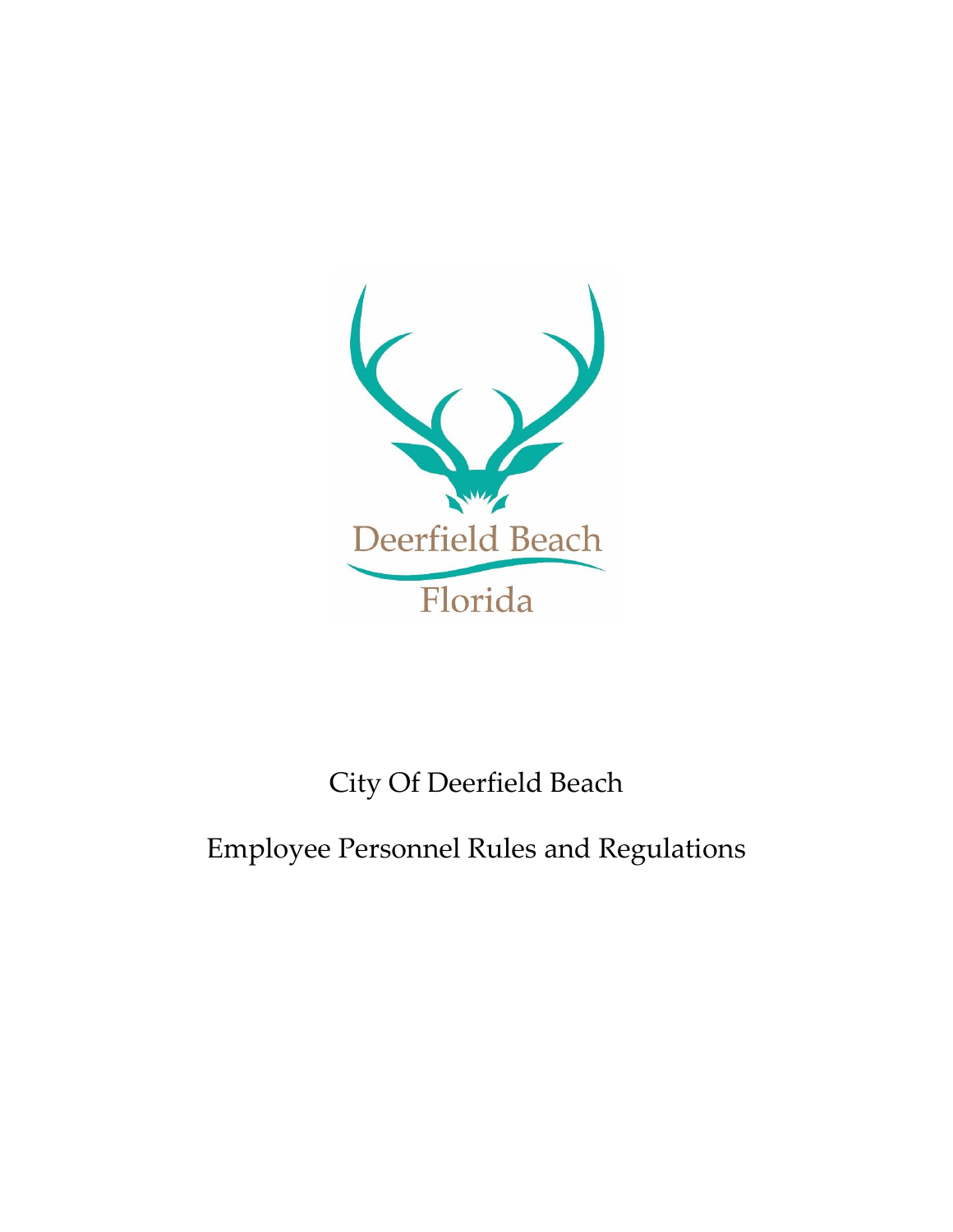|      | ARTICLE I AUTHORITY, ADMINISTRATION AND DEFINITIONS  1              |  |
|------|---------------------------------------------------------------------|--|
|      |                                                                     |  |
| 1.02 |                                                                     |  |
| 1.03 |                                                                     |  |
| 1.04 |                                                                     |  |
| 1.05 |                                                                     |  |
| 1.06 |                                                                     |  |
| 1.07 |                                                                     |  |
|      |                                                                     |  |
| 2.01 |                                                                     |  |
| 2.02 |                                                                     |  |
| 2.03 |                                                                     |  |
|      |                                                                     |  |
| 3.01 |                                                                     |  |
| 3.02 |                                                                     |  |
| 3.03 |                                                                     |  |
| 3.04 |                                                                     |  |
|      | ARTICLE IV ELIGIBILITY, CERTIFICATION, APPOINTMENTS AND PROBATION24 |  |
| 4.01 |                                                                     |  |
| 4.02 |                                                                     |  |
| 4.03 |                                                                     |  |
|      |                                                                     |  |
| 5.01 |                                                                     |  |
| 5.02 |                                                                     |  |
| 5.03 |                                                                     |  |
|      |                                                                     |  |
| 6.01 |                                                                     |  |
| 6.02 |                                                                     |  |
| 6.03 |                                                                     |  |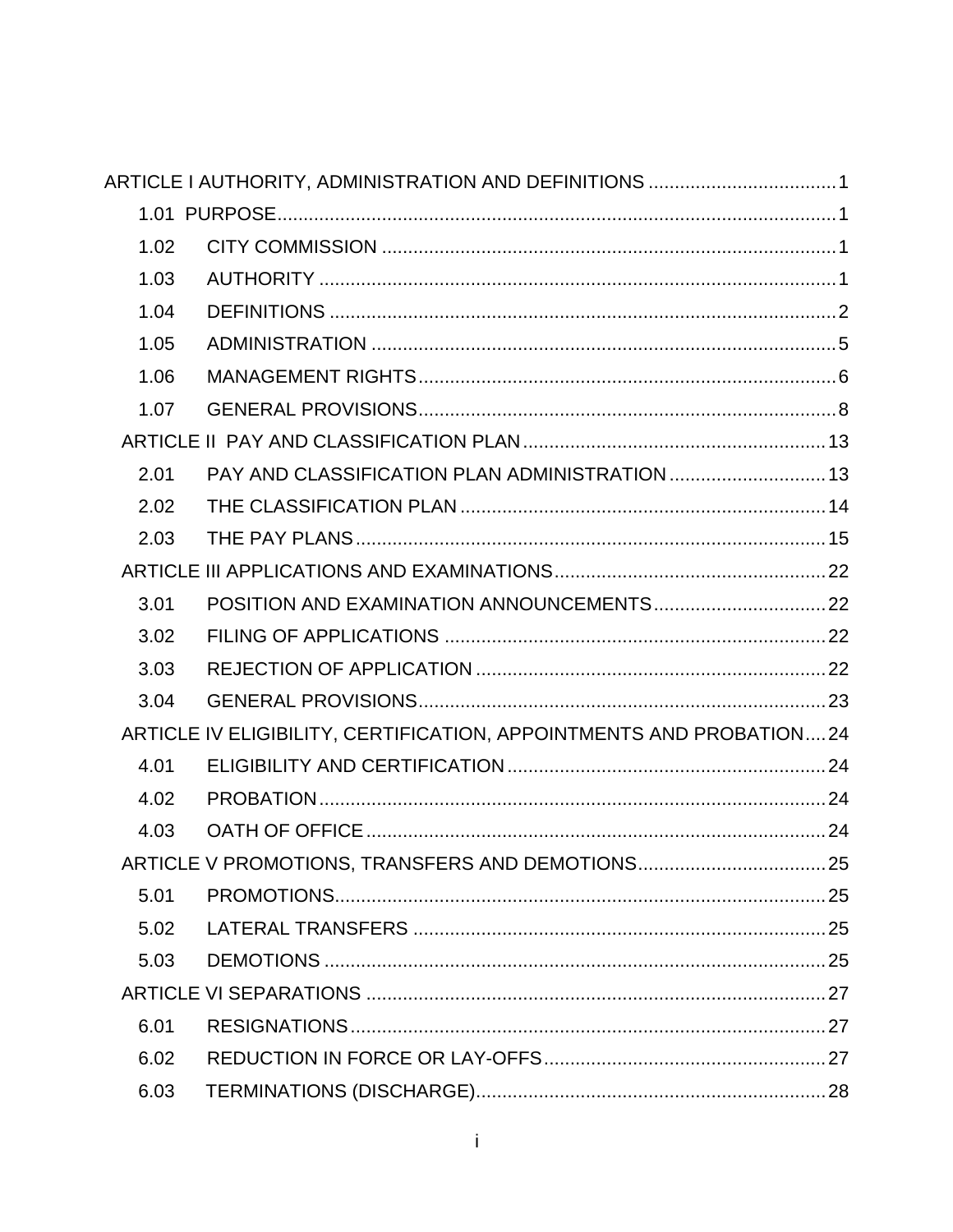| 6.04 |                                                     |  |
|------|-----------------------------------------------------|--|
| 6.05 |                                                     |  |
| 6.06 |                                                     |  |
| 6.07 |                                                     |  |
| 6.08 |                                                     |  |
| 6.09 |                                                     |  |
| 6.10 |                                                     |  |
| 6.11 |                                                     |  |
|      |                                                     |  |
| 7.01 |                                                     |  |
| 7.02 |                                                     |  |
| 7.03 |                                                     |  |
| 7.04 |                                                     |  |
| 7.05 |                                                     |  |
| 7.06 |                                                     |  |
| 7.07 |                                                     |  |
| 7.08 |                                                     |  |
| 7.09 |                                                     |  |
| 7.10 |                                                     |  |
| 7.11 |                                                     |  |
| 7.12 |                                                     |  |
| 7 13 |                                                     |  |
| 7.14 |                                                     |  |
|      |                                                     |  |
| 8.01 |                                                     |  |
| 8.02 |                                                     |  |
| 8.03 |                                                     |  |
| 8.04 |                                                     |  |
| 8.05 | EDUCATIONAL INCENTIVES/BENEFITS AND CERTIFICATION52 |  |
| 8.06 |                                                     |  |
| 8.07 |                                                     |  |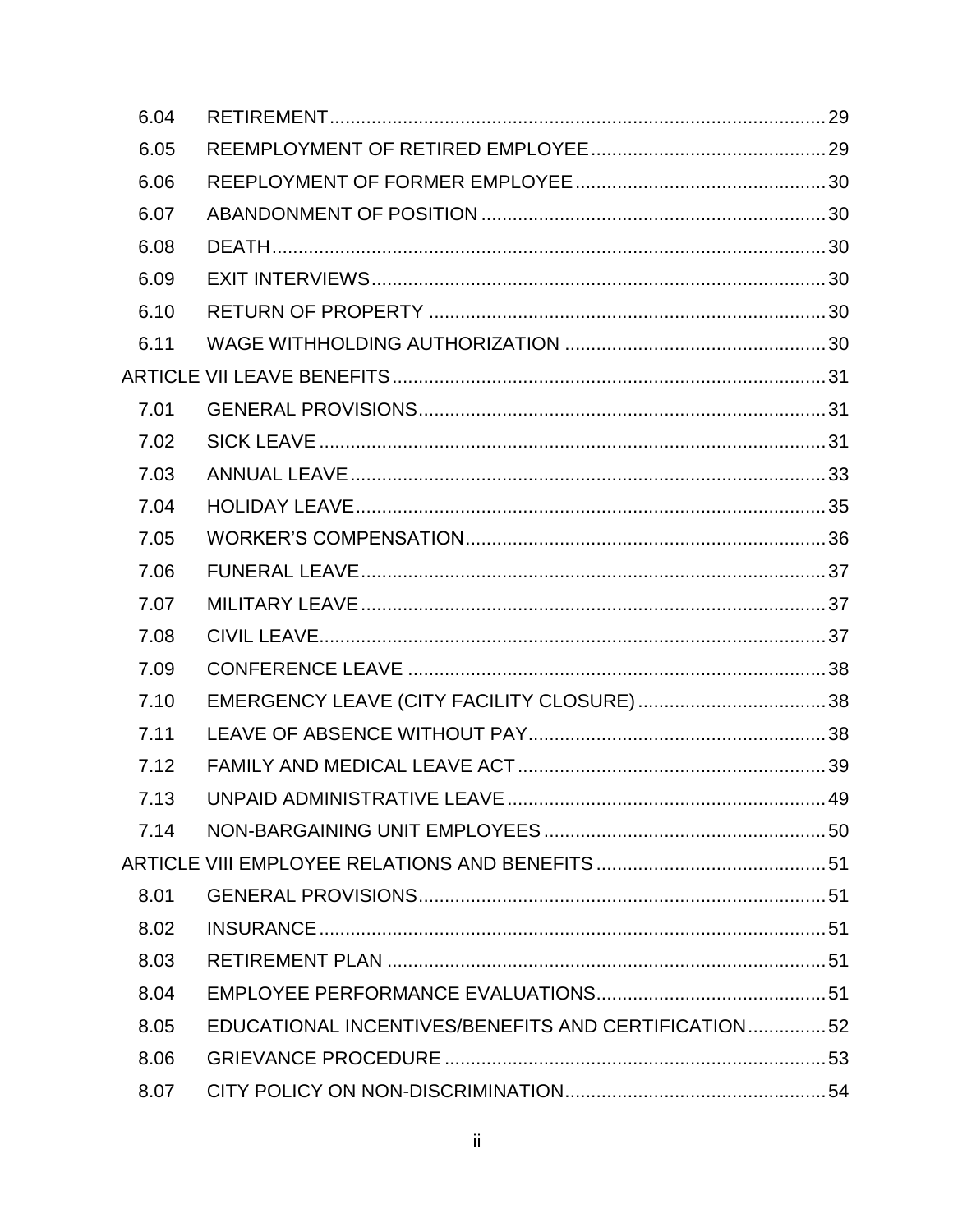| 8.08  |                                                         |     |
|-------|---------------------------------------------------------|-----|
| 8.09  |                                                         |     |
| 8.10  |                                                         |     |
| 8.11  | USE OF CITY VEHICLES (INCLUDING TAKE-HOME VEHICLES) 66  |     |
| 8.12  |                                                         |     |
| 8.13  |                                                         |     |
| 8.14  |                                                         |     |
| 8.15  |                                                         |     |
|       |                                                         |     |
| 9.01  |                                                         |     |
| 9.02  |                                                         |     |
| 9.03  | GROUNDS FOR DISCIPLINARY ACTION OR SEPARATION           |     |
| 9.04  |                                                         |     |
| 9.05  |                                                         |     |
|       |                                                         |     |
| 10.01 |                                                         |     |
| 10.02 |                                                         |     |
| 10.03 |                                                         |     |
| 10.04 |                                                         |     |
| 10.05 |                                                         |     |
|       |                                                         |     |
|       | 11.01 OBJECTIVE                                         | .82 |
| 11.02 |                                                         |     |
|       | 11.03 EMPLOYEE TESTING (SITUATIONAL TESTING TYPES):  82 |     |
| 11.04 | DRUG AND ALCOHOL TESTING OF COMMERCIAL MOTOR VEHICLE    |     |
|       |                                                         |     |
| 11.05 |                                                         |     |
| 11.06 | LOSS OF WORKERS' COMPENSATION BENEFITS 85               |     |
| 11.07 |                                                         |     |
| 11.08 | USE OF PRESCRIPTION AND NON-PRESCRIPTION MEDICATIONS85  |     |
| 11.09 | CONSEQUENCES OF REFUSING A DRUG TEST OR TREATMENT86     |     |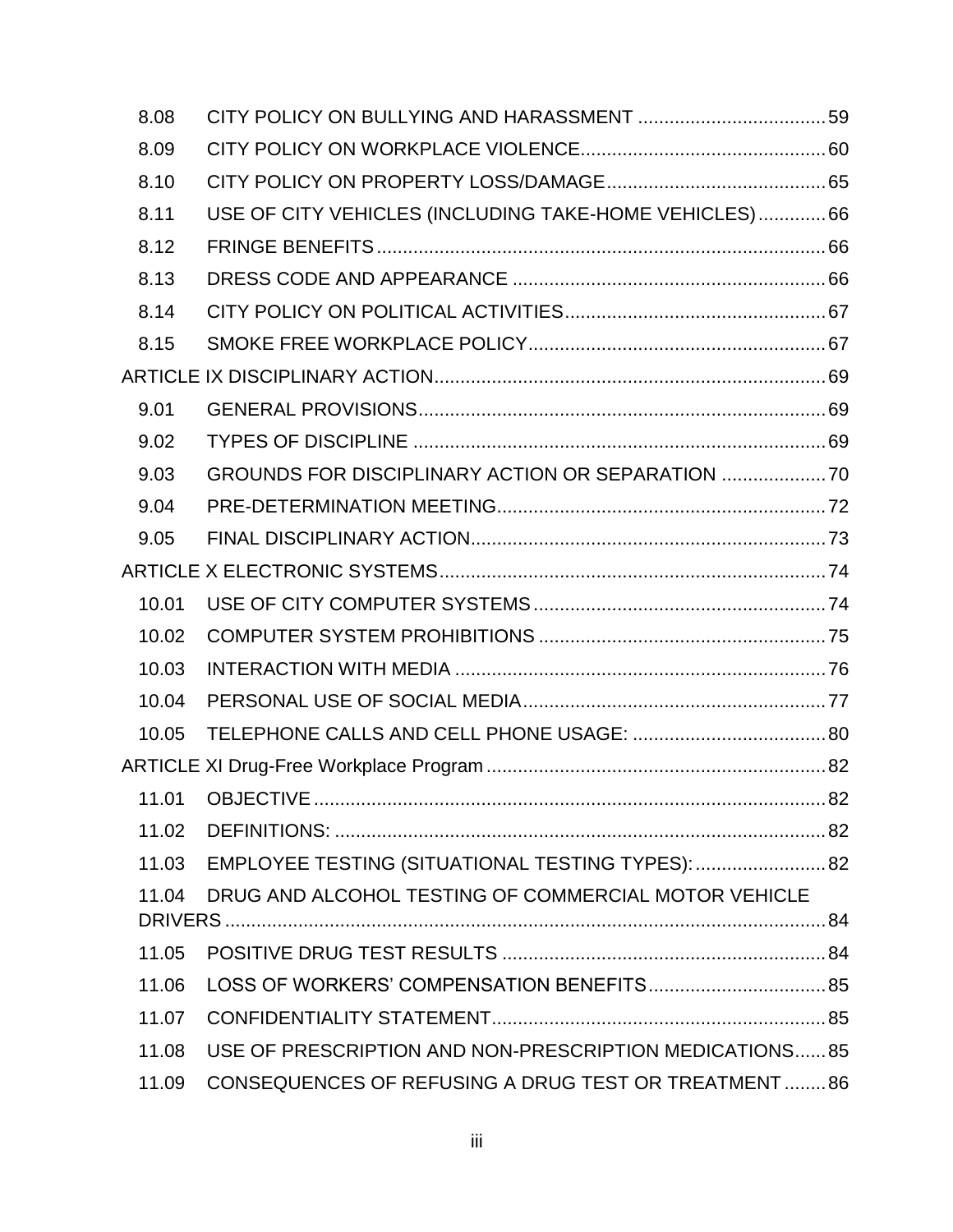| 11.10 DUTY TO NOTIFY LABORATORY OF LEGAL ACTION CONCERNING |  |
|------------------------------------------------------------|--|
|                                                            |  |
| 11.12 OVER THE COUNTER AND PRESCRIPTION DRUGS WHICH COULD  |  |
| 11.13 REHABILITATION PROCEDURES FOR MANDATORY-TESTING AND  |  |
|                                                            |  |
|                                                            |  |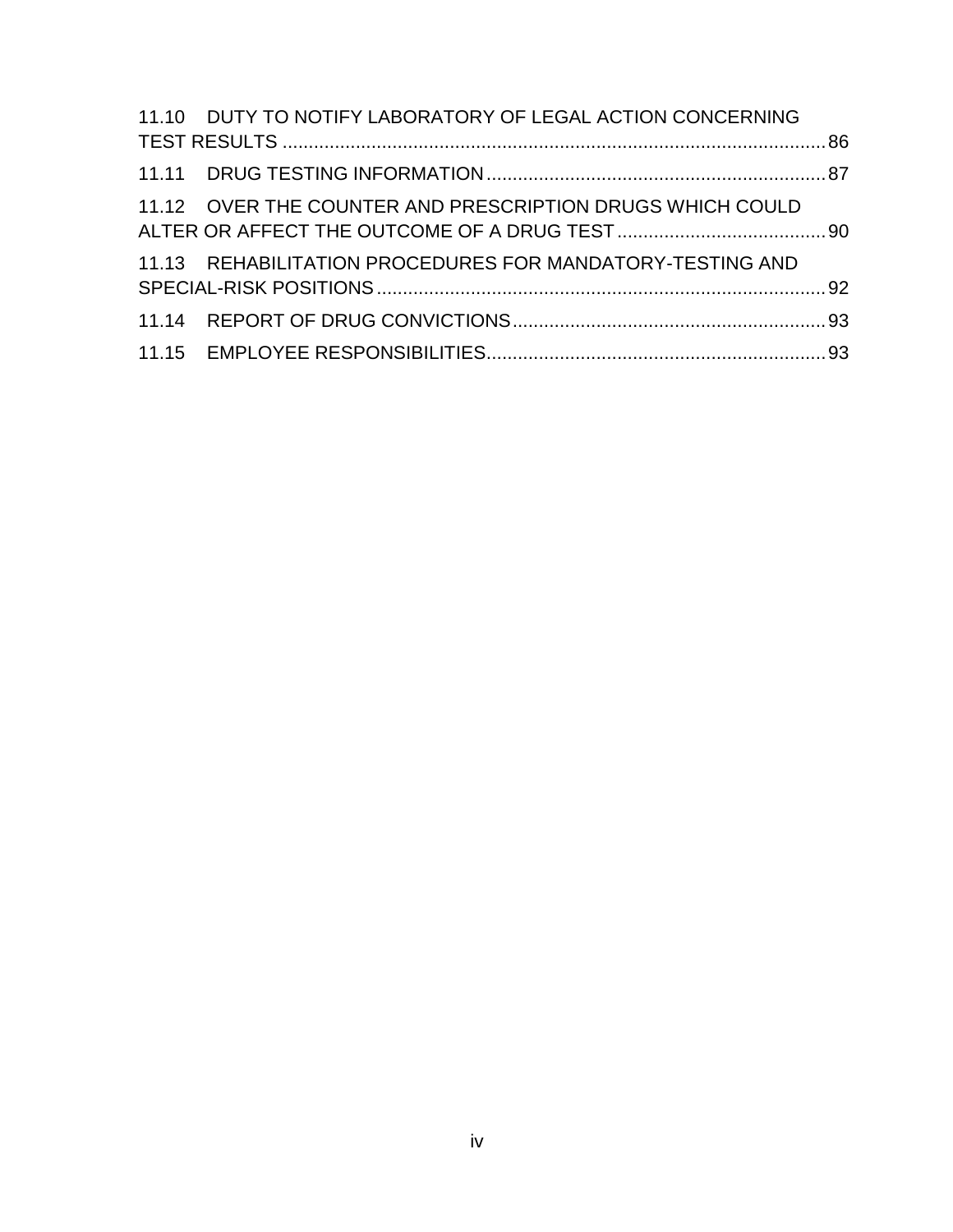#### **ARTICLE I AUTHORITY, ADMINISTRATION AND DEFINITIONS**

#### 1.01 PURPOSE

It is the purpose of these rules and regulations to satisfy the requirements of Section 4.05 of the City Charter, and which personnel procedures shall be maintained by the City Commission. These rules include provisions for appointment, career development, benefits, removal, discipline and related conditions of employment with the City of Deerfield Beach. These rules shall constitute the administrative guide for accomplishing the desired objectives of the City's personnel program and will outline to employees their respective responsibilities, benefits and privileges.

#### 1.02 CITY COMMISSION

The City Commission has established the authority for the preparation and administration of these rules in Section 4.03 of the City Charter, which describes the powers and duties of the City Manager. The City Commission shall approve the adoption of all rules and amendments to these rules by resolution, except that the City Manager may unilaterally amend these rules if any portion thereof is invalidated, found unlawful or unenforceable by a court of competent jurisdiction or conflicts with state or federal law. In such a case, the amendatory authority shall be limited to address the conflict.

#### 1.03 AUTHORITY

These rules and regulations shall govern all employees of the City, including all probationary, part-time, seasonal, temporary and government grant employees as determined by the City Manager and as outlined specifically by these rules. Volunteer workers are also obligated to abide by the various rules and regulations expressed herein.

- a. With the specific exclusion of positions established by the City Charter, offices, positions and rates of compensation shall be created and authorized by the City Manager with the approval of the City Commission.
- b. General responsibility and authority for the administration of municipal personnel practices shall be vested in the City Manager with the specific exclusion of matters and appointments reserved to the Commission as set out by the City Charter.
- c. The City has the sole discretion to modify, amend or rescind any part of these rules and regulations or any other City-issued policy at any time, with or without notice. None of the provisions should be interpreted as creating a contractual relationship or giving any employee the right to be retained as an employee or to receive any benefits.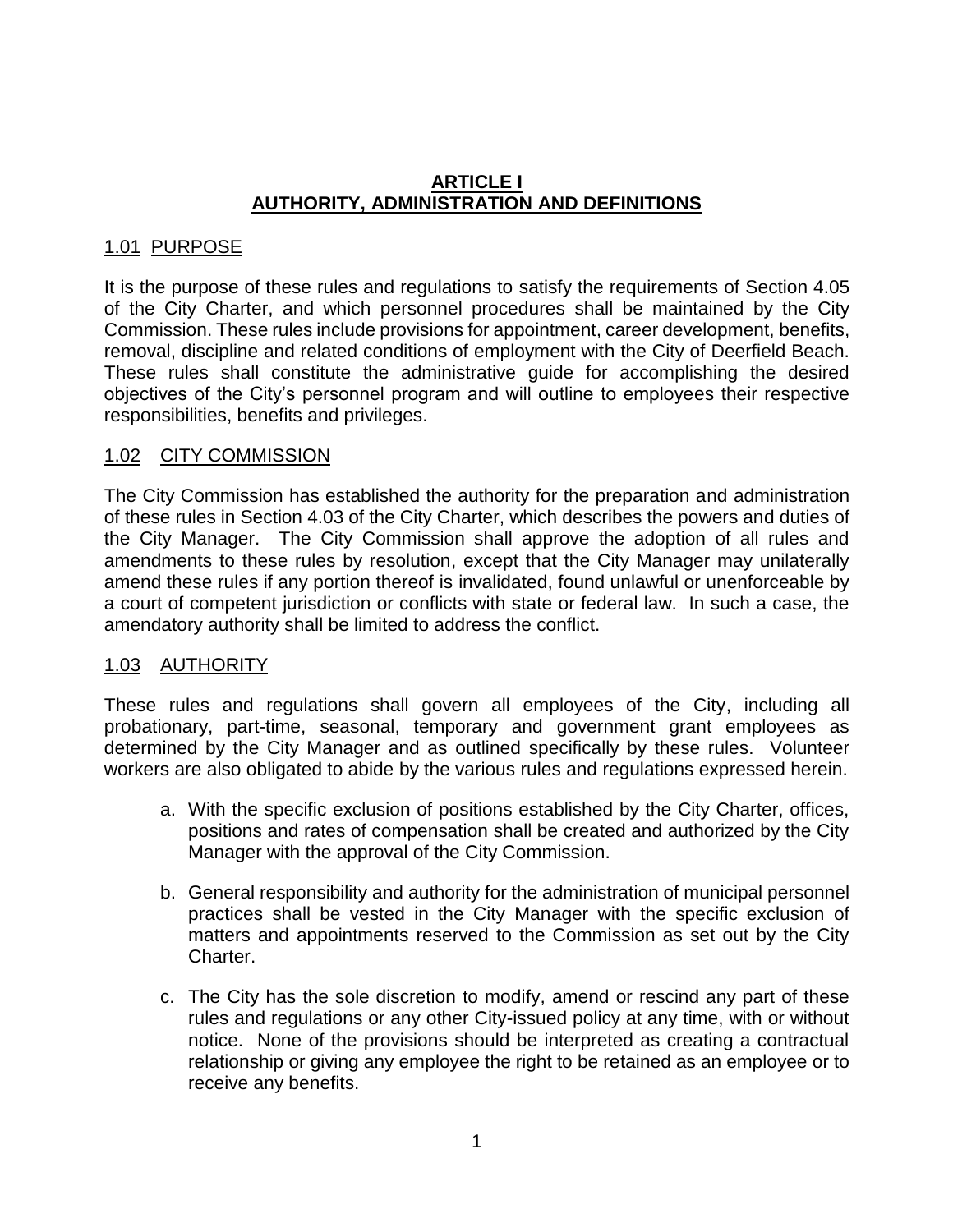- d. If any conflict arises between these rules and regulations and those established by the Charter and the respective ordinances, the Charter and the respective ordinances shall prevail.
- e. If any conflict arises between these rules and regulations and those established by a collective bargaining agreement covering any City employees, the applicable provision(s) of the collective bargaining agreement shall prevail.

#### 1.04 DEFINITIONS

*NOTE*: The masculine pronoun is used here and elsewhere in these rules and regulations in its generic sense to include both males and females and is in no sense intended to discriminate against or give preference to either gender.

Administrative Leave - A relief from any and all duties with pay by the City Manager.

Anniversary Date – The recurring month and day of an employee's hire

Annual Review Date – The first day following the end of an employee's probationary period, which is used as the start of the measurement period for annual evaluation purposes.

Bullying – Repeated behavior occurring in the course of work that impairs the ability of an employee to perform work duties, or is reasonably perceived as being so severe or objectively offensive so as to have that effect.

Classification – A group of budgeted positions sufficiently similar as to duties performed, degree of supervision exercised or required, minimum requirements of training, experience or skill and such other characteristics that the same title, the same tests and the same range of compensation may be equitably applied to each.

Classification (Job) Description – The written description of the essential characteristics of the classification and the factors and conditions that separate it from other classifications. The description is written in terms of duties, responsibilities, illustrative examples of work and the qualifications needed to perform the work.

Classification (Job) Title – The name listed in the Classification plan which most closely describes the nature of the work performed by an employee and shall be used on all personnel records and actions.

Compensatory Leave - Time off from work for non-exempt employees earned in lieu of monetary payment for time worked in excess of forty (40) hours in a workweek. Compensatory ("Comp") time is earned at the rate of one and one-half hours for each overtime hour worked.

Continuous Service – Means employment which is uninterrupted, except for authorized leaves of absence, suspension or separation due to reduction in work force. Authorized paid leave shall be included as a part of continuous service.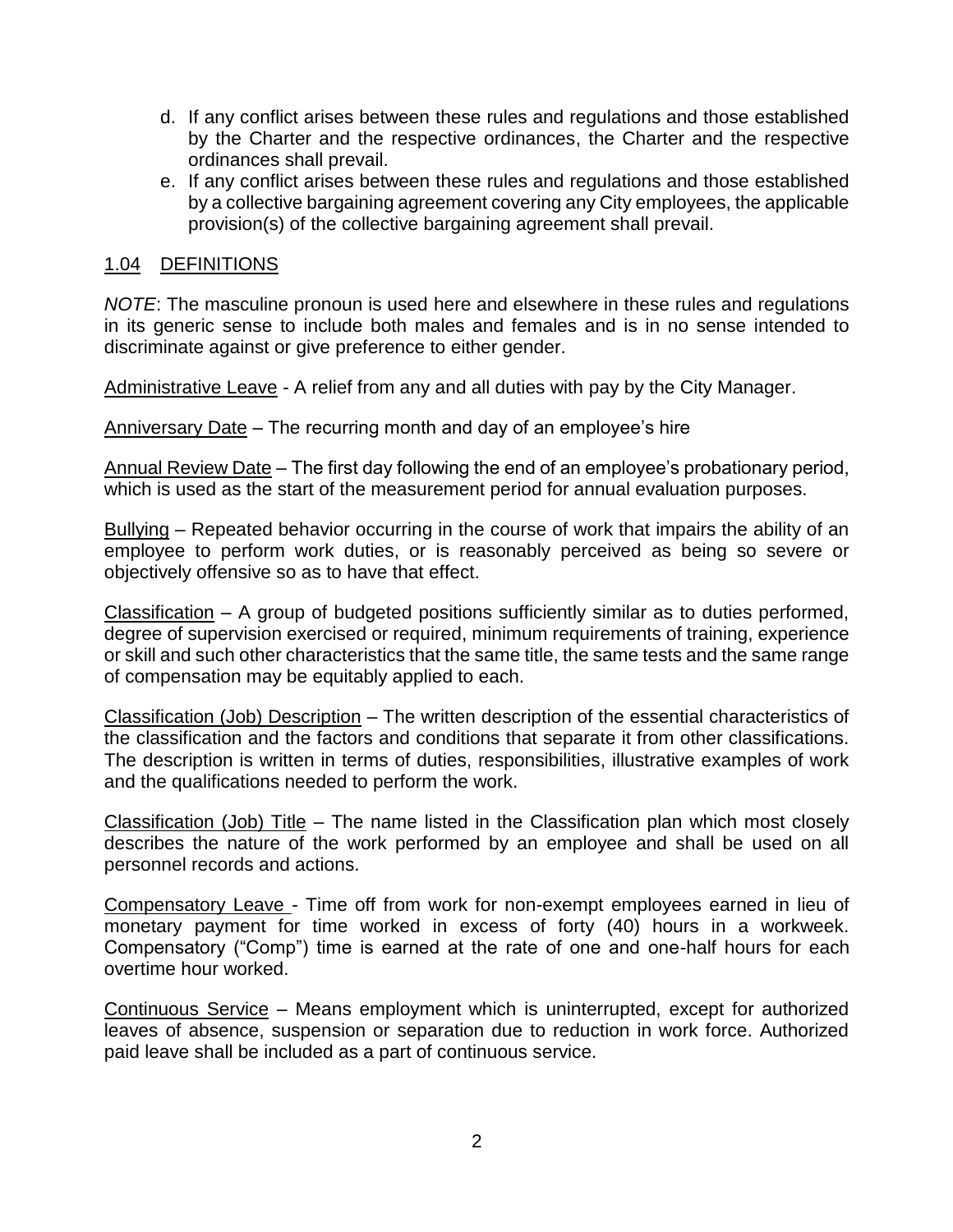Demotion – The action either voluntary or involuntary which changes the employee's classification title with the result that he is placed in a classification which has a lower pay range.

Director of Human Resources and Risk Management- An employee appointed by the City Manager as the personnel director and charged with administering the City's personnel procedures and rules.

Eligibility List – An employment list, promotional list or reemployment list.

Emergency Appointment – An employee appointed during an emergency which makes it impossible to fill a position by normal procedures. The appointment shall only be during the period of emergency.

Examination **-** The process of testing, evaluating or investigating the fitness and qualification of applicants and employees for positions.

Exempt Employee - Employees who are paid on a salary basis and do not qualify for overtime pay based on their job duties under the provisions of the Fair Labor Standards Act.

Good Standing - An employee leaves the City in "good standing" if he/she is laid off, resigns with the requisite notice, retires, or is dismissed/discharged without the City setting forth provable reasons for the action.

Incumbent – The permanent employee occupying a position.

Lateral Transfer – Reassignment of an employee to a different department, division, or class without changing his Pay Grade or annual review date.

Layoff – A reduction in the number of employees due to a change in or lack of work, funds or other causes not pertaining to employee performance.

Light Duty – A form of less physically or mentally demanding job duties available to eligible employees injured on the job for the purpose providing alternative work in the event they cannot perform some or all of their essential functions due to temporary physical or mental limitations. Light duty is temporary, only available on an as needed basis and limited to employees who have not reached Maximum Medical Improvement (MMI).

Merit Advancement – An increase within a pay range based on an employee's job performance and his/her evaluation.

Non-Exempt Employee – An employee who is not exempt from the FLSA and who must be paid at a rate of one and one-half (1.5) times their regular rate of pay for all hours worked in excess of forty (40) hours in a workweek.

Overtime - The time worked in excess of forty (40) hours per week by non-exempt employees. For purposes of calculating overtime, time worked includes holiday leave hours, conference leave, emergency pay and vacation/annual leave hours. All other leave hours are not considered time worked.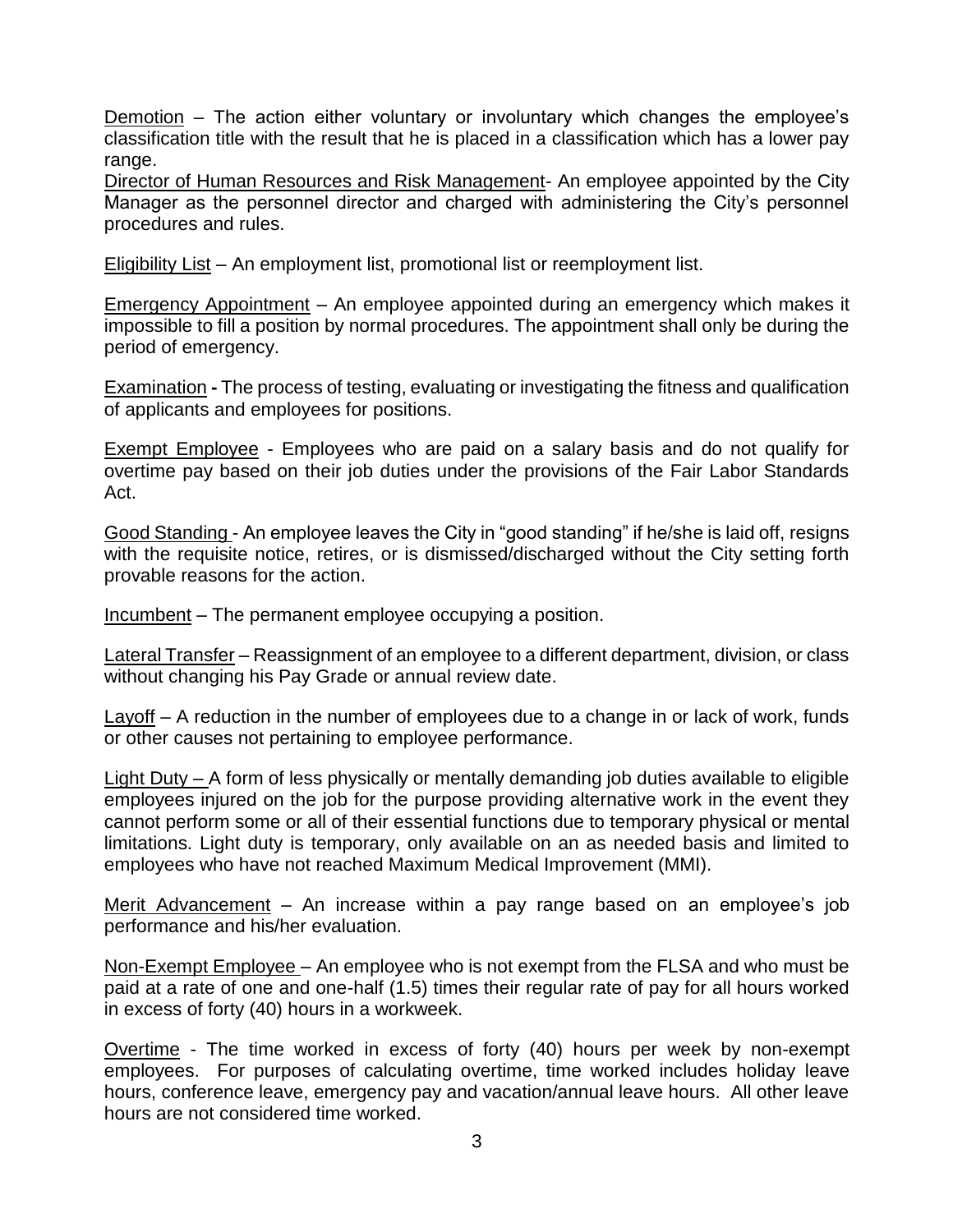Part-Time Employment – Employment in a position that requires the employee to work fewer than 30 hours in a regular work week.

Pay Grade – The number assigned to a particular pay range.

Pay Plan – A document setting forth the various pay grades and their ranges. This consists of a salary schedule showing pay grades and ranges

Pay Rate – Base hourly earnings of an employee.

Performance Evaluation – A periodic report relative to the conduct and job productivity of probationary and permanent employees written by the appropriate supervisor.

Permanent Employee – A regular, full-time employee who has passed the probationary period.

Probationary Employee – All regular, new employees and newly promoted employees must serve a six-month probationary period from the effective date of their appointment or promotion. Probationary employees do not have predetermination meeting rights that permanent employees have.

Probationary Period - A time period in which a department evaluates an employee's performance and ability in order to decide whether the employee should be retained or dismissed.

Promotion – The act of advancing an employee to a higher pay grade and job classification based on favorable work performance and qualifications for the classification title.

Reclassification – The act of changing the Pay Grade of a classification based on the permanent assignment of additional duties.

Full-time Employee – A person hired to fill a budgeted position of thirty hours or more and who is eligible to receive all City benefits.

Part-time Employee – A person hired to fill a budgeted position fewer than thirty hours.

Resignation – Act of voluntarily withdrawing from City employment.

Seniority - Regular full-time employee shall have City Seniority based on the employee's first day of current continuous full-time employment with City. City Seniority shall be used for computing annual leave accrual and retirement benefits. Classification and Department seniority shall be based on the employee's first day in their classification and the department, respectively.

Suspension – A penalty of leave without pay for an employee for a disciplinary purpose.

Temporary Employee – A person hired for a special project/work of a transitory or seasonal nature or such other purpose as approved by the City Manager for a limited duration. Such an employee does not receive all City benefits, except for those mandated by law.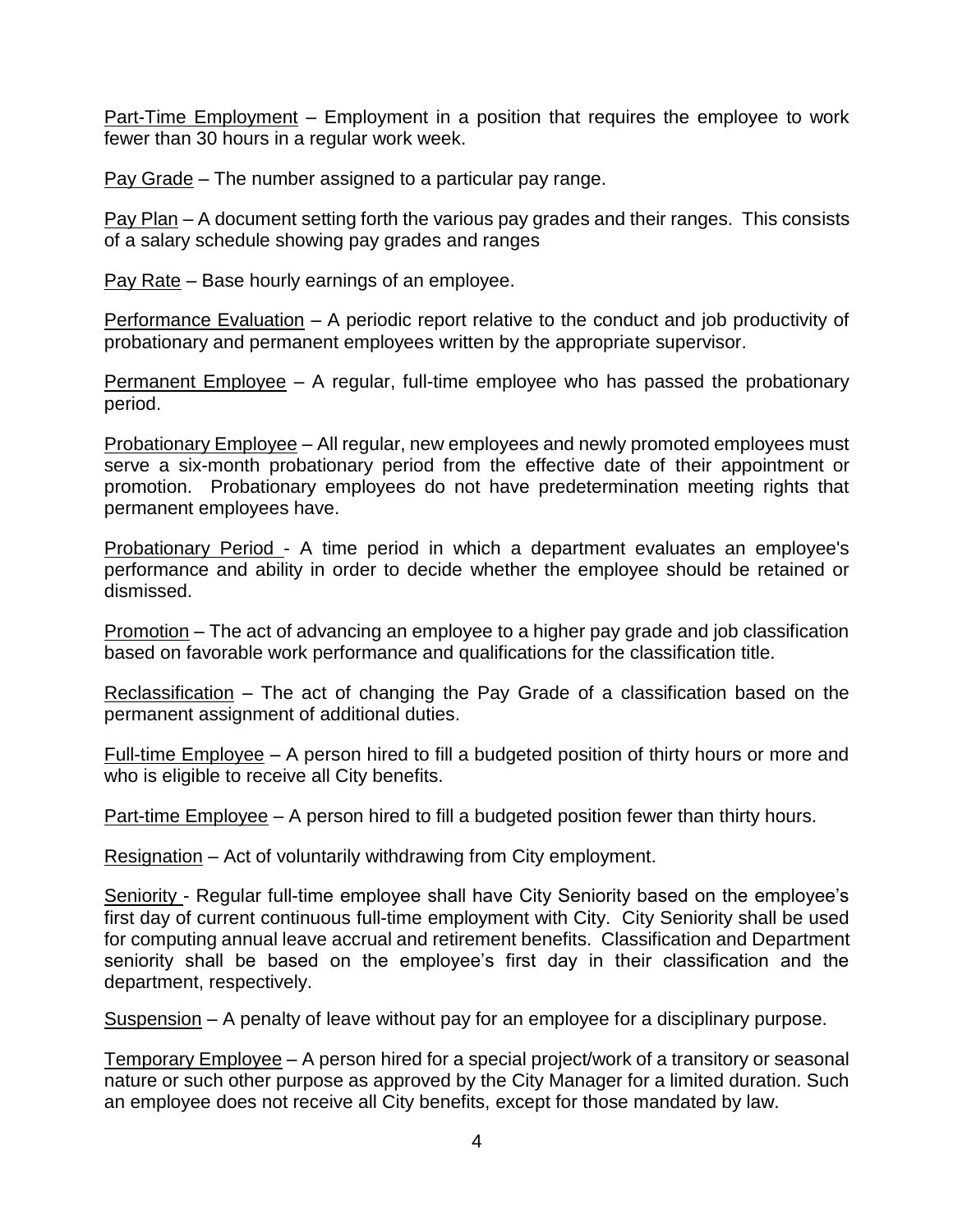Termination – The act of discharging an employee from employment by the City for inefficiency, poor work performance, disciplinary matters or other related actions. Termination, discharge or dismissal may be used interchangeably to signify the same personnel action.

Unpaid Administrative Leave - A relief from any and all duties without pay by the City Manager. An employee may use accrued annual leave or compensatory time in lieu of taking unpaid leave.

Violence/Violent Behavior – Act(s) that a reasonable person would believe are intimidating or instilling fear in others.

Workday – When the City is open for business and does not normally include Saturdays, Sundays, or City-observed holidays. For employees who work a non-traditional schedule, workday or working days may have an alternative meaning.

Workweek - The time period used to measure eligibility for overtime. The workweek commences at 12:00 A.M. Saturday and ends at 11:59 P.M. Friday.

#### 1.05 ADMINISTRATION

- a. The City Manager has overall responsibility for the administration of these rules and regulations. The Department of Human Resources shall be responsible for the administration of these rules and regulations under the direction of the City Manager. The City Manager (or the City Manager's designee) is responsible for clarification and interpretation of any of the policies and procedures herein. The City Manager may, at any time, develop procedural rules and other personnel policies. Based on the circumstances, the City Manager may waive the requirements of policy or procedure.
- b. The Department of Financial Services, under the City Manager's direction, shall establish the accounting policies and procedures in order to provide accurate payroll calculations and to provide controls, such as time cards, payroll certifications, etc., necessary to meet fiscal and auditing compliance standards in relation to personnel pay and benefit programs.
- c. Department Directors are responsible for certifying all forms of pay, leave, attendance and absence of their respective employees. In addition, Department Directors are responsible for carrying out the fair administration of these rules and regulations in their respective departments.
- d. The Department of Human Resources shall adopt, amend and rescind standard operating procedures necessary for the administration of personnel matters which regulations shall not conflict with the City Charter or these rules and regulations.
- e. Questions that arise on the interpretation of these rules and regulations shall be determined by the City Manager as long as the interpretation does not conflict with the City Charter or stated policies of the City Commission.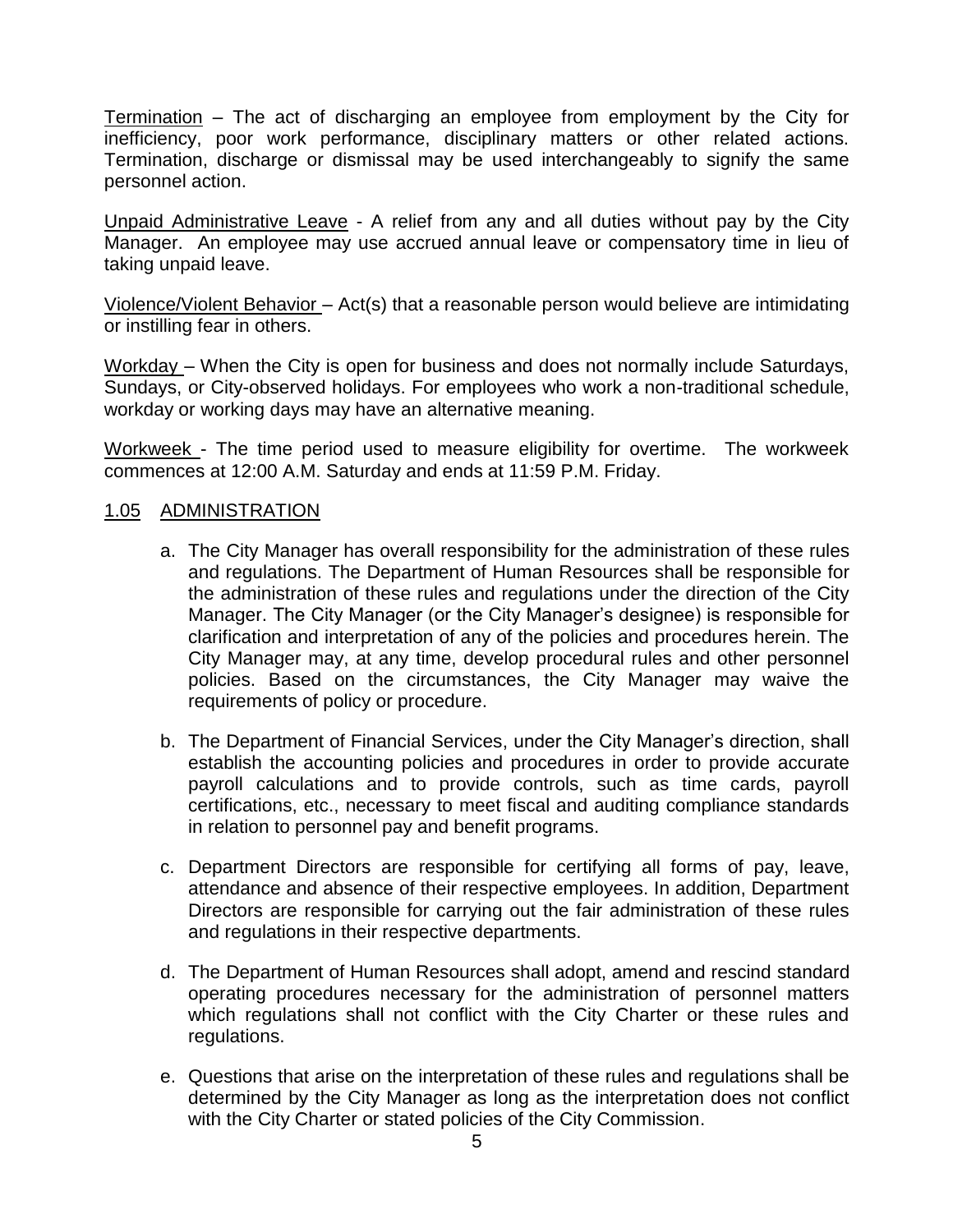- f. Department Directors may have internal rules, regulations, policies and procedures that expand on these rules and regulations as long as they do not conflict with the Charter, the City Code, this document and the standard operating procedures otherwise adopted to administer this document. These internal departmental policies shall become an extension of these personnel rules and regulations and shall be as binding as this document for the purposes of the administration of personnel rules and disciplinary procedures. In the event there is a conflict between departmental policies and those herein, the procedures herein shall prevail.
- g. In addition to the rules and procedures herein, the City Manager may promulgate additional administrative policies herein, and such policies shall be deemed to be incorporated herein as appendices when issued and distributed by the City Manager or designee.
- h. Maintenance of Personnel Files:
	- 1) The following categories of documents comprise an employee's personnel file:
		- Prehire/New Hire Documentation
		- Employee Acknowledgement Forms
		- Payroll/Compensation
		- Personnel Action Reports
		- Correspondence
		- Worker's Compensation records
		- Training records
		- Job related medical examinations
		- Employee Benefits Enrollment
		- Performance/Discipline Records
		- Records required of City departments to be kept on-site by regulatory or funding agencies
		- Other related materials as detailed in record management procedures

Documents deemed exempt and/or confidential shall not be subject to public disclosure, except as mandated by law.

#### 1.06 MANAGEMENT RIGHTS

a. The City reserves all rights, powers and authority customarily exercised by management, except as otherwise specifically delegated or modified by express provisions of applicable laws, regulations, collective bargaining agreements, and provisions of these rules and regulations. The City has the authority to determine and direct policies and methods of providing its services and unilaterally set the standards for same, without any interference in the management and conduct of the City's business on the part of any employee or labor organization.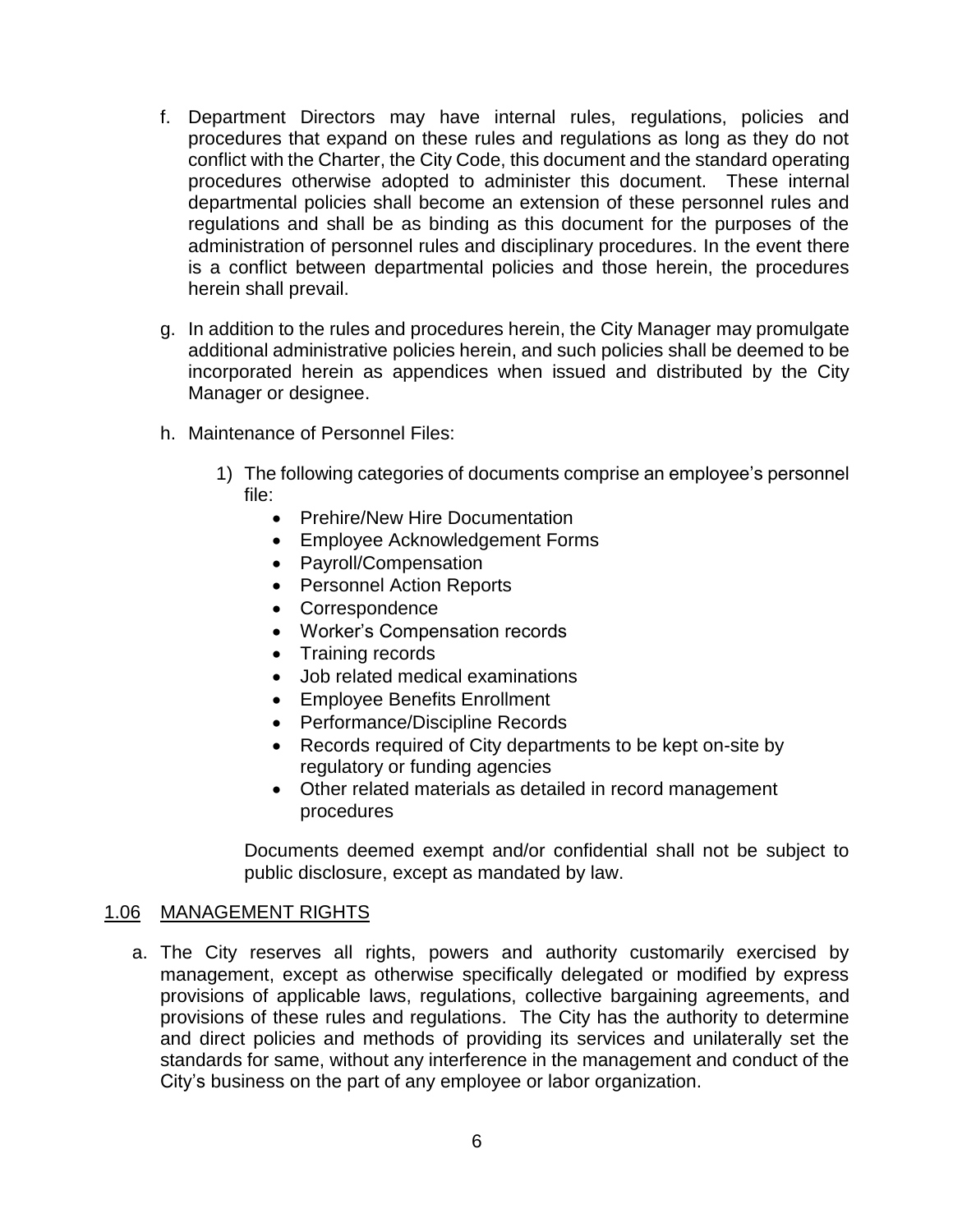- b. These rights are not all-inclusive, but are examples of matters or rights, which belong to and are inherent to the City's management:
	- 1) To determine the size and composition of its workforce;
	- 2) To determine the purpose of each of its constituent departments and divisions;
	- 3) To exercise control and discretion over the organization and efficiency of the operation of the City;
	- 4) To set standards for services to be offered to the public;
	- 5) To manage and direct the employees of the City, and to determine the number of employees to be employed by the City;
	- 6) To hire, rehire, retire, examine, classify, reclassify, promote, demote, evaluate, train, transfer, assign, schedule, and retain employees in positions with the City;
	- 7) To suspend, demote, discharge, or take other disciplinary action against employees;
	- 8) To increase, reduce, change, modify, or alter the composition and size of the work force, including the right to relieve employees from duties because of the lack of work, funds, or other legitimate reasons;
	- 9) To discontinue, transfer, or assign all or any part of its operations; to analyze workloads, job assignments, methods of operation and efficiency from time to time and to make changes based on said studies;
	- 10) To determine location, methods, means, and personnel, by which operations are to be conducted, including the right to contract and subcontract existing and future work;
	- 11) To determine the number and type of equipment, vehicles, machinery, materials, products and supplies to be used, operated or distributed;
	- 12) To establish, change, or modify the number, types, and grades of positions or employees assigned to an organization, unit, department, or project; and
	- 13) To establish, change, or modify duties, tasks, responsibilities, or requirements within job descriptions in the interest of efficiency, economy, technological change, or operating requirements. The City's failure to exercise any function or right hereby reserved to it, retained by it, or enumerated herein, or its exercising any function or right in a particular way, shall not be deemed a waiver of its rights or exercise of such function or right, nor preclude the City from exercising the same in some other way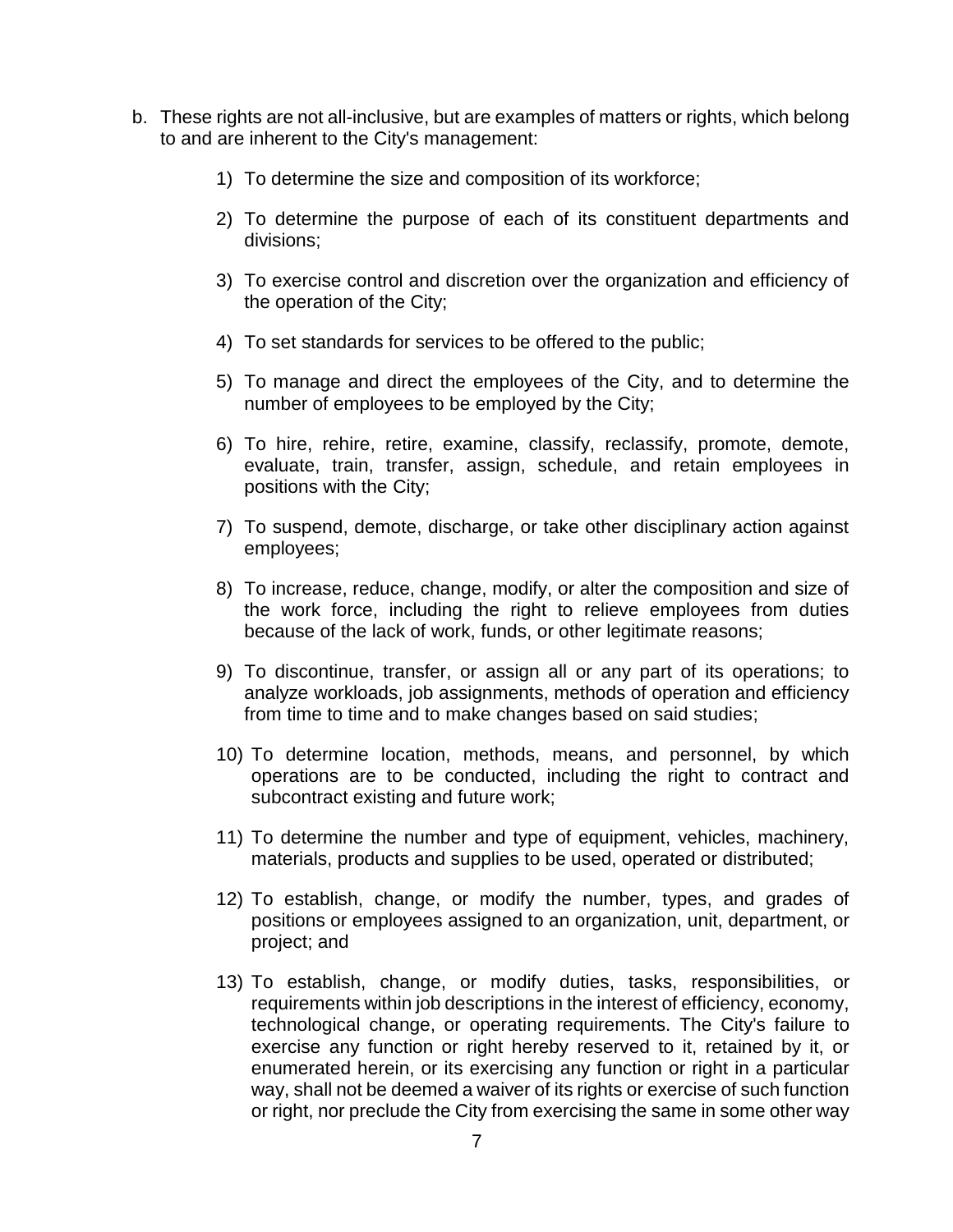not in conflict with the express provisions of any individual employment agreement or collective bargaining agreement.

#### 1.07 GENERAL PROVISIONS

- a. Ethical Guidelines: All employees must avoid any conflict between their personal interests and those of the City. No employee should have, or appear to have, personal interests or relationships that conflict with the employee's faithful performance of their official duties or conflict with the best interests of the City. An exhaustive list of such situations is not possible, but employees should generally avoid:
	- 1) using property owned by the City for personal benefit, convenience, profit or for any purpose except for official job-related functions or as otherwise permitted by departmental policy or the City Manager;
	- 2) soliciting or accepting anything of value, including a gift, loan, reward, promise of future employment, favor, or service from organizations, business concerns, or individuals with whom the employee has official city business relationships. These limitations are not intended to prohibit the acceptance of items of negligible value which are distributed generally, nor to prohibit employees from accepting social courtesies which promote good public relations, nor to prohibit employees from obtaining loans from regular lending institutions. It is particularly important that employees that engage in enforcement guard against relationships which might be construed as evidence of favoritism, coercion, unfair advantage, or collusion;
	- 3) having an interest, financial or otherwise, direct or indirect, or engaging in any business or activity or incurring any obligation that is in substantial conflict with the proper discharge of duties;
	- 4) realizing personal gain by conduct inconsistent with proper discharge of duties;
	- 5) use of the City's logo or any other symbol for non-official City business without approval of the City Manager;
	- 6) being employed (including as a consultant) or serving on the board of any organization which does, or is seeking to do, business with the City;
	- 7) making decisions such as referring City business to, approving City charges, selecting or authorizing City work for any entities or individuals providing services to the City if the employee is employed by those entities or individuals;
	- 8) using information for personal benefit gained by virtue of City employment that is not generally known to the public;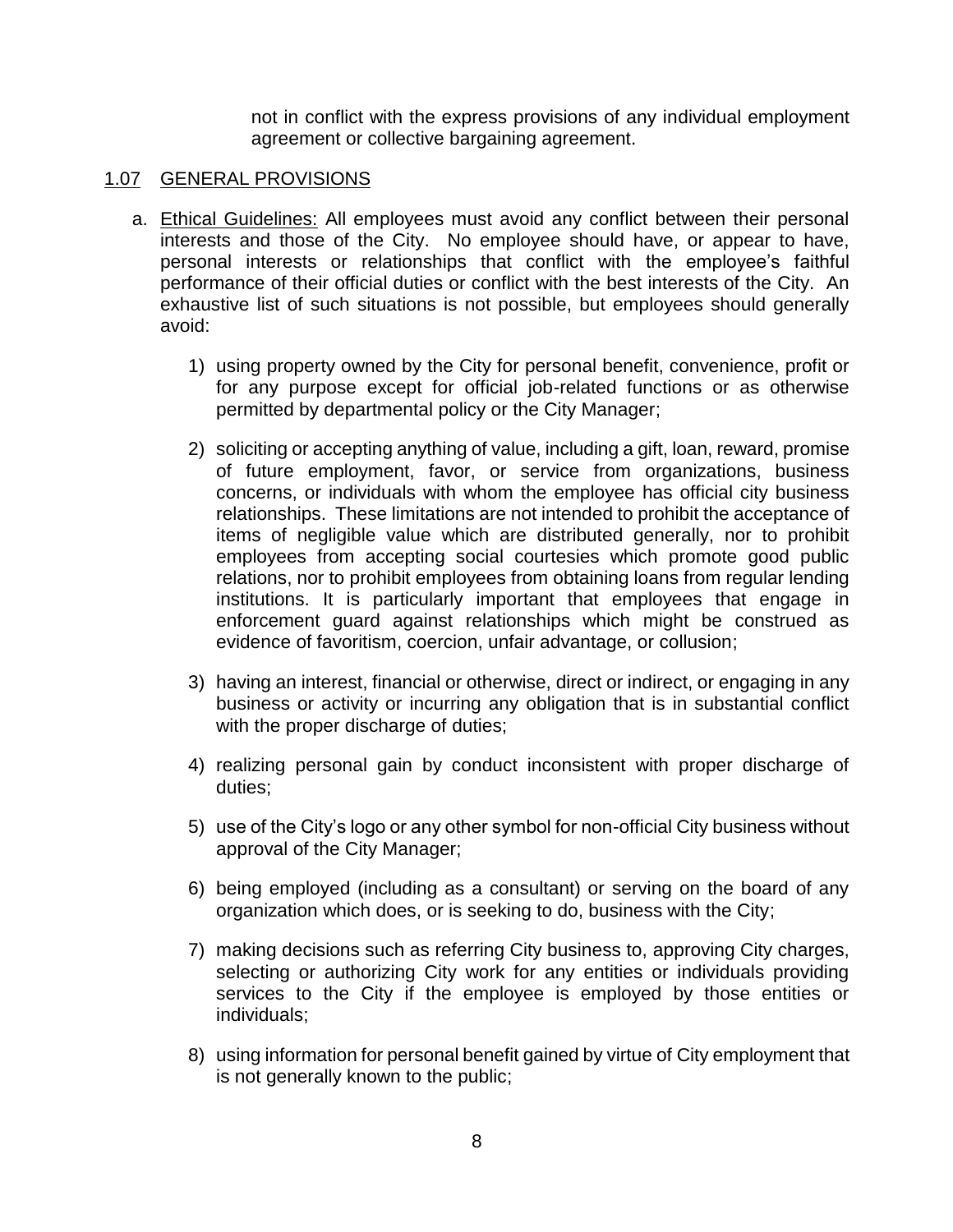Employees should confer with their Department Directors or their designee if they are unclear as to what activities are prohibited. City employees are governed by the standards of conduct and code of ethics set forth in Florida Statutes, the City's Ethics Policy and Procedures Guide and the City's Procurement Code. Copies of the applicable policy, local laws and statutes are available in the Department of Human Resources. The applicable policy, laws and statutes include, but are not limited to:

- City Ethics Policy and Procedures Guide
- Chapter 112, Part III, Florida Statutes: Code of Ethics for Public Officers and Employees;
- Section 104.31, Florida Statutes, Political Activities of State, County, and Municipal Officers and Employees;
- Chapter 112, Florida Statutes: Public Officers and Employees;
- Article VIII of the City Charter;
- Section 2-511 of the City Code related to CDBG, HOME and SHIP funds administration; and
- Section 38-128, Ethics in procurement
- b. Outside Employment: All full-time employees are discouraged but not restricted from engaging in other employment during their off-duty hours. However, City employment shall be considered the primary employment for full-time employees and no City employee (full-time or part time) may engage in outside employment which would interfere or cause a conflict of interest with the City job. Equipment, facilities, vehicles or property of the City shall not be used by employees for any reason other than City business. Notice of Outside Employment shall be given and approved by the Department Director and City Manager, and a copy filed with the Department of Human Resources. Directors, managerial staff and equivalent personnel shall request permission for outside employment from the City Manager.
- c. Nepotism Restrictions: No person may be appointed, employed, promoted or advanced to a position in the City over which a relative exercises direct supervision. Exceptions to this policy may be approved only by the express prior approval of the City Manager. Such approval will be given only upon submission of a satisfactory analysis as to the unique qualifications of a relative for the position in question.

If a prohibited relationship among relatives is established after employment (e.g., two employees marry), the City may require that the employees choose which one of them transfers. In the event that no such transfer is possible, or if such a transfer is not accepted by the City or the employees, and if neither employee will resign, the City may terminate the employment of one of the relative-employees. In that circumstance, it shall be within the sole discretion of the City to determine which employee to terminate.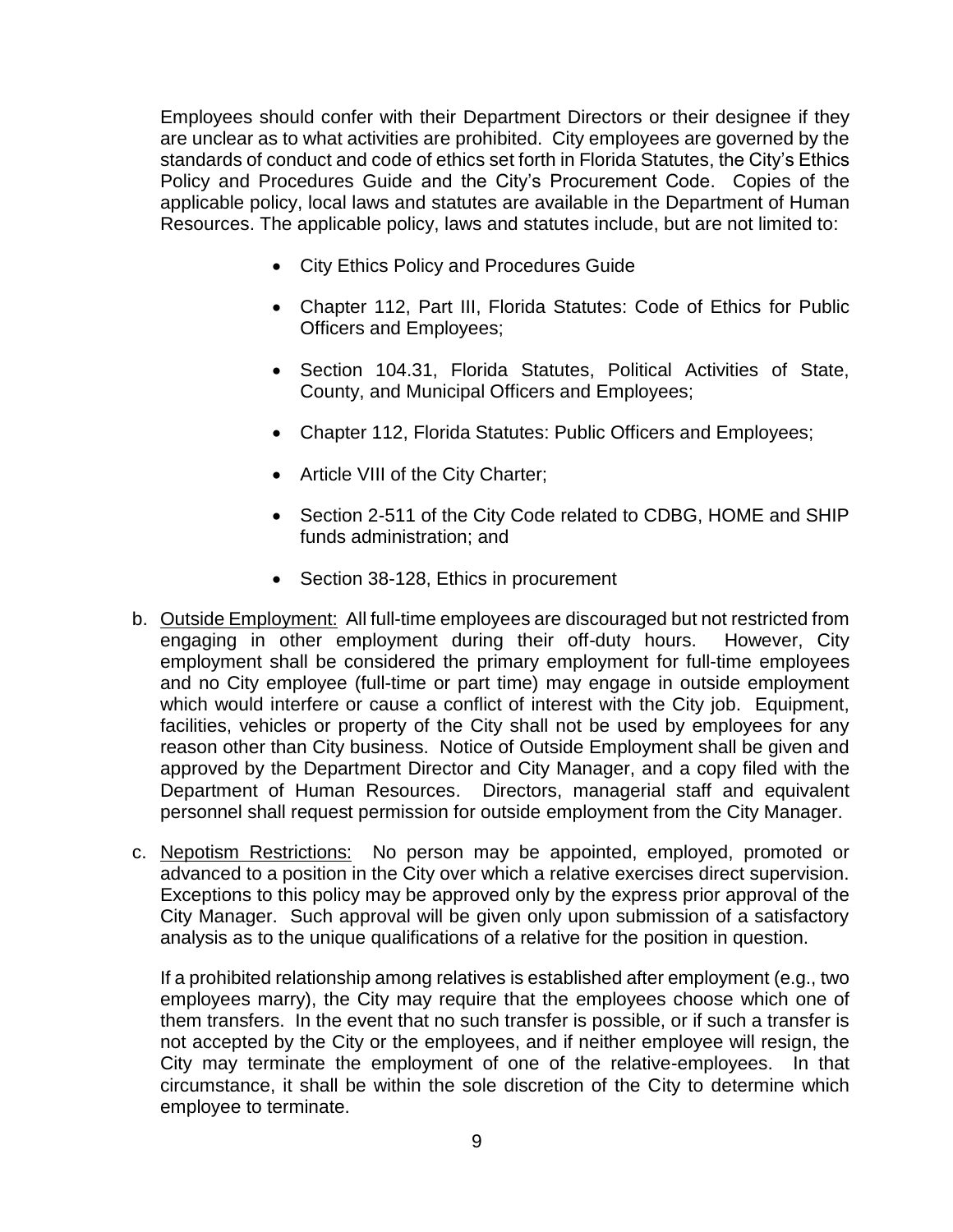For purposes of nepotism, "relative" as used herein means an individual who is related by blood, marriage or adoption as father, mother, son, daughter, brother, sister, uncle, aunt, first cousin, nephew, niece, husband, wife, father-in-law, motherin-law, son-in-law, daughter-in-law, brother-in-law, sister-in-law, stepfather, stepmother, stepson, stepdaughter, stepbrother, stepsister, half-brother or halfsister.

d. Fraternization Restriction: Though the City respects the rights of its employees to conduct their personal lives as they wish, workplace romantic relationships can create a conflict of interest (actual or perceived) or adversely affect work performance and employee morale, create concerns of favoritism, and potentially result in claims of harassment. The City therefore prohibits employees who have a romantic relationship to supervise (directly or indirectly) the other or to work in a position that has an audit or investigation function over the other.

If a romantic relationship develops between a supervisor/manager and an employee, the supervisor/manager shall promptly disclose the existence of the relationship to the City's Human Resources Director. The employee may make the disclosure as well, but the obligation of doing so rests with the supervisor/manager.The City will take action so that the employee will no longer be in a reporting relationship (direct or indirect) with the supervisor/manager.To do so, the City may require that the employees propose which one of them will transfer positions or departments.

In the event that no such transfer is possible, or if such a transfer is not accepted by the City or the employees, and if neither employee will resign, the City may terminate the employment of one of the employees. In that circumstance, it shall be within the sole discretion of the City to determine which employee to terminate.

For purposes of this section, a "romantic relationship" includes dating, sexual relationships, domestic partnerships, and employees who share the same household as a couple.

- e. Equal Opportunity and Non-Discrimination: There shall be no discrimination exercised based on race/ethnicity, color, sex, age, national origin, religion, sexual orientation, military status, genetic information, political opinions or affiliations or disability with respect to the recruiting and examination of applicants, or in any personnel transactions affecting employees; including training, promotion and disciplinary actions. The Department of Human Resources shall see that information about job opportunities is readily available to all people and a continuing program shall be conducted to make the equal employment policies known to all potential employees.
- f. Anti-Retaliation: Anyone who engages in retaliation against an employee who has, in good faith, reported a violation or suspected violation of the laws or the City's policies outlined herein which are based on those laws, whether or not one agrees with the facts reported, is subject to disciplinary action up to, and including,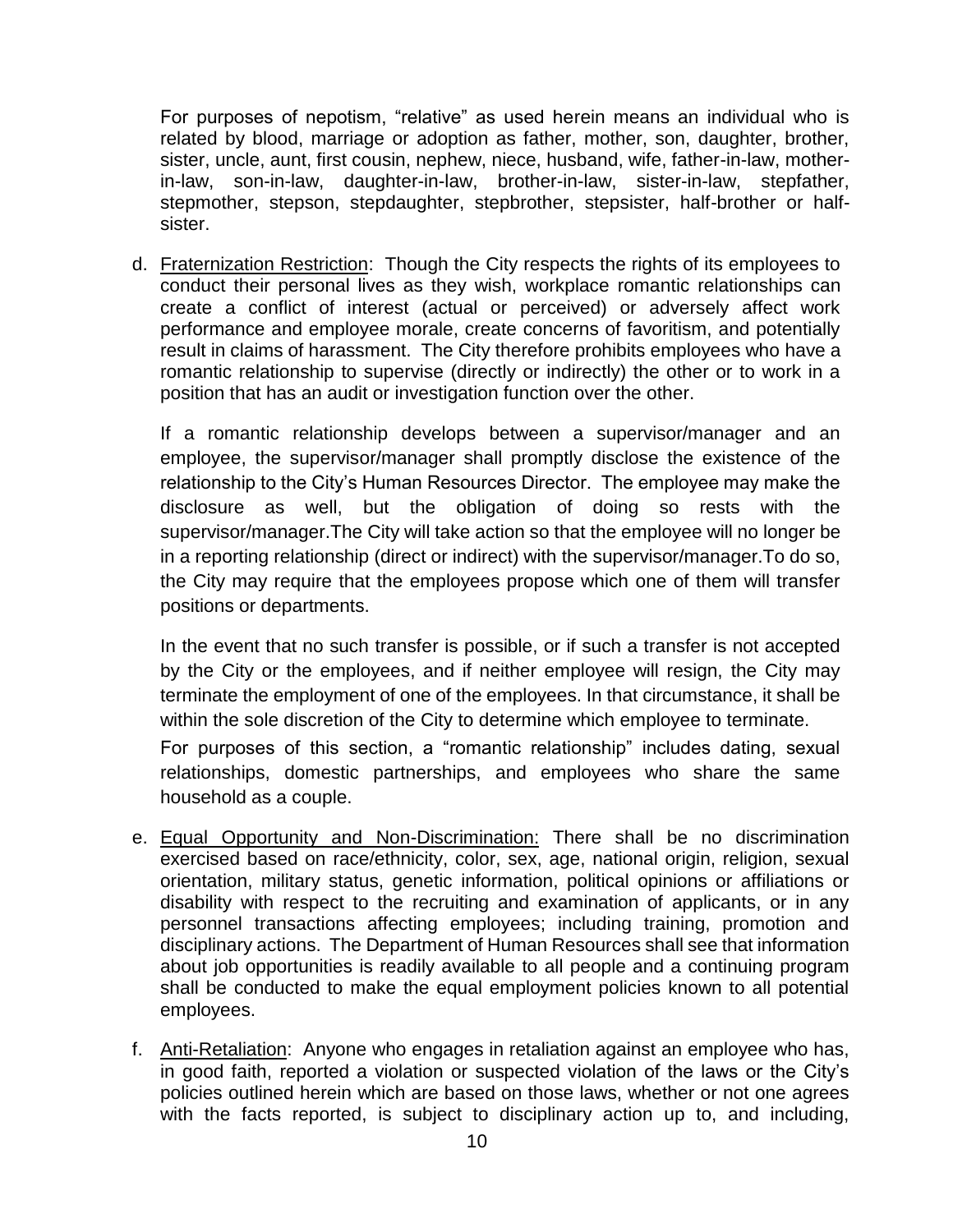termination. Should any employee experience a situation they believe to be retaliatory in nature, he/she should report the matter immediately to Human Resources or the City Manager

- g. Remote Work: The City Manager, in his sole discretion, may authorize a temporary or long term remote working arrangement for employees, subject to the terms and conditions of a formalized policy.
- h. Compliance with Pubic Records Law: The Public Records Act, codified in Chapter 119, Florida Statutes, entitles any individual access to City public records. Public records are defined in Section 119.011(12), Fla. Stat. as follows:

"Public records" means all documents, papers, letters, maps, books, tapes, photographs, films, sound recordings, data processing software, or other material, regardless of the physical form, characteristics, or means of transmission, made or received pursuant to law or ordinance or in connection with the transaction of official business by any agency.

Florida courts have interpreted public records to include any materials made or received by the City in connection with official City business and used to perpetuate, communicate or formalize knowledge of some type. Examples of materials include papers, electronic files, photographs, videos, text messages, and audio. If these materials are made or received by City employees, have a connection to City business, and were intended to communicate or formalize knowledge, any person may inspect or receive a copy of these materials, unless there is a specific statutory exemption providing otherwise.

Employee Obligations: An employee who receives a verbal or written request for public records directly from a requestor shall forward the request to the City Clerk's Office and comply with the City's Public Records Requests Policy and Procedure 3.05

City employees are required to store public records in their control in a manner such that they can be accessed. This may include the creation of a filing system (physical and digital). As such, **City employees must not destroy public records unless it is done so in accordance with applicable law, including the State's applicable record retention schedule.**

Exemptions: Certain information has been deemed exempt from public inspection or otherwise confidential pursuant to Florida law. Employees who believe the responsive records they compile may contain information that is exempt or confidential shall notify the Clerk's Office prior to or at the time of providing the public records to the Clerk's Office for a response.

Violations: Florida law provides that a "knowing" violation of the Public Records Act is a criminal offense. All other violations are noncriminal, but punishable by fines. A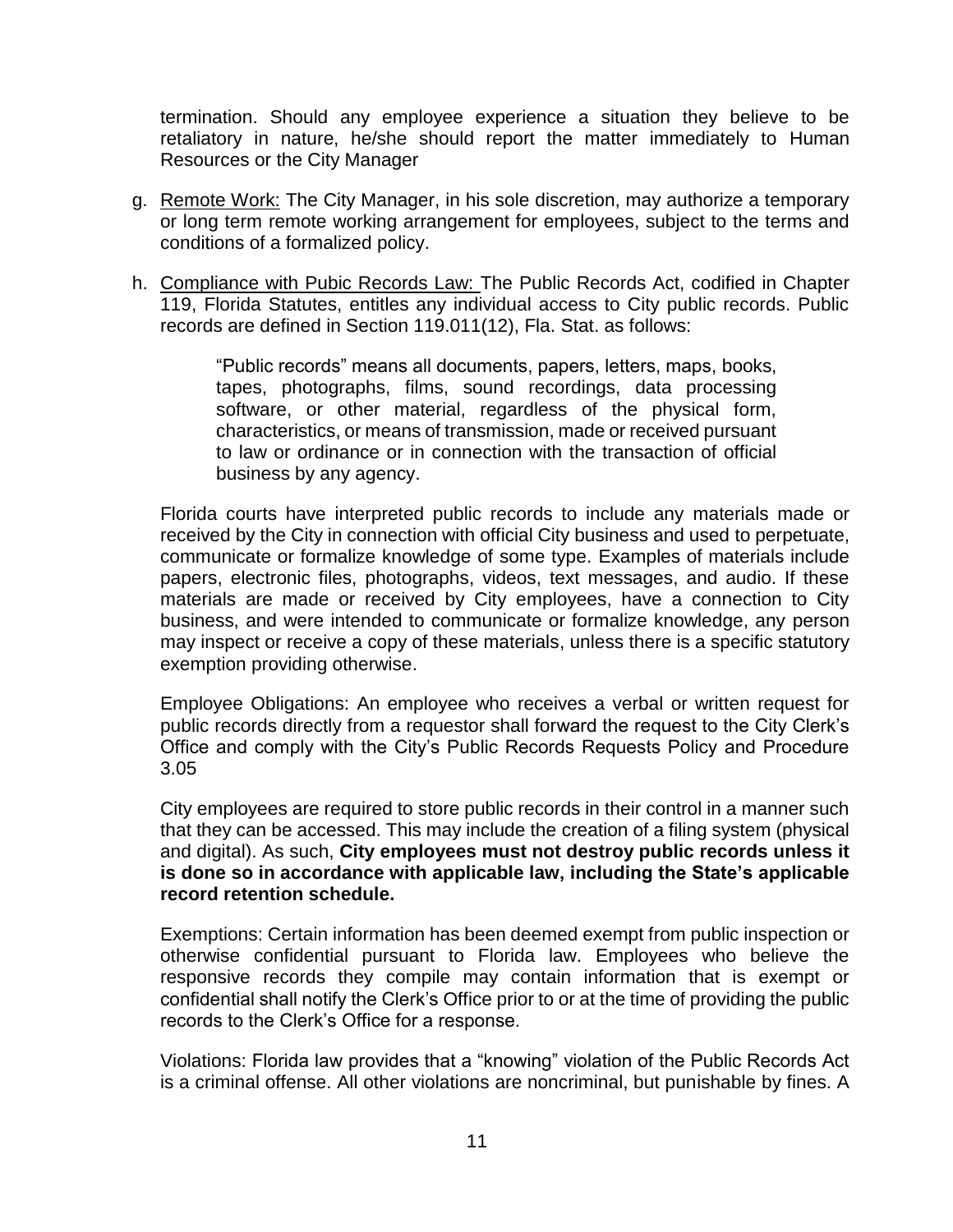violation of this policy may subject employees to discipline up to and including termination.

i. Prohibited items on City Property: The following items are prohibited on City property (including parking areas and in City vehicles): all types of firearms (see "NOTE" below), dangerous chemicals, explosives (including blasting caps), chains, brass knuckles, or other items carried or used for the purpose of injuring or intimidating others.

*NOTE:*Nothing in this policy is intended to prohibit an employee from possessing any legally owned firearm if the firearm is locked inside a private motor vehicle in a parking lot and when the employee is lawfully in such areas. In addition, the City will not terminate or otherwise discriminate against an employee who exhibits a firearm on the City's premises for a lawful defensive purpose.

j. Notice of Privacy Practices: The City respects the privacy of personal information and understands the importance of keeping this information confidential and secure. The City protects the confidentiality of the personal information we receive pursuant to applicable Federal and State laws. Our practices apply to current and former employees and complies with the "Protected Health Information" (PHI) HIPAA disclosure requirements. The term "Protected Health Information" (PHI) includes all individually identifiable health information transmitted or maintained by the Plan, regardless of form (oral, written, electronic). Non-authorized disclosure of PHI will be subject to disciplinary action up to and including dismissal. The City is committed to maintaining compliance with HIPAA regulations and all related provisions of federal and state law, as it may be amended from time to time, shall apply.

The City of Deerfield Beach's Group Health Plan is required by law to take reasonable steps to ensure the privacy of the personally identifiable health information of employees, retirees, and dependents covered by the City's group health plan, and to provide information about:

- a. the Plan's uses and disclosures of Protected Health Information (PHI);
- b. privacy rights with respect to PHI;
- c. the Plan's duties with respect to PHI;
- d. the right to file a complaint with the Plan and the Secretary of the U.S. Department of Health and Human Services; and
- e. the person or office to contact for further information about the Plan's privacy practices.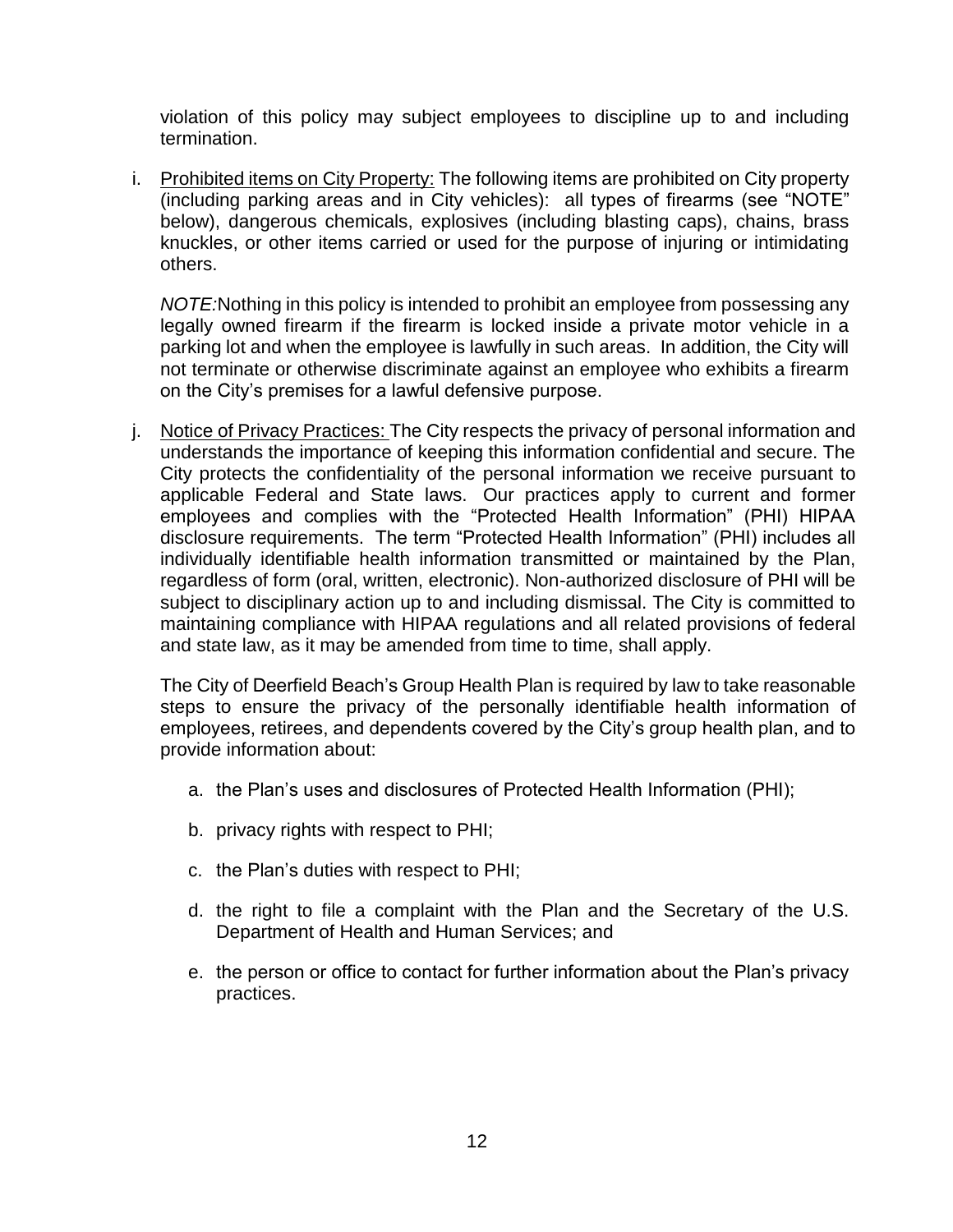#### **ARTICLE II PAY AND CLASSIFICATION PLAN**

#### 2.01 PAY AND CLASSIFICATION PLAN ADMINISTRATION

The City Manager shall be responsible for, but may delegate, the administration of the Pay and Classification Plans to the Director of Human Resources and Risk Management. This includes, but is not limited to, the processing of salary advancements and promotions, determination of proper salary rates within existing ordinances and budgetary provisions and a periodic review of the Plans to insure the City's salary rates are competitive with comparable positions in other municipalities and agencies. This review shall use appropriate procedures deemed proper by the City Manager.

In the interest of efficient and responsive management, the City Manager may approve individual reclassifications and salary adjustments during the budget year if the following conditions are met:

- a. The reclassification or salary adjustment is within the budget allocation of the salary accounts affected.
- b. The adjustment is to correct an inequity in job duties versus pay rate or improves the organizational efficiency of the particular budget unit.
- c. The action is not otherwise under the purview of the City Commission relative to the budget process.

These conditions must be certified as existing before the reclassification or salary adjustment is made.

The City Manager or designee shall implement the necessary standard operating procedures to insure proper administration of the Pay and Classification Plans. Questions of interpretation of the standard operating procedures shall rest finally with the City Manager. The standard operating procedures and their interpretation shall not conflict with these Personnel Rules and Regulations, collective bargaining agreements or any existing City ordinances.

The purpose of the Pay and Classification Plans is to provide an orderly inventory and appraisal of positions so that the following ends may be attained:

- a. Equality of pay on the basis of substantially similar duties and responsibilities.
- b. Proper pay differences between positions which differ materially in duties and responsibilities.
- c. Improved recruiting through appropriate definitions of positions and the establishment of reasonable standards of fitness for entrance to or promotion within the service.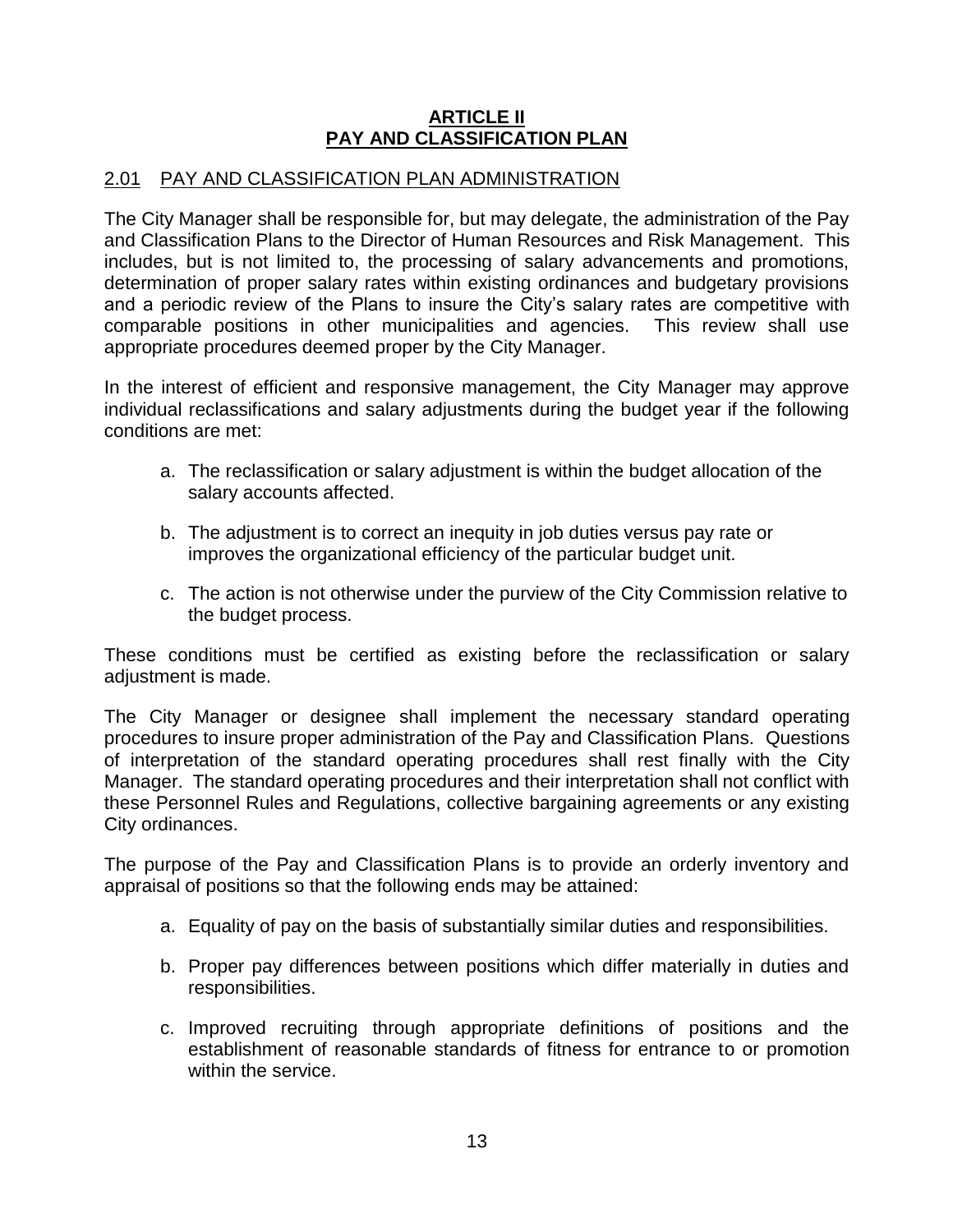d. Orderly control of personnel changes affecting employees, such as transfers, promotions, demotions, leave of absence and other personnel status changes.

#### 2.02 THE CLASSIFICATION PLAN

- a. Content and Use: The Classification Plan shall group positions into classes on the basis of approximately equal difficulty and responsibility which require the same general qualifications and can be equitably compensated within the same range of pay. The Classification Plan and the resulting job classifications listed will be used as a basis for promotion, determining qualifications, developing employee training programs, uniform terminology of jobs and preparation of examinations.
- b. Job Classifications Interpreted: The job classifications or specifications for the various classes of positions in the City shall have the following force and effect:
	- 1) They are descriptive and explanatory and are not restrictive. The use of a particular expression or illustration as to duties, qualifications or attributes shall not be held to exclude others not mentioned if such others are similar in substance.
	- 2) In determining the classification or allocation of a given position, the specifications shall be considered as a whole. Consideration shall be given to the general duties, specific examples, responsibilities, desirable entrance qualifications and relationship to other classes as according to an inclusive picture of the employment the class is intended to embrace.
	- 3) The statement of duties is not intended to prescribe what specific duties shall attach to a given position nor to limit the discretion of the department director to modify or alter detailed tasks involved in the duties of any position. When a substantial change in duties is made, except for a temporary period or by the addition of duties which are incidental to the main employment, such changes shall be reported to the Department of Human Resources. The fact that the actual tasks performed do not appear in the specifications shall not imply that the position is necessarily excluded from the class, provided that the tasks constituting the main work are duly covered.

Similarly, examples cited as statements of typical duties and qualifications required shall not be construed as finally determining whether a position shall be included within the classification.

- c. Implementation: All positions shall be included among the classification divisions in the classification plan and periodic reviews of all classes shall be made.
- d. Position Audit Procedure: The Department of Human Resources shall be responsible for initiating position audits of any positions at any time. In addition, if a Department Director has facts which indicate that a position or positions in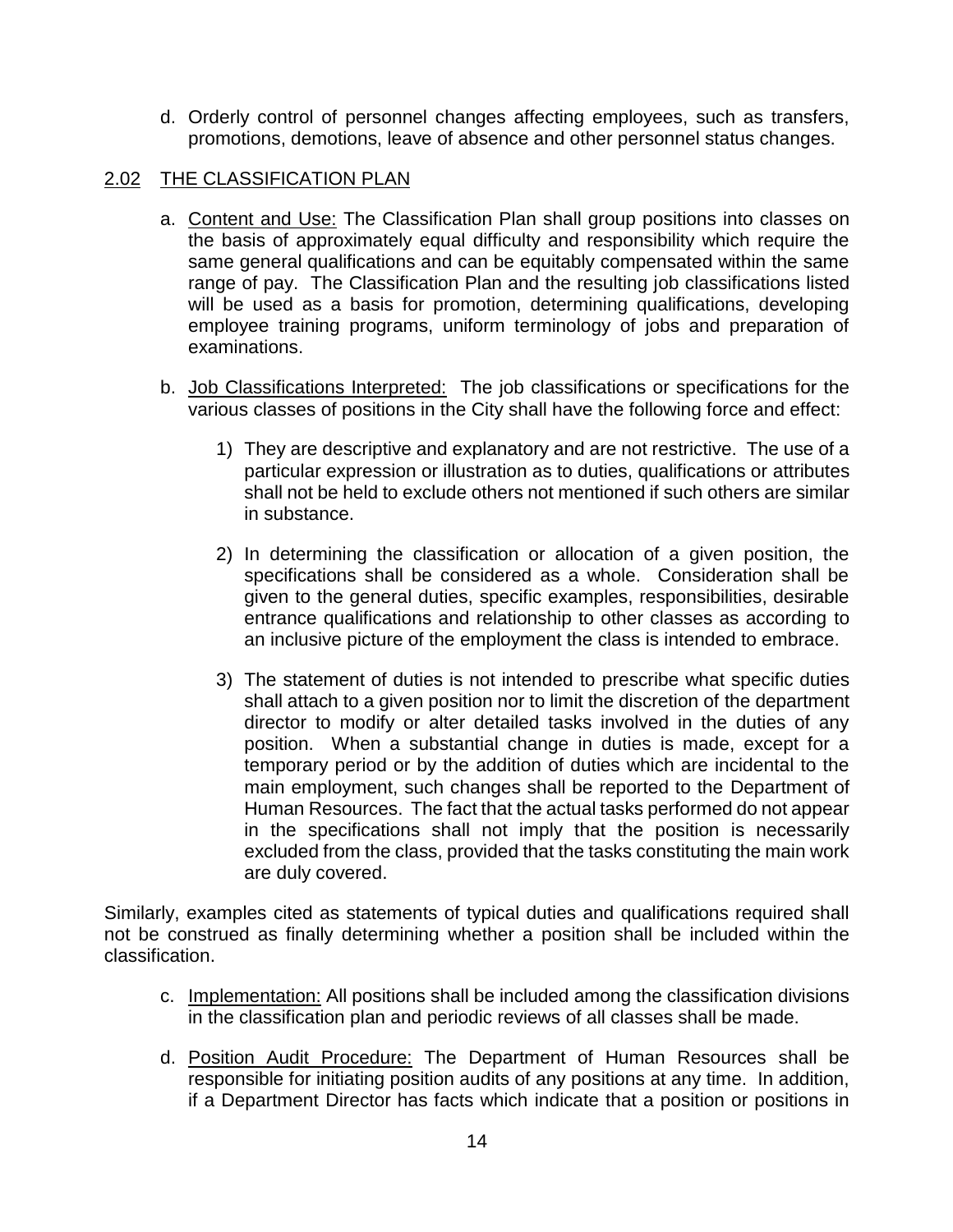the department or division are improperly allocated or classified, the supervisor may request the Department of Human Resources to review the classification of the position. Final determination on questions of allocation shall be made by the City Manager upon recommendation from the Department of Human Resources within the budget constraints of that department. The Department of Human Resources may propose new or revised classes of work as well as the abolition of existing or obsolete classes. Position information will be gained through job analysis of the position with the employee(s) occupying the position, the supervisor of the position and by the Department of Human Resources.

#### 2.03 THE PAY PLANS

- a. Content and Use: The Pay Plans shall provide the basis for compensation for employees. They consist of salary schedules showing pay grades and the assignment of each job classification to a grade in the salary schedule.
- b. Salary Adjustments: Salary increases and decreases within the established range shall be dependent upon recommendation of the Department Director and the Director of Human Resources and Risk Management with approval of the City Manager. The City Manager must approve all salary increases. No salary increases shall be granted above the maximum rate fixed for the classification concerned and no decreases shall be below the minimum rate fixed to the classification concerned.
	- 1) Promotion Salary Rate: In any case where an employee is promoted to a higher grade, and job classification, the starting rate shall be a minimum of 5% over the salary received prior to the promotion or an amount not to exceed the maximum of the pay grade for which the employee is promoted in accordance with the Pay Plan grades. The recommendation of the Department Director (if applicable) and approval of the City Manager will be required if the amount exceeds the 5% minimum increase. A promotion does change an employee's annual review date for pay purposes, which is six (6) months following a promotional probationary period.
	- 2) Demotion Salary Rate: In any case where a bargaining unit employee is demoted to a lower pay grade and job classification, the demoted employee's salary shall be based on the pay grade of the new position, but equivalent to the same percentile for which the employee is in the current pay grade. (e.g., an employee being paid at the 30th percentile in pay grade E12 is demoted to an E10 position. In such case, the employee will be paid at the 30th percentile for pay grade. For demotions into a nonbargaining unit position, the demoted employee's rate of pay shall be determined by the applicable Department Director and the Department of Human Resources.
	- 3) Reclassification or Reallocation Upward: An employee whose position is reclassified to a higher classification or pay grade may receive a minimum of 5% over the salary received prior to the reclassification provided that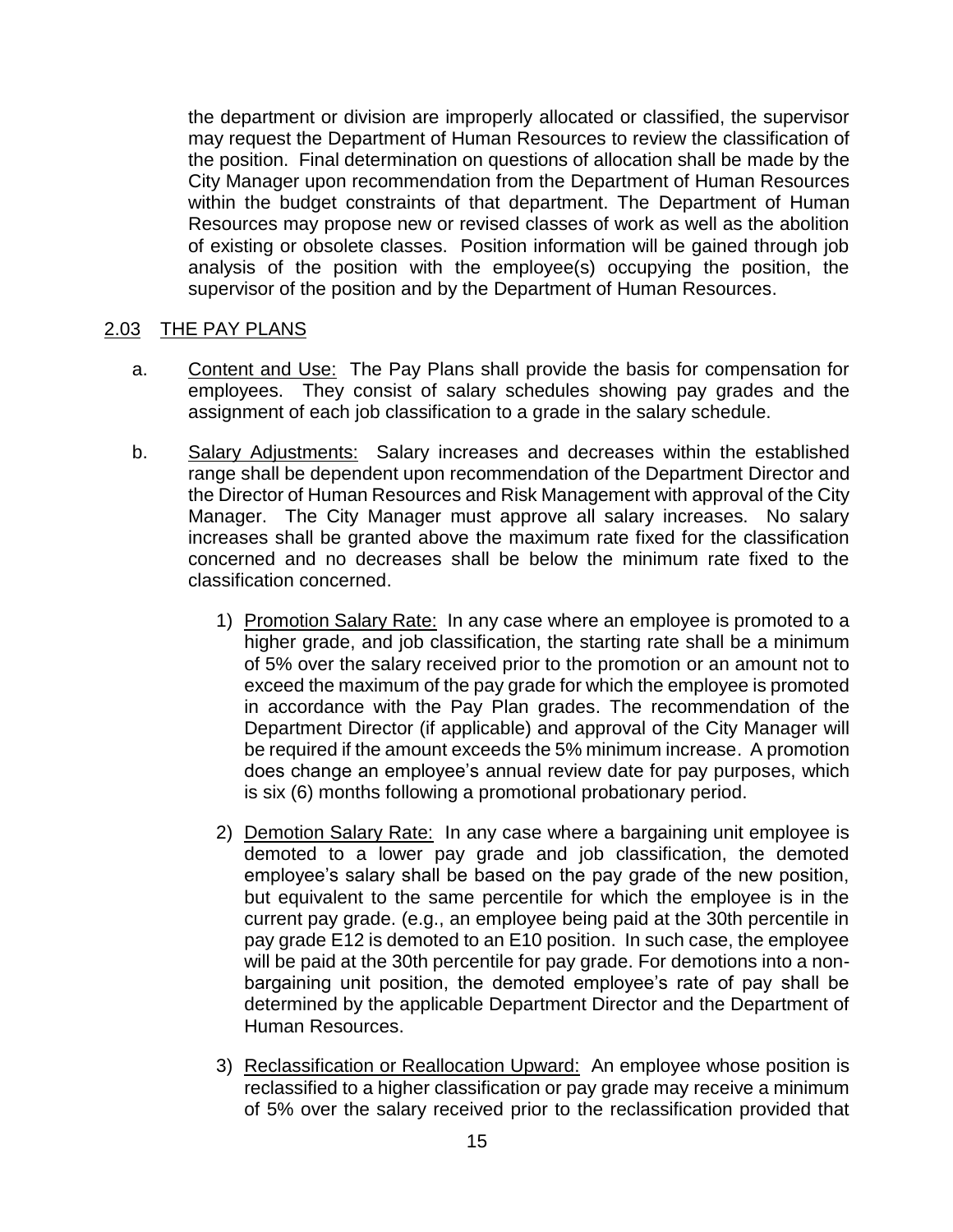such salary increase is in the best interests of the City as determined by the City Manager. The recommendation of the Department Director (if applicable) and approval of the City Manager will be required if the amount exceeds the 5% minimum increase. A reclassification upward does not change an employee's annual review date for pay purposes.

- 4) Reclassification or Reallocation Downward: An employee whose position is reclassified to a lower classification and pay grade shall be permitted to continue at the present rate of pay and receive merit increases to the maximum of the lower grade. A reclassification does not change an employee's annual review date for pay purposes.
- 5) Merit Advancement: In any case where an employee receives at least a satisfactory performance evaluation based on their job performance, their salary may be increased within the pay range in accordance with the City's Pay and Classification Plan standard operating procedures. Larger merit increases may be provided to an employee who receives an above satisfactory performance evaluation. Merit increases will not be provided to employees who receive a below satisfactory performance evaluation, but will instead be required to participate in a Performance Improvement Plan.
- 6) Probationary Adjustment: full-time employees who successfully complete the initial orientation period from date-of-hire may be eligible for an adjustment based on performance.
- 7) Salary Adjustment: an employee's salary may be increased or decreased for other valid business-related reasons upon the recommendation of the Department Director and the Director of Human Resources and Risk Management with approval of the City Manager, provided the resulting salary is within the established range.

#### c. Longevity Allowances:

1) Longevity Schedule pre-July 15, 2010: The following longevity allowances shall be awarded to regular, full-time employees hired prior to July 15, 2010 who were eligible for a longevity allowance as of that date. Longevity allowances shall be awarded in the following manner as long as the stipulations stated above have been complied with:

After completion of 5 years' continuous service - 2% of annual salary. After completion of 10 years' continuous service - 4% of annual salary. After completion of 15 years' continuous service - 6% of annual salary. After completion of 20 years' continuous service - 8% of annual salary. After completion of 25 years' continuous service –10% of annual salary (minimum of \$1,000).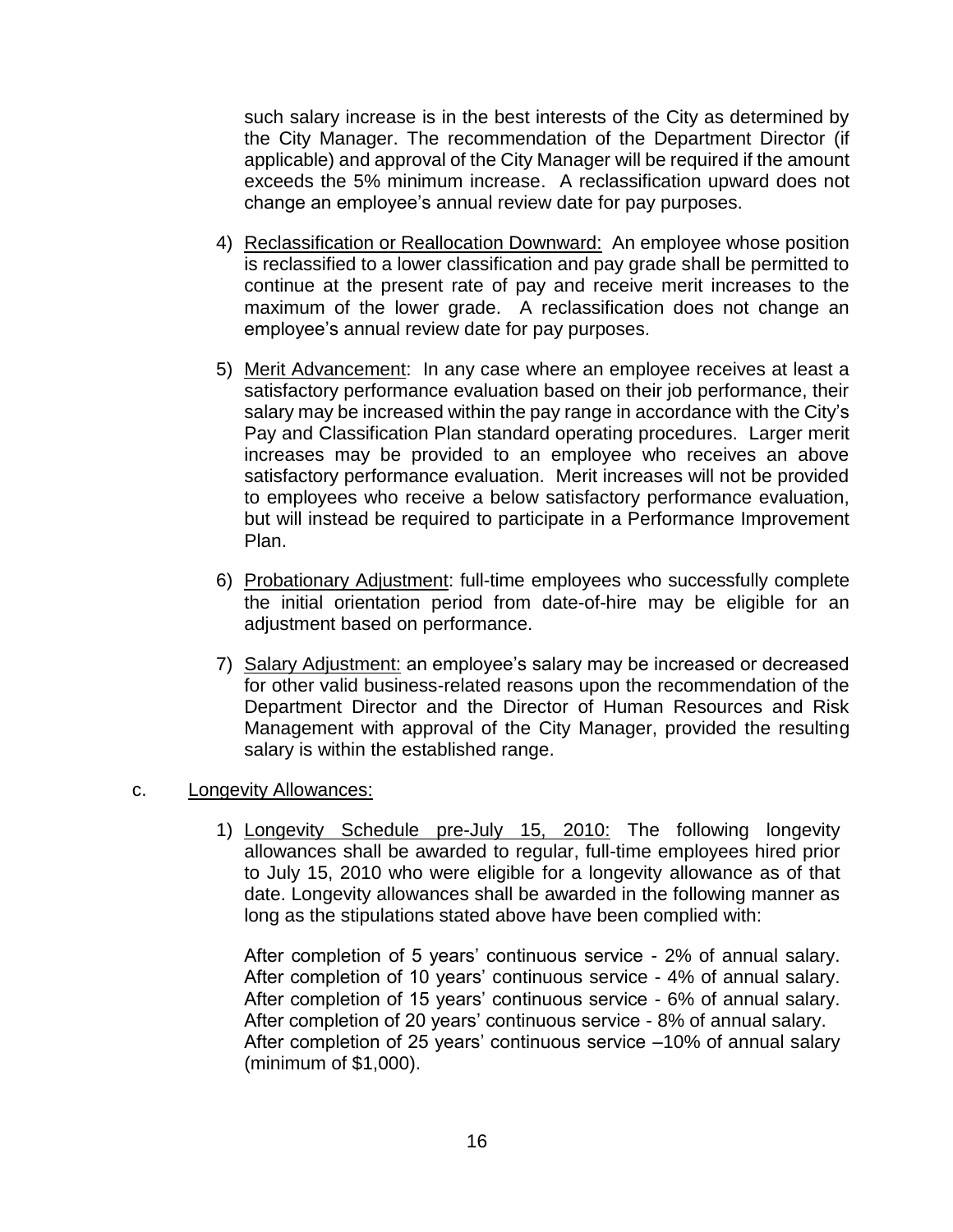These longevity allowances shall be paid to the employee by adding same to the regular paycheck of the employee.

- 2) Longevity Freeze: Longevity allowances provided for in Section 1 above shall be frozen effective with the first day of the first full pay period beginning after July 15, 2010, which date shall be known as the "freeze date." Regular, full-time employees not receiving a longevity allowance pursuant to Section 1 above as of the "freeze date" shall not receive a longevity allowance pursuant to Section 1 above, but only pursuant to Section 3 *below*. Employees receiving a longevity allowance pursuant to Section 1 above as of the "freeze date" shall continue to receive the same longevity allowance until such time as the longevity allowance to which the employee would be entitled under Section 3 below exceeds the employee's longevity allowance under Section 1 above. Effective with the first full pay period beginning on or after the date on which the employee's entitlement to longevity benefits under Section 3 below exceeds the employee's longevity allowance under Section 1 above, the employee shall begin to receive the longevity allowance provided for in Section 3 *below*.
- 3) Longevity Schedule post 7/15/10: The City longevity plan for all regular, full-time employees hired on or after July 15, 2010, shall be as follows:

After completion of 10 years of service - \$1,200 annually. After completion of 15 years of service - \$1,800 annually. After completion of 20 years of service – \$2,400 annually. After completion of 25years of service - \$3,000 annually.

These longevity allowances shall be paid by the City by adding same to the regular weekly or biweekly pay of the employee.

d. Acting or Temporary Assignments: All acting or temporary assignments involving duties and responsibilities of a different classification or different pay grade than the employee's regular classification shall be approved by the City Manager before becoming effective. An employee who is temporarily assigned the duties and responsibilities of a classification shall be compensated at a rate commensurate with the additional responsibilities assumed after serving at least two weeks in the temporary assignment. However, any employee assigned to temporarily fill a vacancy (i.e. an unfilled position) shall receive an increase in pay on the first day. For non-bargaining unit employees, the amount of the temporary adjustment may be independently established by the City Manager.

In no case shall the temporary adjustment be less than 5%. At the conclusion of the assignment, the employee's pay shall revert to the authorized rate established for the regular classification. Any such temporary increase granted shall not affect the employee's eligibility for normal merit advancements on the annual review date.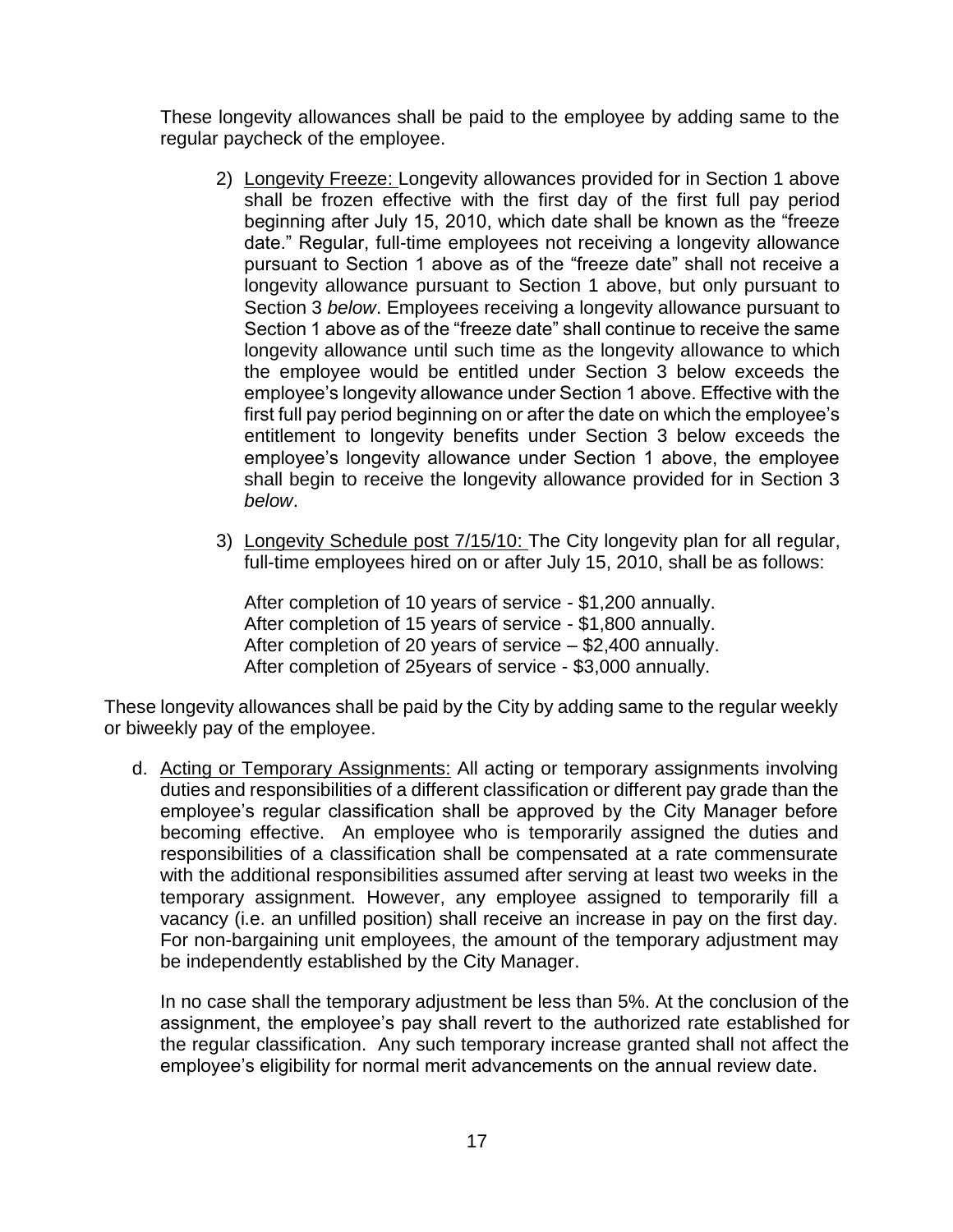e. Pay Period, Hours of Work and Overtime: All pay will be based on the existing work week in accordance with the Fair Labor Standards Act. The City Manager shall establish the business hours of all departments, and the work days of employees shall be governed by departmental rules and regulations implementing such business hours.

Employee pay represents the full amount of earnings each pay period, minus the appropriate required federal deductions, such as federal withholding (income tax), social security, and Medicare taxes. The City deposits this deducted amount with the U.S. Treasury for credit on employee income tax calculations at the end of the year. Employees are responsible for completing a W-4 form properly and updating it when necessary. The City will provide Form W-2 showing total earnings for the year and the amount of taxes that have been withheld. Employees eligible to carry City benefits will have payments for these items deducted from their pay based on the completed benefit enrollment form.

Overtime pay may be given only for authorized or directed overtime subject to budget limitations and approval of the Department Director or their designee. The choice of whether to grant overtime payments or compensatory time rests solely with management and depends on the most efficient and economical delivery of services. Authorized and approved overtime shall be at the rate of one- and one-half times the employee's regular wage rate. An employee eligible for overtime may be granted compensatory time off, in lieu of overtime payments, at the rate of one and half hours off work for each hour of overtime. This policy in no way restricts Department Directors or their designee for rescheduling work hours prior to overtime being necessary in order to meet additional workloads. Compensatory time shall be capped at eighty (80) hours. Compensatory time shall be cashed out in advance of any change in an employee's hourly rate of pay, or upon an employee's separation from service.

Paid Holiday hours, Vacation/Annual Leave and Conference Leave hours shall be added to actual hours worked to determine hours worked for the purpose of calculating overtime. All other hours taken as leave with or without pay shall not be counted as hours worked.

The Pay and Classification Plans shall indicate classifications which are not eligible for overtime pay (i.e., exempt employees). Employees in such classifications are expected to work the necessary number of hours to complete their job assignments and provide competent supervision and may adjust their schedules with permission of the appropriate Department Director (or their designee) or the City Manager depending on the "management" level of the employee.

f. Budget Limitations: All actions concerned with the payment of salaries in accordance with these Personnel Rules and Regulations are to be governed and limited by the availability of budgeted funds. The City Manager shall be authorized to limit the filling of vacancies in order to reduce expenditures when necessary.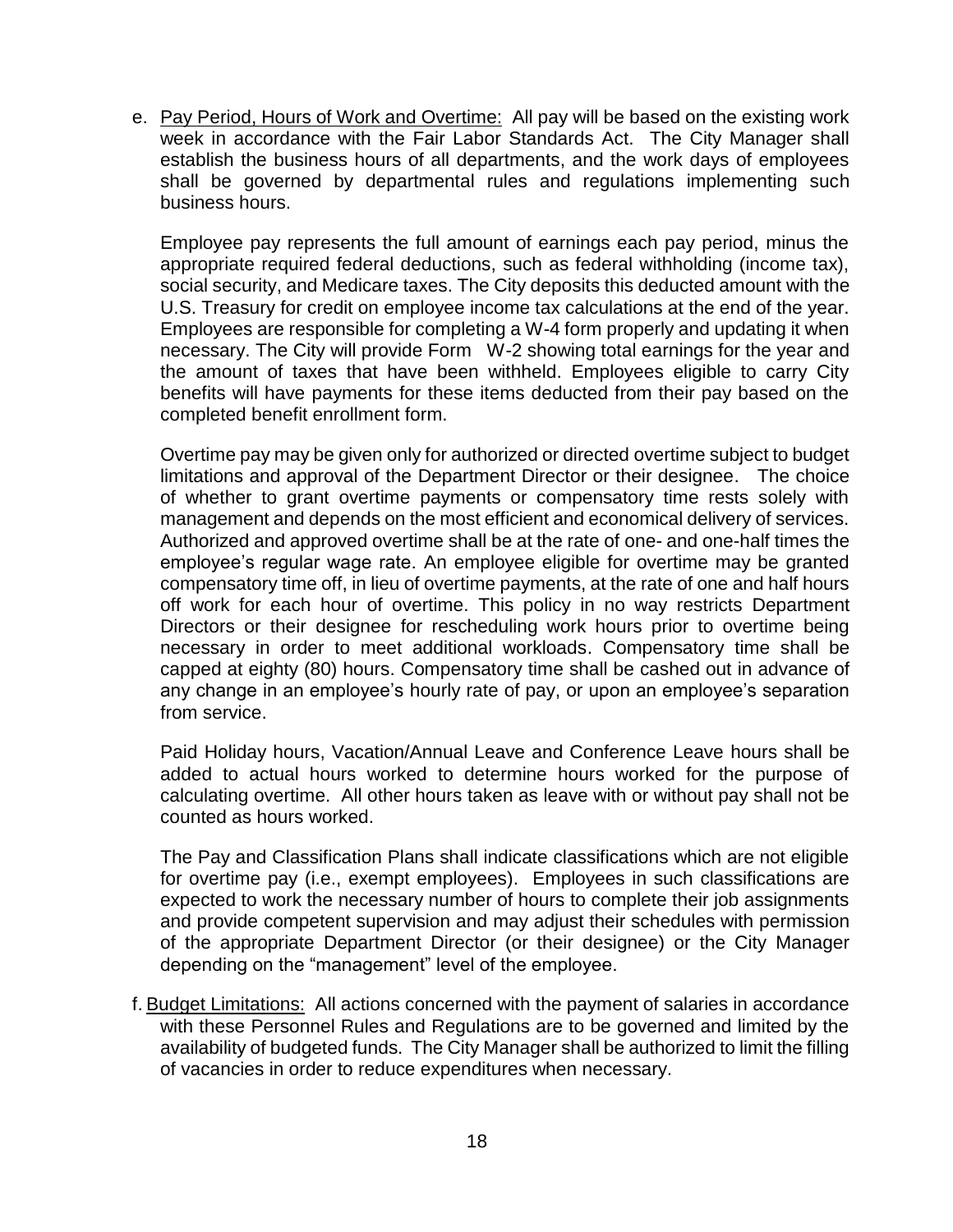g. Rest and Meal Periods for Non-Exempt Employees: The City provides non-exempt full-time employees with an unpaid meal period, and provides some non-exempt part-time employees with an unpaid meal period. Non-exempt employees are not permitted to perform work during their meal period.

Rest periods are paid breaks. The City permits non-exempt employees to take reasonable rest periods during the workday as permitted by the employee's work duties and as approved by the department. Employees are expected to be punctual in starting and ending their breaks and may be subject to corrective action.

- h. Nursing Breaks: Breastfeeding mothers are provided a reasonable break time to express breast milk for her nursing child for up to one (1) year after the child's birth based on the following:
	- 1. Milk Expression Breaks:
		- i. Employees will be granted a reasonable break time during work hours to express breast milk.
		- ii. For employees who are granted regular rest periods, they may use these breaks for milk expression.
		- iii. Employees may use the time allotted for their lunch break to express milk or request that the time allotted for their lunch break be "flexed." Alternatively, employees may make up the missed time as negotiated with their immediate supervisor.
	- 2. Private Room to Express Milk:
		- Employees will have access to a private room to express milk.
		- Employees with their own office may express milk there upon supervisor approval.
		- Nursing rooms will be equipped with adequate privacy safeguards (e.g., window shades, door locks) and electrical outlets.
		- The nursing room will be conveniently located near a functional sink for washing breast pump equipment, to the extent practicable.
		- Employees must clean the area where expressing milk occurs using anti-bacterial wipes for the next user.
	- 3. Milk Storage
		- Employees may be allowed to store expressed milk in the City's refrigerator(s) used by employees, provided the milk is stored in a personal cooler/storage container.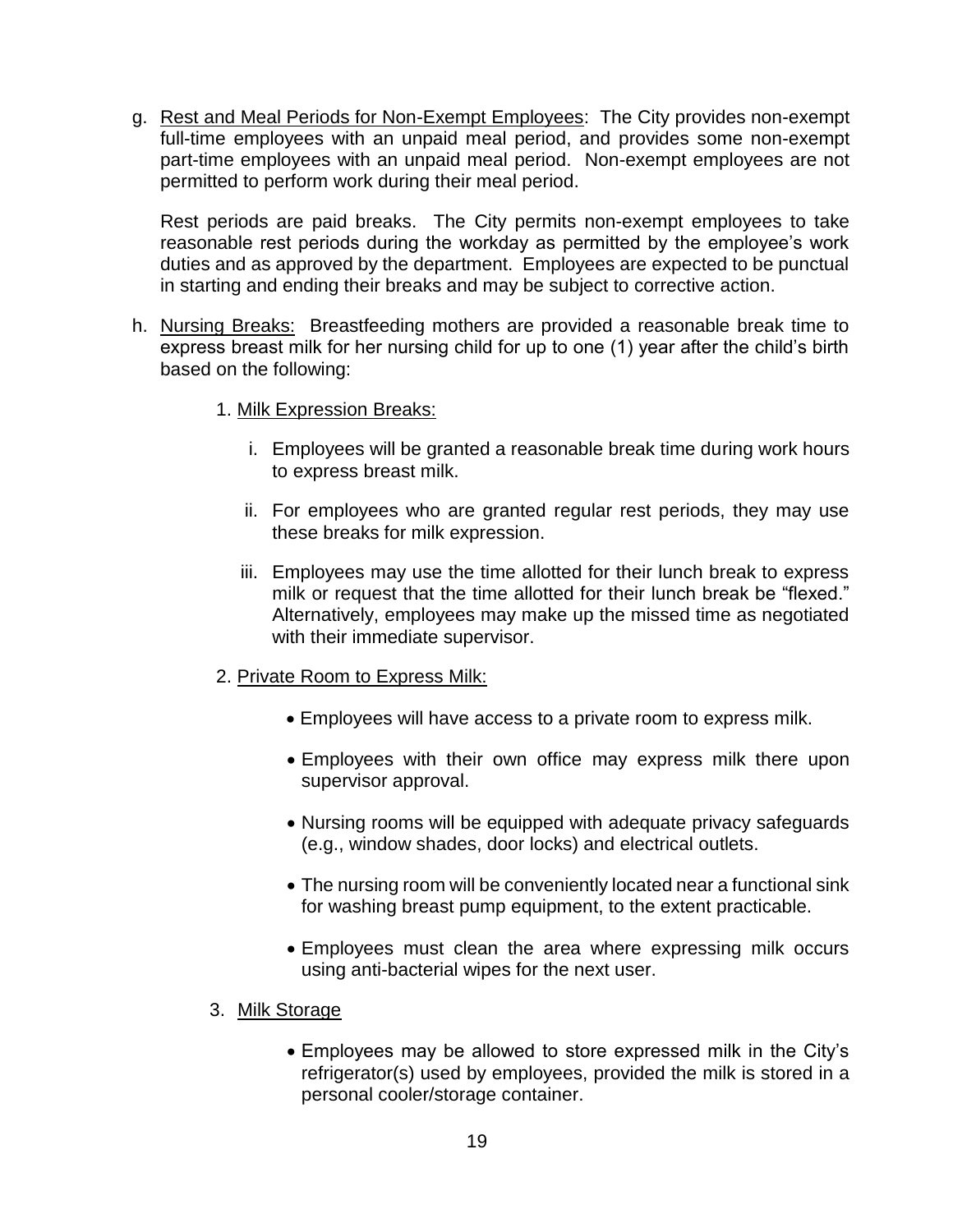- Expressed milk left in a common refrigerator must be conspicuously labelled.
- 4. Communication
	- Employees must provide notice to their supervisor of the need to express breast milk if outside of their normal break/lunch time.
	- Employees must inform supervisors of their needs so that appropriate accommodations can be made to satisfy the needs of the employee and the City.

#### i. Exempt Employee Salary and Prohibitions

- 1) Employees classified as exempt employees will receive a salary which is intended to compensate them for all hours they may work. This salary will be established at the time of hire or when the employee becomes classified as exempt. The salary will be a predetermined amount that will not be subject to deductions for variations in the quantity or quality of the work the exempt employee performs.
- 2) Subject to exceptions listed below, an exempt employee must receive the full salary for any workweek in which the employee performs any work, regardless of the number of days or hours worked. Exempt employees do not need to be paid for any workweek in which they perform no work.
- 3) Exceptions: unless state law requires otherwise, an exempt employee's salary can be reduced for the following reasons:
	- Full-day absences for personal reasons;
	- Full-day absences for sickness or disability;
	- Full-day disciplinary suspensions for infractions of the Manual;
	- FMLA absences;
	- To offset amounts received as payment for jury and witness fees or military pay;
	- The first or last week of employment in the event the employee works less than a full week; or,
	- Any full workweek in which the employee does not perform any work.

However, an exempt employee's leave bank may be deducted when such employee is absent for reasons justifying the use of accrued vacation or sick leave in accordance with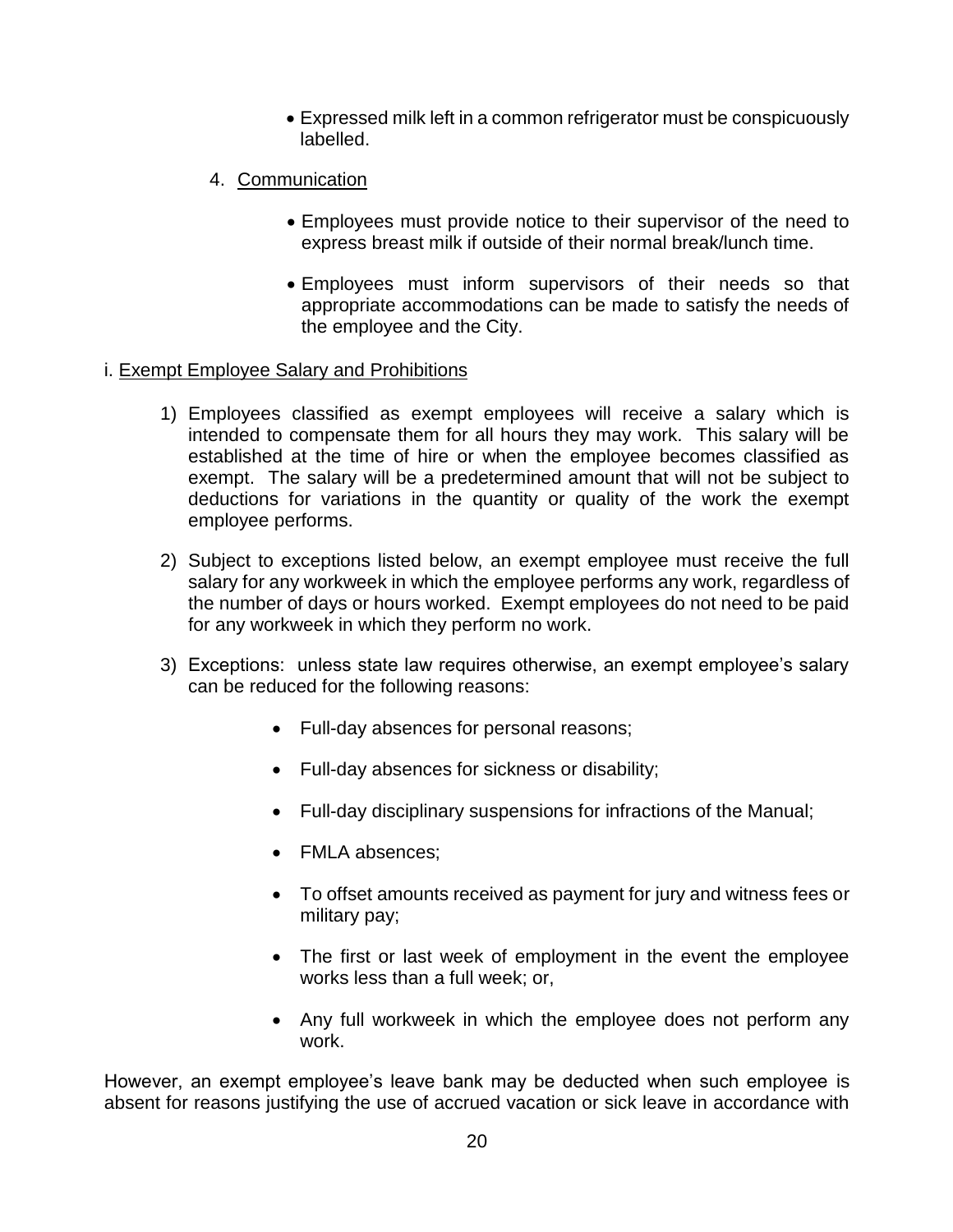these rules and regulations.

- 4) In the event of abuse of the City's leave policy, which shall be defined as regularly reporting to work after the start of the workday or leaving prior to the end of business, employees shall be disciplined as set forth in Article IX.
- 5) If an employee believes that an improper deduction has been made to their salary, the employee should immediately report this information to their direct supervisor. Reports of improper deductions will be promptly investigated. If it is determined that an improper deduction has occurred, the employee will be reimbursed for any improper deduction made.

#### j. Pay Rate for New Hires

- 1) In order to successfully recruit the most qualified applicant for employment, the City may recognize comparable experience in determining starting pay, provided the amount does not exceed the maximum pay range for the position.
- 2) Starting pay for employees shall be determined by the Department Director or their designee's discretion or City Manager's discretion in the case of Department Directors, except as may be set forth in collective bargaining agreements.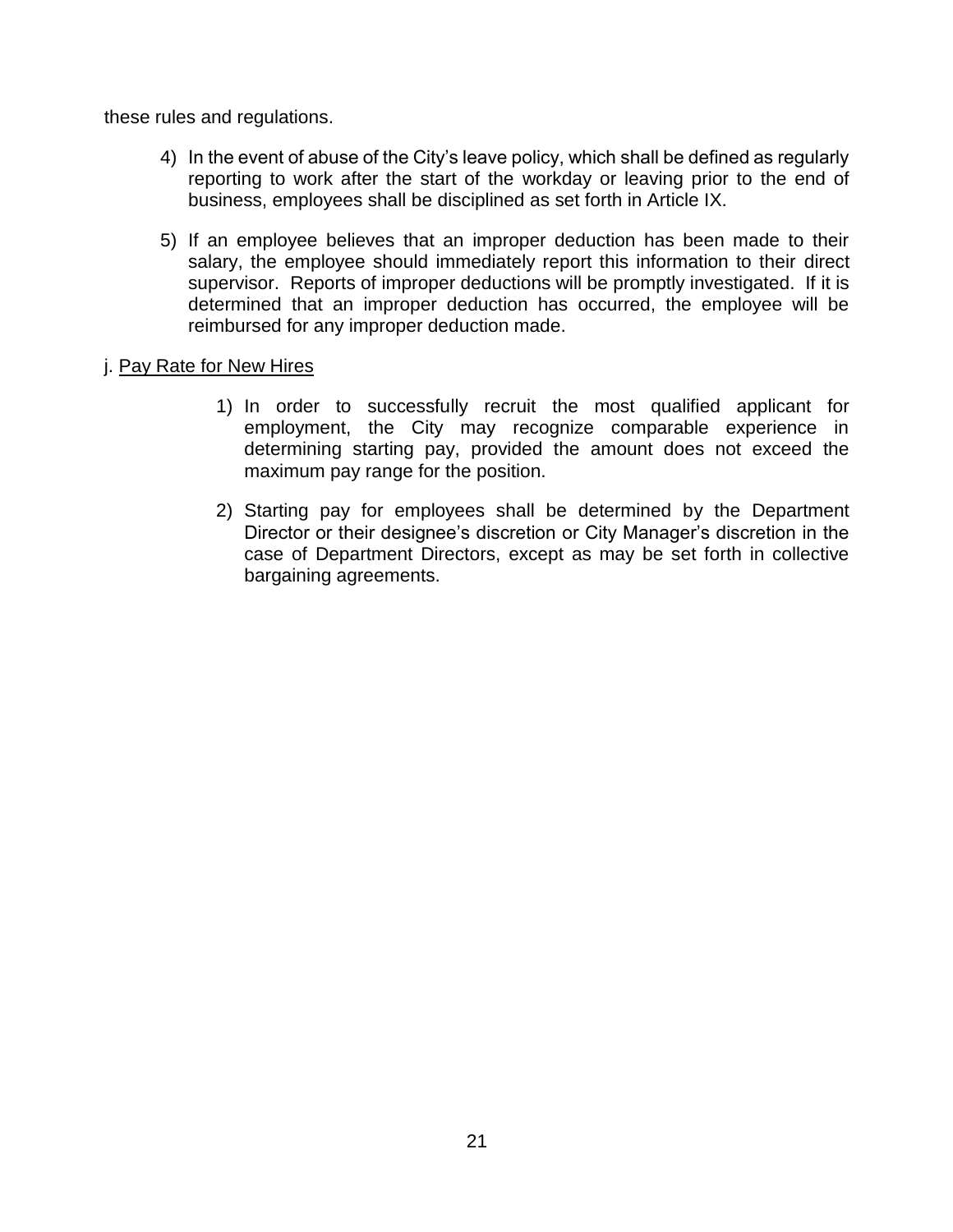#### **ARTICLE III APPLICATIONS AND EXAMINATIONS**

## 3.01 POSITION AND EXAMINATION ANNOUNCEMENTS

Position and examination announcements shall be publicized and, when applicable, by advertisement in appropriate publications and, finally, by posting such announcements in public places. Announcements shall specify the classification title, salary range, the time, place and manner of making application, basic qualifications, including those required for admission to the written and/or oral tests and any other pertinent information. When determined to be operationally necessary and efficient, non-bargaining unit positions will be posted for a period to be determined by the requesting Department, in consultation with the Department of Human Resources. Any requests to fill a position without posting must be approved by the Director of Human Resources and Risk Management, with final approval by the City Manager. Notwithstanding any provision to the contrary, a nonbargaining unit position may be filled in any manner the City Manager deems suitable, provided the decision is merit-based and the applicant is qualified.

## 3.02 FILING OF APPLICATIONS

All applicants for appointment or promotion shall file a written or online application and, when required, on a form prescribed by the Department of Human Resources. Any application not completely filled out may be rejected by the Department of Human Resources.

The applicable Department, in consultation with the Department of Human Resources (if needed), shall initially screen all applications to qualify/disqualify and sort applications by level of qualifications. An recruitment panel established and approved by the Department of Human Resources interviews and rates applicants for vacant positions. If, after the completion of the interview and evaluation process, the applicable decision-maker determines that none of the applicants are sufficiently qualified for the position, the position may be filled in any suitable alternative manner as approved by the City Manager.

A background check shall be conducted for all selected external applicants and City employees, which may include but is not limited to verification of employment history, education, certification and professional license verification; requesting a Motor Vehicle Report and reviewing criminal history. The City's background check guidelines for those with a criminal history will be followed as set forth in the City's Standard Operating Procedure – Background Check Guidelines (Criminal History). After interviewing and selecting an applicant, the offer letter will be sent to the applicant stating that the offer is conditioned upon the applicant successfully completing pre-employment screening.

## 3.03 REJECTION OF APPLICATION

The City may reject an application, for failure to meet minimum qualifications as stated on the job posting, failure to complete the application form or for other cause, as soon as possible after such application is filed and checked. Whenever an application is rejected, the applicant shall have an opportunity to show why the application should not be rejected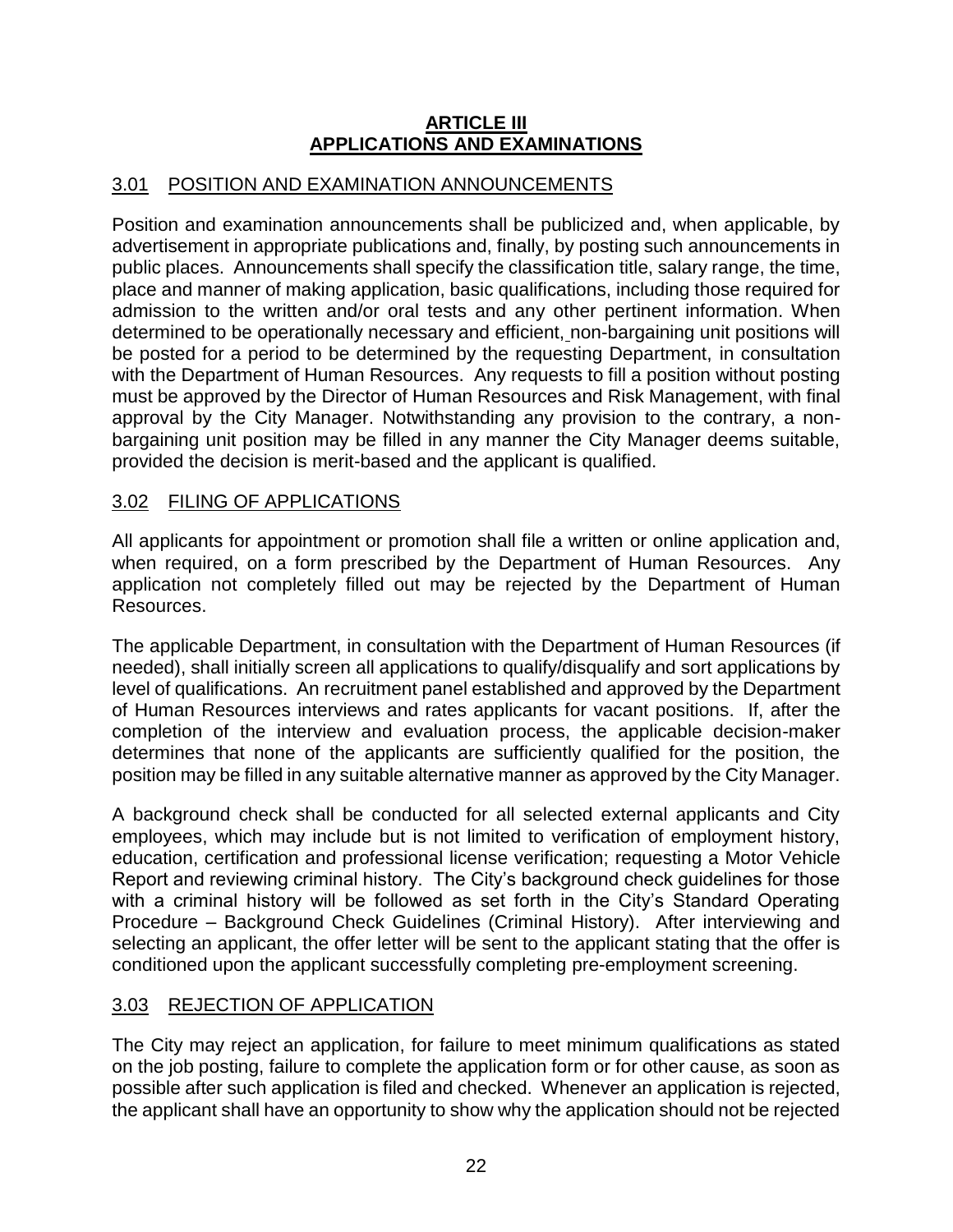upon written request. Falsification or omission of requested information on the application and/or any supporting documents may result in disqualification or termination (if discovered post-hire). Applicants who falsify or omit information will also be disqualified from applying for other City positions for a one (1) year period.

## 3.04 GENERAL PROVISIONS

a. Veteran's Preference: Preference in hiring, promotional opportunities and layoff retention shall be given to veterans in accordance with the provisions of Chapter 295, Florida Statutes. If the selection process is based on a numerically based formula, veteran preference eligible employees who passed the initial screening shall receive an augmented score. If the selection process is not based on a numerical based formula, special consideration shall be given in accordance with law.

Employees must submit current documentation substantiating Veterans' Preference status to receive a preference. A DD-214 or comparable document which serves as a certificate of release or discharge claim must be furnished.

b. Medical Examinations: All applicants for positions in the City may be required to undergo a medical examination to determine mental and physical fitness to perform the duties of the classification for which appointment has been offered. All applicants who fail to pass their initial physical examination shall be declared ineligible for hire.

During their period of employment, employees may be required to undergo periodic medical examinations to determine their physical and mental capacity to perform the work required of their position. Such exams shall be at the expense of the City and performed by a doctor designated by the City. Employees who fail to pass periodic physical examinations due to deficiencies which interfere with their ability to perform their assigned duties shall be subject to review by the City. Refusal to be examined by a City authorized physician when so directed by a Department Director or their designee shall be cause for disciplinary action.

- c. Age Requirements: Except for special employment programs, no person under eighteen (18) years of age shall be employed in any regular, full-time position. The requirement stated above is subject to change only when in conflict with state and federal laws governing age discrimination.
- d. Immigration Control and I-9: Each new employee must provide documentation to verify both identity and authorization to work in the United States and to complete the I-9 form. If an employee cannot provide these required documents, they may be either dismissed or suspended until the required documents are produced. Both the employee and the City representative will sign the I-9 form certifying that the documents are valid. Information may be shared with the Social Security Administration and the Department of Homeland Security from each new employee's Form I-9 to confirm work authorization.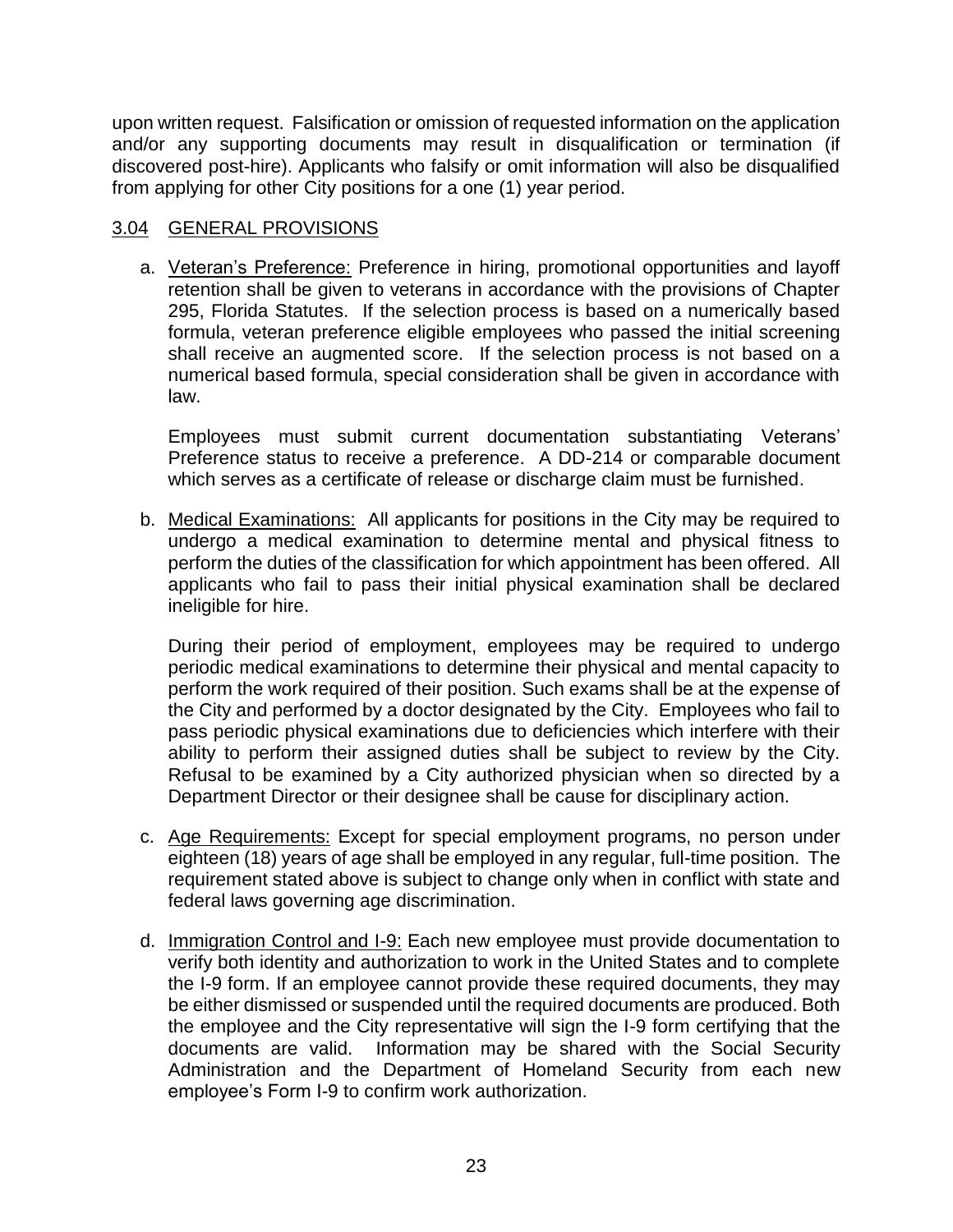#### **ARTICLE IV ELIGIBILITY, CERTIFICATION, APPOINTMENTS AND PROBATION**

## 4.01 ELIGIBILITY AND CERTIFICATION

Whenever a budgeted vacancy is to be filled other than by transfer, demotion or promotion, the Department Director shall make a request to the Department of Human Resources on the form and in the manner prescribed.

The Department of Human Resources will review and verify the requisition form, as well as the position's minimum requirements.

## 4.02 PROBATION

The probationary period shall be regarded as an integral part of the examination process and shall be utilized for closely observing the employee's work, for securing the most effective adjustment and training for a new employee and for rejecting any employee whose performance or conduct is not satisfactory. It shall be incumbent upon Department Directors or their designee to screen employees during the probationary period to insure only those employees performing satisfactorily become permanent, regular employees.

The probationary period is six (6) continuous months for all employees. The City Manager may extend the probationary period for up to six (6) additional months under limited circumstances. During this period, employees shall be subject to demotion, dismissal, suspension, or other disciplinary action without prior notice or the filing of specific charges.

A probationary period shall be used in connection with promotions in the same manner as a probationary period is used for original entrance appointments. The promotional probationary period shall be for the same purpose, cover the same period of time and be governed by the same rules as the entrance probationary period.

All positions filled as a result of a promotion shall be filled subject to the promoted employee's ability to pass the promotional probationary period.

Appointment to permanent status is not automatic upon the expiration of the probationary period. In order to obtain an appointment to permanent status, the new employee must have received a completed satisfactory performance evaluation. Accordingly, prior to the expiration of an employee's probationary period, the Department Director or their designee shall notify the Director of Human Resources and Risk Management in writing whether or not the employee has performed satisfactorily during the probationary period and recommend the appropriate action to be taken.

## 4.03 OATH OF OFFICE

All employees shall subscribe to an oath of office as a condition of employment.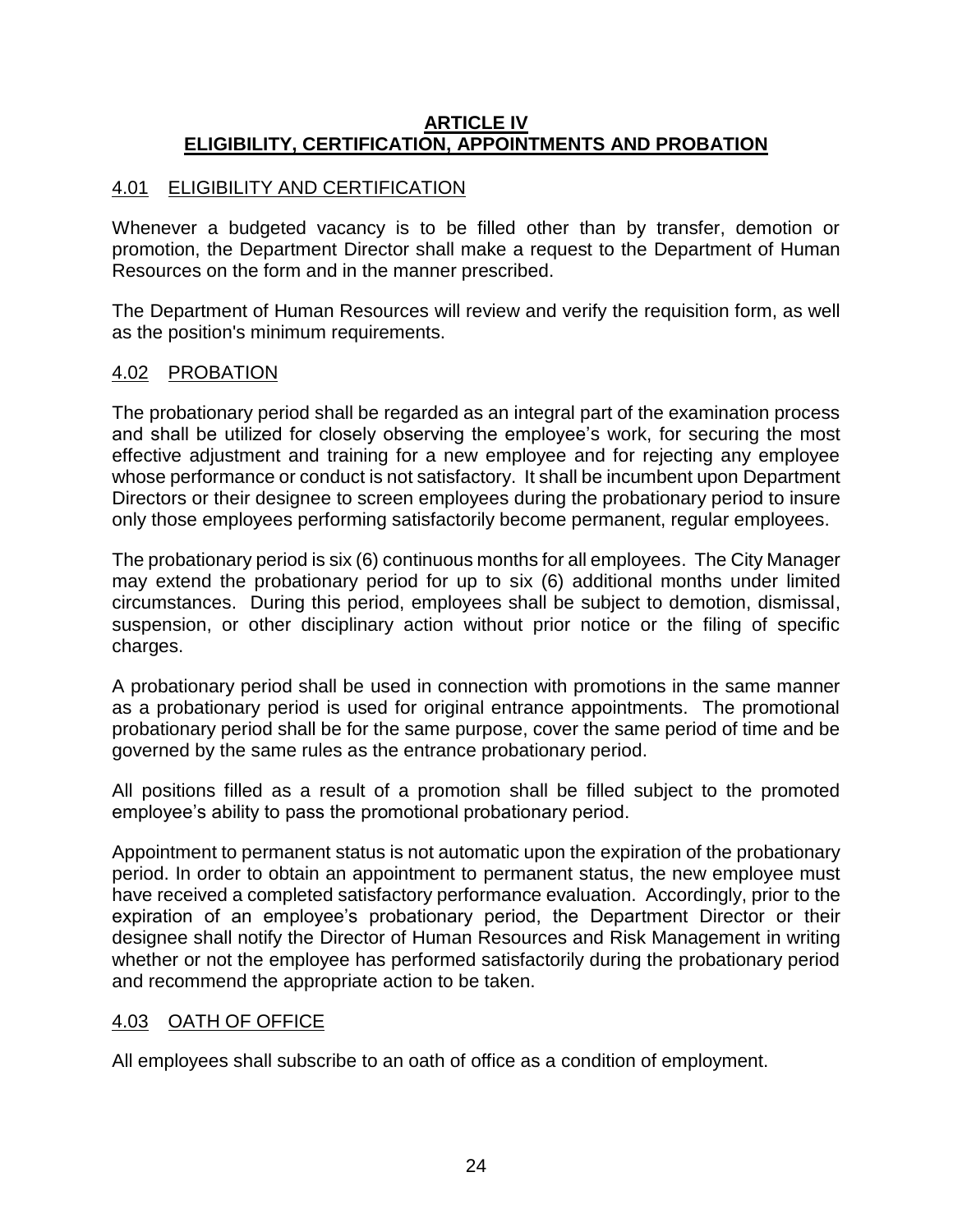#### **ARTICLE V PROMOTIONS, TRANSFERS AND DEMOTIONS**

## 5.01 PROMOTIONS

The movement of an employee involving the change from a position in one classification to a position in another classification for which the maximum rate of compensation is higher, shall be considered a promotion and shall only be made as a result of tests, evaluation of job qualifications, background screenings or other standards showing the employee is qualified for the higher classification. All promotions shall be approved by the City Manager.

## 5.02 LATERAL TRANSFERS

Lateral transfers, which do not include a change in classification or title or change to an employee's pay rate or annual review date may be accomplished in two methods:

- a. Within Same Budget Account: A Department Director, with the approval of the Department of Human Resources, may transfer an employee from one position to another with the same title in the same budget account.
- b. Between Budget Accounts or Departments: A transfer between budget accounts or between departments shall have approval of the City Manager and the Department Directors concerned. Requests for such transfers shall show how the employee(s) concerned meet the qualification requirements of the class to which the transfer is proposed and shall be in the budget allocation of the salary accounts affected.
- c. In no case shall a transfer infringe on the contractual rights of other bargaining unit employees unless otherwise approved by the applicable bargaining agent.

## 5.03 DEMOTIONS

The movement of an employee from one classification to another classification for which the maximum rate of compensation is lower shall be considered a demotion.

- a. Involuntary Demotion: A Department Director, with the approval of the City Manager, may demote an employee whose ability to perform his/her duties falls below accepted standards for the position or for disciplinary purposes. A demotion shall be limited to placement in a vacant position, provided such decision does not infringe on the employment rights of other employees (e.g., the vacant position is also a promotional opportunity for a bargaining unit employee). No employee shall be demoted to a position for which he does not possess the minimum qualifications.
- b. Voluntary Demotion: An employee, with the approval of the Department Director and the City Manager, may voluntarily request a demotion to a job classification for which the employee is qualified. Such demotion may be granted provided a vacancy exists in the requested job classification. A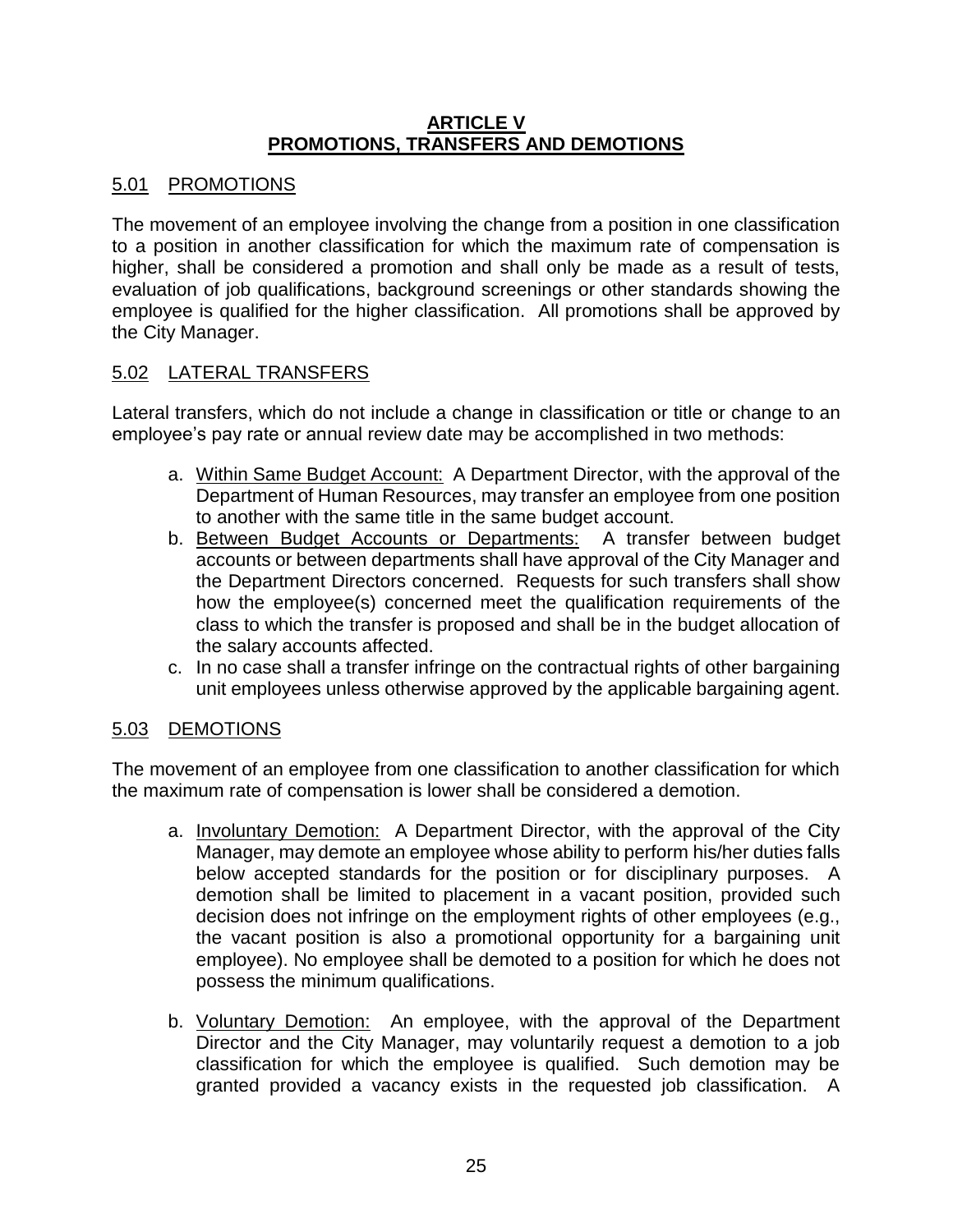voluntary demotion shall not take effect earlier than ten (10) working days from the request.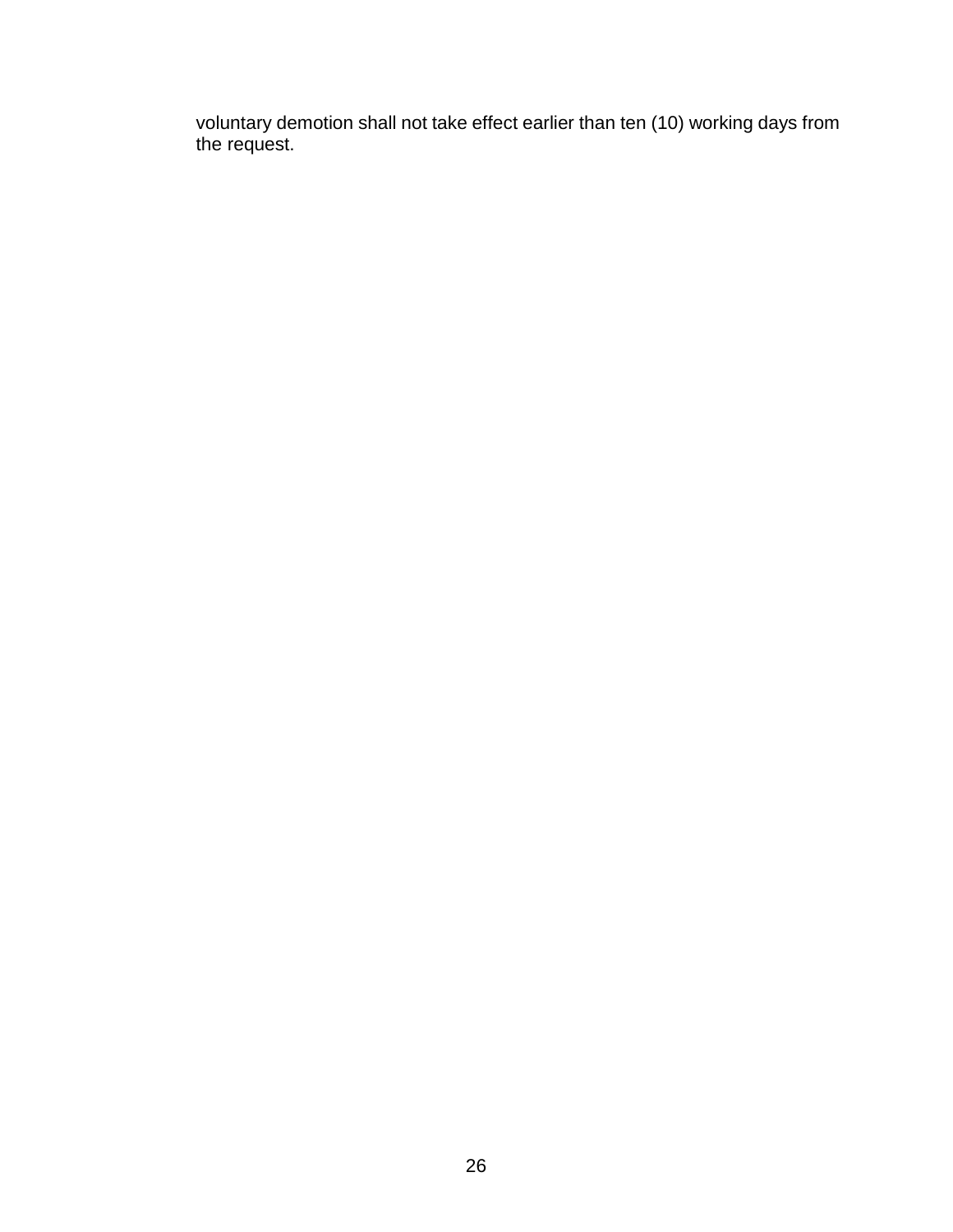#### **ARTICLE VI SEPARATIONS**

#### 6.01 RESIGNATIONS

Any employee wishing to leave the City in good standing shall file with the Department Director at least fourteen (14) calendar days before leaving, a written or verbal resignation stating the date and time the resignation shall become effective and the reason for leaving. Failure to comply with these procedures may be the cause for separation not in good standing, forfeiture of accrued leave payout and denying the person future employment with the City. Department Directors or their designee shall forward all resignations immediately to the Department of Human Resources. The Department Director, with the approval of the Department of Human Resources, may exempt an employee from giving the required notice, if, in the Department Director's judgment, circumstances warrant such exemption. Failure to give notice may result in a notation in the employee's personnel file that the separation was not in good standing.

#### 6.02 REDUCTION IN FORCE OR LAY-OFFS

The City shall have the right to vacate, abolish or discontinue a particular position(s) in its sole discretion.

Procedures for lay-offs for all departments shall be governed by the following rules of procedure (except that bargaining unit members shall be governed by the collective bargaining agreement):

- a. After study, the City Manager may decide whether only the employees of the affected department concerned shall be considered in making such a lay-off or whether, and to what extent, the City as a whole shall be considered.
- b. Employees shall be laid off in the following order: (1) Probationary employees and (2) Permanent employees.
- c. Notifications of lay-off shall indicate the date such lay-off becomes effective and such notification shall precede that date by at least fourteen (14) calendar days for full-time, non-probationary employees.

Permanent employees shall be laid off on the basis of the following order:

- 1) Length of service in a class, which is the amount of time the employee has been in the classification he/she occupies at the time of the reduction-in-force. In the event of a tie in classification, then subsection (2) below shall control.
- 2) Length of service with the City, which is the amount of time the employee has continuous service with the City since the employee's last date of hire.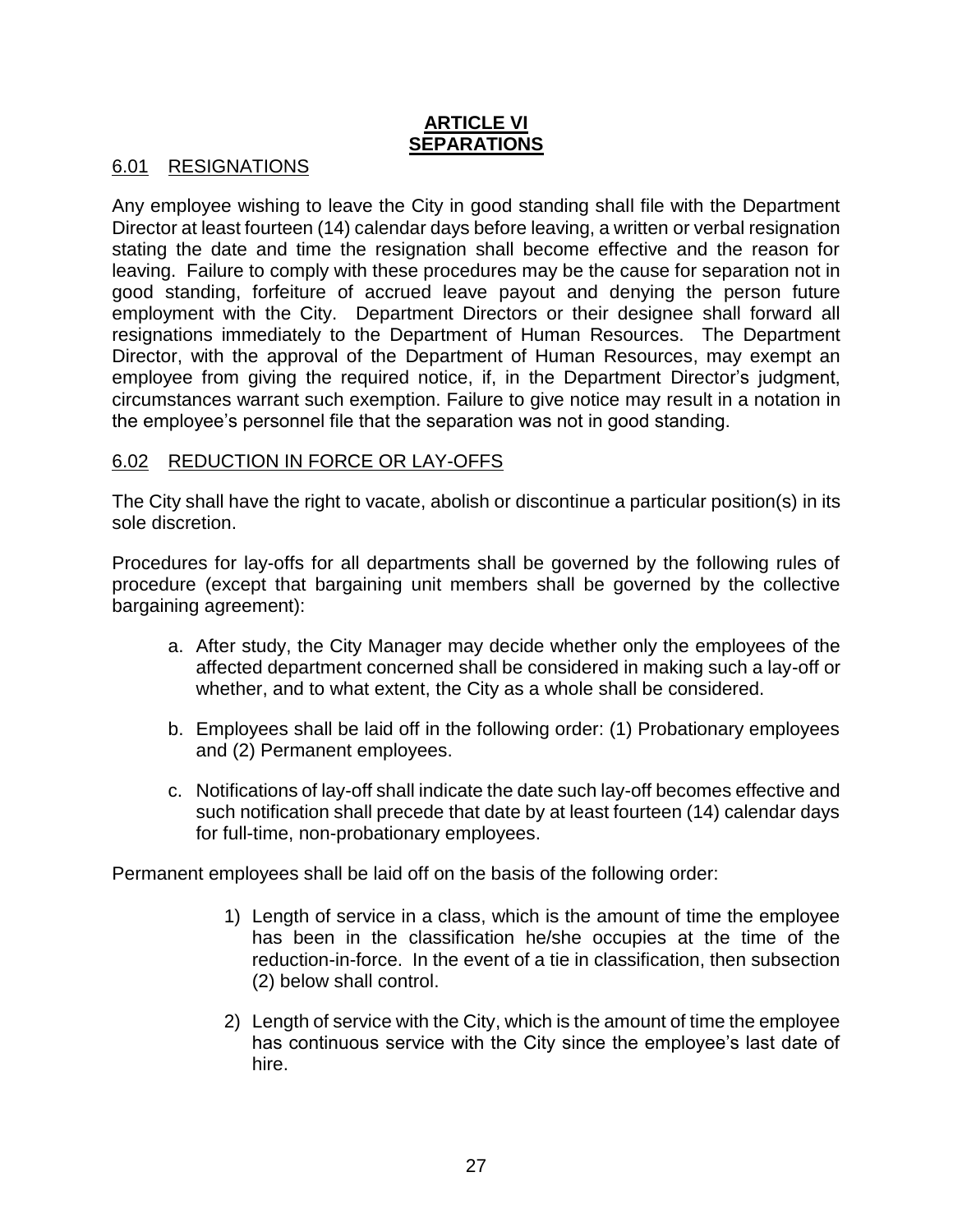For layoffs involving non-bargaining unit Classifications, other legitimate factors may be used.

- a. When a permanent employee is scheduled for lay-off, the employee may be offered a transfer or reallocated downward as long as the employee in question is fully qualified for the position and the offer does not violate the rights of other employees.
- b. Employees who are veteran preference-eligible, as determined by Florida Statutes, shall receive a retention preference.

#### 6.03 TERMINATIONS (DISCHARGE)

- a. The City may terminate an employee's employment for poor work attitude, for a disciplinary purpose or other valid reason (outlined in Article IX), and Department Directors shall be responsible for providing adequate documentation of the causes. In unusual circumstances, the City Manager may authorize severance pay for a resignation or termination, provided the employee executes a release.
- b. Steps for Suspension (of ten (10) days or more), Demotion or Discharge of Non-Probationary Employee:
	- 1) Prior to action, Department Director informs employee of recommendation and reason for action in writing. The written statement shall include:
		- Rule violations forming the basis for this recommendation;
		- Facts related to the rule violation;
		- Notification to the employee that he/she has five (5) working days within which to submit his/her written response to charges and/or meet with the City Manager;
		- Notification to the employee that he/she shall be given an opportunity for a Predetermination Meeting before the City Manager; and
		- At such meeting, the employee may present any evidence or facts relative to the circumstances of his/her termination. The employee shall not have the opportunity to grieve or appeal the action taken in the Predetermination Meeting.
	- 2) If the employee does not request such hearing within five working days, the employee's rights to protest the disciplinary action shall be considered waived.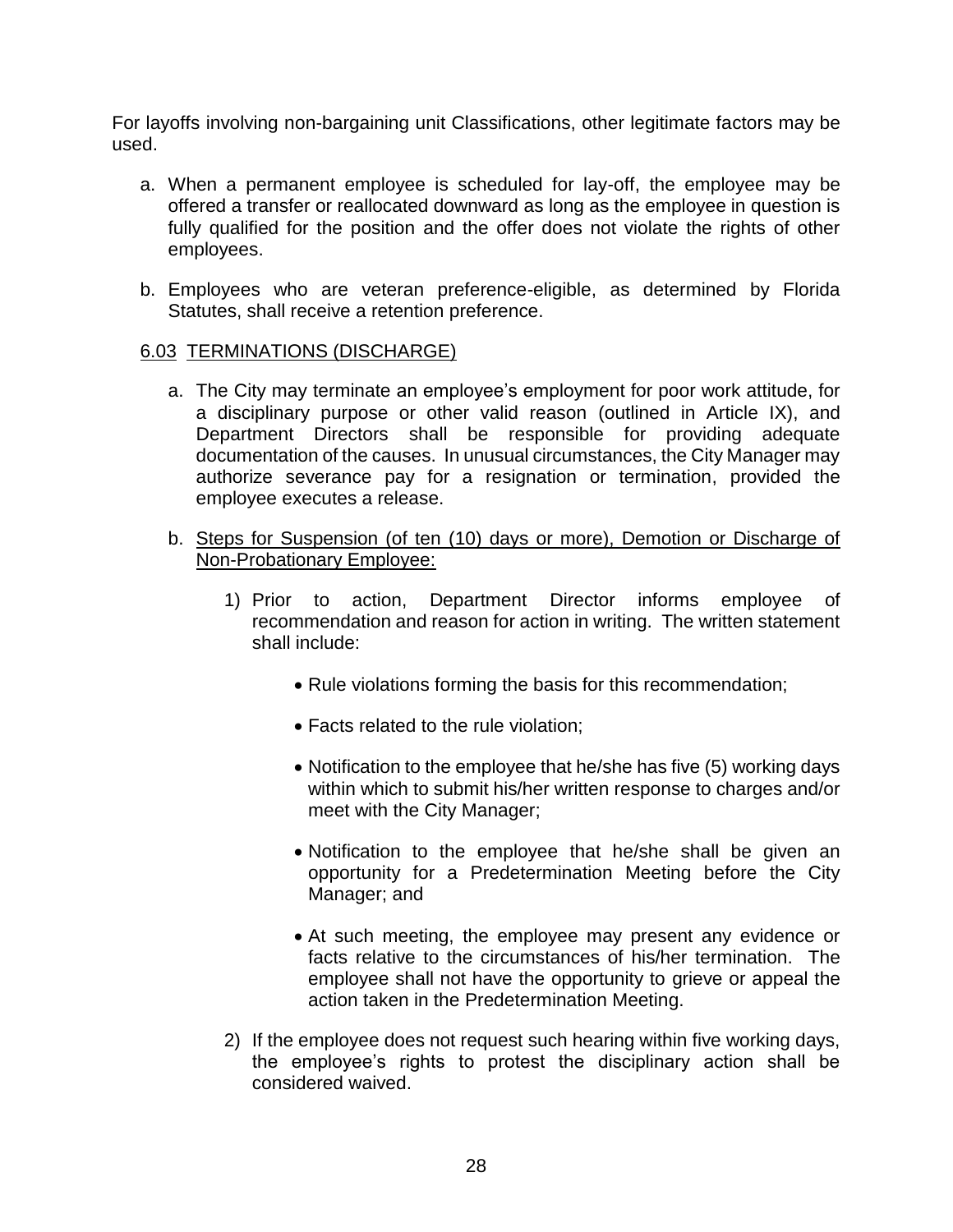#### 6.04 RETIREMENT

Eligible retired employees, at the time of their retirement from the City, are eligible to continue health insurance benefits, subject to payment of any applicable premiums.

Eligibility for retiree health insurance will be effective upon the first day of the next month following termination of City employment for any employee who is at least age 55, with at least ten (10) years of service.

Retired employees under the age of 65 will pay the subsidized active employee rate for individual (i.e., single) coverage. However, the cost of any dependent coverage will be unsubsidized, which will require the retiree to pay the full cost for enrolled dependents. Upon becoming eligible for Medicare, Medicaid, or TEFRA, the City will discontinue any and all subsidized health coverage for retirees.

*NOTE:* alternative subsidization rates for retiree health insurance may apply to bargaining unit members therefore applicable collective bargaining agreement shall prevail.

Retiree health insurance will also be offered to any employee who has worked full-time for the City for at least ten (10) years and is collecting long-term disability payments from a City pension plan or through a City owned insurance policy but is not eligible to retire and collect retirement income. Retiree health insurance will discontinue if said individual is no longer in long-term disability status and is not yet eligible to retire and collect retirement income.

Should a premium payment be more than sixty (60) days in arrears, the retiree's group coverage will be automatically terminated by the City.

## 6.05 REEMPLOYMENT OF RETIRED EMPLOYEE

Retired employees who left the City in good standing are eligible to be rehired for a vacant position for which they are qualified.

Retired employees who are rehired will not be required to serve an initial orientation period if they return to the City to the same position within one (1) year of their retirement.

Retired employees who are rehired within one (1) year of retirement shall be reinstated for the purpose of retirement benefits. Rehired retirees shall otherwise be treated as new hires, except that on limited occasions the City Manager may approve reinstating a retiree's accrual rate or pay rate as of the date of their retirement to incentivize their return due to exigent business needs.

For the purpose of this section, retirement is as defined in section 6.04.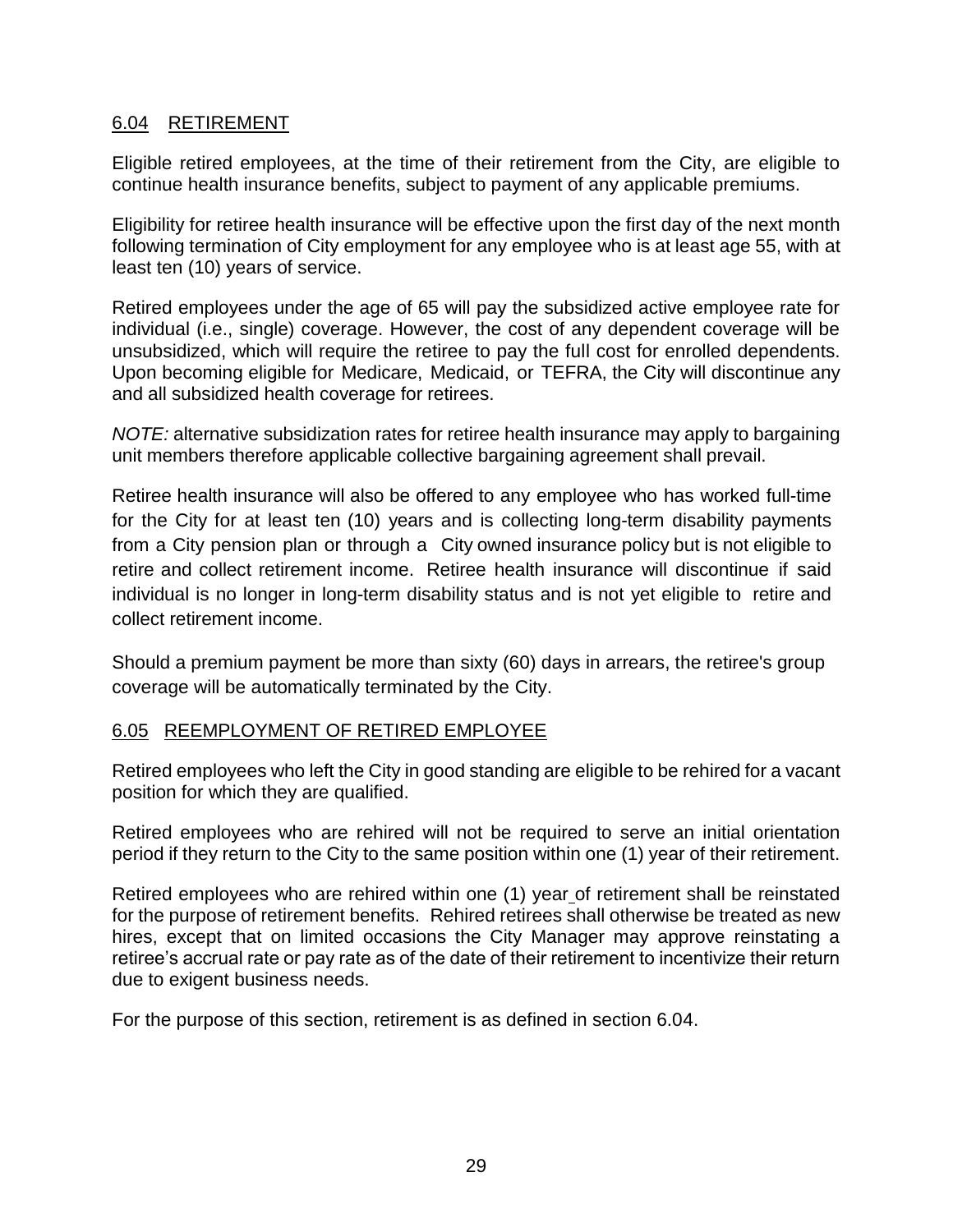## 6.06 REEPLOYMENT OF FORMER EMPLOYEE

Employees who separated from City employment in good standing (but not considered retirees) are eligible for rehire and may be granted a hiring preference. Rehired former employees will otherwise be treated as new hires. Employees who did not separate in good standing will not be eligible for rehire unless a special exemption is granted by Human Resources, with approval of the City Manager.

## 6.07 ABANDONMENT OF POSITION

After unauthorized absences from work for a consecutive period of three (3) days or three (3) assigned shifts, this constitutes a voluntary resignation.

## 6.08 DEATH

Separation from City employment is effective upon an employee's death. All compensation and benefits due to the employee at the time of his/her death will be paid to the employee's beneficiary, surviving spouse, or the estate, as determined by law or by executed forms in the employee's personnel file.

## 6.09 EXIT INTERVIEWS

Upon separation from the City, the employee's Department Director or their designee may conduct a preliminary exit interview and shall accept all City property previously assigned to the employee. The purpose of the "exit interview" is to provide the Department Directors, the City Manager and the Department of Human Resources with information as to why and in what areas an employee may be dissatisfied with the job. This information can be used to improve the City's personnel system. Each employee who resigns from the City may complete an "exit interview" form.

## 6.10 RETURN OF PROPERTY

At the time of separation and prior to receiving a final paycheck, an employee must return all records, books, uniforms, keys, tools, passwords and other City property. Employees are prohibited from deleting any files or otherwise destroying public records. Any monies owed to the City due to an employee's failure to return City property may be offset against the employee's final paycheck or may be collected through civil action or criminal charges.

## 6.11 WAGE WITHHOLDING AUTHORIZATION

Newly hired employee will be required to sign payroll wage withholding authorization forms, which indicate that, in the event their employment is terminated, either voluntarily or involuntarily, prior to the full repayment of any outstanding monies are owed (e.g., restitution, wage overpayment), the City may withhold the remaining amount owed from the final pay, except to the extent prohibited by federal or state minimum wage law.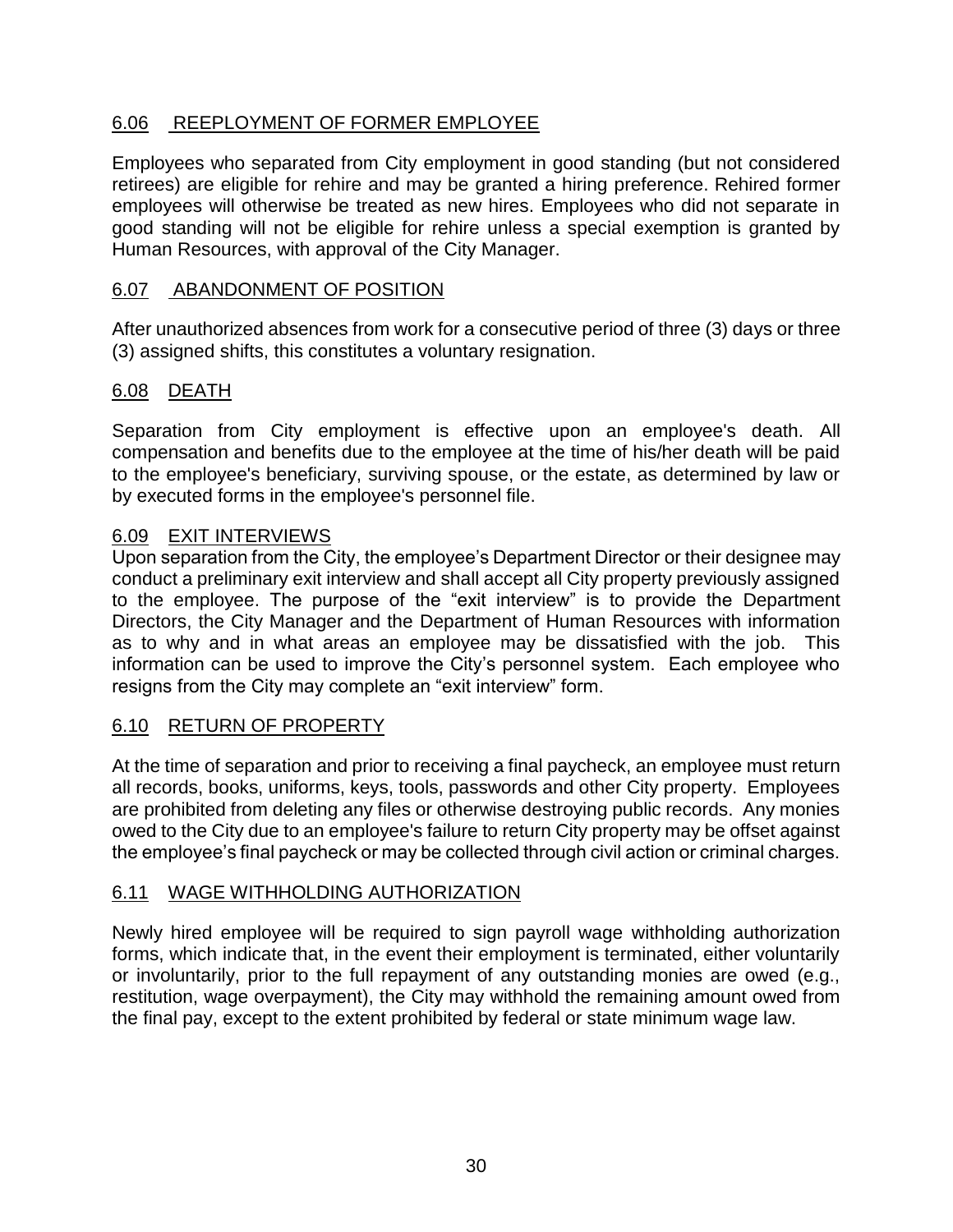#### **ARTICLE VII LEAVE BENEFITS**

#### 7.01 GENERAL PROVISIONS

Permanent employees shall be eligible to receive leave benefits as detailed herein. Those employees in a part-time or temporary status shall be eligible only for those benefits required by federal and/or state law or contracts or those benefits approved by the City Manager. All records of leave benefits shall be kept by the Department of Financial Services and shall be the official record.

Under exigent circumstances (e.g., emergencies, inadequate staffing), Department Directors have the authority to rescind previously approved leave requests. In such cases, advance notice shall be provided to the extent practicable.

#### 7.02 SICK LEAVE

- a. Definition: Sick leave with pay up to the amount accumulated by an employee may be granted for the following purposes, subject to the approval of the Department Director, their designee or City Manager in the cases of Department Directors:
	- 1) Personal injury, or illness not connected with work or exposure to a contagious disease which would endanger others.
	- 2) Medical, dental, optical, psychological, psychiatric or chiropractic examination or treatment.
	- 3) Pregnancy and maternity leave.
	- 4) Qualifying Family and Medical Leave Act (FMLA) absences
- b. Computation

Sick leave with pay shall be credited at the rate of eight (8) hours or one (1) working day for each month of completed service.

- 1) Sick leave may be accumulated to a maximum of 1500 hours.
- 2) The employee has two (2) choices as to how he/she uses his/her credited sick leave. They are as follows:

Choice 1 – Bank all unused sick leave each year until 1500 hours maximum is reached.

Choice  $2$  – Bank six days of unused sick leave each year and take cash payment for the balance.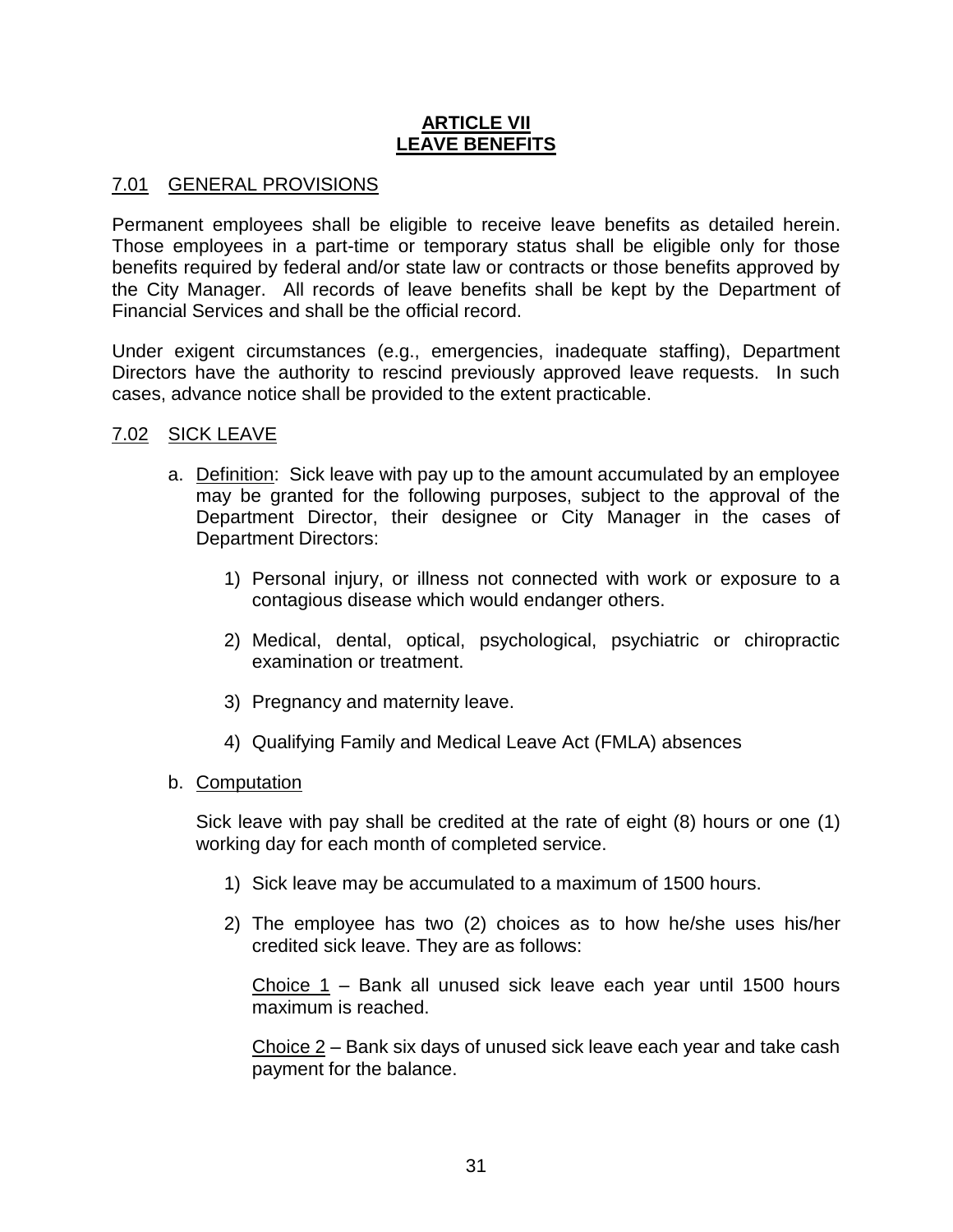| <b>Sick Leave Chart</b> |          |                |                |                |  |
|-------------------------|----------|----------------|----------------|----------------|--|
|                         | Choice 1 |                | Choice 2       |                |  |
| Earn                    | Use      | <b>Bank</b>    | <b>Bank</b>    | Pay            |  |
| (Hours)                 | (Hours)  | (Hours)        | (Hours)        | (Hours)        |  |
| 96                      | 0        | 96             | 48             | 48             |  |
| 96                      | 8        | 88             | 48             | 40             |  |
| 96                      | 16       | 80             | 48             | 32             |  |
| 96                      | 24       | 72             | 48             | 24             |  |
| 96                      | 32       | 64             | 48             | 16             |  |
| 96                      | 40       | 56             | 48             | 8              |  |
| 96                      | 48       | 48             | 48             | $\mathbf 0$    |  |
| 96                      | 56       | 40             | 40             | $\mathbf 0$    |  |
| 96                      | 64       | 32             | 32             | $\overline{0}$ |  |
| 96                      | 72       | 24             | 24             | $\overline{0}$ |  |
| 96                      | 80       | 16             | 16             | $\mathbf 0$    |  |
| 96                      | 88       | 8              | 8              | $\overline{0}$ |  |
| 96                      | 96       | $\overline{0}$ | $\overline{0}$ | $\overline{0}$ |  |

#### c. Guidelines

Payments for unused sick leave as set forth in the foregoing shall be made no later than December 14.

- 1) Upon resignation, retirement, early retirement, or death, with ten years or more of regular, full-time service, employees (or their beneficiaries, in case of death) shall receive compensation at their then regular pay rate for one-half of their accrued sick leave except for accrual in the "reserve bank." To receive this benefit, employees must leave City employment in good standing.
- 2) Employees with less than ten years of employment will not be eligible for the pay-out of accrued sick leave, except if laid-off. Laid-off employees will be eligible for pay-out with or without ten years of service.
- 3) Accumulated sick leave shall be credited once a month and sick leave shall not be paid in advance of being earned.
- 4) Accumulated annual leave may be used as sick leave after all accumulated sick leave has been exhausted.
- 5) In addition to the provisions for banking of unused sick leave to a maximum accumulation of 1500 hours as herein before provided, there is hereby established a "reserve bank." Whenever any employee exceeds his/her 1500 hours maximum sick leave accumulation, then such employee may bank any excess unused sick leave in the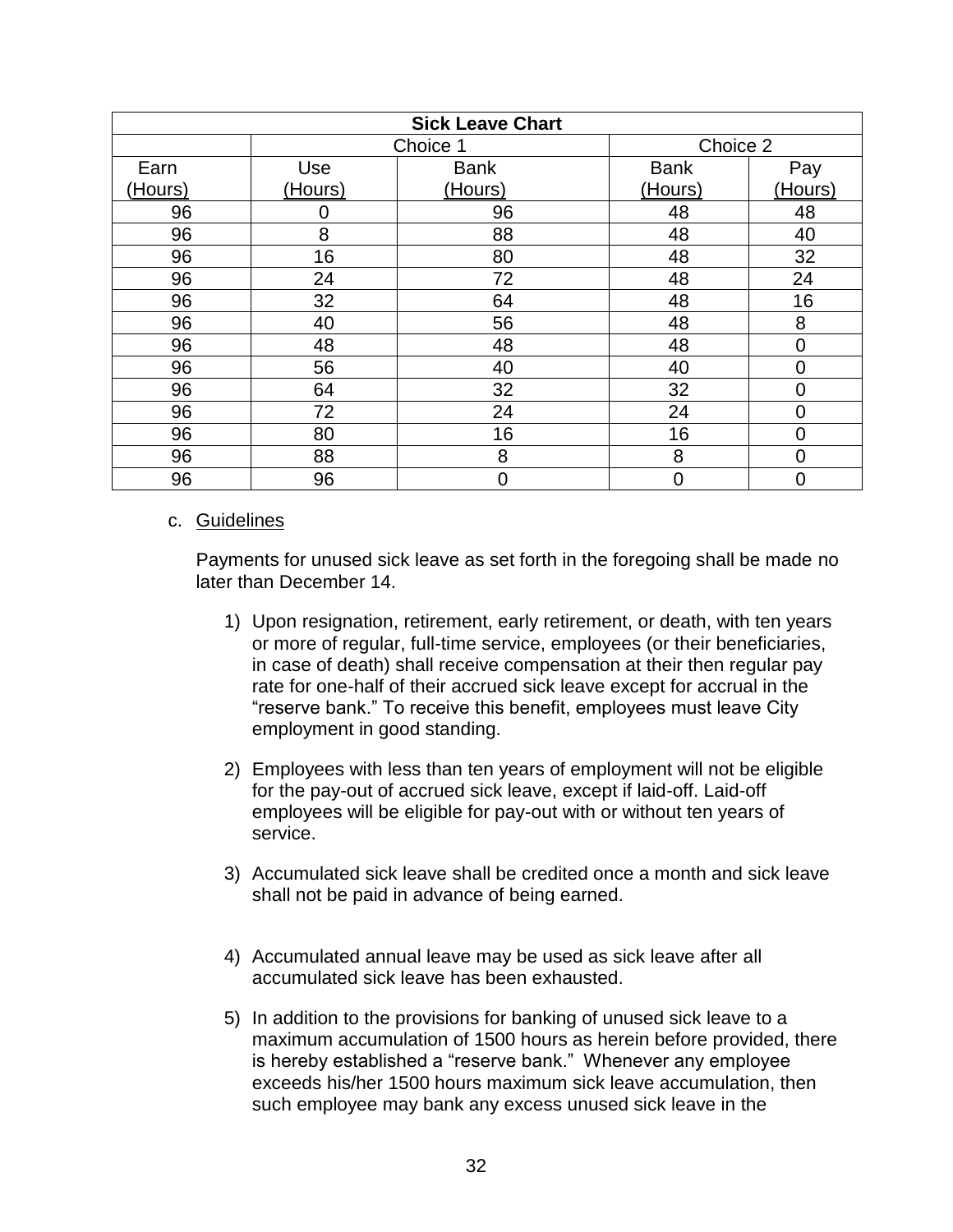"reserve bank." The accumulated days placed in this "reserve bank" may be used by the employee only when all other accumulated sick time has been used as sick leave for actual illness. There shall be no payment to employees for any days remaining in the "reserve bank" upon termination of employment for any reason.

### d. Administration of Sick Leave

- 1) Records of sick leave shall be kept by the Department Directors and the Department of Financial Services.
- 2) An employee shall notify the immediate supervisor of absence from work because of illness or other reasons as outlined in departmental rules and regulations. Failure to notify the immediate supervisor shall forfeit any claim for sick pay.
- 3) Sufficient cause exists for dismissal if the employee does not notify the immediate supervisor or Department Director by the third  $(3<sup>rd</sup>)$  day of absence.
- 4) Sick leave may be charged in one-quarter (1/4) hour increments as used by the employee.

Medical, dental and optical appointments may be charged in one-quarter (1/4) hour increments as approved by the Department Director or their designee. The Department Director shall encourage all these types of "scheduled" sick leave to be made on off-duty time whenever possible. No sick leave shall be charged, however, for medical examinations required by the City.

- 5) An employee exhibiting "excessive absenteeism" or "pattern absenteeism" in the opinion of the Department Director and/or the Department of Human Resources may be required to submit medical evidence after one day's absence. It is understood that excessive absenteeism constitutes just cause for discipline.
- 6) Sick leave with pay is provided so that economic security will be available to the employee. Sick leave shall not be considered a right which an employee may use as his/her discretion, but rather as a privilege which shall only be allowed in cases described in Section 7.02, a., subject to Department Director or their designee's approval and the employee's accumulation.

### 7.03 ANNUAL LEAVE

a. Definition: Annual leave may be granted for the following purposes subject to the approval of the Department Director or their designee and Department of Human Resources or City Manager in the case of Department Directors: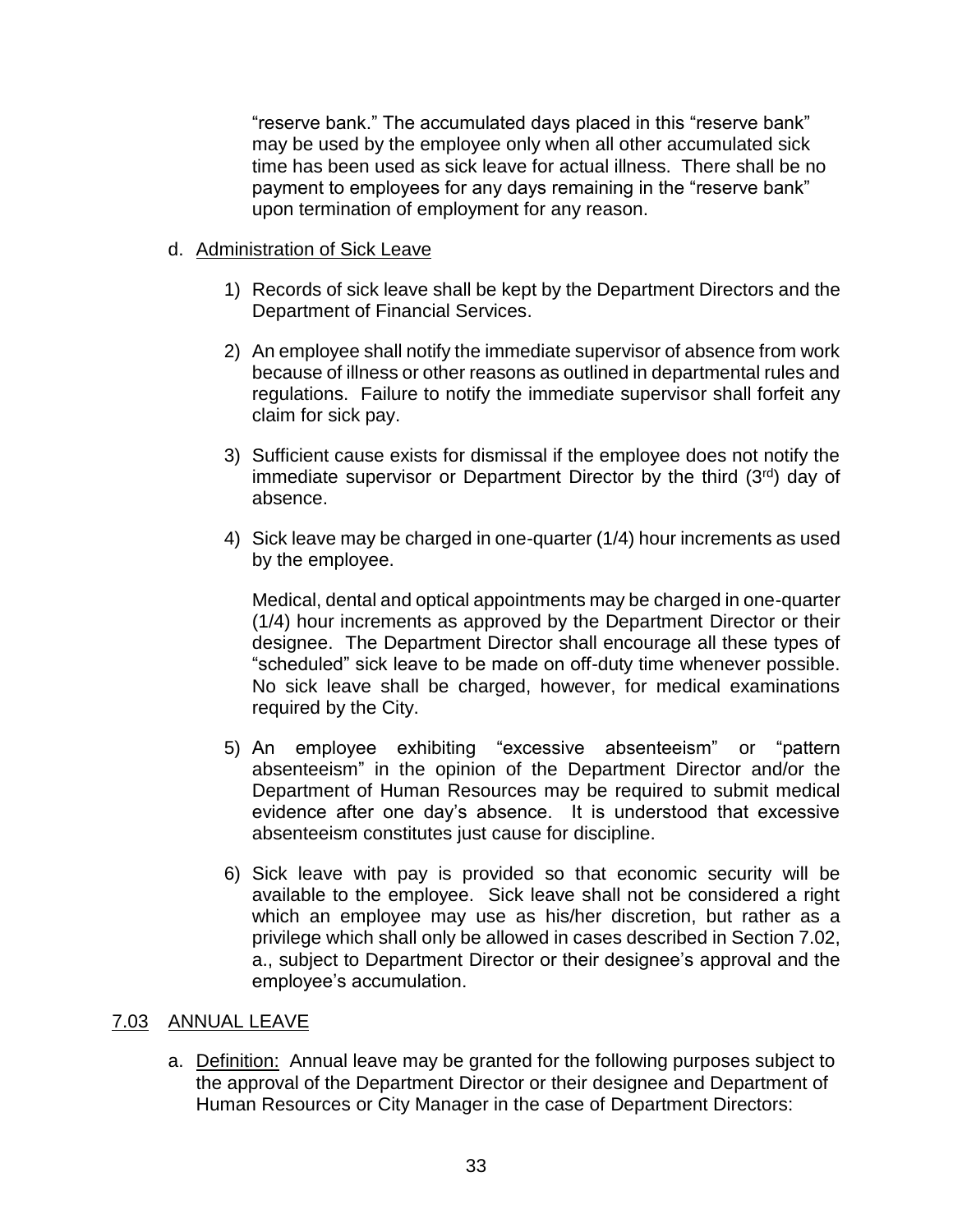- 1) Vacation Leave
- 2) Absence for transaction of personal business which cannot be conducted during off-duty hours
- 3) Religious holidays other than those designated by these rules as holidays
- 4) For uncovered portion of sick leave, once such leave has been exhausted through illness
- 5) Any absences from work not covered by other types of leave established.

### b. Computation:

- 1) It is the intent of the City that employees take their accumulated annual leave following the annual period in which it was earned. No more than a maximum of two (2) years of annual leave (maximum determined by length of service) shall be carried over into subsequent anniversary periods.
- 2) Annual leave shall be accrued and taken on an annual basis in accordance with the following schedule:

| <b>Years of Service</b>            | <b>Leave Accumulated</b><br><b>Annually Hours</b> | <b>Maximum Accrual</b> |
|------------------------------------|---------------------------------------------------|------------------------|
| less than 1 year                   | 8 hours per month                                 |                        |
| after 1 year through 4<br>vears    | 96 hours per year                                 | 192                    |
| after 5 years through 9<br>vears   | 112 hours per year                                | 224                    |
| after 10 years through<br>14 years | 136 hours per year                                | 272                    |
| after 15 years                     | 176 hours per year                                | 352                    |

- 3) Annual leave shall be accumulated on pro-rated monthly basis at the end of the last pay period of each month and can be taken as accrued subject to Department Director or their designee's discretion or City Manager's discretion in the case of Department Directors.
- 4) Annual leave shall not be approved for any employee who has not earned the requested number of work days.
- 5) Employees, or their designated beneficiaries, shall receive full payment for all accrued annual leave at the employee's current pay rate upon separation from the City.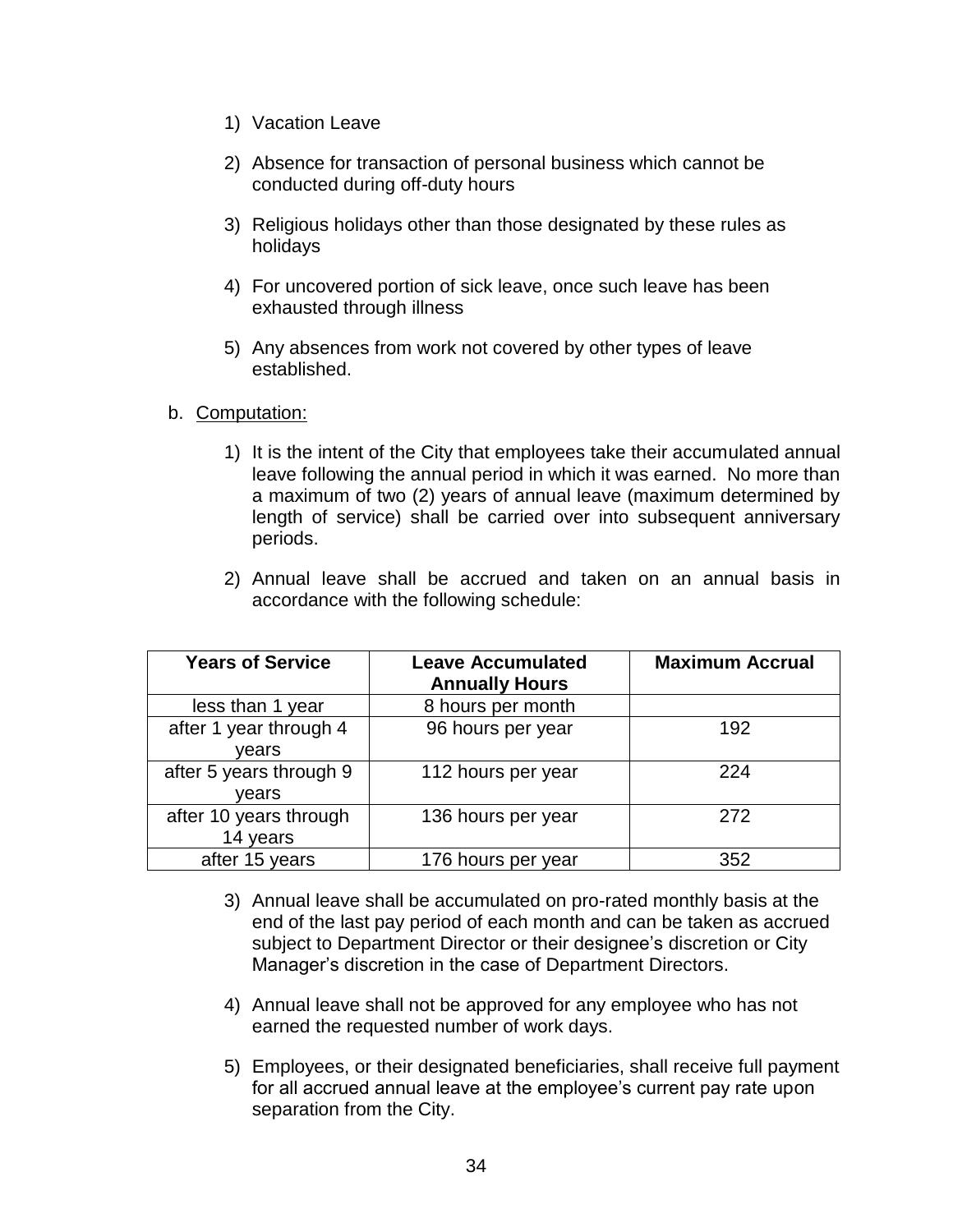### c. Administration of Annual Leave:

- 1) Records of annual leave shall be kept by Department Directors or their designee and the Department of Financial Services.
- 2) Requests for annual leave for Department Directors and for employees shall be submitted to and approved by the Department Director or their designee, except that the City Manager shall approve leave requests for Department Directors.
- 3) Department Directors shall make provisions annually for earned leave of employees, and shall attempt to meet the leave requests of the employees with due consideration to the needs and scheduling requirements of the City and seniority. The Department Director's determination of schedule of annual leave shall be final.
- 4) Holidays which occur during an annual leave period shall not be charged as annual leave.
- 5) Annual leave may be charged in one-quarter (1/4) hour increments as used by the employee.

## 7.04 HOLIDAY LEAVE

The following twelve (12) days shall be the days observed by all City employees as holidays and the one (1) personal leave day shall be taken at the employee's discretion with permission of the Department Director or their designee (once each calendar year):

| New Year's Day             | Labor Day                                |  |
|----------------------------|------------------------------------------|--|
| Martin Luther King Jr. Day | Veteran's Day                            |  |
| President's Day            | <b>Thanksgiving Day</b>                  |  |
| <b>Memorial Day</b>        | Day Following Thanksgiving Day           |  |
| Juneteenth                 | Christmas                                |  |
| Independence Day           | Day preceding or following Christmas Day |  |
|                            | as designated by the City Manager        |  |

- a. Holidays falling on a Saturday shall be observed the preceding Friday. Holidays falling on a Sunday shall be observed the following Monday.
- b. The Department Director or their designee may authorize one (1) day's loss of pay for an employee absent the day before or the day after a holiday, in the event the absence was unauthorized.
- c. If it becomes necessary for an employee to work on a holiday, the employee shall be paid at two and one half times the employee's regular pay rate or rescheduled paid holiday at the discretion of the Department Director or their designee. In the event an employee works on a holiday, overtime is calculated on the actual hours worked, not on the total time paid.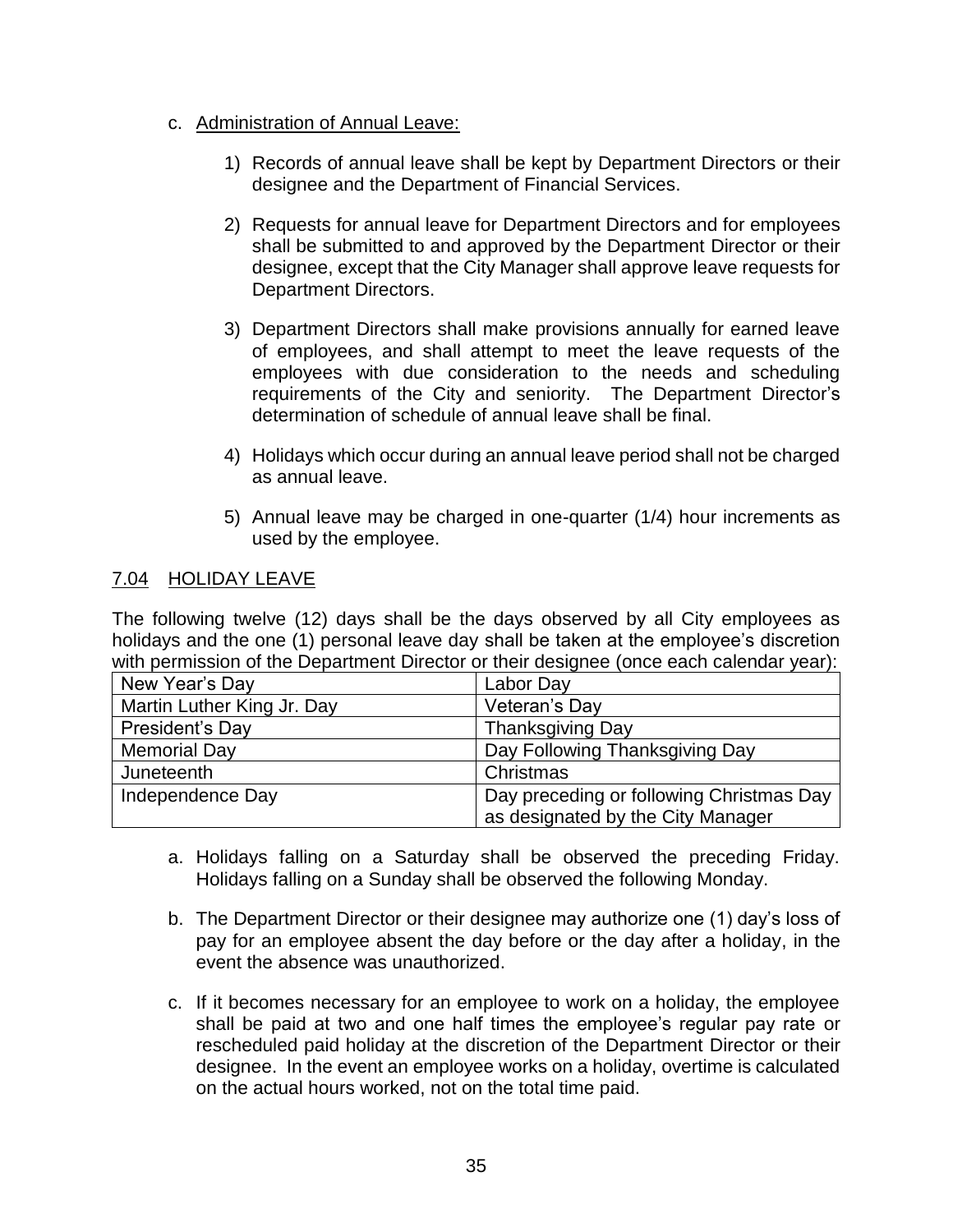### 7.05 WORKER'S COMPENSATION

Employees are eligible for worker's compensation under Florida law after suffering a compensable illness or injury. However, indemnity (wage loss) benefits are not paid until after the first seven (7) calendar days of a job-connected illness or injury. If the illness or injury prevents the employee from returning to work for the City for more than seven calendar days, then beginning the eighth (8th) calendar day, the employee receives an amount equivalent to 66-2/3% of the average gross weekly salary, with a cap set according to Florida law. The City voluntarily contributes a supplementary amount that, when combined with this statutory amount, gives the employee 100% of his/her pay after taxes.

An employee who sustains an on-the-job injury or sickness directly related to employment shall be entitled to the currently applicable Worker's Compensation benefits under Florida Statute Chapter 440. This includes medical attention, time loss and wage loss as defined in Chapter 440. Any negligence on the part of an employee shall instead cause use of sick leave accumulations or use of other forms of compensation and time. Failure to use appropriate safety equipment or where there is drug involvement, either of which may have been the cause of an accident, results in at least a 25% reduction in occupational disability payments (wages lost) by statute.

The rate of pay utilized in computation for benefits is the amount per hour paid to the employee at the time of the accident. Since the system is mandated by statute, it is a self-regulating, self-executing program not requiring employee or employer consent.

The City's supplementary payment will continue for a period of six (6) months or until the employee reaches maximum medical improvement (MMI) as determined by the authorized medical physician, whichever occurs first. During the course of the illness, the employee's condition and status shall be constantly reviewed by the Department of Human Resources/Risk Management and the medical practitioners handling the case. The City Manager, Risk Manager, and Department Director may review the case at any time for alternative or more serious action.

The employee is required to do all of the following:

- a. The employee shall immediately notify his/her Department Supervisor of any injury and in all cases at least within twenty-four (24) hours of their occurrence by completing City injury forms. An executed copy of the DWC-1 must be forwarded to the Department of Human Resources within two business days of the care.
- b. The employee shall completely cooperate with medical direction, advice and any physical therapy recommended; which is made available from the medical panel of providers. All authorized physical and occupational therapy sessions will be scheduled during the employee's non-duty time, if the employee is otherwise able to work, to the extent possible.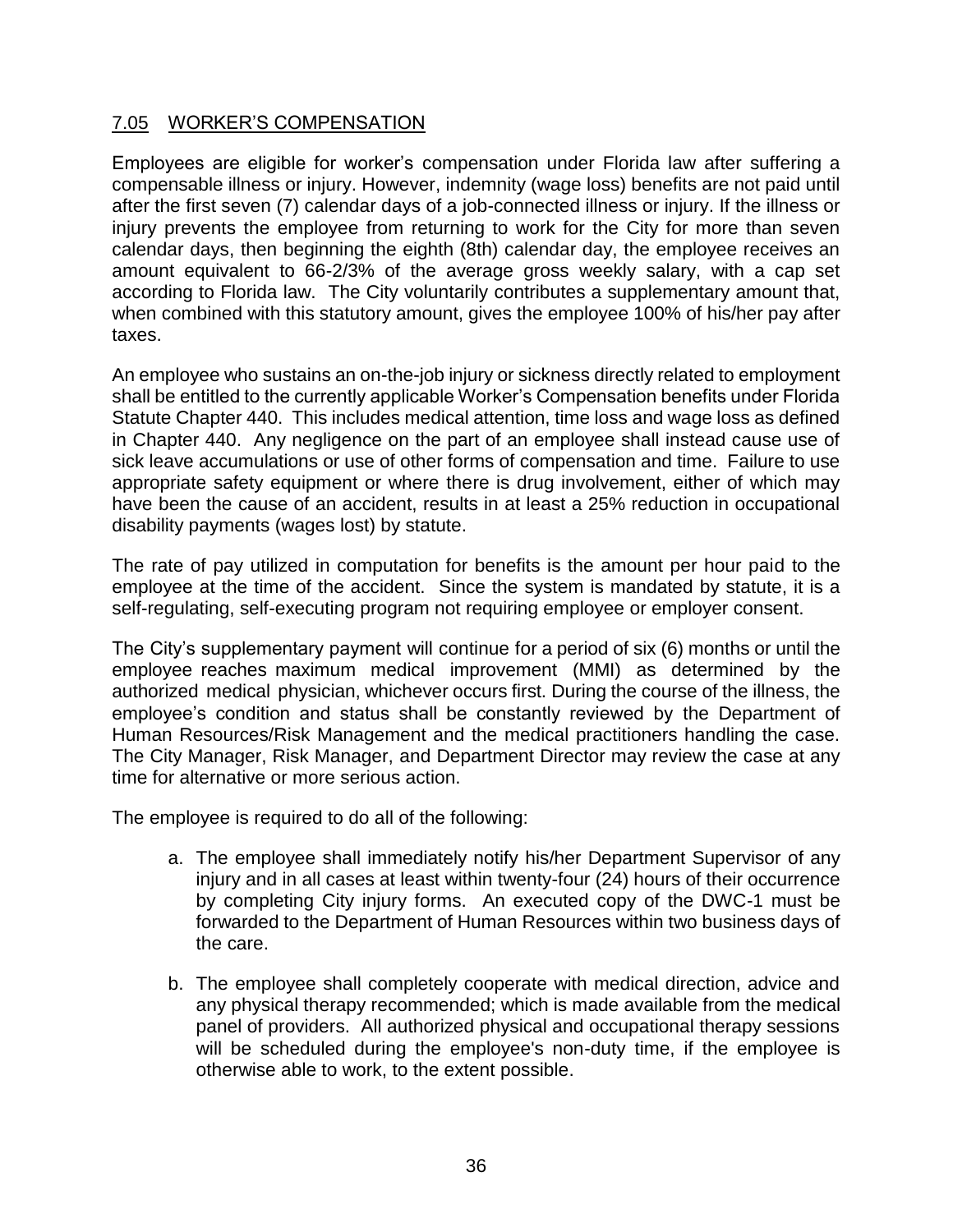- c. The employee shall apply for any pension benefits (local, state or federal) to which he is entitled that may result in a substitution of payments normally made by the City.
- d. If the worker's compensation physician clears an employee for "light duty," placement in such status shall be at the sole discretion of the City based on operational needs. In the event an employee is assigned to light-duty, a refusal to accept such an assignment will result in termination.

## 7.06 FUNERAL LEAVE

The Department Director or their designee may grant funeral leave with pay not to exceed forty (40) hours per incident, with a maximum of two (2) incidents in any one calendar year to any full-time employee who has rendered satisfactory service with the City. Parttime employees will be granted funeral leave without pay for the same duration and number of incidents. This leave may be granted in the event of a death in the employee's immediate family.

For purposes of this section, the employee's immediate family shall be defined as the employee's spouse, son, daughter, father, mother, foster parent, step parent, grandparents, father-in-law, mother-in-law, brother, sister, brother-in-law, sister-in-law, grandchild or any relative living in the same household.

If requested, the employee shall be required to provide the Department Director or their designee with proof of death in family as defined before compensation is approved. Funeral leave shall not be charged to annual leave or sick leave. Extensions of the above stipulated time may be granted by the Department Director. The employee's personal leave (vacation or sick) must be used for an approved extension.

# 7.07 MILITARY LEAVE

In accordance with state law, any employee who presents official orders requiring attendance for a period of training who is a commissioned reserve officer or reserve enlisted personnel in the United States military or naval service or a member of the National Guard is entitled to military leave of absence with pay for a period not to exceed 240 working hours annually. Further, any employee who is a servicemember in the National Guard or a reserve component of the Armed Forces of the United States shall be granted leave of absence to perform active military service, the first 30 days of any such leave of absence to be with full pay. Extended periods of military leave shall be governed by state and/or federal law.

## 7.08 CIVIL LEAVE

An employee shall be given reasonable time off without loss of pay when subpoenaed or summoned for jury duty or to appear before a public body or commission in connection with the employee's job duties. Upon receipt of a subpoena, all employees shall immediately provide a copy of the entire subpoena to the Human Resources Department, who will provide it to the City Attorney. The City Attorney will review the subpoena and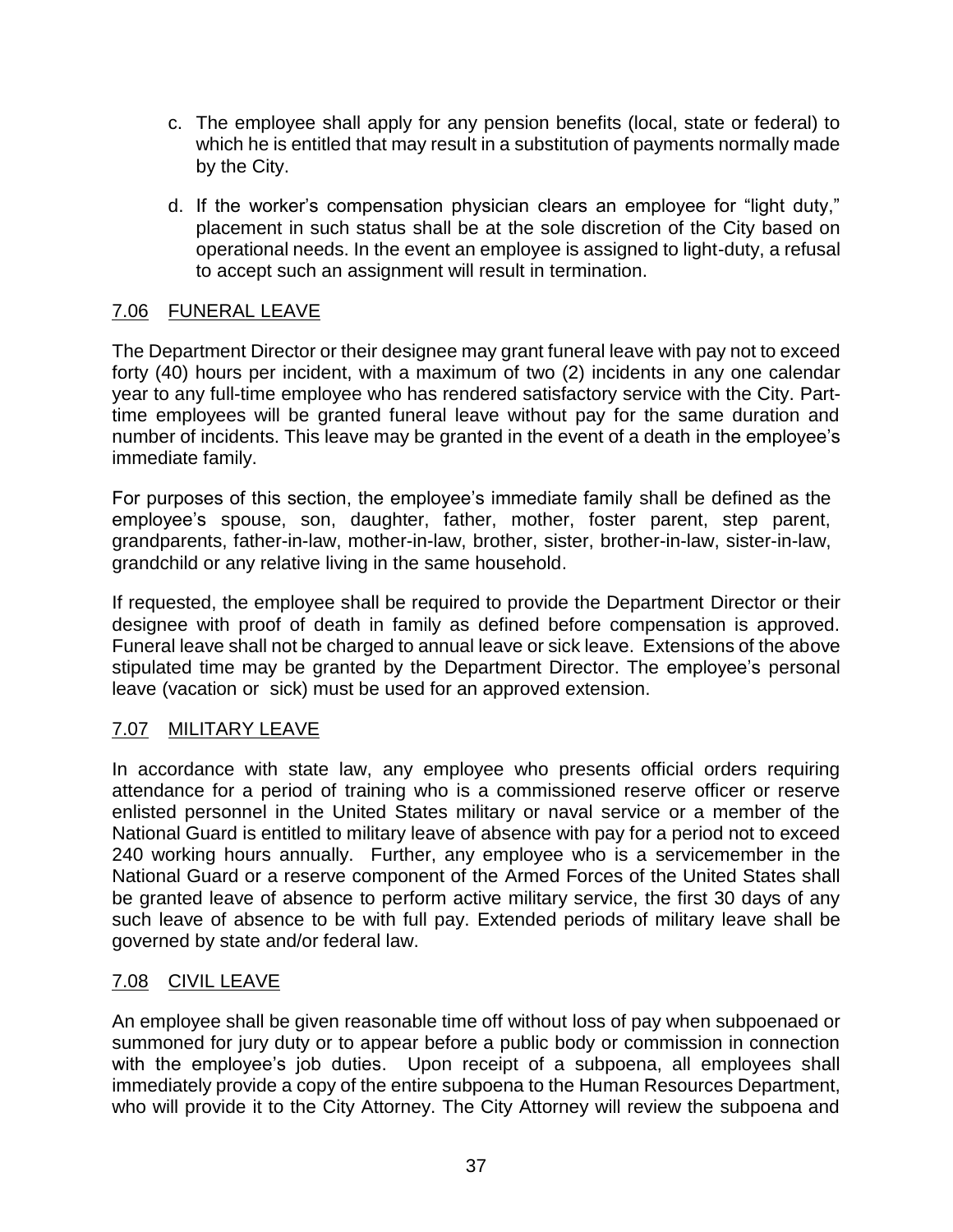contact the employee involved and advise them of the required response. No response to the subpoena should be made until the City Attorney has reviewed the subpoena and advised the employee accordingly. This procedure applies to all subpoenas received by an employee concerning a legal matter involving the City. Failure to comply with this section will result in disciplinary action. Leave for court attendance when the employee is engaged in personal litigation shall be charged to annual leave.

Employees, while in attendance at jury duty shall only be compensated for time in attendance which coincides with normal scheduled work periods(s); however, if employees are required to attend a proceeding in connection with their job duties shall be compensated for all such time in attendance. Employees working other than during normal business hours may have their schedule changed at the City's discretion to coincide with the judicial proceeding's hours of attendance during the Civil Leave period. If excused and/or released from jury duty or by the public body or commission, the employee shall report for his/her regular employment. Compensation for jury duty is contingent upon the provision of proof of jury service, which must be supplied by the applicable court.

An employee who is released from work to vote shall return directly to work if any time remains during the regular work day.

# 7.09 CONFERENCE LEAVE

A Department Director or their designee may grant conference leave with pay, together with necessary and reasonable travel expenses, in order that employees may attend conferences, schools, seminars and similar events designed to improve efficiency and job knowledge considered to be in the best interest of the City. Conference leave will be treated as hours worked unless all of the following conditions apply: the attendance is outside the employee's shift; the attendance is voluntary; the training is not directly related to the employee's job; and the employee does not perform productive work while attending the conference. The City Manager or Department Director (or their designee) must approve all such leave.

# 7.10 EMERGENCY LEAVE (CITY FACILITY CLOSURE)

In the event an emergency is declared by the Mayor, City Manager, or his/her designee, within the City of Deerfield Beach, the Emergency Operations Center is in Full Activation and City Hall is closed, regular, non-emergency personnel may not be required to report to work until after the City Manager, or his/her designee, has declared the emergency over. Employees will receive emergency pay (i.e., normal pay for their regular work schedule) in accordance with the Emergency Pay policy.

# 7.11 LEAVE OF ABSENCE WITHOUT PAY

Special Leave: The Department Director or their designee may authorize leave without pay to a permanent employee up to thirty (30) days for reasons which do not affect the City operations. The City Manager may authorize special leave without pay beyond this time, but not exceeding three (3) months for any reason deemed to be in the best interest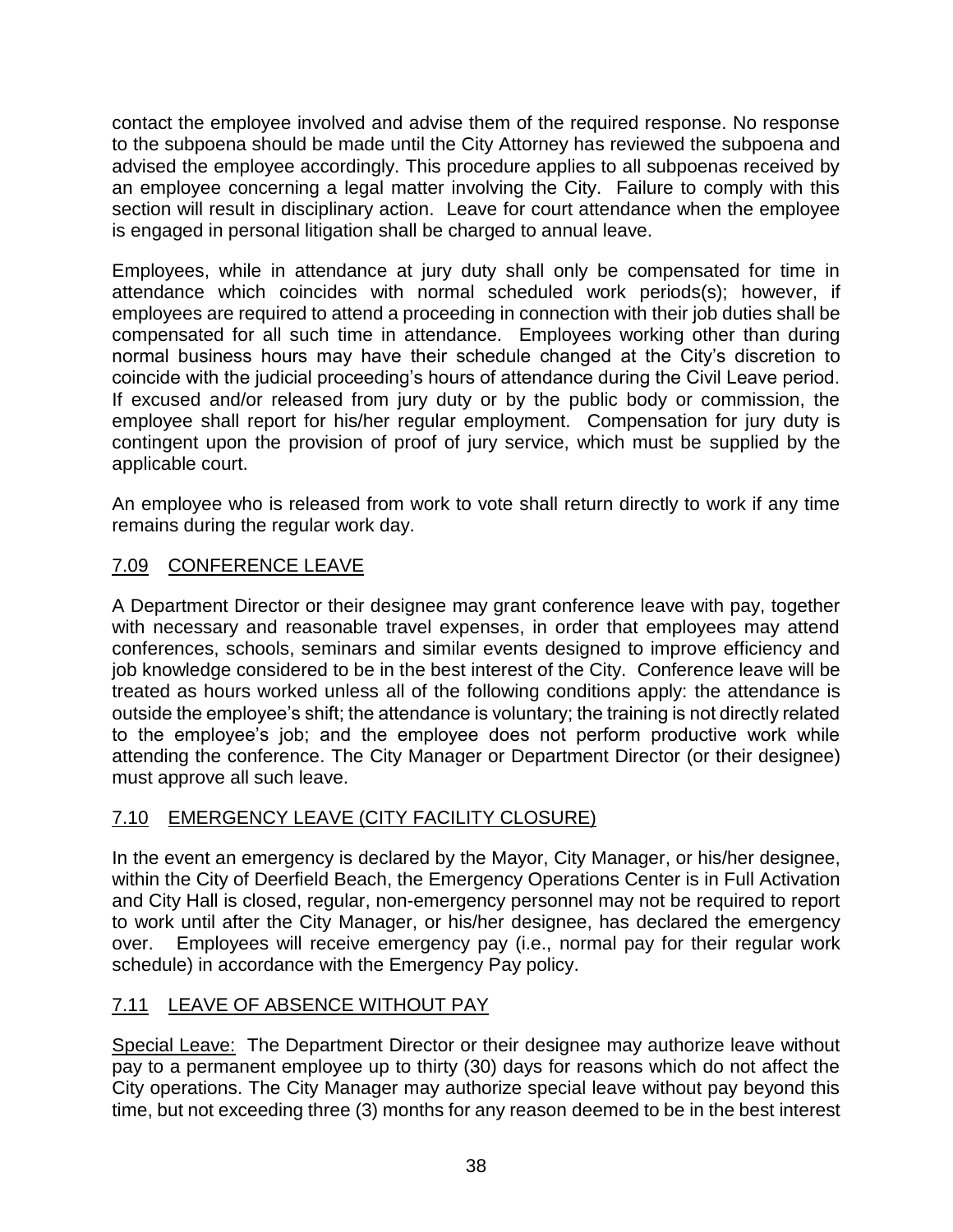of the City, except a non-service injury or illness may be extended to six (6) months after accumulated sick leave and annual leave have expired, if it does not create a hardship on the departmental workload. Special Leave may exceed six (6) months if required by law. Leave of absence without pay may not be used until all annual leave has been exhausted.

No seniority or other benefits shall be lost because of leaves of absence up to thirty (30) days. For leaves of absence over thirty (30) days, an employee cannot accumulate any benefits during that time, except in unusual cases as determined by the City Manager. However, the employee may continue to receive City-paid benefits for a permitted leave of absence at the employee's expense. If the employee fails to make timely payment for such benefits, the City may terminate those benefits. An employee shall return from an extended special leave (over 30 days) to the same salary grade previously held.

Medical Leave of Absence: The Department Director or their designee may authorize a medical leave of absence due to the onset, continuation, or reoccurrence of an employee's own serious health condition. The medical leave of absence is supplemental to any leave required under FMLA, though it may be required under other laws (e.g. ADA). The medical leave of absence is generally limited to six (6) months unless otherwise extended by law. Requests for a medical leave must be made if the employee is not eligible for FMLA leave.

Domestic Violence: An employee who has worked for the City for three (3) months or longer may take up to three (3) days of unpaid leave to seek an injunction for protection against domestic, dating or sexual violence; obtain service from a victim services organization; make their home secure or find a new home; or to seek legal assistance related to domestic violence. The employee may use accrued leave in lieu of unpaid leave. Requests for leave shall be made to the Department of Human Resources.

Long Term Disability: Employees who have applied for Long Term Disability (LTD) for a non job-related illness or injury may be placed on Leave of Absence until an initial LTD eligibility determination has been made.

Unauthorized Absence: An absence of an employee from duty or active status, including any absences for a single day or part of a day, that is not authorized by a specific grant of leave under these rules and regulations shall be deemed an unauthorized absence from duty. Any such absences shall be without pay and may be subject to disciplinary action.

# 7.12 FAMILY AND MEDICAL LEAVE ACT

In compliance with the Family and Medical Leave Act of 1993, family and medical leave is available to employees who have been employed by the City for one year and have worked at least 1250 hours immediately preceding the commencement of leave requested. A third-party administrator (TPA) performs many of the City's administrative duties associated with FMLA. Therefore, employees are required to cooperate with, and abide by the directives made by, the TPA.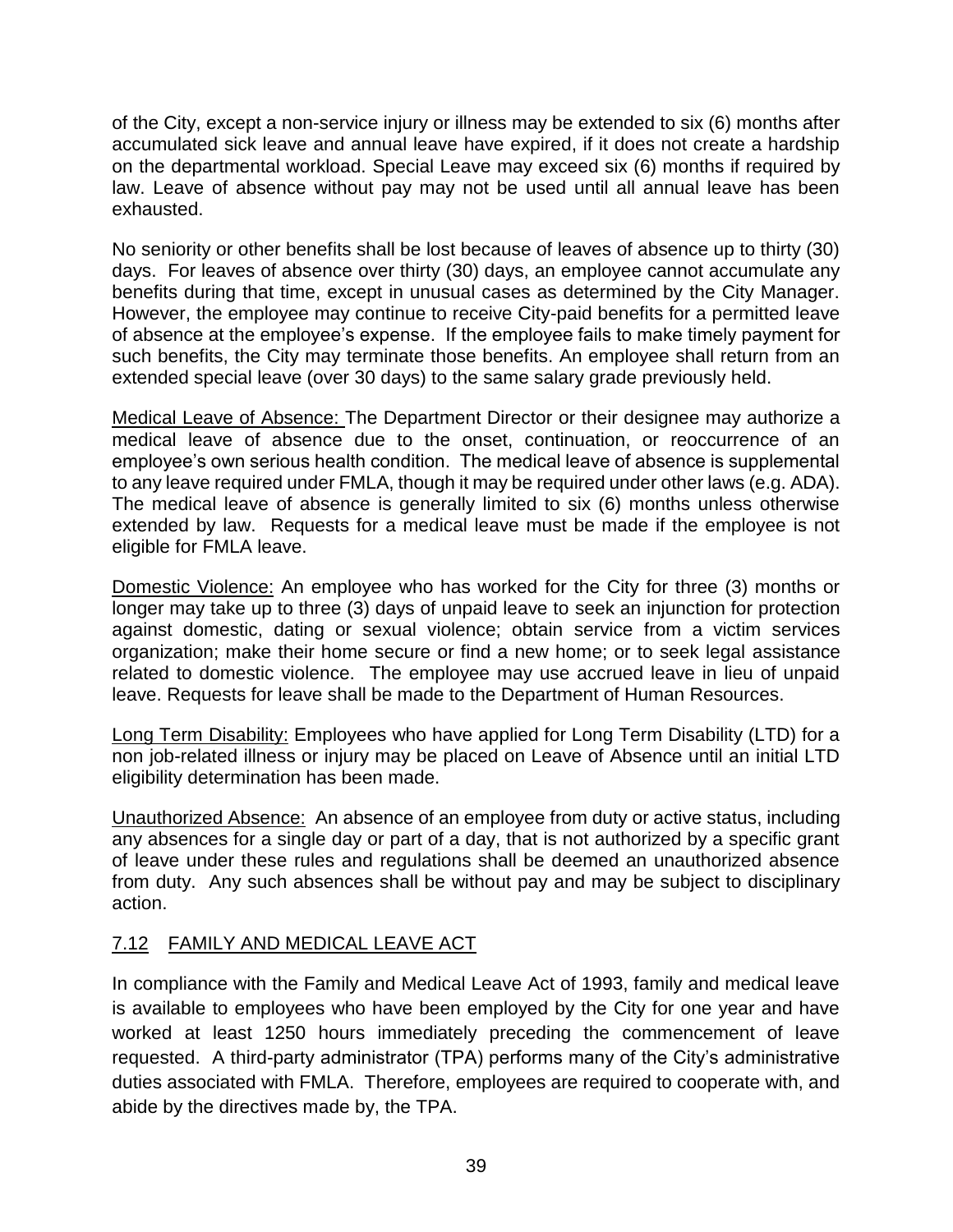An employee who does not meet the eligibility criteria for FMLA leave may be eligible for leave under other leave policies (e.g. medical leave of absence).

An eligible employee may take up to a total of 12 workweeks of unpaid FMLA leave during a 12-month period for one or more of the following:

- a. The birth of a son or daughter, and to care for the employee's newborn child;
- b. The placement with the employee of a son or daughter for adoption or foster care;
- c. To care for an employee's immediate family member (i.e., the spouse, child, parent of the employee), if such person has a serious health condition;
- d. When a serious health condition makes the employee unable to perform the functions of his/her job; and
- e. Because of any qualifying exigency arising out of the fact that the spouse, son, daughter, or parent of the employee is a servicemember on covered active duty (or has been notified of an impending call or order to covered active duty).

An eligible employee is entitled to 12 workweeks of FMLA leave in a rolling 12-month period for one or a combination of the FMLA circumstances listed above, measured backward from the date an employee uses any leave under this policy. Each time an employee takes FMLA leave, the remaining FMLA leave entitlement would be any balance of the 12 workweeks which has not been used during the immediately preceding 12 months. For example, if an employee takes eight (8) weeks of FMLA qualifying leave during a rolling 12-month period, an additional four (4) weeks of FMLA leave could be taken during the same 12-month period.

Military Caregiver Leave: An eligible employee may take unpaid leave for up to a total of 26 workweeks in a "single 12-month period" to care for a covered servicemember with a serious injury or illness, if the employee is the spouse, son, daughter, parent, or next of kin of the servicemember. This single 12-month period is measured backward from the date of the employee's first use of FMLA leave to care for a covered servicemember and ends 12 months after that date. This leave is applied on a per covered servicemember, per injury basis, except that no more than 26 workweeks of leave may be taken within any single 12-month period.

During the single 12-month period, the employee is entitled to a combined total of 26 workweeks of leave for the employee's leave to care for a covered servicemember and leave for any other FMLA qualifying reason, as listed above. Leave for any other FMLA qualifying reason is limited to 12 workweeks, even if the employee takes less than 14 workweeks of leave to care for the covered servicemember.

Restrictions on FMLA Leave: Birth, Adoption or Foster Care Placement. An employee may not take FMLA leave for the birth, adoption, or foster care of a child if 12 months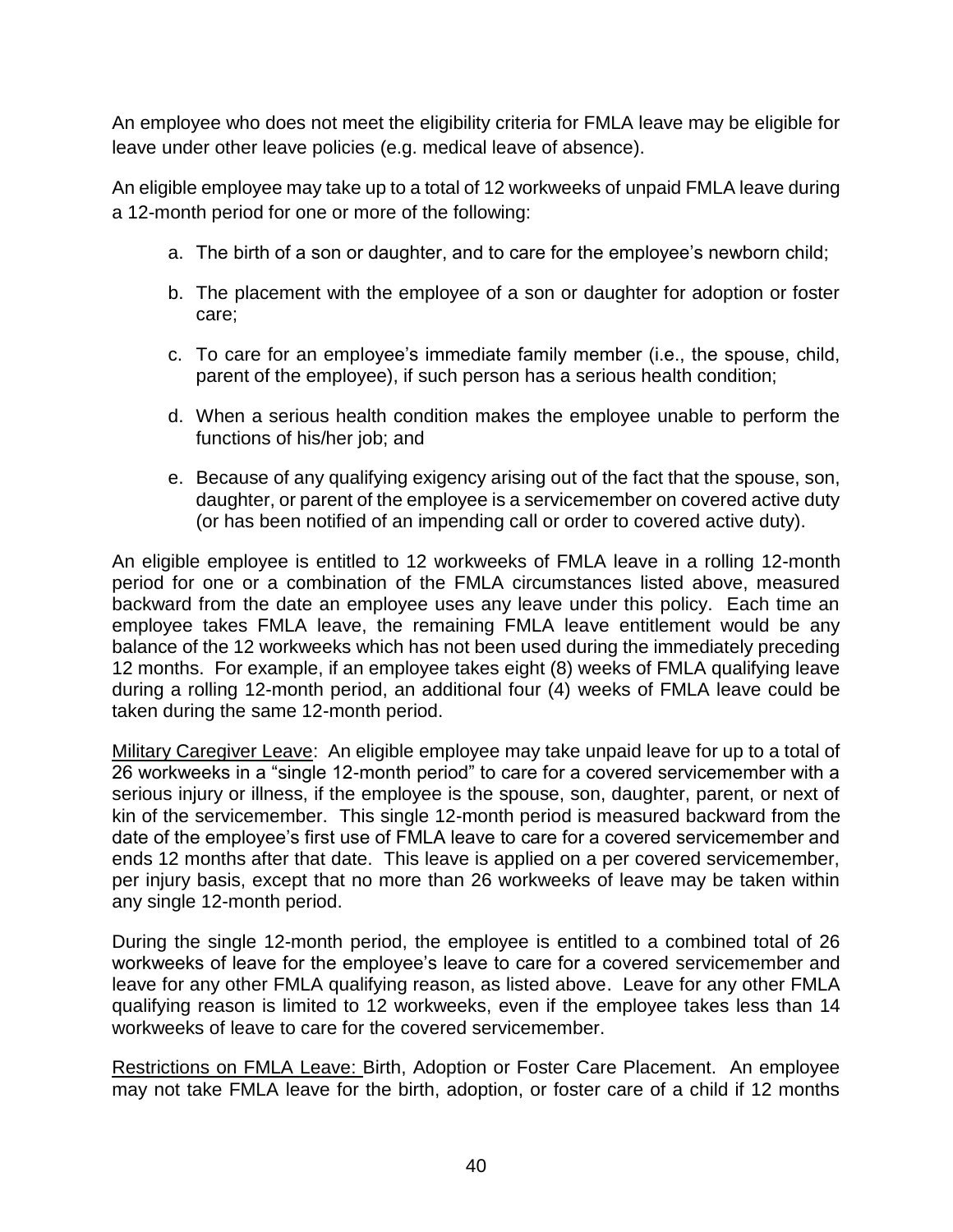have passed since the birth, adoption, or placement of the child. An employee may not take FMLA leave on an intermittent or reduced schedule basis for the birth, adoption or foster placement of a healthy child without prior written approval of the City.

Spouses Working for the City: A husband and wife who both work for the City of Deerfield Beach and who are both eligible for FMLA leave may be limited to: (a) *a combined total of 12 workweeks of leave during any 12-month period* if the leave is taken for the birth, adoption or foster care placement of a son or daughter, or to care for the employee's parent with a serious health condition, or (b) *a combined total of 26 workweeks of leave during any single 12-month period* for leave taken to care for a covered servicemember with a serious illness or injury and any other FMLA qualifying reason.

However, A husband and wife may each take 12 weeks of FMLA leave if they are needed to care for their newborn, adopted or foster child who has a serious health condition, provided that the husband and wife have not previously exhausted their FMLA entitlements during the applicable 12-month FMLA leave period.

Employee Notice for FMLA Leave:When an employee provides notice of the need for leave, the employee must provide sufficient information for the City to determine whether the leave qualifies as FMLA leave. If the employee fails to do so, the City may deny the leave. Calling in "sick" without providing more information will not be considered sufficient notice to trigger FMLA leave. If the employee has previously taken FMLA leave and the employee seeks another FMLA leave for the same FMLA-qualifying reason, the employee must specifically reference either the qualifying reason for leave or the need for FMLA leave. Likewise, if the employee has been previously approved for FMLA leave for more than one qualifying reason, the employee's notice must specify which FMLA-qualifying reason supports the employee's current request for leave.

Foreseeable Leave: An employee must provide at least 30 days' advance written notice before FMLA leave or other leave is to begin if the need for the leave is foreseeable based on an expected birth, placement for adoption or foster care, planned medical treatment for a serious health condition of the employee or of a family member, or the planned medical treatment for a serious injury or illness of a covered servicemember. When planning medical treatment, the employee must consult with the City and make a reasonable effort to schedule the treatment so as not to unduly disrupt the City's operations, subject to the approval of the health care provider. The employee must also advise their supervisor and the TPA as soon as practicable (e.g., on the same day or next business day) if the dates of a scheduled leave change or were initially unknown.

Unforeseeable Leave and Leave for a Qualifying Exigency: When an employee's request for FMLA leave is not foreseeable or is due to a qualifying exigency (regardless of how far in advance such leave is foreseeable), the employee must provide notice (verbal or written) to his/her Department Director (or their designee) and the TPA as soon as is practicable under the facts and circumstances of the particular case.

If the employee does not comply with the notice and procedural requirements listed above, and no unusual circumstances justify the failure to comply, FMLA-protected leave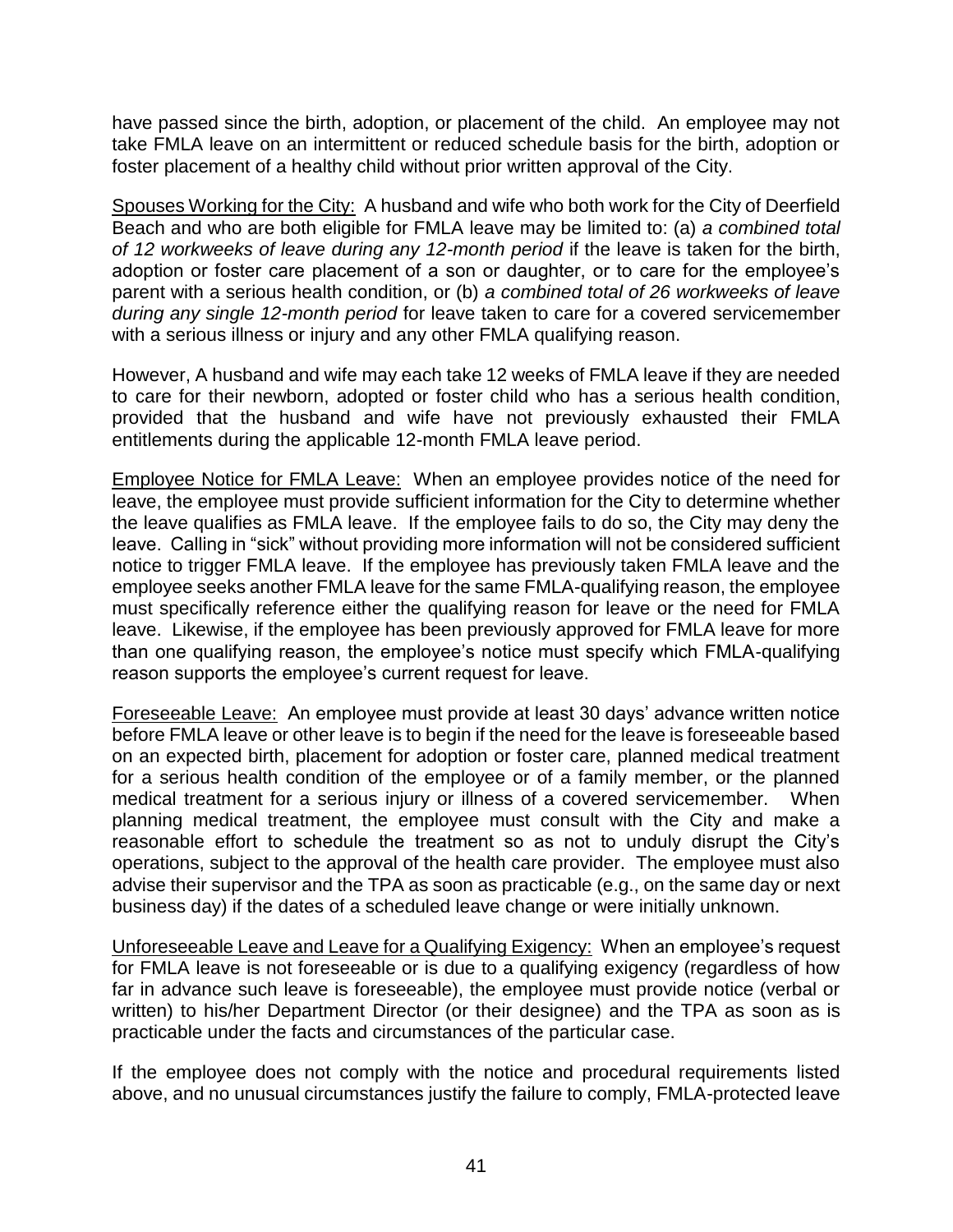may be delayed or denied depending on the facts of the particular case. An employee must respond to any inquiry by the City as to the reason(s) for providing less than thirty (30) days' notice for foreseeable leave.

Notice of Eligibility and Rights and Responsibilities: When an employee requests FMLA leave, or when the City acquires knowledge that an employee's leave may be for an FMLA-qualifying reason, the City will notify the employee of his/her eligibility to take FMLA leave and his/her rights and responsibilities for taking FMLA leave. An employee has an obligation to respond to the City's questions designed to determine whether an absence is potentially FMLA-qualifying. Failure to comply with this requirement may result in the denial of FMLA leave.

Certification Requirements: When requesting leave based on a serious health condition of an employee or covered family member, the employee must provide a certification of a health care provider that includes all information required by the FMLA. (The certification forms are available from the Department of Human Resources) Alternatively, the employee may provide an executed authorization or release allowing the City to communicate directly with the health care provider.

If the medical certification is incomplete or insufficient, the City will specify the deficiencies in the certification and the employee will have a reasonable opportunity to provide the information necessary to make the certification complete and sufficient. The City may directly contact the health care provider for purposes of clarification and authentication of the medical certification after the employee has the opportunity to cure any deficiencies. This contact will be made by the Department of Human Resources, a health care professional, or a management official, but not the employee's direct supervisor. In compliance with HIPAA Medical Privacy Rules which apply to the health care provider, the City will obtain the employee's permission to clarify individually identifiable health information directly with the health care provider. If the employee does not provide the City with such authorization, and does not otherwise clarify the certification, the City may deny the taking of FMLA leave.

Additional Medical Opinions: If the City has reason to doubt the validity of a medical certification, it may require an employee to obtain a second opinion from a health care provider designated by the City. If this second opinion differs from that provided by the employee's physician, the City may require the opinion of a third health care provider, designated jointly by the City and the employee. The third opinion shall be final and binding. Upon request, the City will provide the employee with a copy of the additional opinion(s).

Pending the receipt of the additional opinion, the employee will be considered as provisionally entitled to FMLA. If the additional opinion does not ultimately establish the employee's entitlement to FMLA leave, the leave shall not be designated as FMLA leave and may be treated as another type of leave under the City's established leave policies.

Annual Medical Certification and Recertification: If the employee's need for leave due to the employee's own serious health condition or the serious health condition of the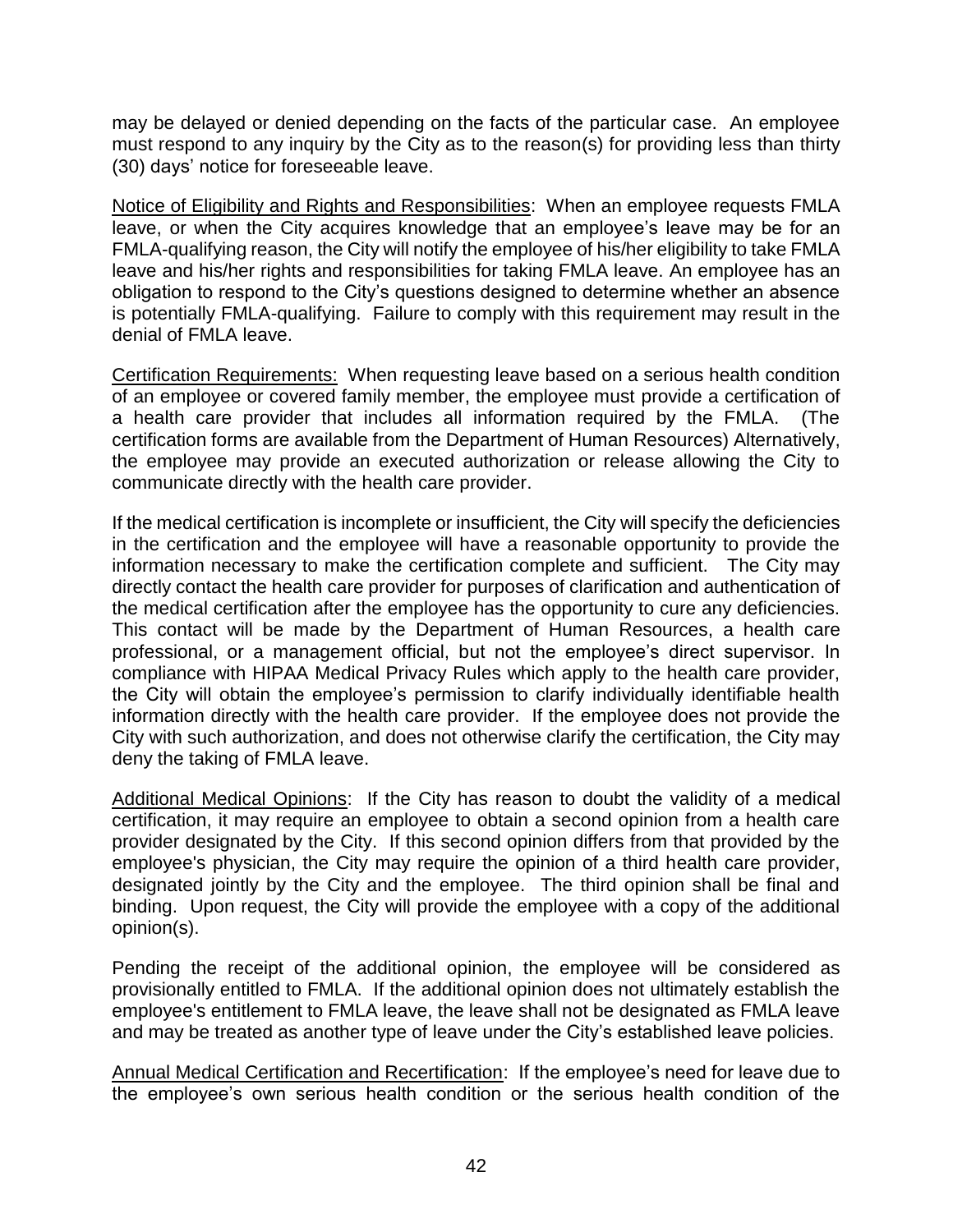employee's covered family member lasts beyond a single year, the City may require that the employee provide a new medical certification in each subsequent leave year. The City may also request recertification of such leave during the leave in accordance with the applicable FMLA requirements. The employee has the same obligation to participate in the annual certification and recertification process as in the initial certification process.

Certification for Leave Taken because of a Qualifying Exigency: When requesting leave for a qualifying exigency, the employee must provide a certification that includes all the information requested by the FMLA and a copy of the covered military member's active duty orders or other documentation of a call to active duty status and dates of service. The City may verify the basis for the qualifying exigency in accordance with the FMLA.

Certification for Leave Taken to Care for a Covered Servicemember (Military Caregiver Leave): When requesting leave to care for a covered servicemember with a serious injury or illness, an employee must provide a certification completed by an authorized health care provider of the covered servicemember that includes all the information required by the FMLA, or alternatively, a copy of any "invitational travel orders" (ITOs), or "invitational travel authorizations" (ITAs) issued by the military to any family member (regardless of whether the employee is named). An ITO or ITA is sufficient certification for the duration of time specified in the ITO or ITA and if the employee needs leave beyond the time specified in the ITO/ITA, the employee must complete a certification form to cover the remainder of the leave period. The City may also require the employee to provide confirmation of a covered family relationship to the seriously injured or ill servicemember. It is the employee's responsibility to provide the City with complete and sufficient certification and failure to do so may result in the denial of FMLA leave.

Consequences of Not Providing the Certification or Curing Deficiencies: If an employee does not submit a certification or does not cure the deficiencies in a certification, the leave is not a FMLA-qualifying leave. If the absences do not qualify as leave under the City's other leave policies, the absences ordinarily will be treated as unexcused absences and may result in corrective action up to and including termination of employment.

Designation of FMLA Leave: When the City has enough information to determine whether the employee's requested leave qualifies as FMLA, it will provide written notice to the employee as to whether the leave will be designated and counted as FMLA leave. Where appropriate, the City may retroactively designate leave as FMLA leave upon notice to the employee or upon agreement with the employee

Intermittent or Reduced Schedule Leave: An employee may take FMLA leave on an intermittent or a reduced schedule if medically necessary (and such medical need can best be accommodated through an intermittent or reduced leave schedule) because of the employee's or family member's serious health condition, or to care for a covered servicemember with a serious injury or illness. Leave due to a qualifying exigency may also be taken on an intermittent or reduced leave schedule basis.

If an employee needs intermittent or reduced schedule leave for planned medical treatment for the employee, covered family member or covered servicemember, the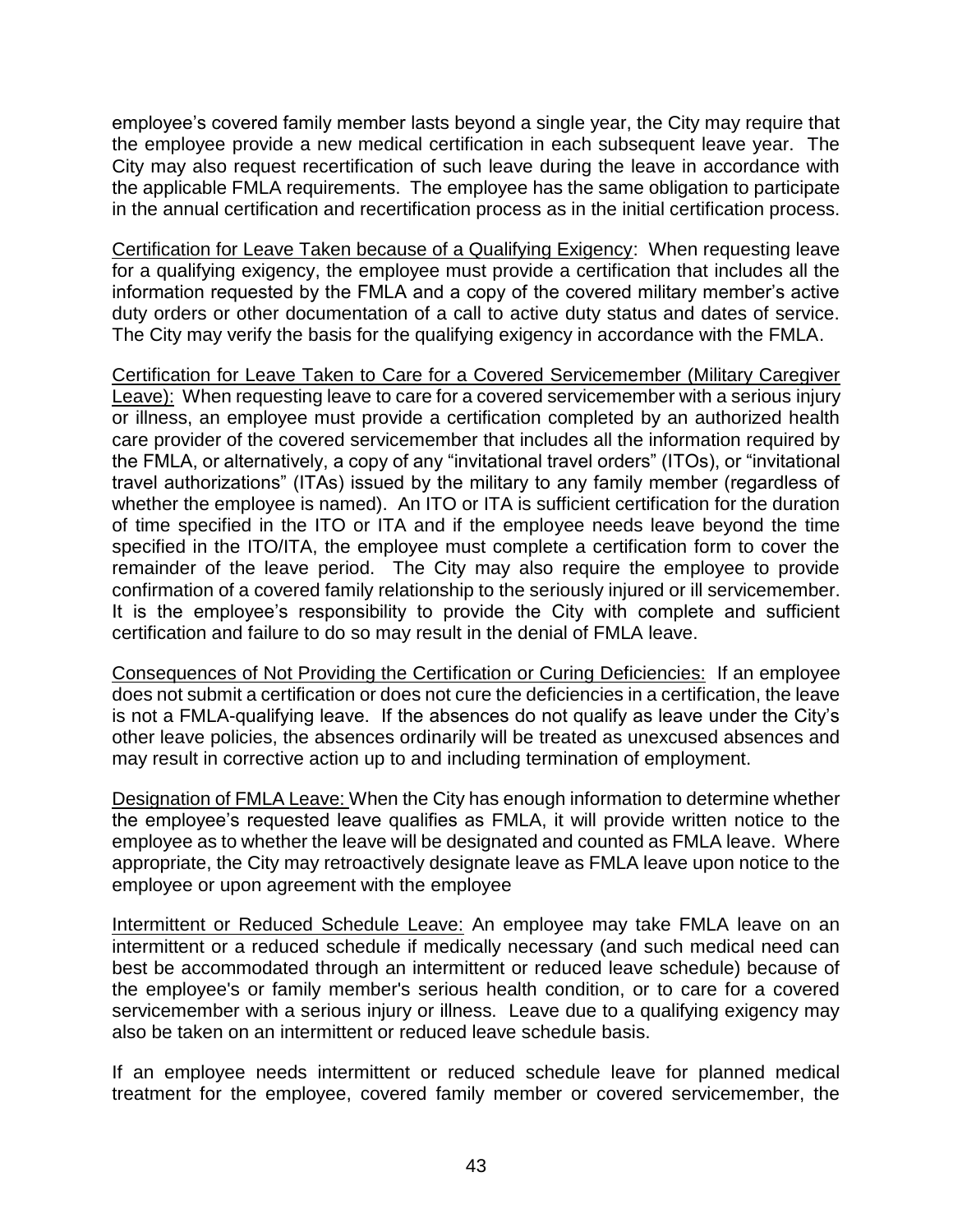employee must make a reasonable effort to schedule the treatment so as not to unduly disrupt the City's operations. In this situation, the City reserves the right to transfer the employee temporarily to an available alternative position for which the employee is qualified and which better accommodates recurring periods of FMLA leave. The alternative position will have equivalent pay and benefits as the previous position, but may not have equivalent duties.

FMLA leave shall be calculated in  $\frac{1}{4}$  hour (15 minute) increments when taken on an intermittent basis. The employee's FMLA entitlement is reduced by the amount of leave taken during the applicable period. The employee is responsible for tracking and reporting time taken and notifying supervisor and the TPA of his/her individual intermittent leave time taken. Failure to accurately record intermittent leave time, or recording non-FMLA absences as intermittent FMLA leave, may result in corrective action, up to and including termination from employment.

Reporting (Call in) to the City While on Leave:An employee on FMLA leave or any other type of leave for medical or health reasons may be required to report on a periodic basis regarding his/her status and intention to return to work. If circumstances change and the employee needs either more or less leave, the City requires that the employee provide the City (TPA) with reasonable notice (i.e., within two (2) business days) of the changed circumstances, where foreseeable. The Department of Human Resources will inform the employee how often the employee must report to the City while on leave.

Relationship between FMLA Leave and Paid Leave Time:The City requires that the employee use his/her accrued paid leave time during FMLA leave. After the employee exhausts his/her paid leave time, the remainder of the employee's FMLA leave will be unpaid with the exception of any temporary disability benefits under the Florida Workers' Compensation Law or short-term disability benefits.

Workers' Compensation Injury: If the employee is injured on the job and the injury qualifies as a serious health condition under the FMLA, the City requires that the time off for the injury be counted against the employee's FMLA leave entitlement. The City and the employee may agree to have the employee's unused, accrued paid leave time to supplement the employee's temporary disability benefits under the Florida Workers' Compensation Law where those benefits only provide replacement income for a portion of an employee's regular pay or salary. The employee is not required to use any paid leave time while receiving temporary disability benefits.

*NOTE*: If an employee receives supplemental pay from the City during any portion of his/her FMLA leave for a workplace injury (*see* Policy No. 7.3 Workers' Compensation Leave of Absence), the employee may not use paid leave time to supplement the employee's temporary disability benefits under the Florida Workers' Compensation Law.

Short Term Disability: If the employee has enrolled in the City's voluntary short-term disability plan for a serious health condition, the City requires that the time off taken under the disability plan be counted against the employee's FMLA leave entitlement. The City and the employee may agree to have unused, accrued paid leave time supplement the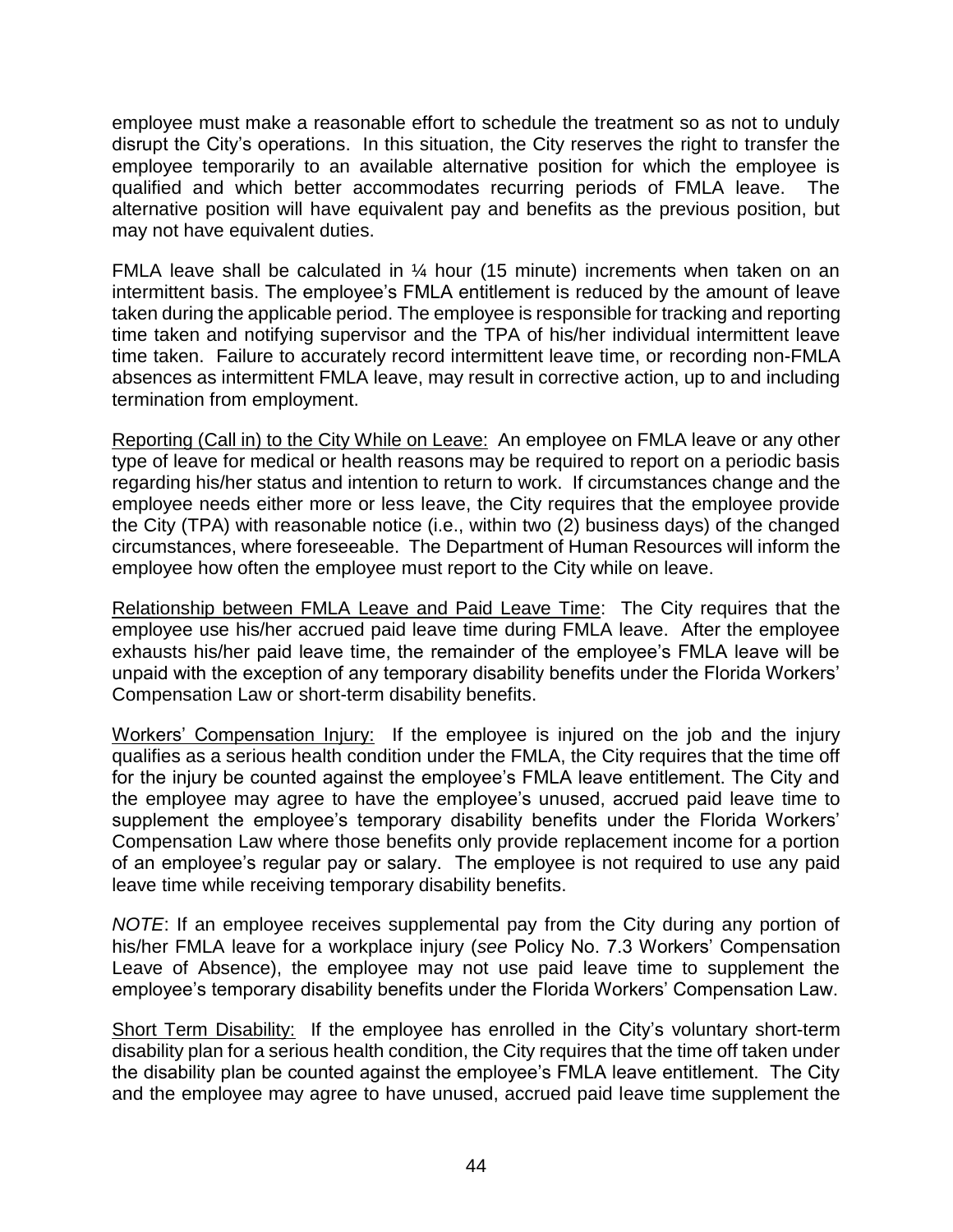employee's short-term disability benefits where the benefits only provide replacement income for a portion of an employee's regular pay or salary. The employee is not required to use any paid leave time while receiving benefits under the City's short-term disability plan and the employee is not required to apply for short-term disability benefits to take FMLA leave.

Accrual of Paid Leave Time While on FMLA Leave:The employee will not accrue paid leave time while on FMLA leave for more than thirty (30) consecutive days, though it will resume upon return to active employment. The taking of FMLA leave will not result in the loss of any paid leave time that the employee accrued prior to the date on which FMLA leave started except to the extent such paid leave time is used during FMLA leave.

Benefits While on FMLA Leave**:** The City will continue to pay its portion of the employee's group health and dental insurance premiums while the employee is on FMLA leave. The employee is responsible for making arrangements with the City's Human Resources and Finance Departments to pay the employee portion of group health and dental insurance premiums and the costs of any other elected insurance coverage in an amount equal to the amount the employee would have paid via payroll deduction, no later than the first day of the month. If FMLA leave is taken with paid leave time or with supplemental pay from the City, the premiums will be deducted from the employee's paycheck during FMLA leave as a regular payroll deduction. Failure to make timely payments will result in discontinuation of coverage. If the employee does not return to work after his/her FMLA leave, the employee's group health plan coverage will end and the employee will receive a separate notice that provides details about COBRA coverage.

In the event a qualifying event occurs while an employee is on FMLA, it is the employee's responsibility to add the individual(s) to the City's group health plan in a timely manner if such coverage is desired.

Return to Work: To return to work from a FMLA leave for his/her own serious health condition, the employee is required to provide a fitness for duty certification from the employee's health care provider on or before the day the employee returns to work. The fitness for duty certification must address the employee's ability to perform the essential functions of his/her position as listed in the job description. If the employee is released to return to work with any medical restrictions, the fitness for duty certification should specify those medical restrictions and the expected duration of the restrictions. If those restrictions render the employee unable to perform the essential functions of the position, the employee may not return to work but shall remain on FMLA leave. Accommodations shall not be made for employees in such cases unless otherwise required by law (see section 8.07(J)).

The employee must pay any costs associated with the completion of the fitness for duty certification (including the costs of the applicable health care provider) and the employee is not entitled to be paid for the time or travel costs spent to obtain the certification.

If the employee fails to provide a timely fitness for duty certification, the City may delay the employee's restoration to employment until the completed fitness for duty certification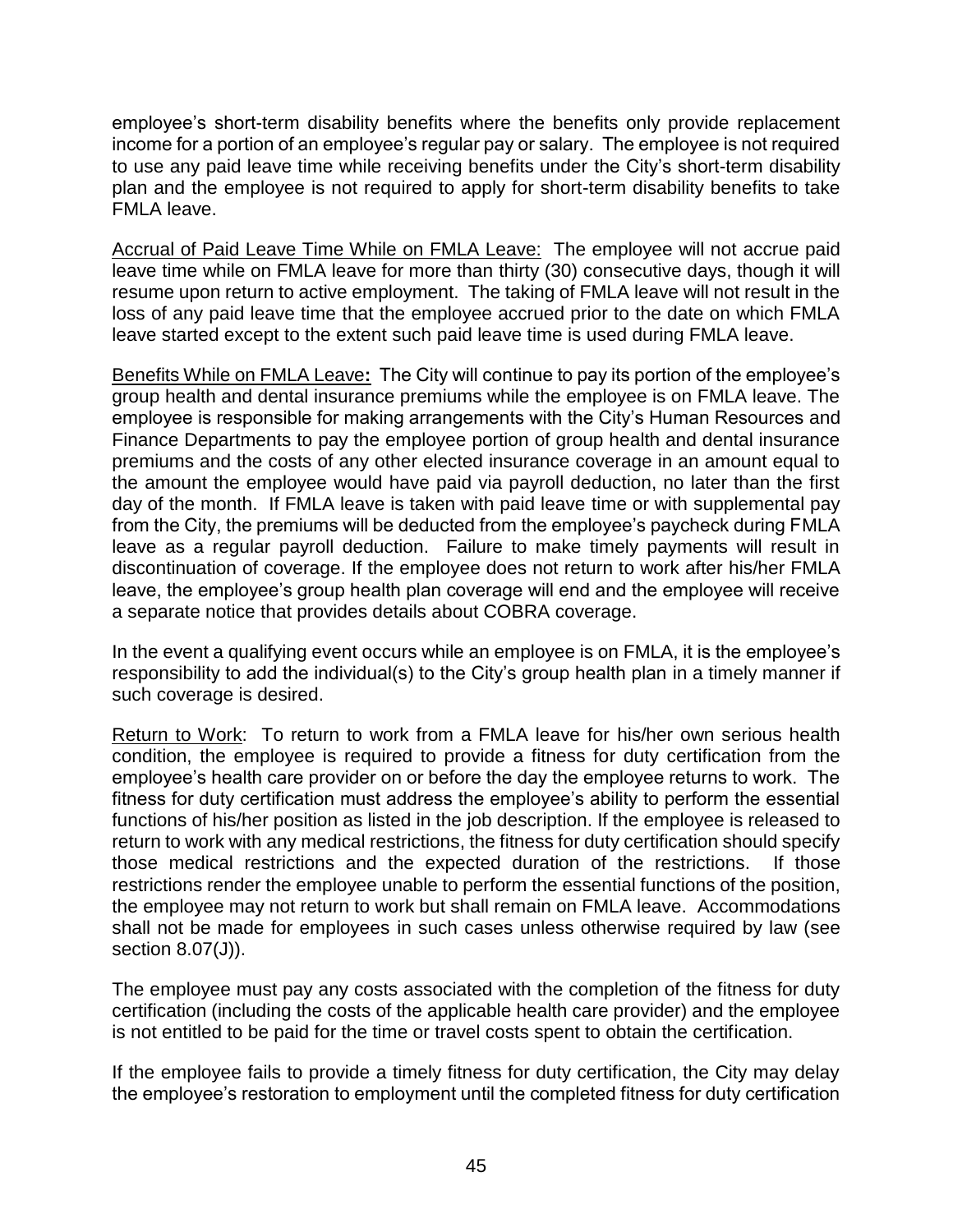is provided. If the employee does not produce the certification, the employee may be terminated from employment.

An employee who fails to return to work within one (1) day after the expiration of his/her approved FMLA leave will be treated as a voluntary resignation, absent a request and authorization for an extension of leave or an accommodation under the Americans With Disabilities Act (ADA). Any such request must be submitted in writing to the Department of Human Resources at least two (2) weeks prior to the expiration date of the employee's approved FMLA leave of absence, or as soon as reasonably practicable after determining the basis for the extension request. The effective date of an employee's voluntary resignation will be the day following the expiration of his/her FMLA leave.

Reinstatement: When the employee timely returns from FMLA leave, he/she will be restored to the position held when FMLA leave started, or to an equivalent position with equivalent benefits, pay, and other terms and conditions of employment. An employee has no greater right to reinstatement or to other benefits and conditions of employment than if he/she had been continuously employed during FMLA leave.

Key Employee Exception: Salaried eligible employees (who are among the highest paid 10 percent of the employees employed by the City within 75 miles of the facility at which the employees are employed) will not be guaranteed restoration to the position held at the start of the FMLA leave or to an equivalent position on the return to work from FMLA leave if restoration would create a substantial and grievous economic injury to the City's operations and if the City notifies the employee in accordance with the FMLA.

Transfer Eligibility:The employee may be required to transfer temporarily to an alternate position with equivalent pay and benefits that better accommodates periods of recurring leave than the employee's regular position. An employee is not permitted to apply for a transfer during his/her FMLA leave unless mutually agreed by the employee, the employee's Department Director, and the City Manager.

Outside Employment During FMLA Leave: An employee on FMLA leave may not work at another job during the duration of the leave when such outside employment is inconsistent with the FMLA leave approved by the City. An employee on leave must notify his/her Department Director and the Department of Human Resources if he/she is employed in another position with an outside employer. Failure to disclose this information may lead to corrective action.

### **Definitions**

The City adopts the definitions of the FMLA, as amended. This policy lists some of the commonly used definitions.

Serious health condition: An illness, injury, impairment, or physical or mental condition that involves one of the following:

**Inpatient Care:** An overnight stay in a hospital, hospice, or residential medical care facility, including any period of incapacity or subsequent treatment in connection with or consequent to such inpatient care. "Incapacity," for purposes of the FMLA means inability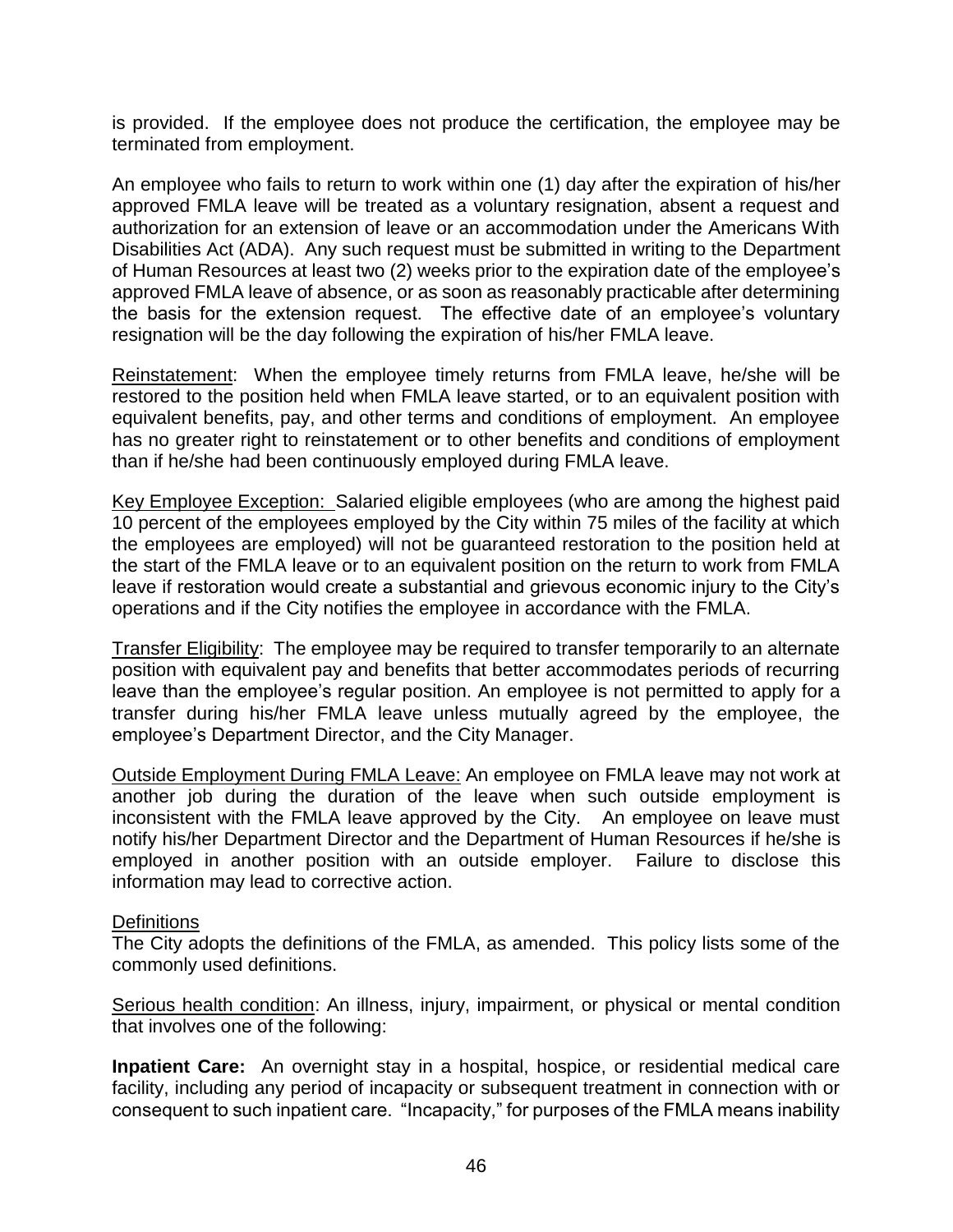to work, attend school or perform other regular daily activities due to the serious health condition, treatment therefore, or recovery there from.

**Absence Plus Treatment:** A period of incapacity of more than three consecutive, full calendar days (including any subsequent treatment or period of incapacity relating to the same condition) that also involves: (a) Treatment two (2) or more times within thirty (30) days of the first day of incapacity, unless extenuating circumstances exist, by a health care provider, by a nurse or physician's assistant under direct supervision of a health care provider, or by a provider of health care services (e.g., physical therapist) under orders of, or on referral by, a health care provider; or (b) Treatment by a health care provider on at least one (1) occasion which results in a regimen of continuing treatment under the supervision of the health care provider. For purposes of the FMLA, "treatment by a health care provider" means an in-person visit to a health care provider, and the initial (or only) treatment visit must take place within seven (7) days of the first day of incapacity.

**Pregnancy**: Any period of incapacity due to pregnancy, or for prenatal care.

**Chronic Conditions Requiring Treatments:** A chronic condition which: (a) requires periodic visits at least twice a year for treatment by a health care provider, or by a nurse or physician's assistant under direct supervision of a health care provider; (b) continues over an extended period of time (including recurring episodes of a single underlying condition); and (c) may cause episodic rather than a continuing period of incapacity (e.g., asthma, diabetes, epilepsy, etc.).

**Permanent/Long-term Conditions Requiring Supervision:** A period of incapacity which is permanent or long-term due to a condition for which treatment may not be effective. The employee or family member must be under the continuing supervision of, but need not be receiving active treatment by, a health care provider. Examples include Alzheimer's disease, a severe stroke, or the terminal stages of a disease.

**Multiple Treatments (Non-Chronic Conditions):** Any period of absence to receive multiple treatments (including any period of recovery there from) by a health care provider or by a provider of health care services under orders of, or on referral by, a health care provider, for: (a) restorative surgery after an accident or other injury; or (b) a condition that would likely result in a period of incapacity of more than three (3) consecutive full calendar days in the absence of medical intervention or treatment, such as cancer (chemotherapy, radiation, etc.), severe arthritis (physical therapy), and kidney disease (dialysis).

Son or Daughter: a biological, adoptive, foster or stepchild, a legal ward, or a child of a person standing in loco parentis by providing day-to-day care and financial support, where the child is under age eighteen (18), or age eighteen (18) or older and incapable of selfcare because of a physical or mental disability. For military family leave, a son or daughter may be of any age.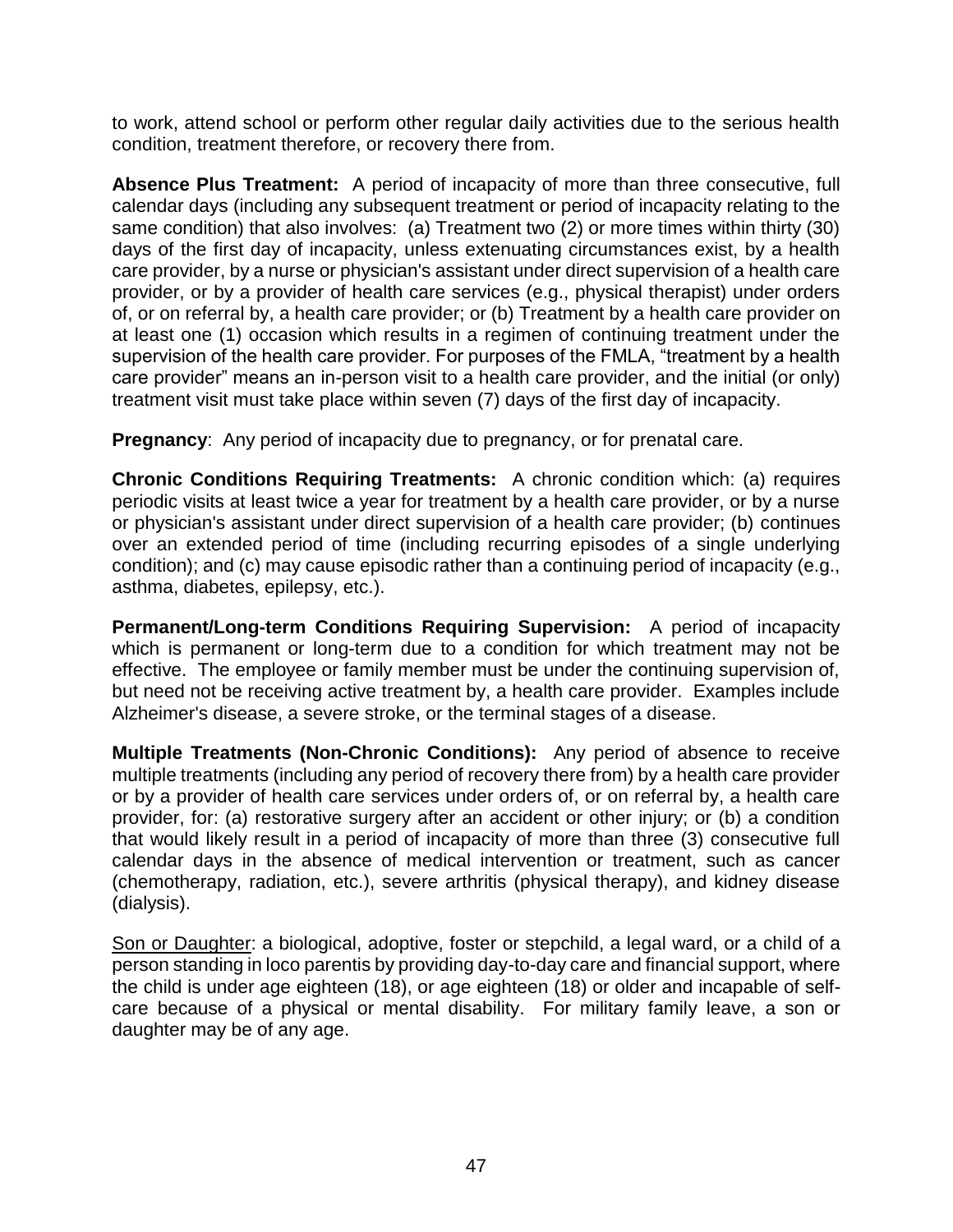Parent: a biological, adoptive, step or foster parent, or any other individual who stood in loco parentis to the employee when the employee was a son or daughter (as defined above). This term does not include the employee's parents "in law."

Intermittent Leave: leave taken in separate blocks of time due to a single qualifying reason rather than for one continuous period of time, and may include leave of periods from an hour or more to several weeks. A "reduced leave" schedule is a leave schedule that reduces an employee's usual number of working hours per workweek, or hours per workday.

Continuous Leave: is FMLA leave taken consecutively over one period of time in the twelve (12) month rolling period (measured backward).

Qualifying Exigency: includes leave for one or more of the following arising out of the fact that the spouse, son, daughter, or parent of the employee is a servicemember on covered active duty (or has been notified of an impending call or order to covered active duty):

Short-notice deployment (up to seven (7) calendar days).

Attending certain military events and related activities, such as official ceremonies or programs related to the servicemember's active duty status or to attend family support or assistance programs and informational briefings sponsored or promoted by the military, military service organizations or the American Red Cross that are relative to the servicemember's active duty status;

Certain childcare and related school activities such as arranging for alternative childcare, providing childcare on a non-routine, urgent, immediate need basis, enrolling or transferring a child in a new school or day care facility, or attending certain meetings at a school or a daycare facility if they are necessary due to circumstances arising from the active duty or call to active duty or the covered family member;

Making or updating financial and legal arrangements to address a covered military member's absence while on active duty or call to active duty status or to act as the covered military member's representative before a federal, state or local agency for the purposes of obtaining or arranging or appealing military service benefits while the covered military member is on active duty or a call to active duty status;

Attending counseling provided by someone other than a health care provider for oneself, for the covered military member, or for the child of the covered military member, the need for which arises from the active duty or call to active duty status of the covered military member.

Taking up to five (5) days of leave to spend time with a covered military member who is on short-term temporary, rest and recuperation leave during the period of deployment.

Attending to certain post-deployment activities, including attending arrival ceremonies, reintegration briefings and events, and other official ceremonies or programs sponsored by the military for a period of ninety (90) days following the termination of the covered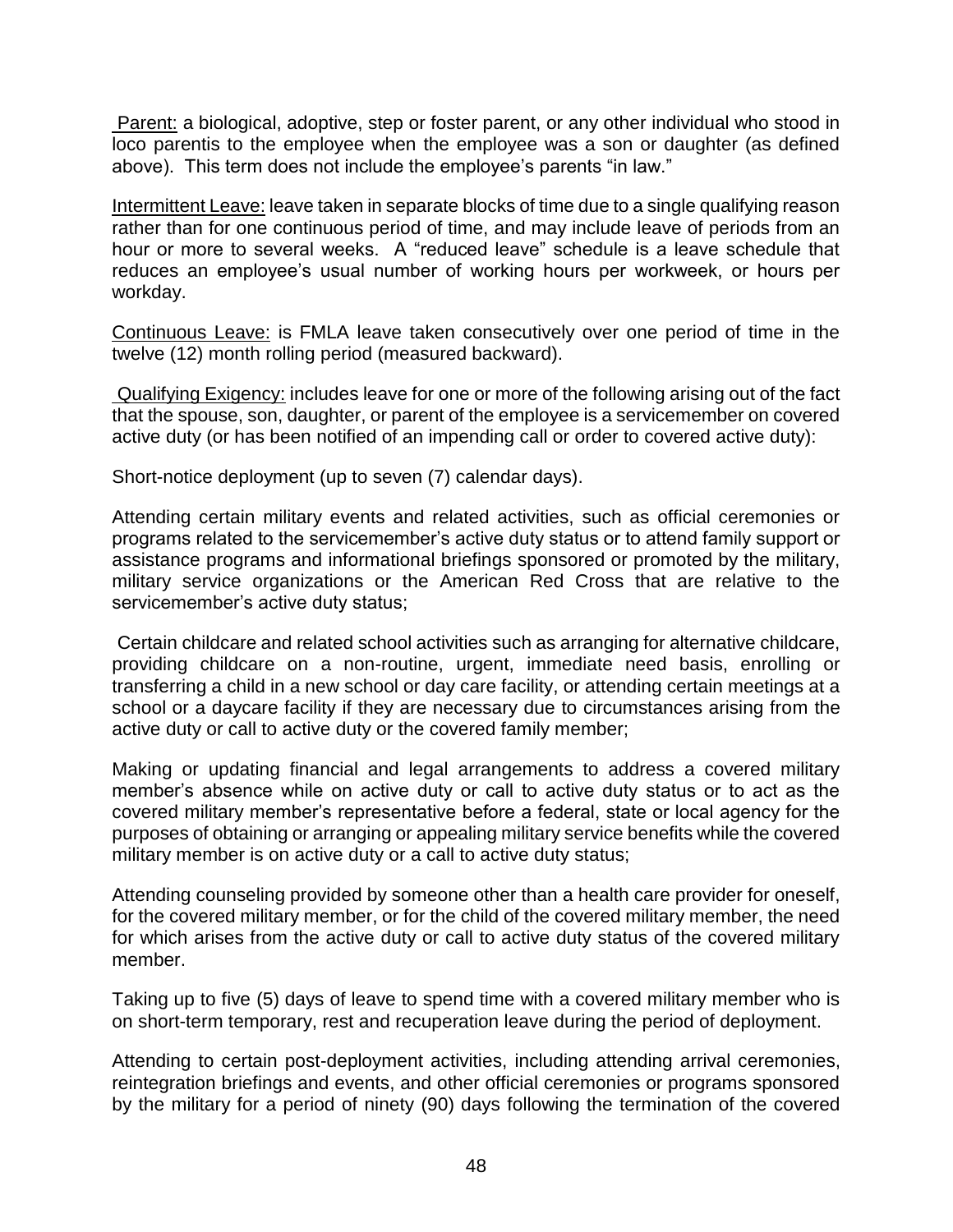military member's active duty status, and addressing issues arising from the death of a covered military member.

Any other event that the City and the employee agree is a qualifying exigency. Covered Active Duty: (i) in the case of a member of a regular component of the Armed Forces, duty during the deployment of the member with the Armed Forces to a foreign country; and (ii) in the case of a member of a reserve component of the Armed Forces, duty during the deployment of the member with the Armed Forces to a foreign country under a call or order to active duty under a provision of law referred to in section 101(a)(13)(B) of title 10, United States Code.

Covered Servicemember: (i) a member of the Armed Forces (including a member of the National Guard or Reserves) who is undergoing medical treatment, recuperation, or therapy, is otherwise in outpatient status, or is otherwise on the temporary disability retired list, for a serious injury or illness; or (ii) a veteran who is undergoing medical treatment, recuperation, or therapy for a serious injury or illness and who was a member of the Armed Forces (including a member of the National Guard or Reserves) at any time during the period of five (5) years preceding the date on which the veteran undergoes that medical treatment, recuperation, or therapy.

## 7.13 UNPAID ADMINISTRATIVE LEAVE

Any employee who cannot perform the essential functions of their position or charged with a felony may be placed on an unpaid leave until they can demonstrate job fitness or until such charge is dismissed by the prosecuting authority or until a decision settling the case is rendered. Employees are required to inform the Department Head of an indictment, information or charge involving a felony within 24 hours.

An employee who is placed on unpaid administrative leave pursuant to this section shall be afforded an opportunity to meet with the City Manager, or his/her designee, to discuss the circumstances of the arrest, indictment or information. The purpose of the meeting is to allow the employee to tell his/her side of the story so that the City Manager may, in his/her sole and exclusive discretion, determine the appropriate course of action, which may include, but is not limited to: continuing the leave without pay; converting the unpaid leave to one with pay pending further inquiry; reinstating the employee with back pay; and/or any other administrative/disciplinary action.

Notwithstanding any limitations on the length of leave set forth elsewhere, unpaid leave under this Section may continue until the employee can demonstrate job fitness or through the resolution of the criminal proceedings related to the arrest, indictment or issuance of an information, or until such time as an administrative determination is rendered. Any extensions of time or continuances of any administrative proceedings (including the preliminary meeting with the City Manager) related to unpaid leave that is attributable to, or caused by, the employee shall be deemed a waiver of any claim for back pay or other benefits lost as a result of that extension of time or continuance.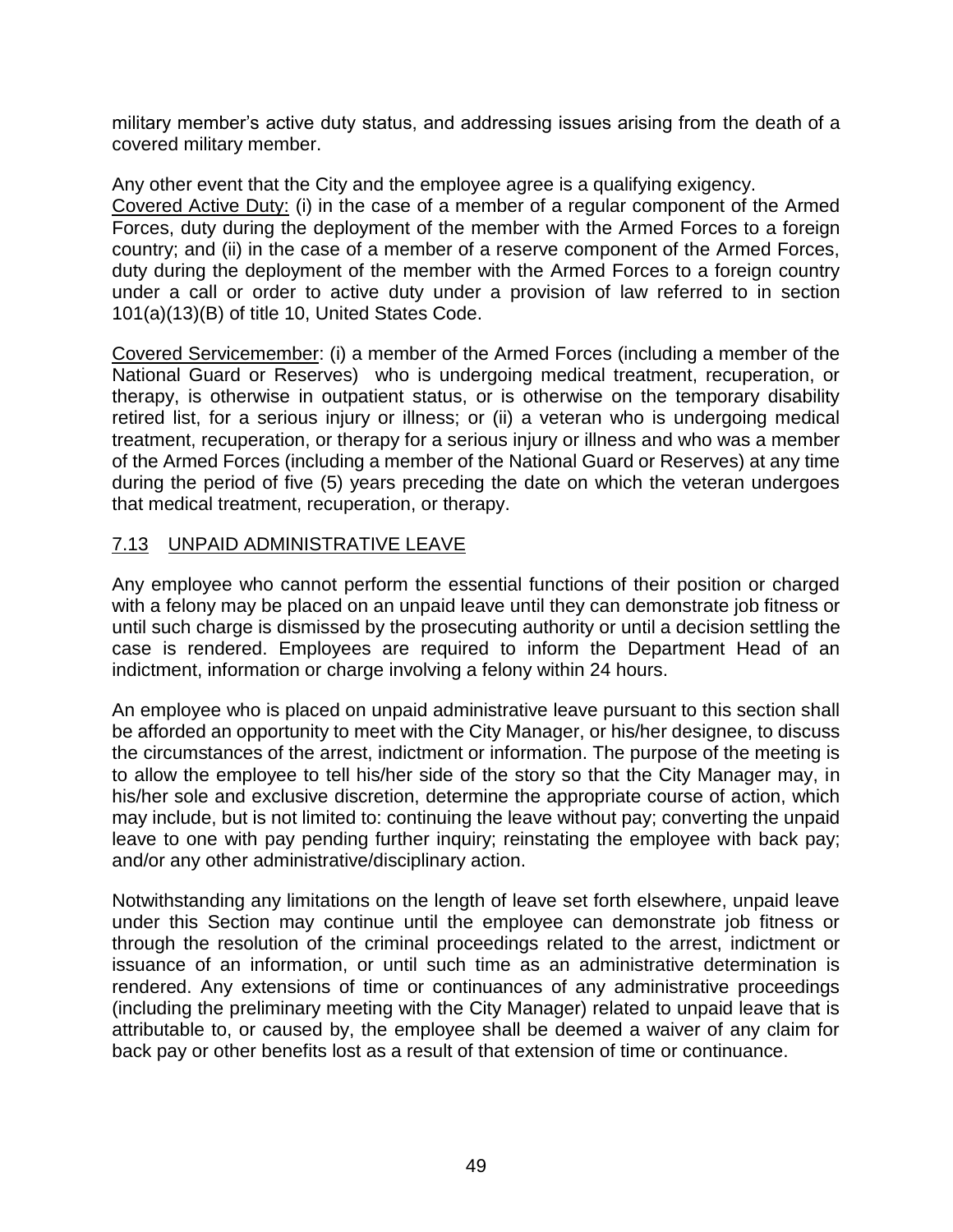An acquittal or dismissal of the criminal charges related to the arrest, indictment or issuance of information (if any such action occurs prior to the conclusion of any administrative action or inquiry) shall not automatically entitle the employee to reinstatement or any other relief. Instead, upon the conclusion of the criminal proceedings, the City may conduct (i.e. commence or continue as appropriate) an administrative investigation or inquiry and, if appropriate, impose disciplinary action up to and including termination. The resolution of the criminal charges may be used as a factor in any administrative determination. For purposes of this rule, the fact that adjudication is withheld or any criminal proceeding which terminates upon the employee's plea of nolo contendre shall not prevent the City from conducting its own administrative investigation and taking appropriate disciplinary action.

### 7.14 NON-BARGAINING UNIT EMPLOYEES

In an effort to maintain a competitive advantage with comparable agencies, the City Manager, in his sole discretion, may authorize the receipt of leave benefits referenced in this Article at differing accrual rates and payout amounts, or in the alternative, the granting of supplemental leave benefits. The provision of such benefits will require written authorization from the City Manager by the applicable Department Director and, in the case of the City Manager, consultation with Human Resources.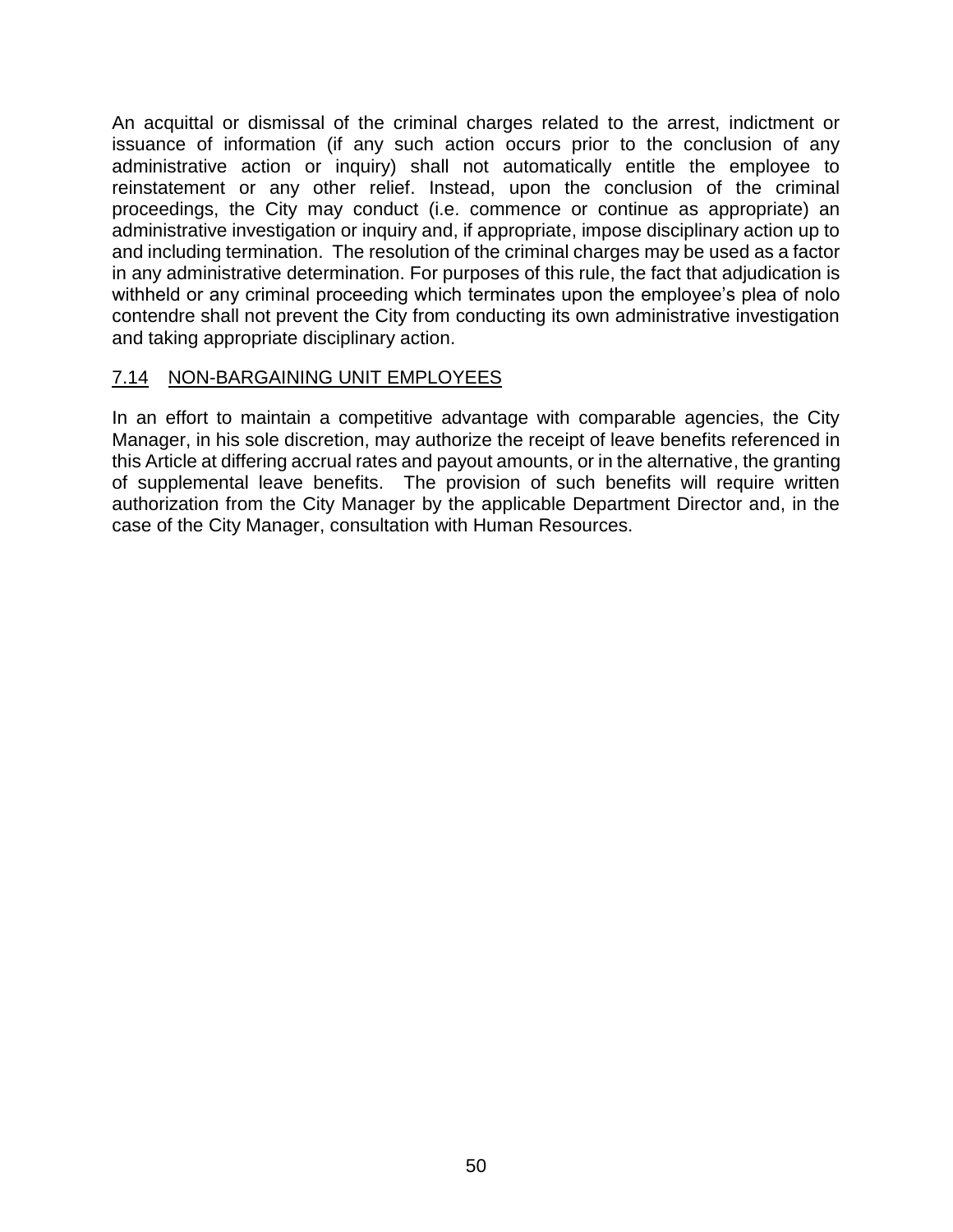### **ARTICLE VIII EMPLOYEE RELATIONS AND BENEFITS**

# 8.01 GENERAL PROVISIONS

Permanent employees shall be eligible to receive the benefits outlined herein. Those employees in a provisional, emergency, part-time or temporary status which places them in an exempt situation shall be eligible for only those benefits required by federal and/or state law or contracts or those benefits approved by the City Manager.

All records of benefits shall be kept by the Department of Human Resources and Department of Financial Services and shall be the official record.

## 8.02 INSURANCE

A group health insurance plan is in effect for regular, full-time employees. All eligible newly-hired employees can participate on the first day of the month following-thirty days of continuous employment. Life insurance coverage is also made available to regular, full-time employees. Upon becoming eligible to participate in these plans, employees will receive summary plan descriptions (SPDs) describing the benefits in greater detail.

The City may offer an incentive for employees to opt out of enrolling in City health insurance coverage, provided proof of health insurance coverage elsewhere is submitted. Employees who opt out will be paid an amount equivalent to 50% of the City's monthly cost for individual health insurance coverage. The opt out incentive is subject to change or discontinuation, at the discretion of the City Manager, but will be preceded by appropriate notice.

Upon retirement, eligible employees may continue to participate in the health plan as a retiree. The details related to retiree health coverage are in section 6.04 herein. each plan year.

# 8.03 RETIREMENT PLAN

Retirement plans have been established for permanent City employees. Detailed provisions shall appear in separate information booklets.

## 8.04 EMPLOYEE PERFORMANCE EVALUATIONS

The Department of Human Resources, in cooperation with Department Directors, may establish and administer a system of rating the work performance of all employees. The Employee Performance Evaluation shall be designed to permit the evaluation of the employee's performance and attitude as accurately and as fairly as possible. The rating shall be set forth on the performance evaluation forms provided by the Department of Human Resources; these forms may be changed periodically to reflect changes in job duties or to more accurately rate employee performance.

Besides evaluating employee performance and attitude, the Employee Performance Evaluation may also be considered in determining merit salary increases and decreases and as a basis for training, demotion, transfer, dismissal, promotion or other personnel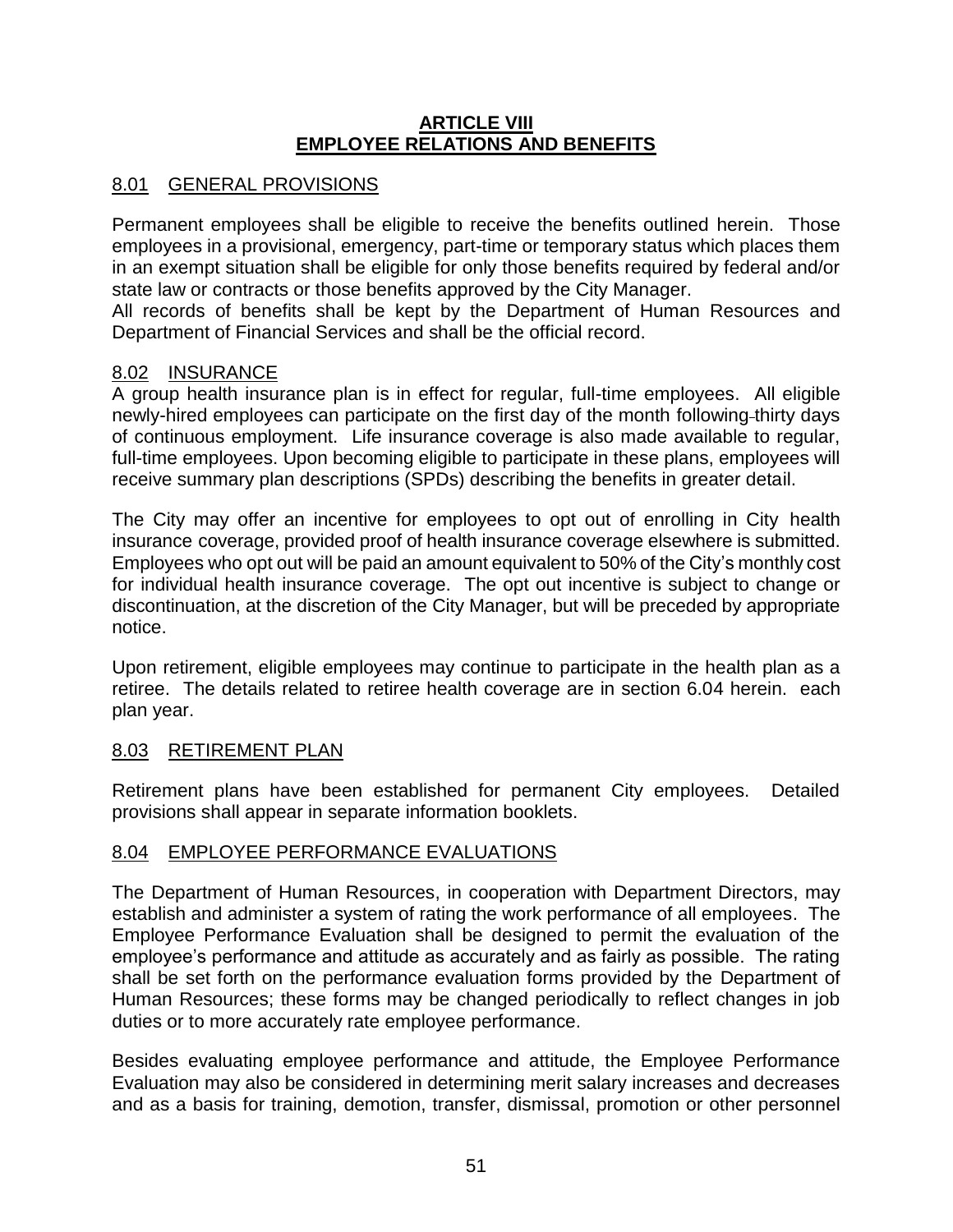status changes. In the event the City administers a system of rating the work performance of employees, each employee shall be evaluated at least once each fiscal year, and more frequently if the Department Director determines it to be necessary.

Performance evaluation reports will normally be completed annually for each employee based on their annual review date. The immediate supervisor shall complete a performance evaluation form approved by the City Manager. The supervisor shall meet with the employee to review and discuss the evaluation and shall provide the employee the opportunity to comment and ask questions. At the conclusion of the meeting, the employee shall be given the opportunity to write any comments in the space provided and to sign the form. The employee's signature signifies that the evaluation has been discussed with him, and does not necessarily indicate that the employee agrees with the evaluation.

Special performance reports may be required as called for in other sections of this Manual (i.e., probationary period, annual performance evaluation, a special performance evaluation). The annual review date is the employee's original hire date. Immediate supervisors have the primary responsibility for conducting employee evaluations. Employees who performed their duties under more than one supervisor during the rating period should be evaluated by the supervisor for whom the employee worked during the majority of the rating period. The supervisor preparing the evaluation should consult any other supervisor for whom the employee worked during the rating period in order to determine the most appropriate rating for one or all categories outlined in the performance evaluation. Each supervisor should sign the evaluation form.

The performance evaluation will rate each employee's performance of the duties of his/her position and the objectives and performance standards developed by the employee and supervisor, as well as competency in defined categories set in the performance evaluation.

# 8.05 EDUCATIONAL INCENTIVES/BENEFITS AND CERTIFICATION

## Educational Reimbursement

All full-time employees are eligible to receive educational reimbursement for undergraduate and graduate coursework according to the criteria outlined in the Educational Reimbursement standard operating procedure. The Tuition Reimbursement Program pertains to training and educational courses taken voluntarily by the employee. Course or training that the employee is required to attend by the City will not be funded through this program. This program is not meant to replace existing funding mechanisms for departmental certifications and trainings that are already being subsidized by the City.

## Certification Incentive

All regular full-time employees required by the City to attend any training and/or health and safety program shall be compensated at their regular rate of pay for the length of time they are required to attend such program and pay for the training. The City will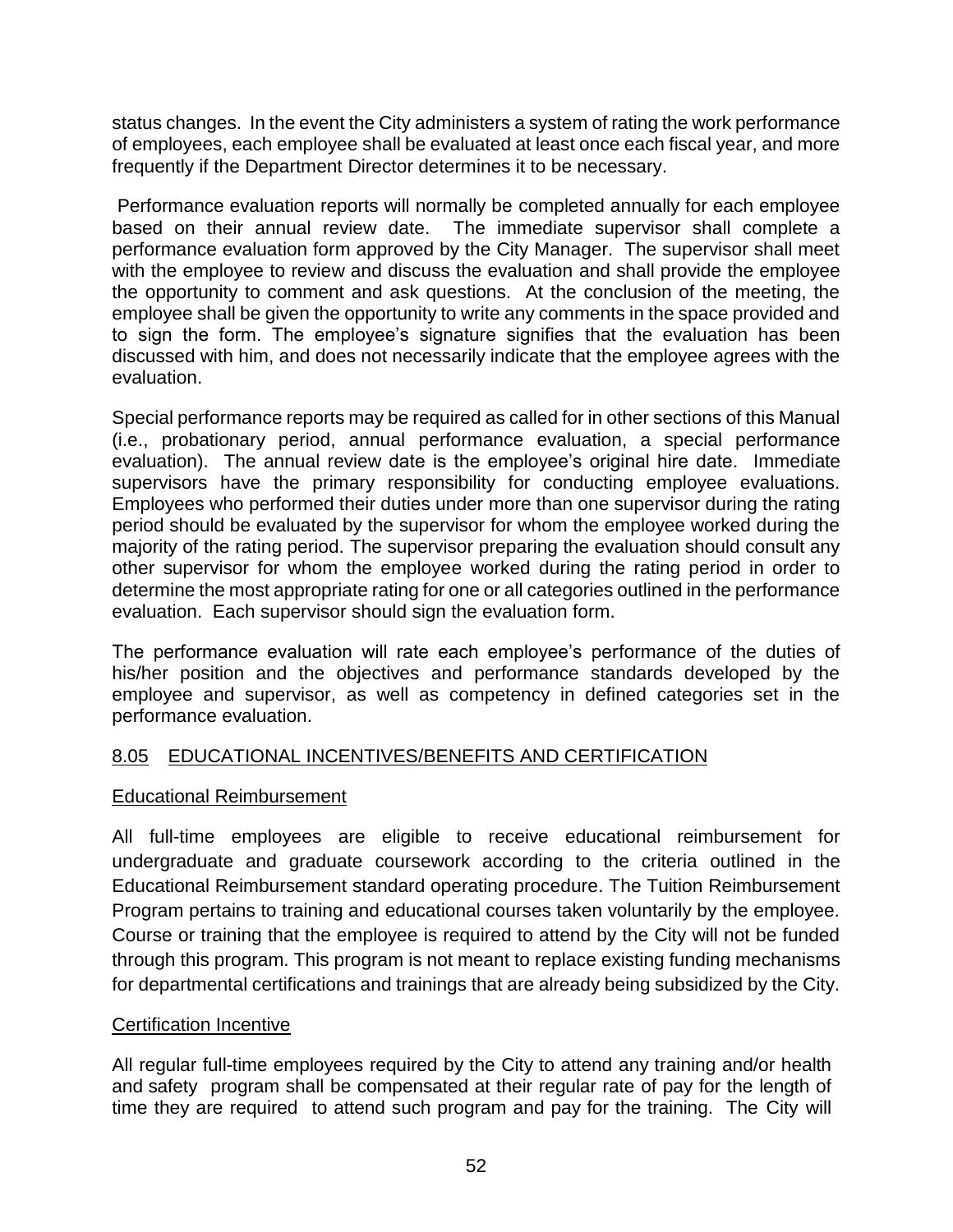make a reasonable effort to give equal opportunity for training to all regular full-time employees in a job classification in the same division.

Regular full-time employees who obtain one or more certifications or licenses preferred or required in the job description for his or her position may be eligible to receive monetary payment in accordance with departmental policy.

Employees must obtain approval in advance from their Department Director to ensure that any course, license or training will qualify for certification pay. Any certification pay that results in a percentage increase of base pay shall not result in exceeding the maximum pay range for the position. In such case, the employee will receive the amount in a lump sum. The loss of any underlying certification(s) may result in the rescission of the previously approved pay increase, at the discretion of the City Manager.

### 8.06 GRIEVANCE PROCEDURE

- a. Policy: It shall be the policy of the City of Deerfield Beach to provide a procedure for the presentation and mutual adjustment of points of disagreement which may arise between employees and their supervisors, and to assure employees that their problems and complaints will be considered fairly, honestly, and without reprisal.
- b. Purpose: The primary purpose of the grievance procedure is to determine WHAT is right rather than WHO is right. Open discussion between employees and supervisors will lead to a better understanding of the practices, policies and procedures which affect employment. It will also serve to identify and help eliminate conditions which may, or conceivably have, cause misunderstandings and grievances. The purpose is defeated if a spirit of conflict enters into the consideration of a grievance. Supervisors and employees alike must realize and recognize the true purpose of a grievance procedure if such procedure is to have value in promoting the provision of premium City service.
- c. Definition of a Grievance: A grievance is a complaint or a dispute between an employee and City regarding the interpretation, application or violation of the express terms of this manual, but exclude disciplinary action arising from the suspension, demotion or dismissal of an individual holding an exempt position (see Section 1.06) or a non-bargaining unit employee because said persons are only provided a pre-disciplinary review. Grievances related to discipline are only applicable to bargaining unit employees and, in such cases, are governed by the applicable collective bargaining agreement. Complaints of discrimination fall under the complaint process detailed in Section 8.07, below.
- d. Procedure for Presentation of a Grievance: The employee shall first take his/her grievance to his/her immediate supervisor who shall review the problem, make a decision and advise the employee of his/her decision within five (5) working days. It is neither necessary nor desirable that the grievance be presented in writing at this point. Supervisors are encouraged to consult with their Department Directors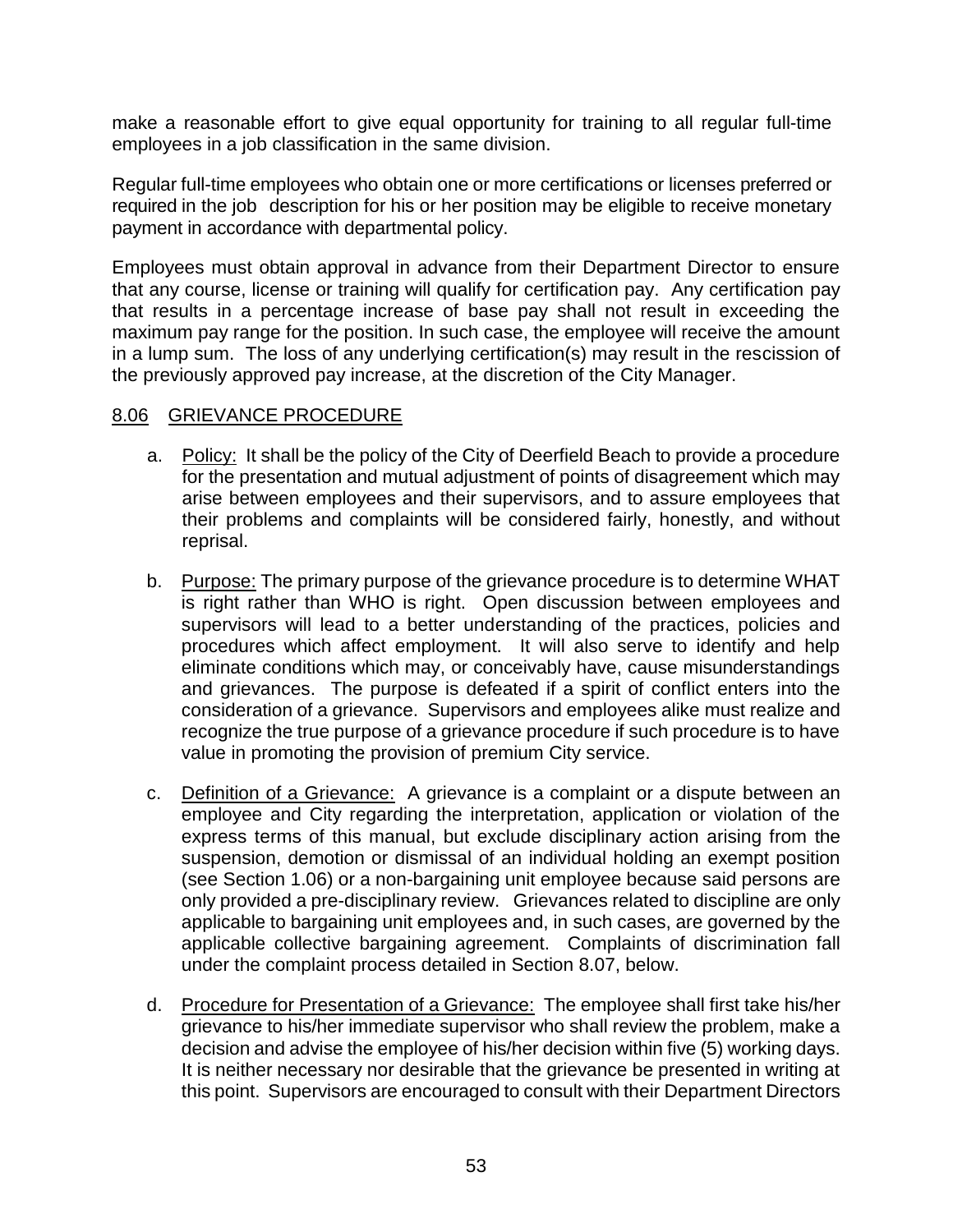or any individual who may be able to offer assistance and/or information relative to the grievance.

If the grievance is not resolved to the employee's satisfaction by the supervisor, or if a decision is not made within the time specified, the employee may submit his/her grievance to his/her Department Director. The Department Director or their designee shall investigate the grievance and make a decision within five (5) working days.

If the grievance is not resolved to the employee's satisfaction by the Department Director, or if a decision is not made within the time specified, the employee may take his/her problem to the Department of Human Resources. It shall be incumbent on the Department of Human Resources to thoroughly investigate the grievance and to render a fair and impartial decision within seven (7) working days.

If the grievance is not resolved to the employee's satisfaction by the Department of Human Resources, or if a decision is not made within the time specified, the employee may request a review of his/her case by the City Manager. All such requests must be made in writing. Such request must be filed by the employee within five (5) working days after receipt of the Department of Human Resources decision.

The City Manager shall render the final decision within five (5) working days. It shall be the duty of the City Manager to judge each case fairly and impartially, solely on the merits of the evidence presented.

### 8.07 CITY POLICY ON NON-DISCRIMINATION

The City of Deerfield Beach, Florida, is committed to the concept of equal employment opportunity as a fundamental element of the City's personnel system. To affirm this commitment, it is the policy of the City of Deerfield Beach to:

- a. Prohibit discrimination in employment, employee development or employment advancement because of religious or political opinions or affiliations, race, color, national origin, sex, age, physical handicap or other non-merit factors (except where such factor is a bona fide occupational qualification or required by state and/or federal law).
- b. Insure equal employment opportunity for all persons based solely on their qualification when seeking employment and on the basis of their merit and fitness when employed.
- c. Any employee of the City or any applicant for employment with the City shall have the right to address their concerns either verbally or in writing to the City Manager or the employee's department Director whenever he/she has reason to believe that the intent of this policy has been violated.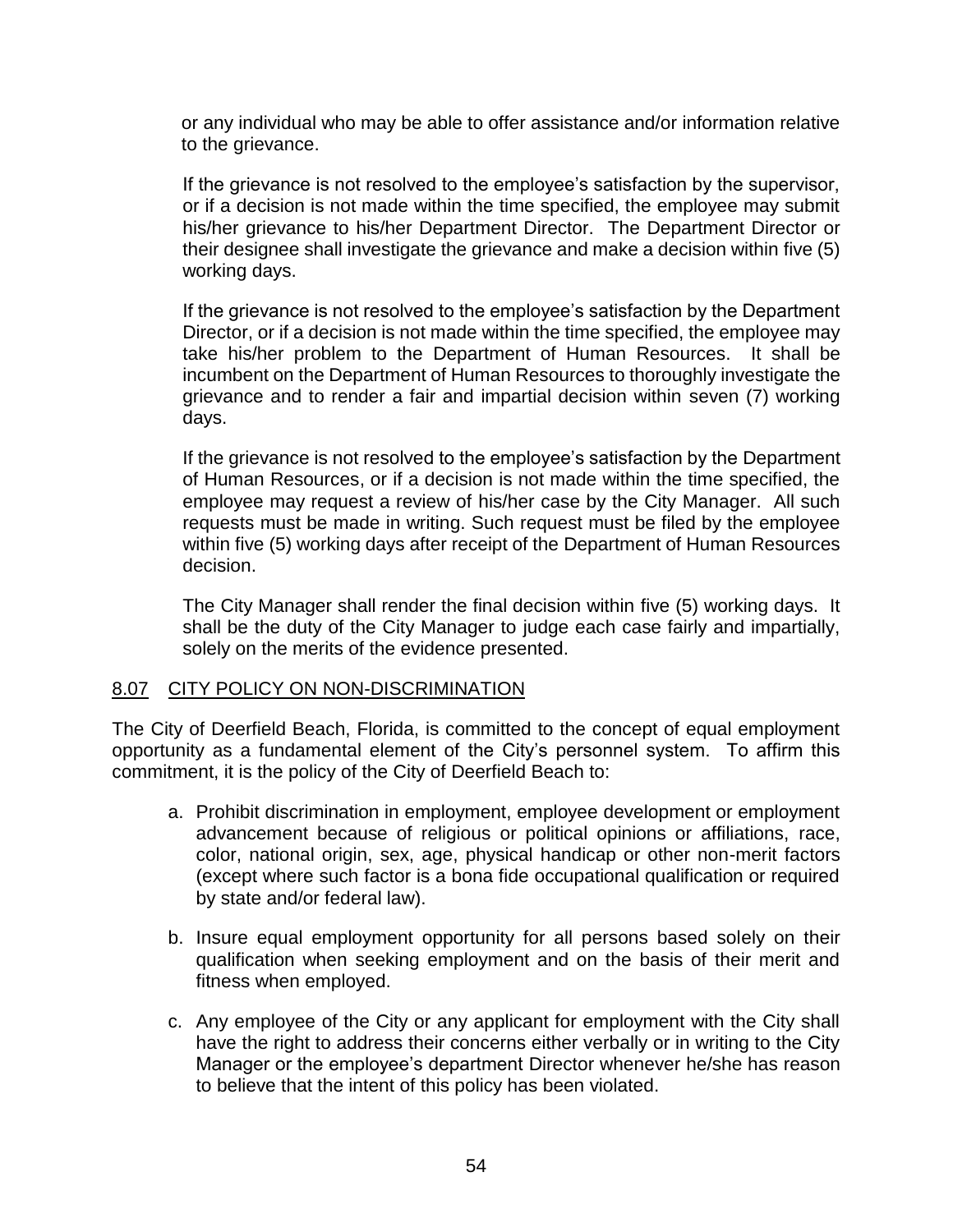- d. Any report of discrimination shall be promptly forwarded to the City Manager for investigation. The City Manager (or the City Manager's designee) shall be responsible for the investigation of the report in accordance with this policy.
- e. If the employee reports the incident(s) in writing, the report shall be deemed confidential in accordance with the law. If the employee orally reports the incident, the City shall summarize the provided statement in a report unless the employee opts to provide their own written summary. The following information should be included in the report: the date(s) of the incident(s), identity of the person taking the action, identity of any witnesses and details about the incident(s). The City may request an employee who submitted a complaint to attend an in-person meeting to provide additional details and information concerning the incident(s).
- f. Any job applicant who has questions regarding this policy or believes that he/she has not been treated in accordance with this policy should contact the Department of Human Resources.
- g. The City will investigate reports of discrimination promptly and take prompt remedial action based on the circumstances to address any violation of this policy, including corrective action against any employee, which may include a warning, suspension or termination from employment. An employee who feels that his/her complaint was not appropriately addressed or that he/she is still being subject to discriminatory conduct should immediately notify the City Manager.
- h. The City prohibits and will not tolerate retaliation against employees who in good faith bring discriminatory conduct to the City's attention. There will be no retaliation for reporting discrimination or for cooperating in the City's investigation of the report. An employee responsible for retaliatory conduct will be subject to corrective action, up to and including termination from employment. If an employee believes that he/she is being retaliated against in violation of this policy, the employee is encouraged to report the retaliation by using the same procedures discussed above for reporting discrimination.
- i. The Director of Human Resources and Risk Management shall serve as the City's EEO Officer. The EEO Officer shall report directly to the City Manager and is charged with implementing the City's EEO Policy, including receiving discrimination complaints, conducting investigations, as well as ensuring the City's compliance with federal and state laws. The EEO Officer will also: 1) ensure that designated employees are adequately trained in EEO laws 2) supervise the EEO-related activities of investigators; and 3) ensure that EEO policies are prominently posted or otherwise provided to employees in accordance with the law. The EEO Officer can be reached at the City's Human Resources Department, 150 NE 2<sup>nd</sup> Avenue, Deerfield Beach, FL 33441 and 954-480-4255.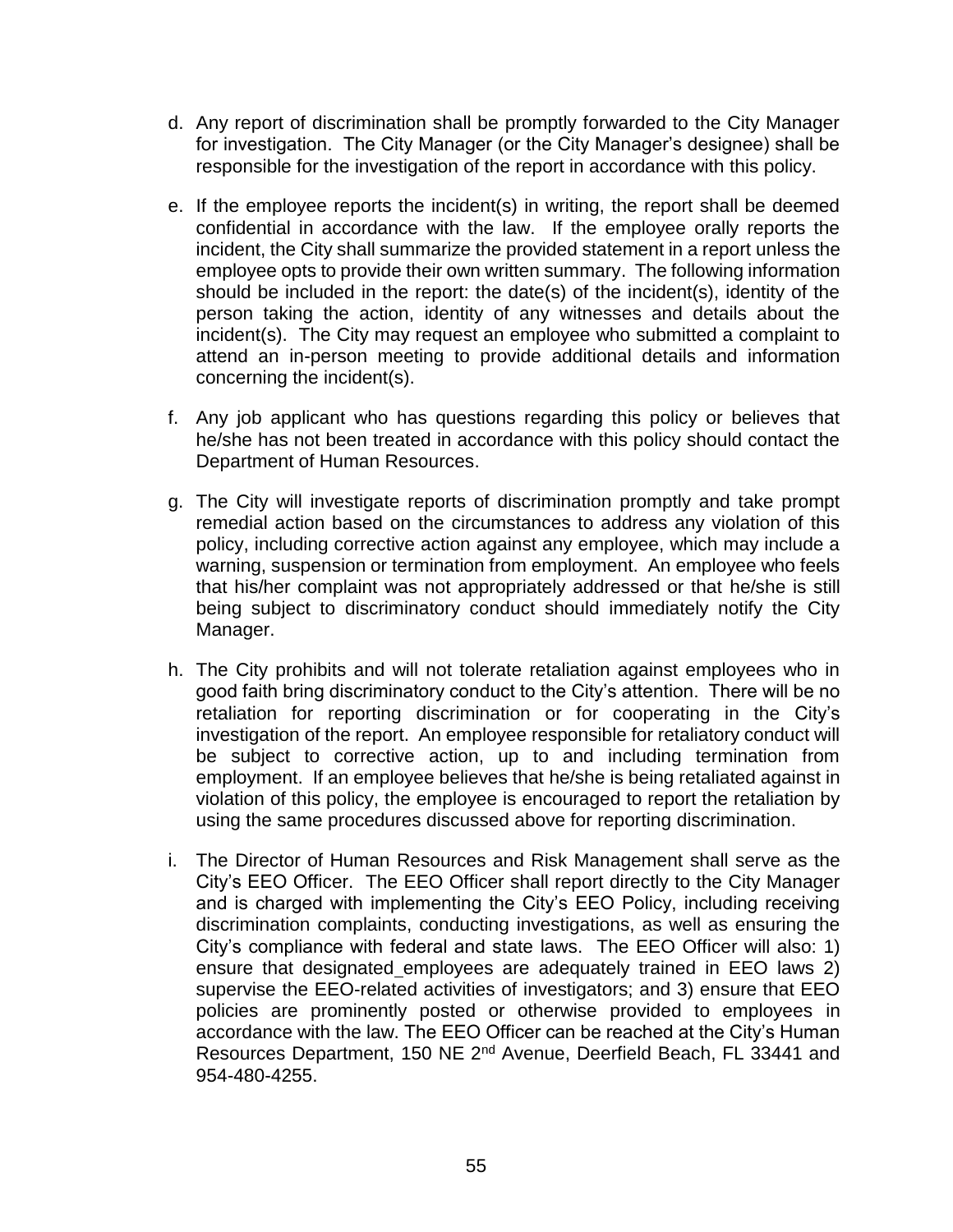### Americans With Disabilities (ADA)

The City is committed to complying with all applicable provisions of the Americans with Disabilities Act (the "ADA**"**). It is the City's policy not to discriminate against any qualified employee or applicant with regard to any terms or conditions of employment because of an individual's disability. Consistent with this policy of non-discrimination, the City will provide reasonable accommodations to a qualified individual with a disability, as defined in the ADA, who has made the City aware of his/her disability, if it is not obvious, provided such accommodation does not constitute an undue hardship to the City.

Any employee with a disability who believes that he/she needs a reasonable accommodation to perform the essential functions of the job should contact the Director of Human Resources and Risk Management. Any employee who feels that he/she has not been treated in accordance with this policy should contact the Department Director, Director of Human Resources and Risk Management, Assistant City Manager or City Manager. The City prohibits and will not tolerate retaliation against any employee who requests a reasonable accommodation or makes a good faith complaint under this policy.

Where an employee or applicant has requested a reasonable accommodation consistent with this Manual or law and is denied, a complaint may be made pursuant to the Complaint Procedure, outlined in Section 8.07. The employee or applicant has the option to proceed directly to Step 3 of the process, whereupon the City Manager (or the City Manager's designee) shall meet with the employee or applicant, the Director of Human Resources and Risk Management and any pertinent employees to evaluate the eligibility or reasonableness of the request.

If the employee cannot perform the essential functions of their current position due to permanent restrictions from a disability, and if a reasonable accommodation cannot be made which would allow the employee to perform the essential functions, the Department of Human Resources shall search all position openings for which the employee may be qualified. If the employee is qualified for any open position, which is a lateral or lower position, the employee shall be offered that position if it does not violate any seniority rights of other employees. If the vacancy is a higher position, the employee must apply and may be required to compete through the normal City application process.

If the disability was due to an injury compensable under worker's compensation and no vacant position is available when the employee reaches maximum medical improvement the employee may be terminated or subject to other employment action.

The City is also committed to not discriminating against any person who is related to or associated with a person with a disability. This policy is neither exhaustive nor exclusive. The City will take all other actions necessary, to ensure equal opportunity for persons with disabilities in accordance with the applicable provisions of the ADA and all other applicable federal, state, and local laws.

Any employee or job applicant who has questions regarding this policy or believes that he/she has been discriminated against based on a disability may notify the City Manager.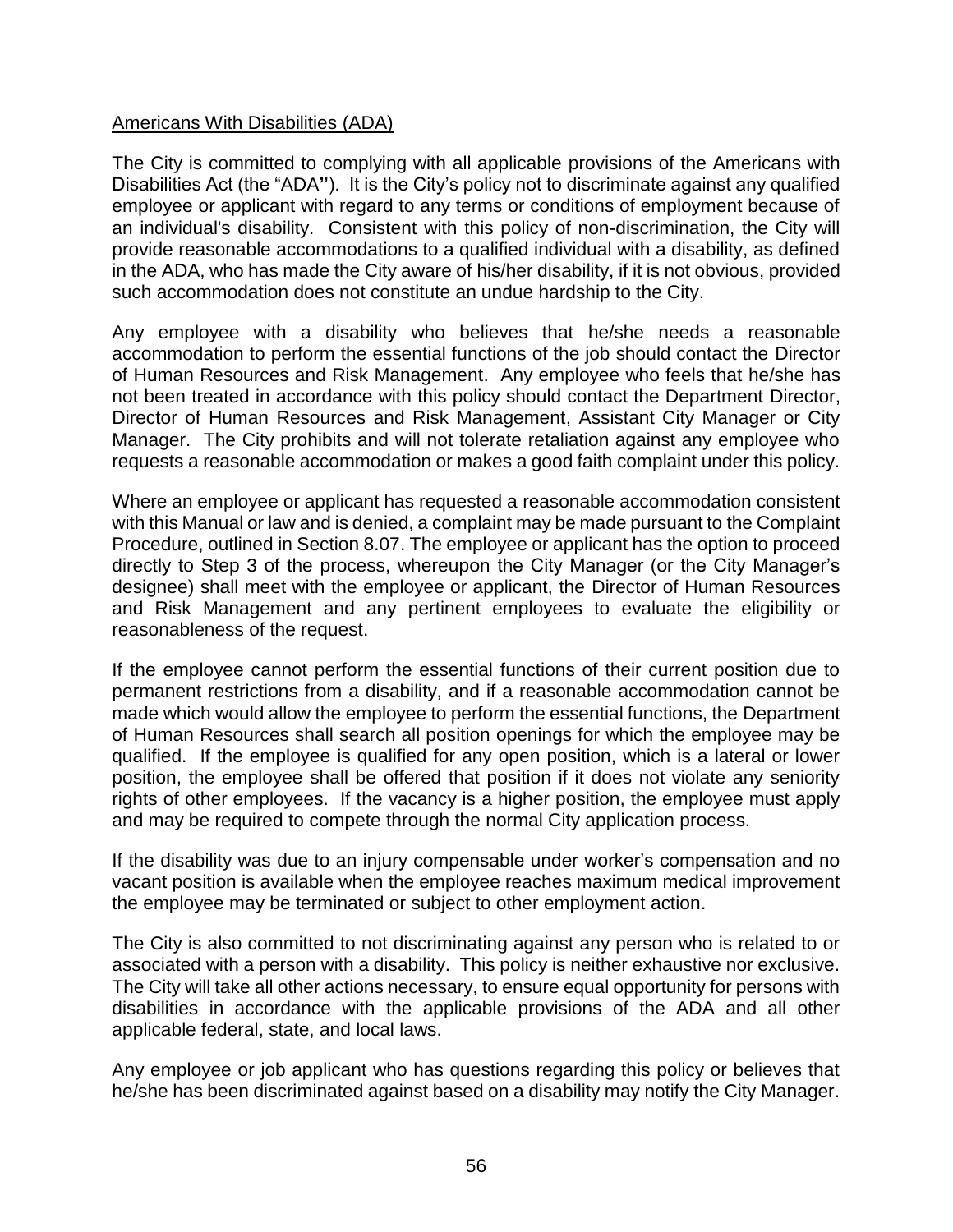All such inquiries or complaints will be treated as confidential, and will only be disclosed on a need-to-know basis to the extent permitted by law.

#### Religious Accommodation

The City will take action to provide reasonable accommodations for religious observances, beliefs and practices, unless it creates an undue hardship. Reasonable accommodation may include modification of schedules, relaxation of dress code policies or religious expression.

Where an employee or applicant has requested a religious accommodation consistent with this Manual or law and is denied, a complaint may be made whereupon the City Manager (or the City Manager's designee) shall meet with the employee or applicant and any pertinent employees to evaluate the eligibility or reasonableness of the request. A decision will be issued in writing within seven (7) business days, to the extent practical.

#### Sexual Harassment

Sexual harassment is a form of employee misconduct which undermines the integrity of the employment relationship. All employees must be allowed to work in an environment free from unsolicited and unwelcome sexual overtures. Sexual harassment is a prohibited practice.

Specifically, sexual harassment is deliberate or repeated, unsolicited verbal comments, gestures, pictures or written material, or physical contact of a sexual nature which are unwelcome. This includes:

Submission to such conduct is made either explicitly or implicitly a term or condition of an individual's employment;

Submission to or rejection of such conduct by an individual is used as the basis for employment decisions affecting such individual; or

Such conduct has the purpose or effect of unreasonably interfering with an individual's work performance or of creating an intimidating, hostile or offensive work environment.

The City of Deerfield Beach is dedicated to a strong policy against discrimination based upon sex. Sexual harassment is unacceptable conduct and will not be condoned. It is imperative that all employees be assured a work atmosphere free from sexual harassment. Violations of this policy will be cause for disciplinary action.

Sexual harassment does not refer to behavior or occasional compliments of a socially acceptable nature. It refers to behavior that is not welcome, that is offensive both objectively and subjectively, that fails to respect the rights of others, that lowers morale, and that interferes with work effectiveness.

Any acts of sexual harassment should be reported using the procedure for reporting discriminatory conduct as detailed in this subsection.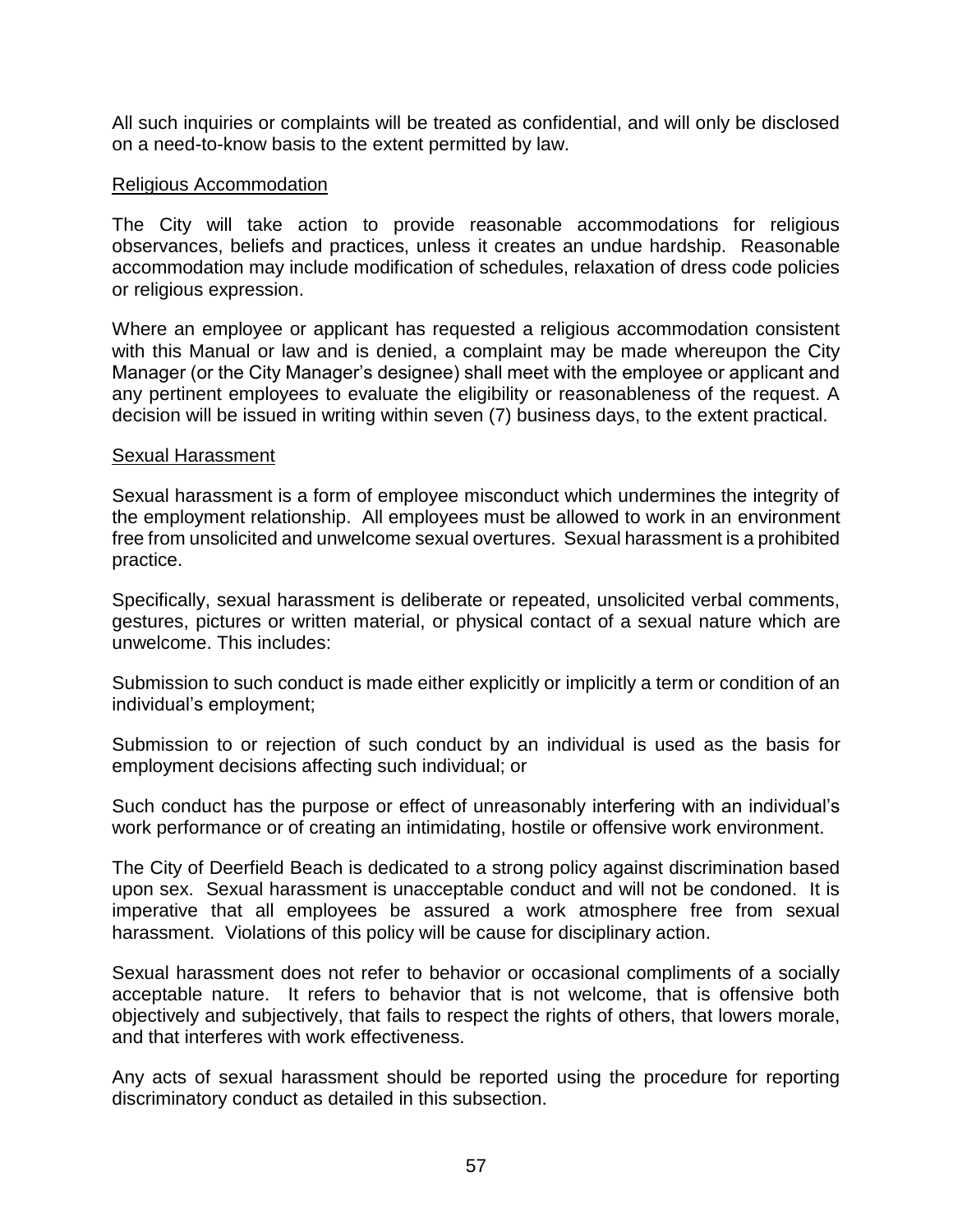### Complaint Procedure

Any City employee who feels that he/she has been discriminated against should bring the complaint to the attention of the supervisory personnel according to the procedure set forth below. Those employees covered by collective bargaining agreements have the option to use the grievance procedure provided for in the bargaining agreement. However, only one forum may be utilized for any particular matter. Any complainant has a legal right to file a complaint with the United States Equal Employment Opportunity Commission. It is felt, however, that the best interests of both the complainant and the City will be served if such complaint can be settled at the lowest level possible within the City government itself.

No disciplinary action will be taken against any employee who files a complaint and follows an appropriate grievance procedure.

All written complaints, evidence and record of disposition will be retained in the Department of Human Resources.

Any applicant for a position with the City who feels that he/she has been discriminated against because of race, color, religious or political affiliation, sex, national origin, age, or physical handicap may direct a complaint to the Director of Human Resources and Risk Management. The complaint must be in writing and filed within thirty (30) calendar days of the alleged incident of discrimination. The Department of Human Resources shall resolve the complaint within a reasonable time, and will provide a copy of the findings to the complainant.

City employees who choose to present a complaint shall follow the following procedure:

- a. The employee shall notify his/her immediate supervisor, either orally or in writing, within three (3) working days after the incident causing the complaint. The supervisor shall attempt to resolve the problem and inform the employee of steps taken within three (3) working days after receiving the complaint.
- b. If the employee is unsatisfied with the supervisor's resolution, he/she should notify the Department Director in writing within three (3) working days after the supervisor's deadline in Step A. The Department Director shall attempt to resolve the problem and will inform the employee of the steps taken within (3) working days after receiving the complaint.
- c. If the employee is still not satisfied, he/she may take the complaint to the Director of Human Resources and Risk Management. The complaint must be submitted in writing. The Director of Human Resources and Risk Management will attempt to resolve the complaint within twenty (20) working days after receipt and shall notify the complainant of the decision reached.
- d. If the employee is not satisfied with the decision of the Director of Human Resources and Risk Management, he/she can request to have the complaint reviewed by the City Manager within three (3) working days.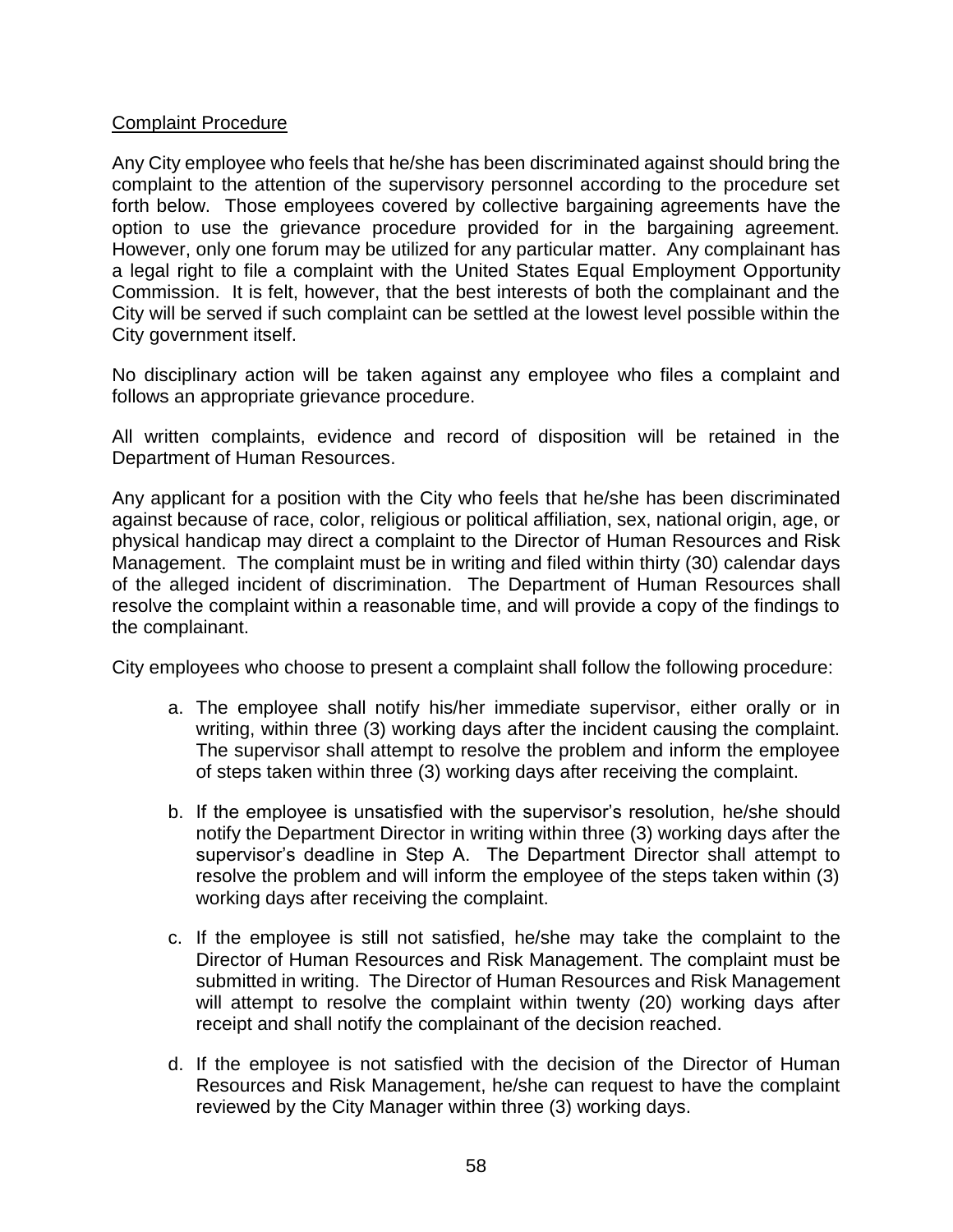### 8.08 CITY POLICY ON BULLYING AND HARASSMENT

Some acts or remarks may violate this Manual even if they are not so severe that they violate federal or state discrimination laws. Because the City is committed to providing an emotionally stable and safe workplace, it discourages verbal confrontations between employees due to an employee's reasonable belief that he/she was subjected to bullying behavior.

Bullying or Harassing conduct includes repeated behavior occurring in the course of work that impairs the ability of an employee to perform work duties or is reasonably perceived as being so severe and/or objectively offensive so as to have that effect. This includes, but is not necessarily limited to acts that are reasonably perceived as being humiliating, dehumanizing, hostile, intimidating, or physically aggressive. These acts may be identified by the following behavior directed at an employee or group of employees:

- a. Yelling, screaming and/or using a very aggressive tone
- b. Use of derogatory remarks, insults and epithets
- c. Publicly displaying offensive material
- d. Ignoring, isolating or segregating an employee
- e. sabotaging or undermining work performance
- f. Making or publishing any false or malicious statement, which is not directly related to the employee's responsibilities and is intended to, or is likely to (regardless of intent), negatively impact the professional standing, emotional well-being, or reputation of the person or persons being discussed

#### **The legitimate and reasonable exercise of management rights should not be construed to constitute bullying or harassment. These actions may include:**

- a. Evaluating an employee's work performance. Though the information may be troubling and critical, conveying said information does not constitute bullying or harassment
- b. issuing directives about work duties
- c. Making justifiable decisions related to recruitment, selection and other employment opportunities
- d. Enforcing implemented workplace policies or collective bargaining provisions, if applicable
- e. Addressing allegations of misconduct and imposing disciplinary actions, where appropriate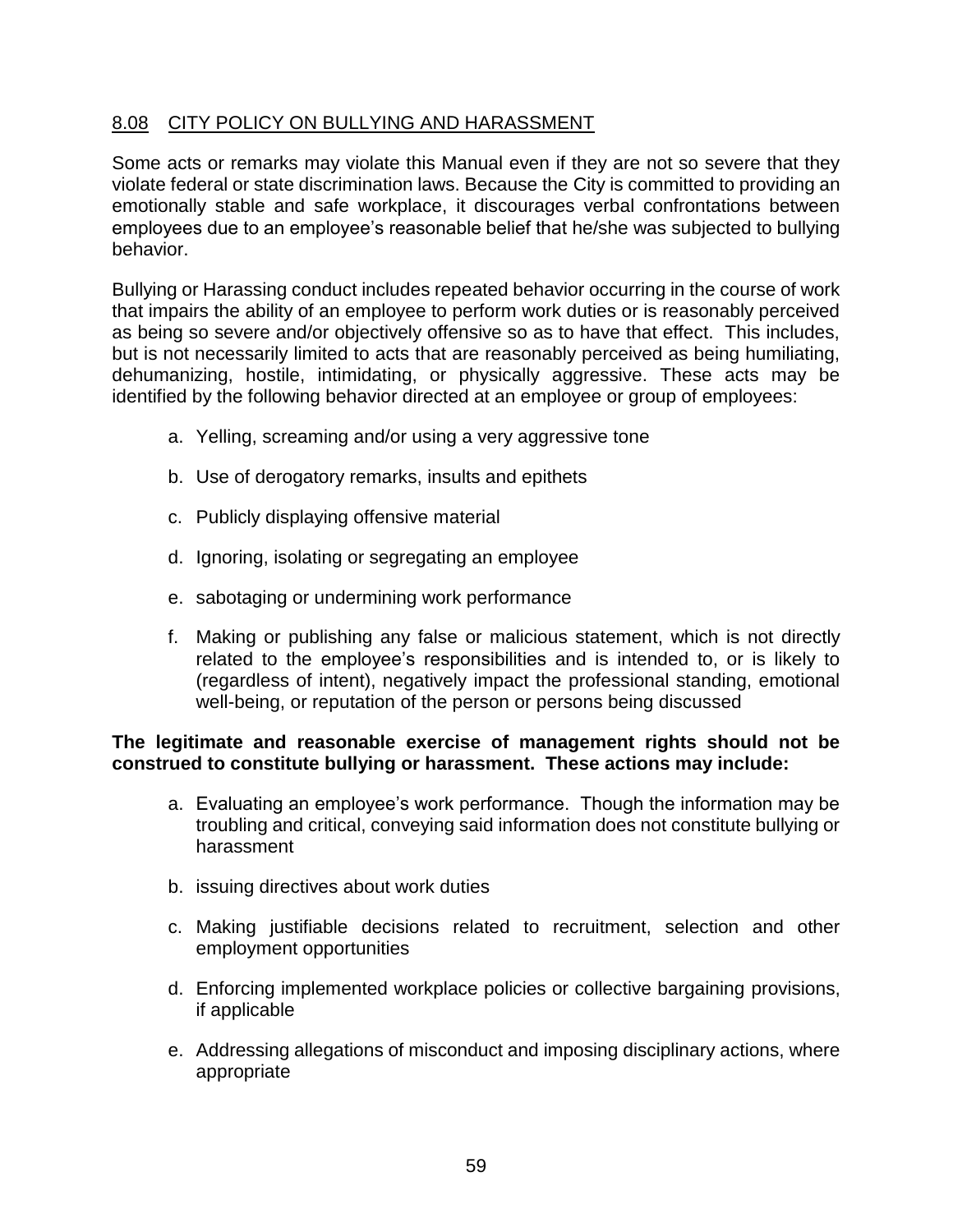Any acts of bullying should be reported to the Department Director or Director of Human Resources and Risk Management. An informal review will be conducted to determine whether the action(s) complained of, if true, meet the definition of non-discriminatory bullying/harassment as defined herein. If the allegations meet the definition, the matter will be formally investigated by the Department of Human Resources to determine whether sufficient evidence substantiates said allegations. If the allegations do not meet the threshold, the complainant will be informed thereof and the matter closed without a formal investigation. Complaints will be handled in a timely and confidential manner, to the extent allowable by law.

An employee who has been harassed on the job may use the complaint procedure or may report the incident directly to the Director of Human Resources and Risk Management.

## 8.09 CITY POLICY ON WORKPLACE VIOLENCE

Workplace violence will not be tolerated in the workplace. With respect to the seriousness of this problem, the City has adopted a "zero tolerance" for incidents of workplace violence.

Workplace violence includes, but is not limited to physical attacks, threatening violent behavior and property damage. Listed below are some examples of workplace violence, their definitions, and the City's position:

- a. Physical Attacks unwanted or hostile physical contact with another person, (i.e. beatings, stabbing, suicides, near suicides, shootings, rapes, etc.).
- b. Property Damage damage to property, which includes property owned by the City.
- c. Deadly Weapons Use or brandishing of firearms, such as handguns, rifles, shotguns, explosive devices. Other objects or tools such as knives and other cutting utensils, bows and arrows, bats, brass knuckles, mace, pepper spray, tear gas, or tools such as axes, screwdrivers, hammers, may be considered deadly weapons when used in a violent, threatening, aggressive or offensive manner.

Management Commitment: Violence in the workplace shall not be tolerated, and every effort shall be made to prevent violent incidents from occurring. This shall be accomplished by implementing a Workplace Violence Prevention Program/Policy that provides training and holds managers, supervisors, and employees accountable for their actions. All employees, and especially Department Director/Directors, managers, supervisors, law enforcement personnel, and employee organization representatives are obligated to act individually and collectively to prevent, defuse, or mitigate actual or threatened violent behavior at work. The City is committed to full cooperation with law enforcement agencies to support criminal prosecution of any employee within or outside this organization who commits violent or threatening acts against the City. A copy of the City's policy on Workplace Violence Prevention will be distributed to all employees at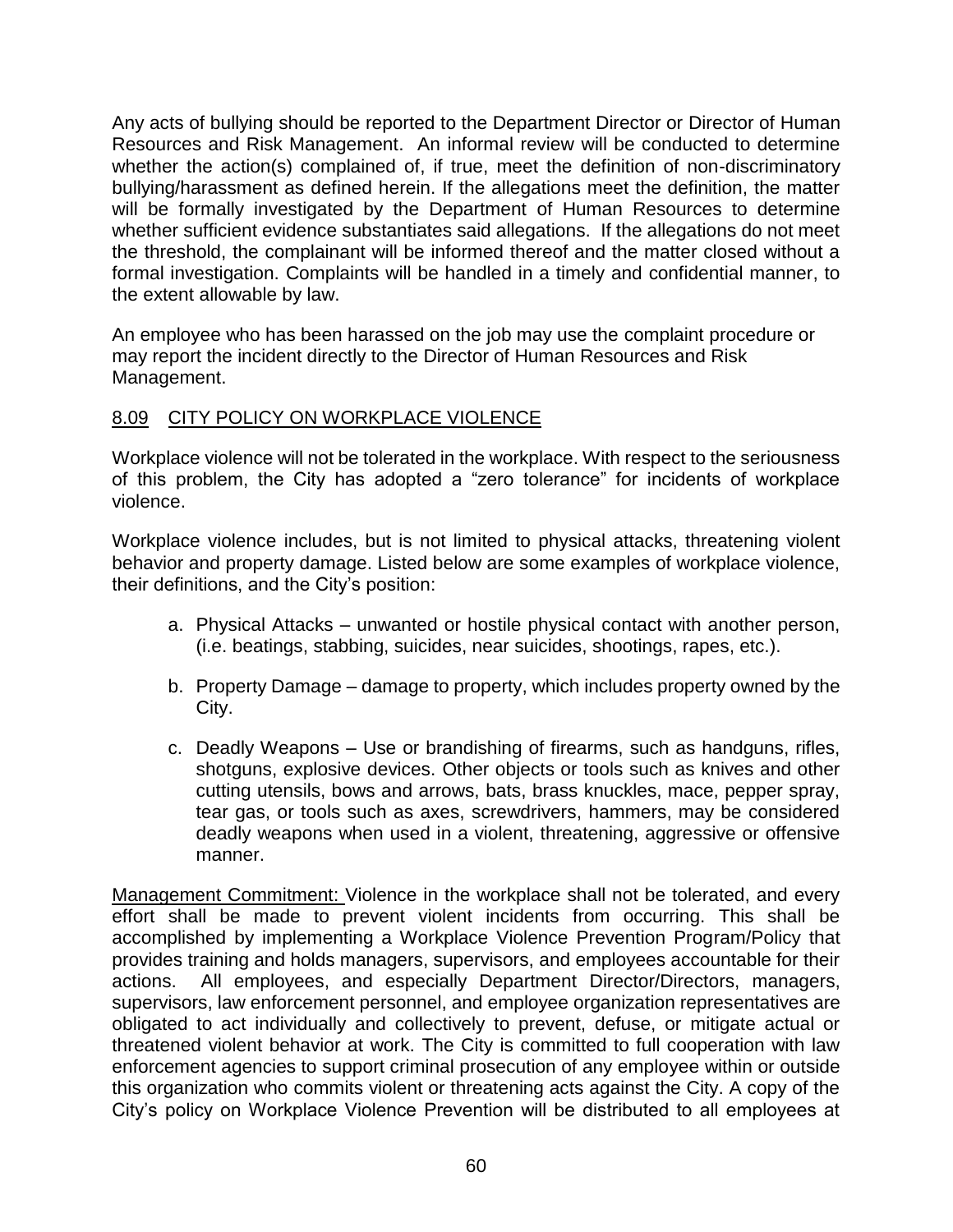mandatory training seminars and, in the case of newly-hired employees, they will be given specific instructions during orientation.

Responsibilities: The Director of Human Resources and Risk Management is designated as the City's Critical Incident Coordinator. The Coordinator is responsible for the coordination of the response to acts or threats of violence under this policy. The Coordinator may assemble Department Directors, managers, supervisors and other employees as deemed appropriate to constitute a Critical Incident Response Team. The Team may include a representative from the Department of Human Resources, law enforcement agencies, Department Directors and others as selected by the Coordinator. The Coordinator is expected to assemble the Team, take action to manage the incident, and implement the City's Workplace Violence Prevention Policy. The Coordinator shall arrange the appropriate meetings, provide communication resources, reporting, recordkeeping and training. As such, with all the above in place, the Team is enabled to assume its role in the response to violent incidents in the workplace efficiently and effectively.

Responsibilities of Critical Incident Coordinator: Receive reports of workplace violence incidents from Department Directors, managers, supervisors and employees. Immediately provide a briefing on the incident report to the City Manager. Make sure that records are maintained of the reported incident(s) of workplace violence.

Make certain, insofar as possible, that employees do not experience retaliation for reporting incidents of workplace violence.

Advise employees who seek assistance regarding violent behavior and make appropriate referrals. Directly refer an employee who does not seek assistance. For example, employees may be referred to the Employee Assistance Program (EAP) or a medical professional.

Perform investigations and provide written recommendations to the City Manager, City Attorney, Department Directors, outside attorney(s), and other Management representatives.

Protect the confidentiality of workplace violence incidents as best as possible.

Responsibilities of Department Directors, Managers, and Supervisors: Have a professional responsibility to be held to a higher standard in setting positive examples to maintain a workplace free from violence or the threat of violence by their own behavior and demeanor at work.

Report workplace violence incidents immediately to one of the following: Department Director, Deputy or Assistant Department Director, manager, supervisor or any Department of Human Resources Management representative.

Document workplace violence incidents and report them to the appropriate staff.

Make certain, insofar as possible, that employees do not experience retaliation for reporting incidents of workplace violence.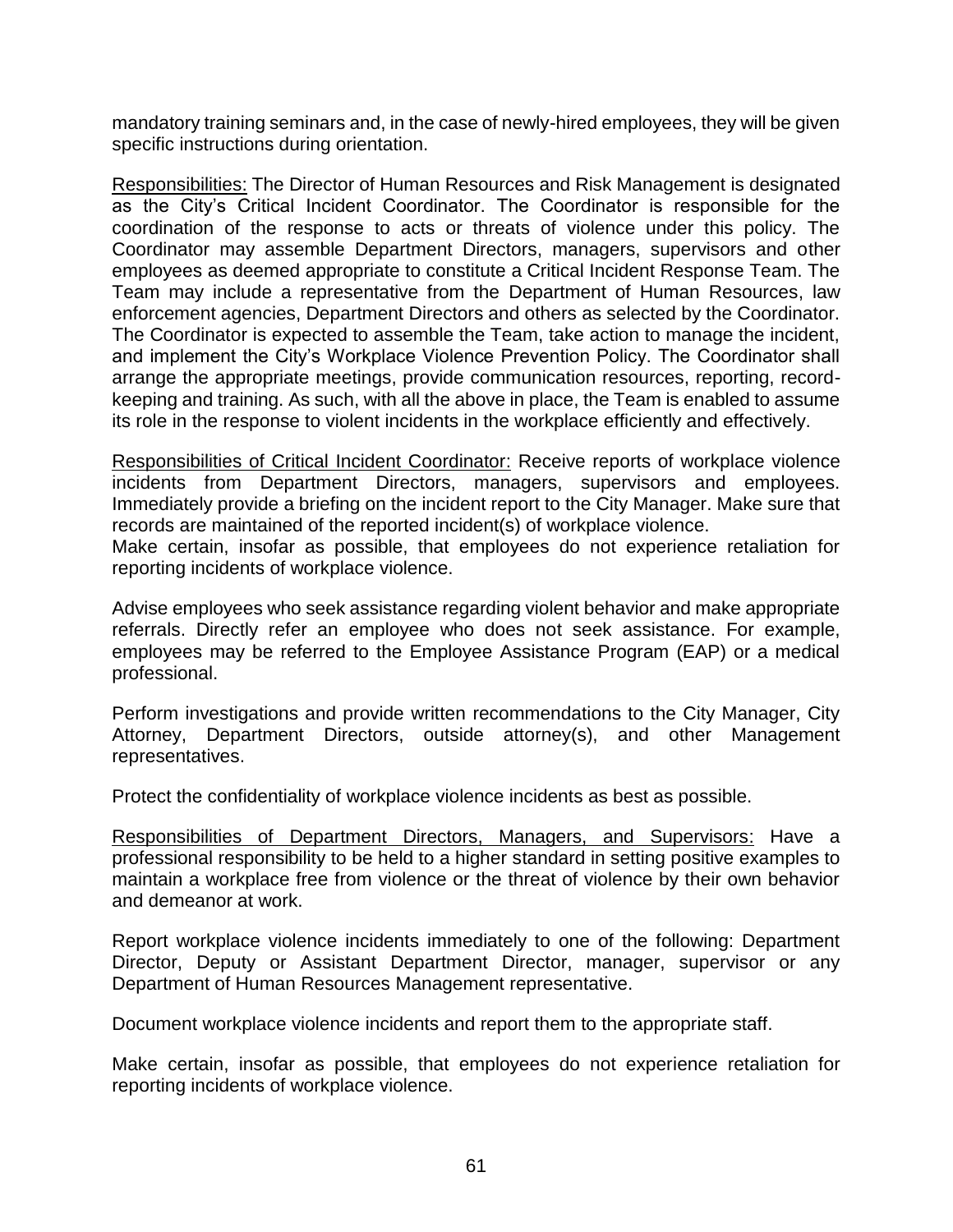Comply with all City and City Department procedures/guidelines relative to workplace violence prevention.

Training: The Department of Human Resources shall seek to provide training that will bring awareness and convey the ramifications of workplace violence acts, and communicate clearly the City's position on workplace violence prevention.

Assist with the developing, implementing, and delivering workplace violence prevention training for all City employees. Training on workplace violence will focus on avoiding and preventing workplace violence related incidents. The training shall be of sufficient length to address key areas as listed below.

- a. City policies and procedures regarding workplace violence
- b. Risk factors that cause or contribute to assaults
- c. Abusive language, behavior, body language
- d. Recognition of escalating behavior
- e. Recognition of warning signs/situations that may lead to assaults
- f. Multicultural diversity/sensitivity
- g. Dealing with hostile people
- h. Crisis Intervention techniques
- i. Coordination of appropriate assistance with affected parties, such as victims, employees, or law enforcement personnel
- j. Assessment of an employee's fitness for duty through medical professionals

Incident Reporting: Any employee who becomes aware of an incident of violent behavior, whether the incident is committed by another employee or an external individual such as a customer, vendor or citizen must report it to the Department Director/Director or appropriate Management representative.

In the cases of critical incidents in which serious threats or injury occurs with internal or external customers, call 911 immediately to obtain emergency responders such as Police and Fire Rescue personnel.

Protection from Retaliation: Employees who are aware of a workplace violence incident, threat of violence, or an incident that is about to take place, have an obligation to report that information to a supervisor, manager, or Department Director.

Any employee who acts in good faith in reporting threats or acts of violence under this policy will not be subjected to harassment or retaliation as a result of such a report. Any retaliation or harassment must be reported immediately to the Department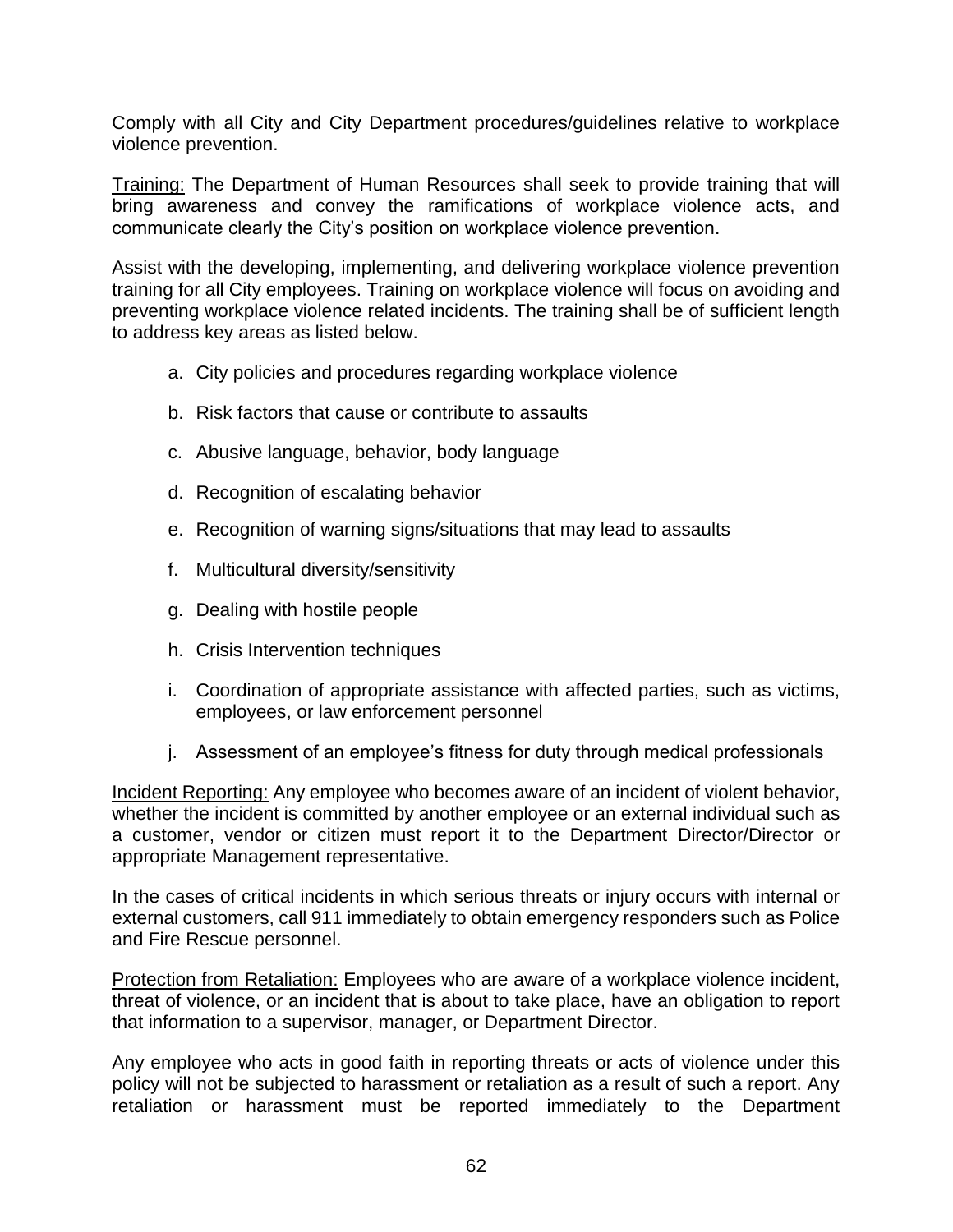Director/Director and/or to the Director of Human Resources and Risk Management. An investigation will be conducted and completed in a prompt manner. Immediate action will be taken.

Ban on Deadly Weapons: To ensure that the City maintains a workplace safe and free of violence for all employees, the use of deadly weapons on City property is prohibited. Further, employees are prohibited from possessing such weapons on City property, except as authorized under Florida law. This policy applies to all City employees as well as visitors and customers on City property. Deadly weapons include, but are not limited to, firearms, explosives and knives. The term "possession" is defined to mean in lockers or toolboxes, in an employee's personal possession, or anywhere else on City property, unless such possession is authorized under Florida law. City employees who carry a concealed firearm, or other weapon, for a lawful purpose within the interior of their private vehicle, must have the weapon securely encased or otherwise not readily accessible for immediate use. Employees have a responsibility to notify their immediate supervisor about their weapon. Employees who violate this policy will be subject to disciplinary action up to and including immediate dismissal.

The City can request the cooperation of an employee to conduct a search of personal property such as packages, briefcases, purses and similar containers as well as private vehicles parked on City property if there are reasonable grounds and a credible witness(es) who believe that an employee may be in violation of this policy. Employees who are unwilling to have personal property searched must immediately remove said property from City premises if ordered to do so. Refusal to comply with an order to remove personal property from City premises may result in disciplinary action.

City supervisory and managerial staff have a right to enter or search City property with or without prior notice. City property includes desks, lockers (even with privately owned locks), office equipment such as copiers, fax machines, computers, telephones, and Email. As a consequence, any area is subject to monitoring and/or search. Any misuse of City property in connection with an act or threat of violence may be used in support of disciplinary action or criminal prosecution even following a first offense.

Restraining Orders and Injunctions: Cases of City employees involved in personal disputes with internal or external individuals at times can escalate to the point where the issuance of injunctions, restraining orders, and other Court Orders are sought.

In order to maintain the safest possible work environment, employees should include their work locations upon the issuance of any restricting Court Order. Employees are encouraged to inform the Director of Human Resources and Risk Management as well as their supervisors immediately in these cases and provide a copy of the Order to the Department of Human Resources. Even in the case where an employee has not yet secured a Court Order, but has reason to fear for his/her personal safety, reporting of these concerns to the supervisor, manager, Department Director/Director, or the Director of Human Resources and Risk Management is of great importance.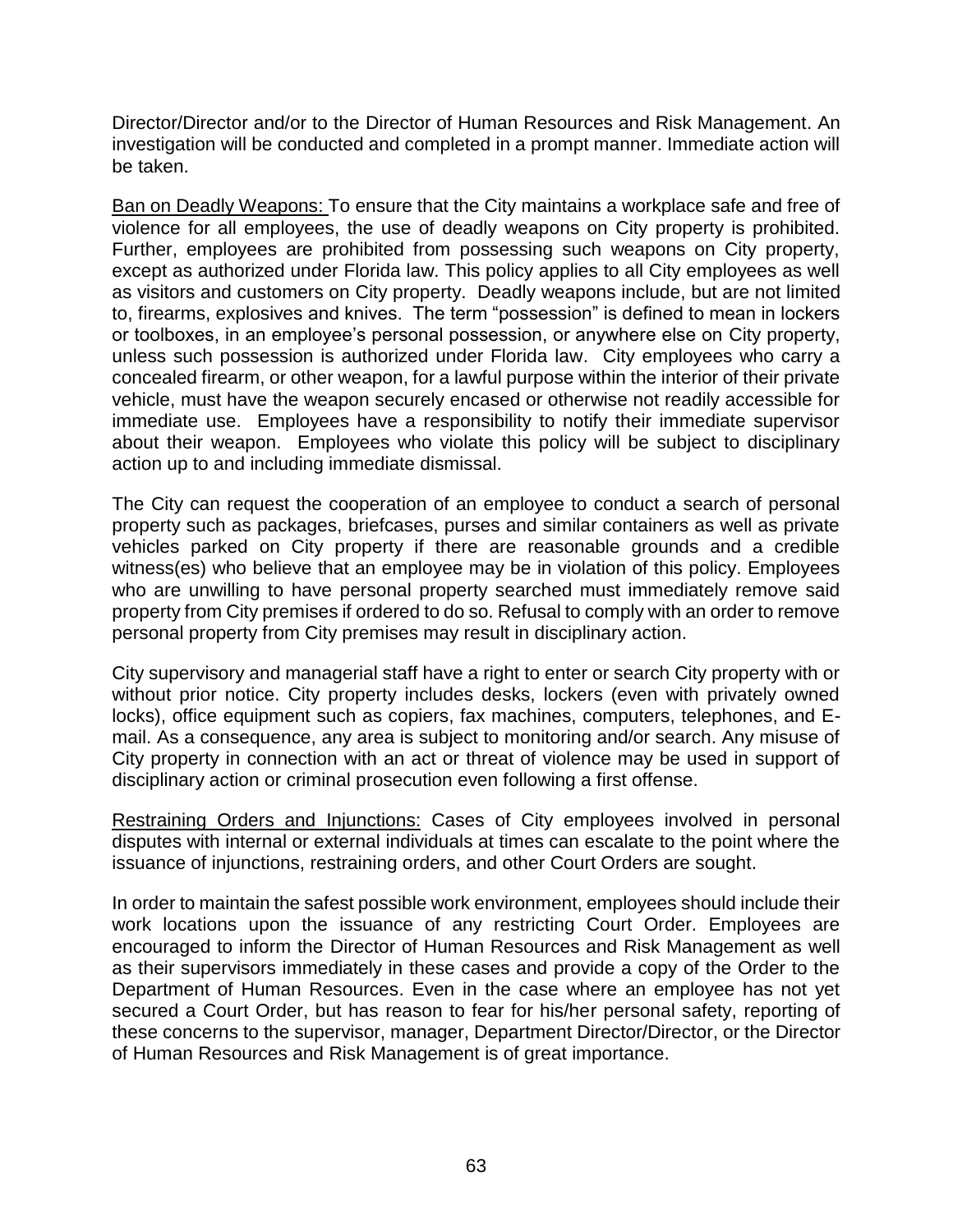Coping with Workplace Violence Incidents / Additional Guidelines: The best method to cope with workplace violence is to avoid situations where violence is likely to occur. That is, with the expectation that all employees will conduct themselves in a professional, courteous and respectful manner at all times.

Department Directors, managers, and supervisors faced with a potentially violent situation should not allow a verbal altercation to escalate into a more serious situation.

When confronted with a violent situation between two (2) employees, an attempt should be made to separate the two people unless the manager or supervisor feels that other individuals would be endangered by such action.

If a violent or volatile situation occurs, call "9-1-1" immediately and thereafter, contact the Critical Incident Coordinator and the Department Director involved.

Once the immediate situation is controlled, the Critical Incident Coordinator, in cooperation with the Department Director, law enforcement, and others as needed, will conduct an investigation into the incident. The investigation shall include interviews with all parties involved and any witnesses, as well as obtaining written statements. Employees who are involved in such an investigation are required to cooperate.

The Department Director or his/her designee may order that the parties leave the work site immediately, with or without paid leave, depending on the circumstances and pending completion of the investigation. The Department Director shall contact the Critical Incident Coordinator for guidance on the appropriate method for such immediate action.

Employees involved in a workplace violence situation are entitled to be represented by an authorized bargaining agent or counsel of their choosing during the interviews or meetings. The Critical Incident Coordinator will also provide Department Director with advice in cases where this policy has been violated and the employee is subject to possible disciplinary action.

Should an employee become the victim of an incident of workplace violence, the Critical Incident Coordinator or other authorized City Management representatives may offer the services of the EAP or other medical professionals to assist in coping with any effects of the incident.

In cases where employees violate this policy and it is determined in the investigation that the employee did, in fact, commit a violent act, he/she may be formally referred to the EAP or a medical professional by the Critical Incident Coordinator or other authorized City Management representatives. The purpose of the EAP or medical professional referral is to determine the employee's psychological fitness for duty to perform his/her City job responsibilities. A return to work evaluation and release will be required through a medical professional. Unless mitigating circumstances exist, failure by the employee to keep any appointment with the EAP or the medical professional could result in disciplinary action up to and including termination.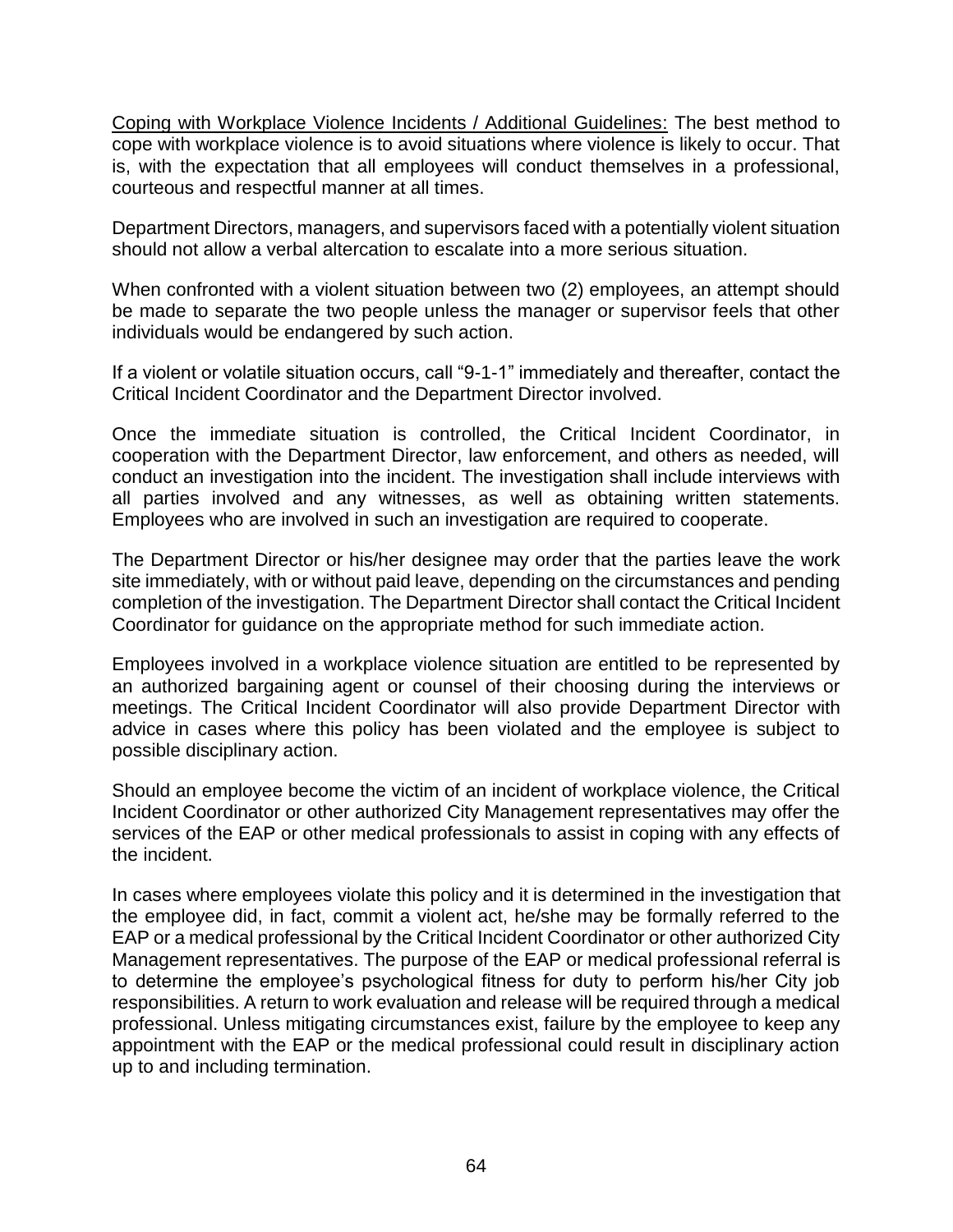Post Incident Response: Post incident response involves taking care of injured and/or affected employees and providing treatment for victims and employees who may be traumatized by involvement or by witnessing a violent incident. Department Directors, managers and supervisors are responsible for ensuring that the injured employees receive prompt medical attention if needed. Counseling shall be made available to victimized employees through the EAP or medical professionals as is deemed appropriate.

## 8.10 CITY POLICY ON PROPERTY LOSS/DAMAGE

City employees who have use of, supervise the use of, or have control over City property are expected to exercise care and follow all operating instructions, safety standards and guidelines. This responsibility may be personal in nature insofar as employees are issued or assigned property for his/her use. Alternatively, this responsibility may be supervisory in nature in which the employee is responsible in establishing and enforcing certain measures to ensure proper preservation and use of all property.

Employees must notify their supervisor if any equipment, machines or tools appear to be damaged, defective or in need of repair. Prompt reporting of loss(es), damage(s), defect(s), and the need for repairs could prevent deterioration of equipment and possible injury to employees or others.

When the supervisor is informed of the issue, a prompt investigation shall occur and an investigatory report promulgated. The report shall include a complete description of the missing or damaged property and the estimated extent of loss, the time and circumstances under which the loss was discovered, the name(s) of the person(s) who discovered the loss, the known or suspected cause or circumstances involving the loss, name(s) of witness(es) to the loss, name(s) of person(s) known or suspected to be involved in the loss, and any other relevant information concerning the loss.

The report shall be submitted to the Department of Human Resources. Upon receipt of the report, the Department of Human Resources shall recommend the fixing of or relief from personal liability for the loss.

Employees shall be disciplined or required to reimburse the City for lost or damaged city property if it is determined that the employee, without justification or mitigation, violated pertinent established rules or policies, the observance of which would have prevented the loss or damage. This would include improper, careless, negligent, destructive, unsafe or unauthorized use and/or operation of City property.

The City will notify the employee of its intent to either discipline or seek reimbursement. If any employee is held liable for reimbursement for loss or damage under this section, he/she will be held liable for the value of the property or the insured value of the package, whichever is least. Reimbursement schedules shall be reasonable and fair, based upon the circumstances of each situation.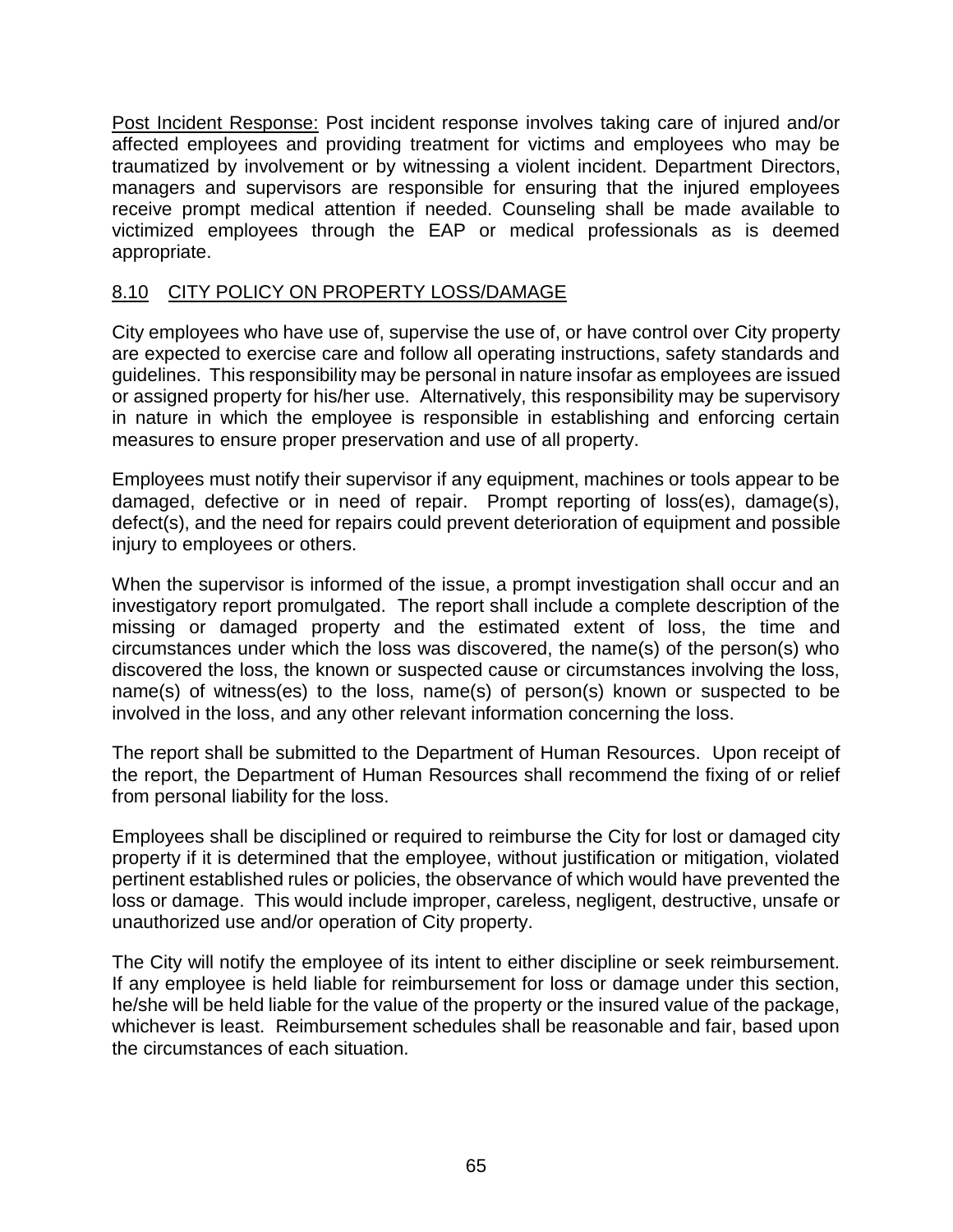## 8.11 USE OF CITY VEHICLES (INCLUDING TAKE-HOME VEHICLES)

Take-home vehicles must be used for official business only. Assignment and use of a take-home vehicle shall be considered a privilege and not an automatic fringe benefit or employment right. Availability and needs of the department take precedence when issuing take-home vehicles.

The Department Director shall have the authority to assign, deny, suspend or remove any employee from the take-home vehicle program. The City Manager reserves the management right to establish, change, modify, reduce, suspend, discontinue or eliminate the take-home car program or any portion thereof.

Employees shall obey all traffic laws while operating a City vehicle and are responsible for citations they receive if they violate the traffic laws of this State. Employees for whom driving is a job requirement must report all licensure loss issues, including suspensions, revocations and restrictions within 24 hours of such events.

## 8.12 FRINGE BENEFITS

In an effort to recruit the most qualified applicants and retain high performing employees, the City Manager, in his sole discretion, may offer certain fringe benefits specific to nonbargaining unit employees. The City may also offer fringe benefits to all employees. The aforementioned benefits may include, but are not limited to, City-provided electronic equipment, cell phone allowances, transportation allowances, eligibility for achievement awards and certification incentive increases, qualified retirement plans, educational assistance, employee discounts, gratis entry to City-operated facilities, life and disability insurance, lodging expenses, meals, purchase or reimbursement of safety equipment and clothing/shoes, dependent care assistance and other working condition benefits. The offer of such benefits shall be detailed in an offer letter, employment agreement, internal policy or in any other formal documentation.

## 8.13 DRESS CODE AND APPEARANCE

Employees are expected to report to work well groomed, clean, and dressed according to the requirements of the position. Some employees may be required to wear uniforms or safety equipment and clothing. Employees are encouraged to maintain their personal appearance consistent with these rules as well as any rules and policies which may be established for this purpose by individual City departments.

An employee shall consult the immediate supervisor regarding acceptable dress for the workplace.

An employee deemed to not wear acceptable attire may be asked or directed on their own time to change into appropriate attire. Violations may also be subject to progressive discipline in accordance with City policy and procedures.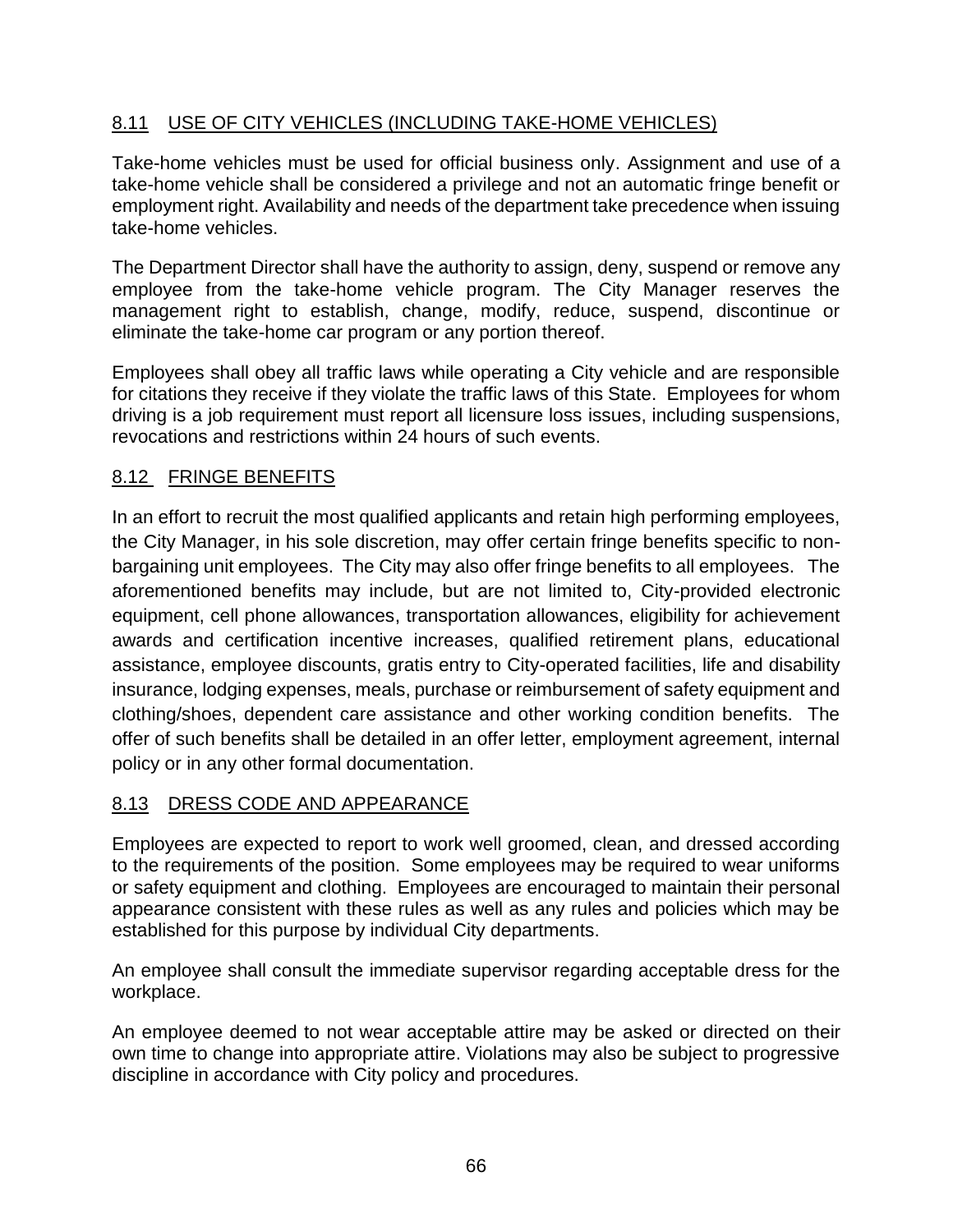If management determines that attire is out of place, the immediate supervisor may ask or direct an employee leave the workplace until the employee has appropriate attired. The time away from the workplace for this purpose may be unpaid.

## 8.14 CITY POLICY ON POLITICAL ACTIVITIES

Any employee who wants to run for City elected office must take a leave of absence without pay or resign. Employees may use accrued leave in lieu of taking a leave of absence without pay. The leave of absence or resignation must be effective by the formal candidate qualification date.

Employees participating in a political campaign may not wear a City uniform or apparel with a City logo. Use of City vehicles, equipment or other property while campaigning is strictly prohibited.

City employees shall not campaign, wear or display any campaign material while on duty, and not display campaign material on or from his/her vehicle while on City property or business. Bumper stickers on an employee's personal vehicle is permissible.

## 8.15 SMOKE FREE WORKPLACE POLICY

The City provides a smoke and tobacco free environment and, therefore prohibits smoking in all City owned or leased buildings, including offices, hallways, waiting rooms, restrooms, break rooms or in front of City owned buildings. There are designated areas where smoking is permitted on City property. The City does not provide "smoke breaks" so all employees who choose to smoke in the designated areas must do so in their regularly scheduled breaks or meal periods. Smoking, as referenced herein, is defined as the act of inhaling, exhaling, burning, carrying or possessing any lighted cigarette, electronic cigarette, cigar, pipe, smokeless pouch, any other form of loose-leaf smokeless tobacco, pipe tobacco, chewing tobacco, snuff or other smoke producing products or products intended to simulate smoking. Smoking is also prohibited in any vehicle owned, leased, or rented by the City or where prohibited by law. Employees will make every effort to minimize the act of smoking when they are actively engaged in dealing with the public.

## 8.16 WHISTLEBLOWER POLICY

The City encourages employees to report the following:

- Any violation, or suspected violation, of law committed by a City employee, volunteer, official, or organization with which the City is doing business if such violation creates a serious and specific danger to the public's health, safety, or welfare.
- any improper use of public office, waste of funds, or any other abuse or neglect of duty on the part of the City, any City employee or official or board member.

Examples of such activities include employees soliciting bribes in order to resolve code violations; falsifying City records to approve permits in exchange for payment; continually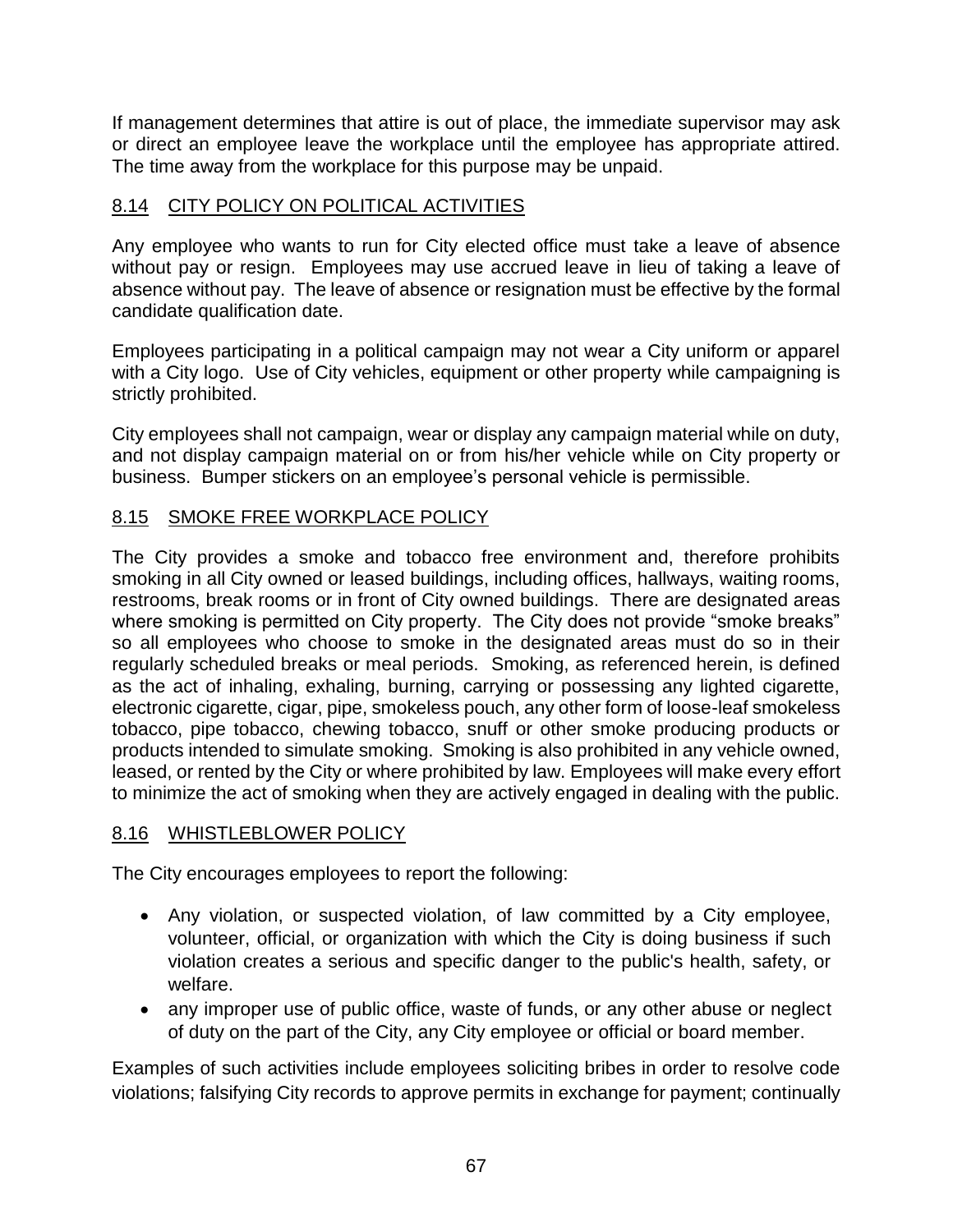failing to competitively procure a service, even though the service was available from multiple sources; spending City funds to rent space even though sufficient space owned by the city already exists; and failing to maintain adequate internal controls such that unauthorized and/or inappropriate financial transactions cannot be detected.

An employee with knowledge of such actions or activities must report such information to a supervisor, Department Director, Human Resources representative, Assistant City Manager, the City Manager or the City Attorney. Any of the aforementioned employees receiving such information shall forward it to the City Manager, his designee or any applicable authority within 24 hours. The City will provide the appropriate mechanisms to permit employees to confidentially and/or anonymously report such actions or activities.

A confidential investigation will thereafter be initiated on the authority of the City Manager in accordance with Section 112.3187, Florida Statutes. Retaliation against an employee who reports any violation, suspected violation, improper use of office, waste of funds or any abuse is prohibited. Nevertheless, disciplinary action may be taken against an employee who knowingly makes a false or malicious report.

The City will maintain accurate records of reported or suspected fraud and report evidence obtained by an investigation to the appropriate authorities.

To the extent allowable by law, in its ongoing efforts to protect the reputation of persons suspected but not determined to have committed fraud, the City's records shall conspicuously detail "unfounded" or "non-sustained" investigative findings and conclusions.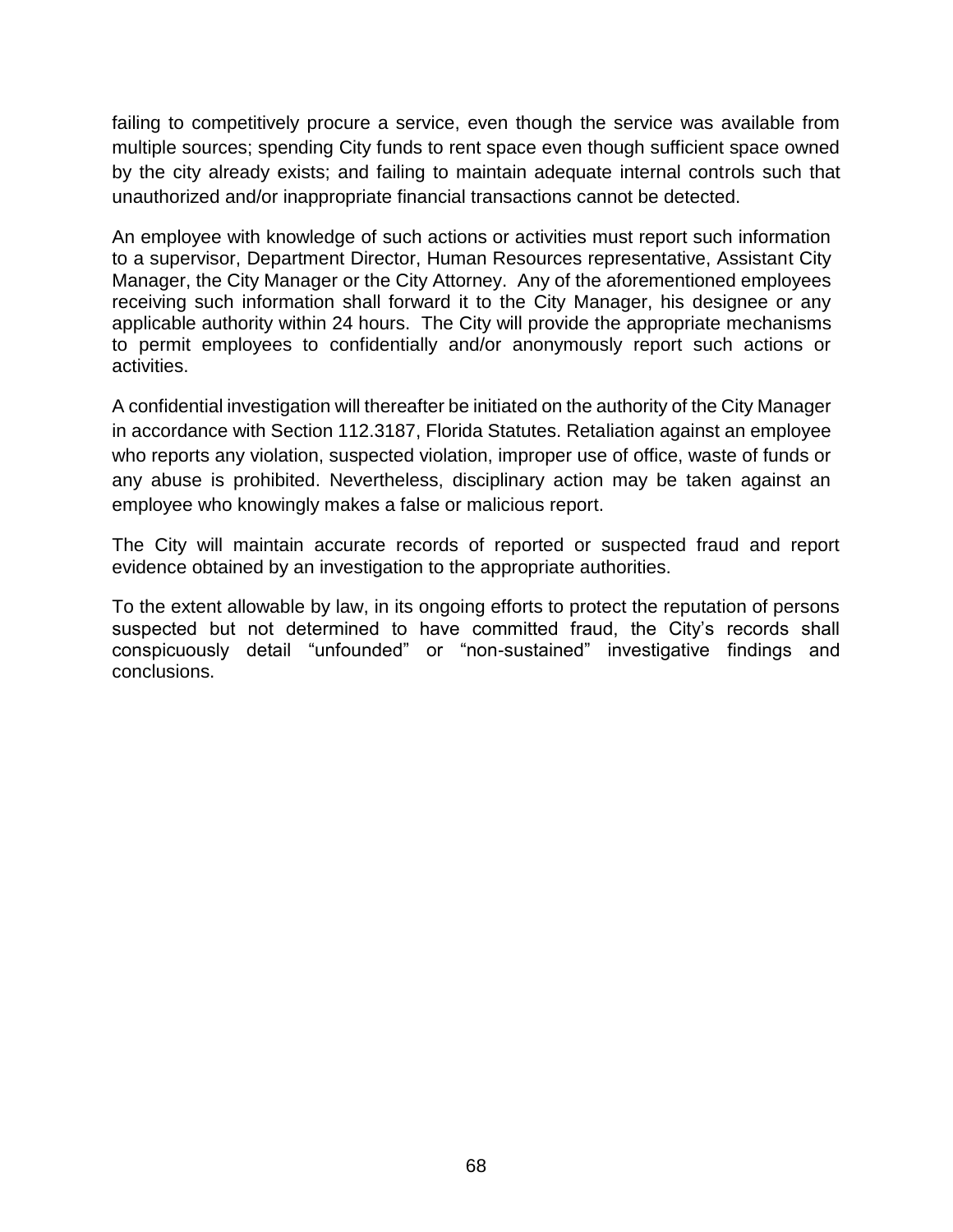#### **ARTICLE IX DISCIPLINARY ACTION**

## 9.01 GENERAL PROVISIONS

It is the intent of the Personnel Rules and Regulations that effective supervision and employee relations will avoid most matters which necessitate disciplinary action. Department Directors, their authorized representatives and the City Manager shall be charged with the responsibility of enforcing and maintaining proper standards of discipline and personal conduct among their employees and are vested with discretionary authority to practice the methods of discipline that will provide the City and the employee the most effective working relationship.

As stated in Section 1.05, f. of these rules and regulations, internal departmental rules and regulations are incorporated by reference, and made a part of these rules of discipline as long as they do not conflict with these rules. In addition, other infractions mentioned in other sections of these rules are incorporated by reference.

In recognition of the fact that each instance and case differs in many respects from somewhat similar situations, the City retains the right to treat each occurrence on an individual basis and without creating a precedent for other cases which may arise in the future. The City retains the right to suspend any disciplinary action which it may take, during good behavior for a specified term, at its exclusive discretion. The following acts of conduct are not to be construed as all-inclusive and shall be expanded upon for other violations that conflict with the intent of these rules and regulations. In determining the method of discipline, consideration shall be given to the severity of the offense, the cost involved, the employee's record of discipline, the length and quality of service and other pertinent items of information.

## 9.02 TYPES OF DISCIPLINE

Department Directors and supervisors should use a progressive type of discipline depending on the severity of the offense that uses any or all of the following remedial measures:

- a. Verbally calling the attention of an employee to any unsatisfactory conduct of performance of duties.
- b. Personal reprimand of the employee either verbally or in writing. Employees may receive a copy of all disciplinary measures taken involving written communication.
- c. Suspension of an employee without pay subject to the review and approval of the City Manager.
- d. Demotion of an employee to a lower step in the same classification or to a position in a lower classification subject to the review and approval of the City Manager.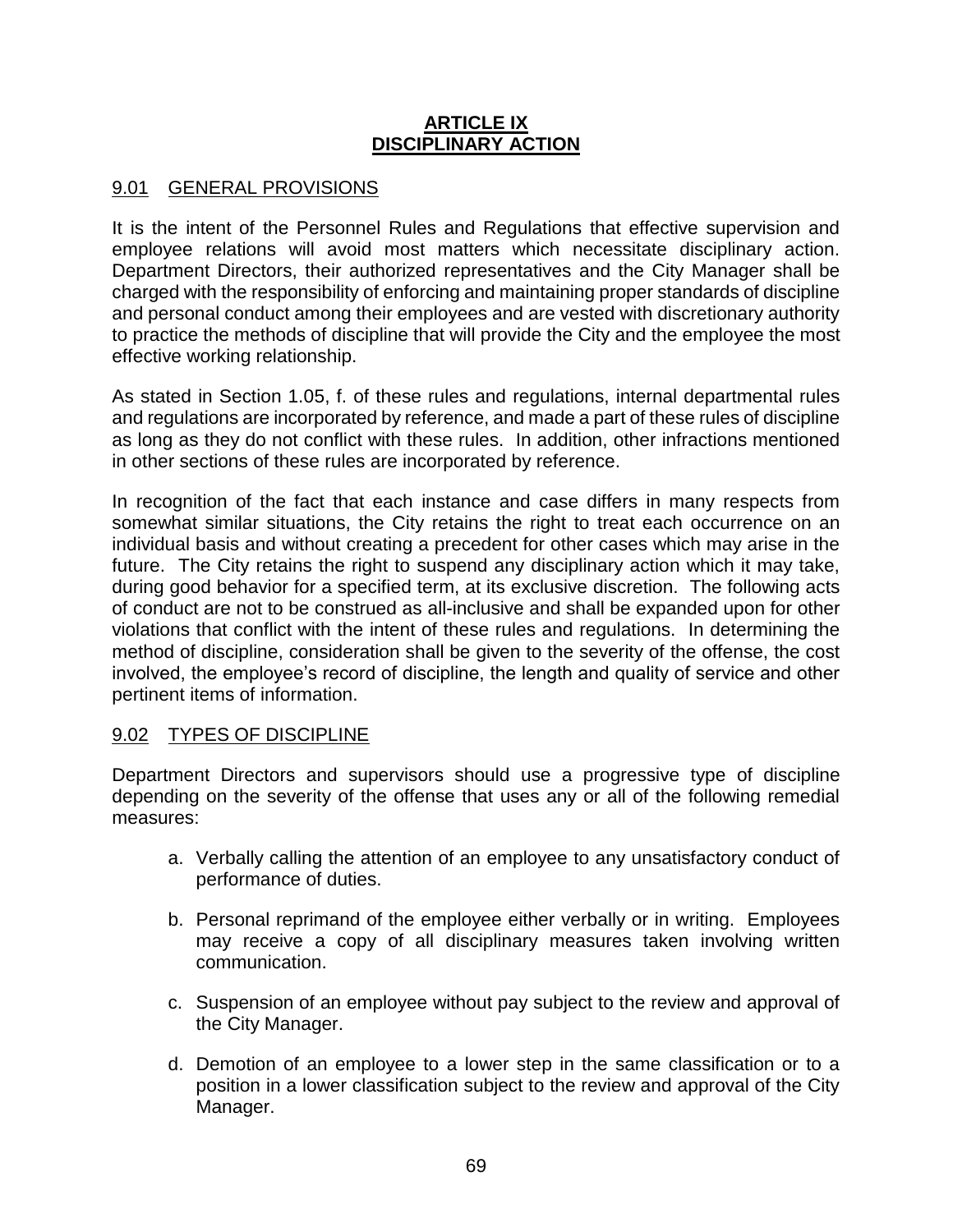e. Termination or discharge of employees' subject to the review and approval of the City Manager.

### 9.03 GROUNDS FOR DISCIPLINARY ACTION OR SEPARATION

The following acts or situations of employees shall be deemed sufficient cause for disciplinary action or separation from City service:

- a. Being charged with or convicted of a felony (with right of City to suspend employee without pay until charges have been tried in a court of law).
- b. Violations of safety rules and practices.
- c. Violations of any lawful and reasonable regulation or order, or failed to obey any lawful or reasonable direction made and given by a superior.
- d. Use of intoxicants or drugs while on duty or during meal or other breaks or being under their influence while on duty or while wearing a City-furnished uniform whether on or off duty; also, refusal to take any tests to determine their use.
- e. Contraction of some mental or physical ailment or defect which incapacitates him/her for usefulness in the present job.
- f. Concerted curtailment or restriction of production or interference with work in or about the City's property, including, but not limited to, instigating, leading or participating in any walkout, strike, sit-down, slowdown or refusal to return to work at the scheduled time for the scheduled shift.
- g. Being found guilty of acts which amount to insubordination or of a disgraceful conduct.
- h. Discourteous or offensive conduct or language toward the public, toward City officials or toward other employees.
- i. Misappropriation, misuse or unauthorized use of City time, equipment, tools, funds, machines, etc.
- j. Falsification or significant omissions of personal or City records verbally or in writing, including employment applications, accident records, work records, purchase orders, time sheets or any other report or record.
- k. Incompetence, inefficiency or repeated neglect of assigned duties.
- l. Incompetence, negligence, or inefficiency to such an extent that the employee's performance evaluations fall below a reasonable standard.
- m. Use or threatened use of political influence in securing promotion, leave of absence, transfer or change of class, pay, or character of work.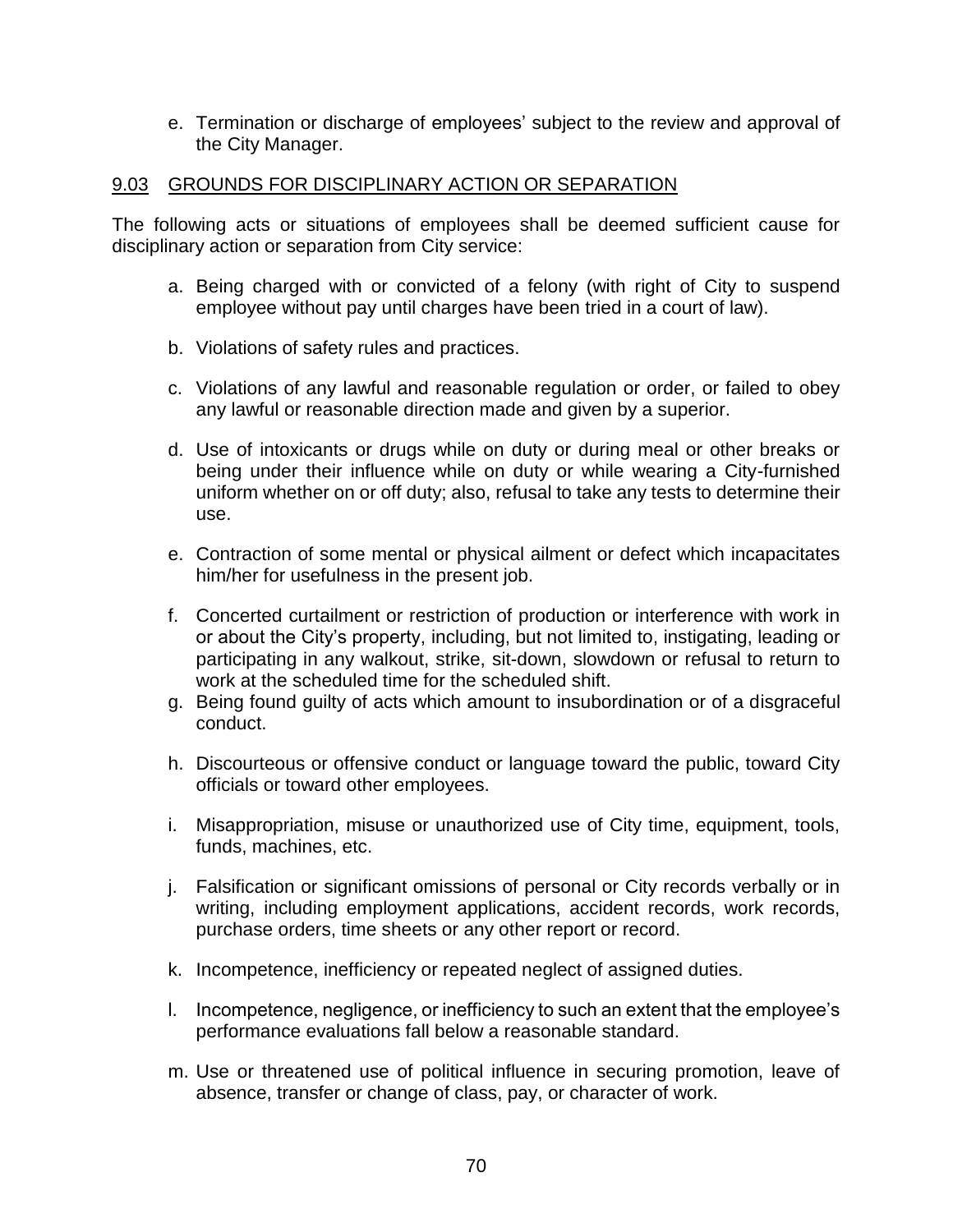- n. Habitual tardiness or absence from duty, including abusing leave benefits.
- o. Unauthorized absence from duty.
- p. Violation of the State of Florida Ethics Law.
- q. That the employee is antagonistic in his/her attitude toward supervisory or fellow employees, criticizing orders or rules issued and policies adopted by his/her superiors or so conducts himself as to interfere with the proper coordination of the employees of the City to the detriment of efficient public service.
- r. Violation of internal departmental rules and regulations that have been posted or that the employee has received a copy of.
- s. Vending or soliciting or collecting contributions for any purpose whatsoever at any time on City premises unless authorized by the Department Director or City Manager.
- t. Making or publishing of false, vicious or malicious statements concerning any employee, supervisor, the City, or its operation.
- u. Suspension or revocation of valid driver's license required for job performance.
- v. Operating any City vehicle or equipment without a valid Florida driver's license and/or certification or with wrong endorsements required by law for that vehicle.
- w. Loss of certification/licensure required by the City or other governmental entity to perform the essential functions of the position for which the employee is assigned.
- x. Consistent misuse of City property or consistent neglect with respect to City property may be the basis for suspension or termination, pursuant to the Risk Manual.
- y. Quitting work, wasting time, loitering, or leaving assigned work area during working hours without permission.
- z. Taking more than the allotted time for meals or break periods.
- aa.Engaging in gambling, lottery, or any other game of chance at City work stations at any time.
- bb.Failing to report to a supervisor or department Director a request for information or receipt of a subpoena for a matter relating to City business.
- cc. Knowingly reporting for work with a serious communicable disease.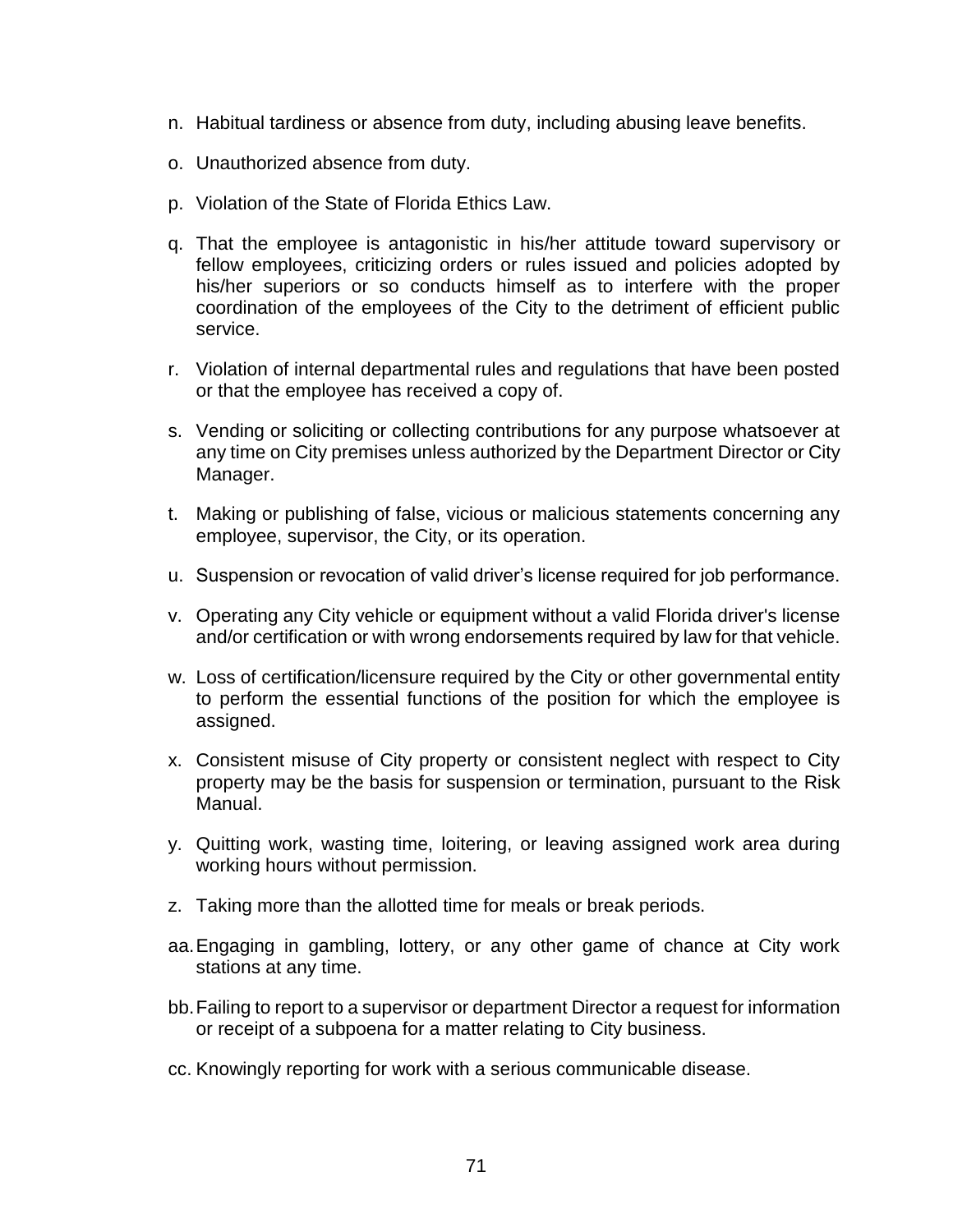- dd.Discussing with members of the City Commission matters relating to an employee's employment status.
- ee.Disclosing protected health information of employees or individuals which violates privacy state or federal privacy laws.
- ff. Unauthorized use, possession or display of firearms, explosives or weapons on City property.
- gg.Theft of or removal without proper authorization of any City property or property of any employee or other person.
- hh.Unauthorized absence from work for a consecutive period of three (3) days or three (3) assigned shifts. (i.e., abandonment of position).
- ii. Unauthorized absence by Emergency Support personnel during a declared emergency.
- jj. Sleeping or hiding during duty hours.
- kk. Failure to work special hours or special shifts, after being scheduled according to overtime, callback or on-call duty policies.
- ll. Knowingly making false statements during an administrative investigation or hearing, and/or refusing to cooperate.
- mm. Failing to report a personal injury or accident in which the employee was involved while on the job.
- nn.Immoral, unlawful, or improper conduct, or indecency, either on or off-duty, which would tend to affect the employee's relationship to the job, fellow workers, reputation, or goodwill in the community.

#### 9.04 PRE-DETERMINATION MEETING

- a. When a suspension without pay, demotion or termination of employment is being recommended to the City Manager, the employee will be offered a predetermination meeting before the City Manager so that the employee can provide additional information before the decision is made final.
- b. The employee may offer any evidence, oral or written statement, including third party statements, all of which will be taken into consideration when determining the level of discipline.
- c. A predetermination meeting shall be scheduled no earlier than 24 hours from the time the employee is notified of the charges.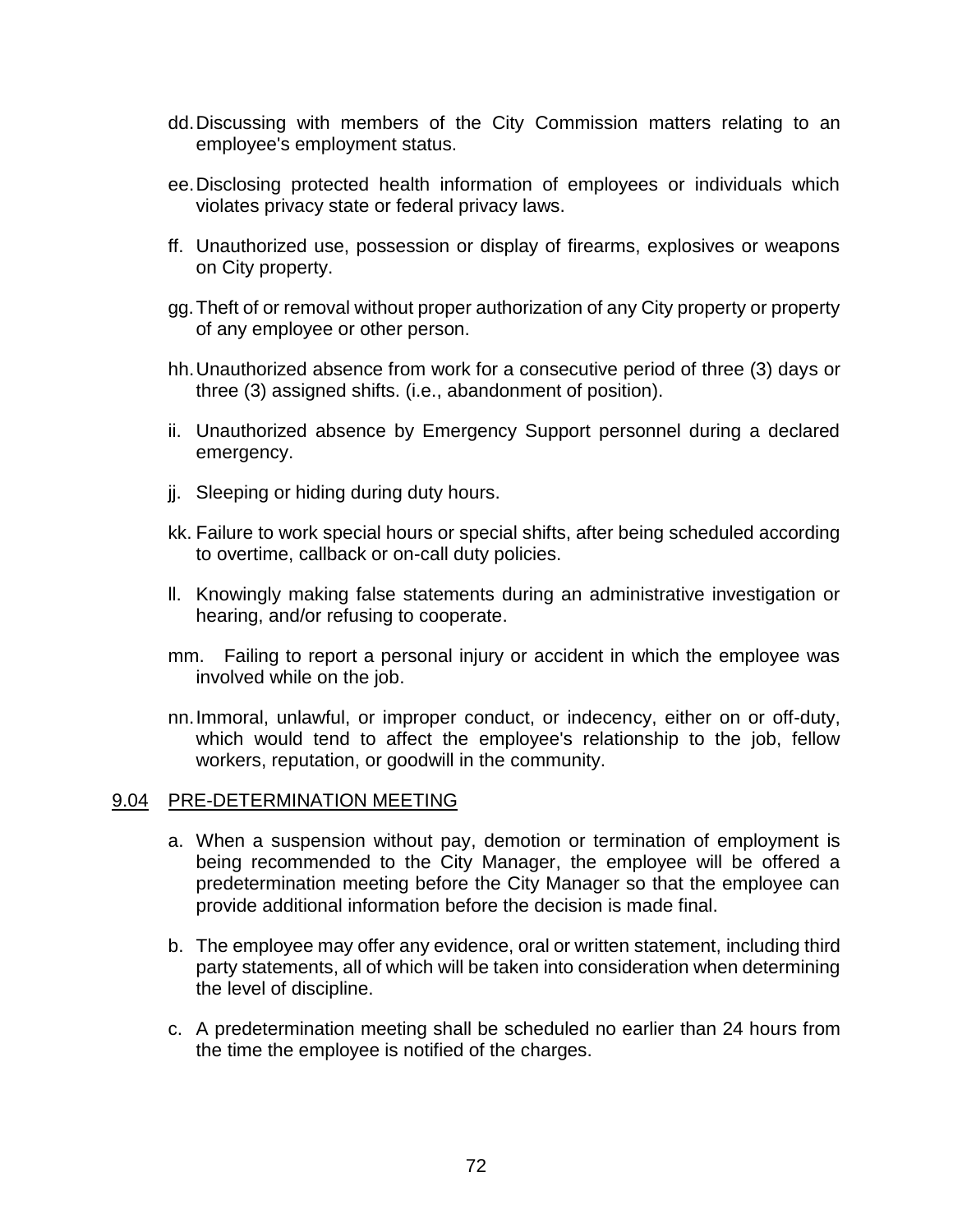- d. Employees may contest the discipline being contemplated, choose not to contest the discipline being contemplated or waive the ability to have a predetermination meeting.
- e. The employee will be paid pending the ultimate decision, except if any delay in scheduling the predetermination meeting is attributable to him/her. In the case of such delay, the employee will be placed on unpaid administrative leave though may use accrued annual leave.

#### 9.05 FINAL DISCIPLINARY ACTION

- a. Non-bargaining employees have no right to grieve or appeal a disciplinary action after a predetermination meeting is held.
- b. Employees covered by a collective bargaining agreement may appeal a disciplinary action taken by the City through the grievance procedure outlined in the applicable collective bargaining agreement under the grievance procedure article.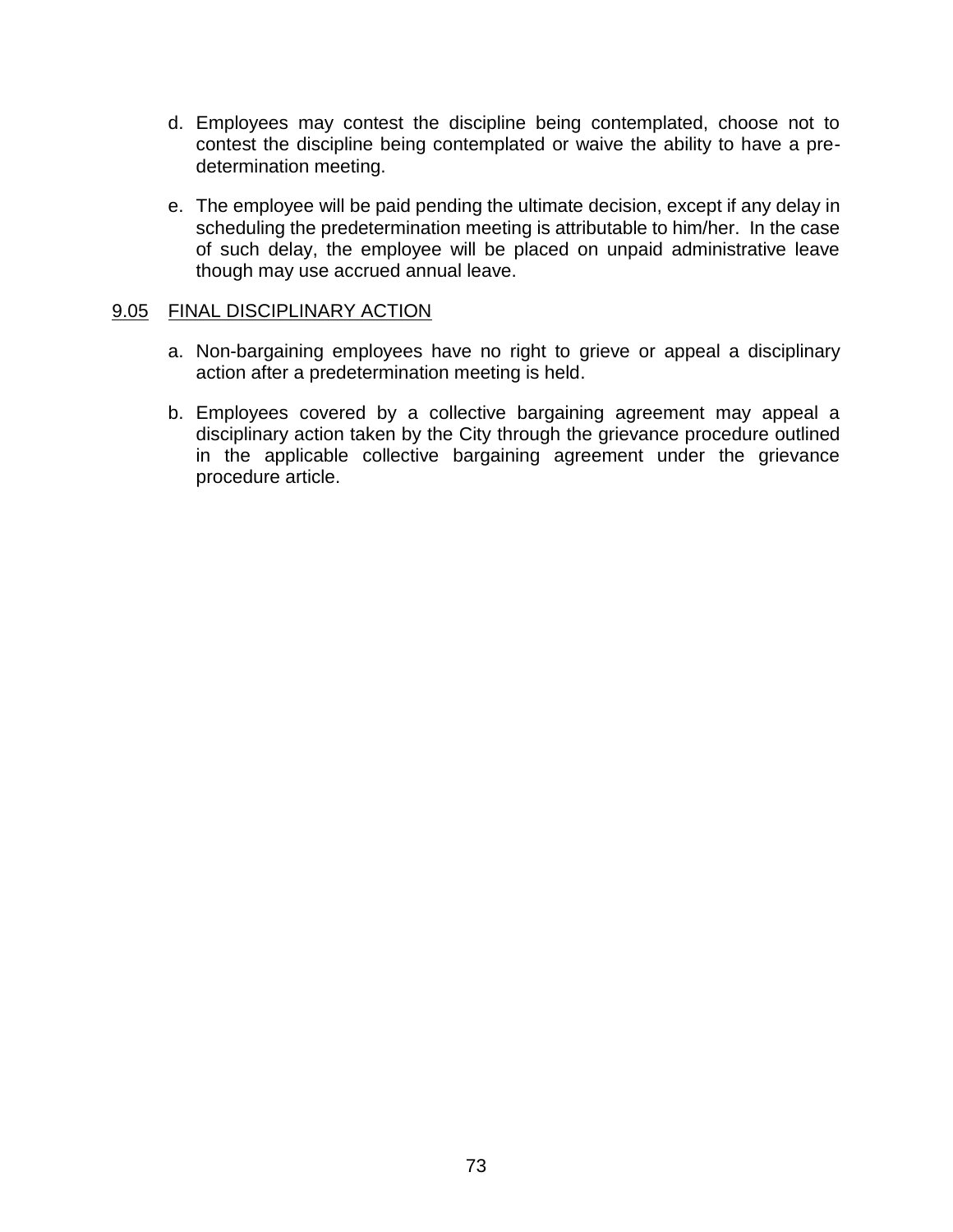#### **ARTICLE X ELECTRONIC SYSTEMS** 10.01 USE OF CITY COMPUTER SYSTEMS

The City of Deerfield Beach's computer systems, internet, email, voicemail and Cityissued cell phones are property of the City. It is the policy of the City of Deerfield Beach that use of its computer systems (including desktop and laptop computers, network and software, computer aided dispatch (CAD)), internet, email, voicemail and City-issued cell phones (including smart phones and personal digital assistants (PDA)) and iPads/tablet computers is limited solely to appropriate business use. Employees are not allowed to use the City's computer or voicemail systems or City-issued cell phones or iPads/tablet computers for their personal benefit or to store personal information on City computer systems.

Employees are strictly forbidden from installing software on any computer or other device connected to the City's network or computer systems without the express written permission of the CIO. Failure to obtain appropriate approval shall result in corrective action, up to and including termination from employment. The intentional introduction of a computer virus, Trojan horse, or other malicious code is strictly prohibited and will result in termination from employment.

This policy reaffirms that City employees have no reasonable expectation of privacy with respect to any computer hardware, software, electronic mail, text or instant message, voicemail or other computer or electronic means of communication or storage, whether or not employees have private access or an entry code into the computer or voicemail system, or City-issued cell phone or iPad/tablet computer. Information found on the aforementioned materials, irrespective of whether they directly relate to the City business, may nevertheless be subject to public disclosure. Employees have no right to privacy in any matter, whether personal or business-related, stored in, created, received or sent through the City's email, internet, computer or voicemail systems or City-issued cell phones and iPads/tablet computers. The City reserves the right to monitor the use of its voicemail and computer systems and City-issued cell phones and iPads/tablet computers, including but not limited to e-mail, internet use, website history, call and text message history and history of materials, data and files downloaded or uploaded. The City also reserves the right to retrieve and read any text or other message composed, sent, or received using the City's email or computer systems or City-issued cell phones and iPads/tablet computers. Monitoring and retrieval may occur at any time without prior notice.

Employees using the internet are prohibited from transmitting any material or using the internet in violation of any federal or state law. This includes but is not limited to copyright infringement, engaging in discrimination or harassment, or the communication of unlawful materials. The City's internet facilities and computing resources must not be used knowingly to violate the laws and regulations of the United States or any other nation, or the laws and regulations of any state, city, province or other local jurisdiction. Use of any City resources, including, but not limited to, the computer systems, email, internet or City-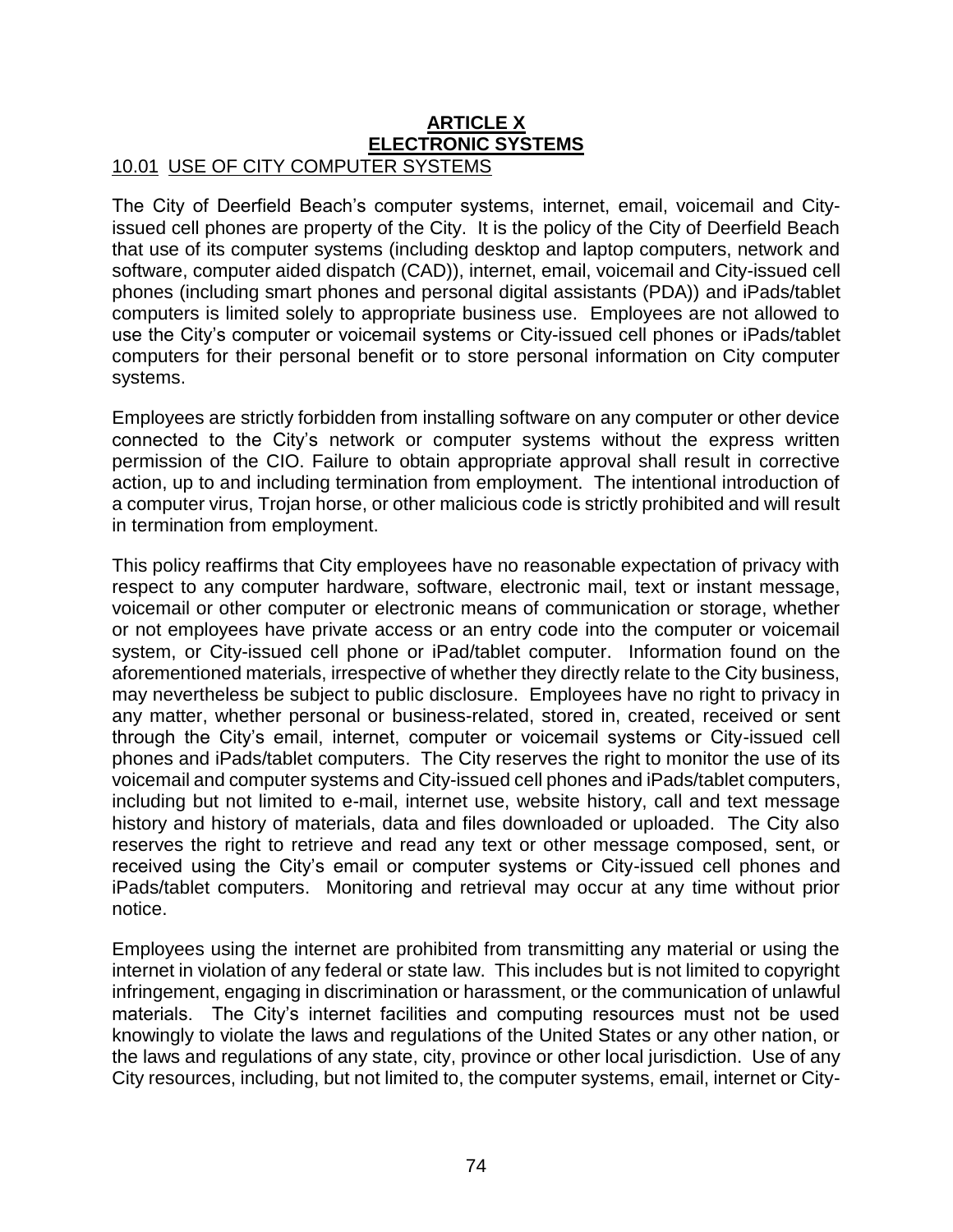issued cell phones and iPads/tablet computers, for illegal activity is grounds for immediate termination from employment.

If an employee defeats or attempts to defeat security restrictions on the City's systems and applications, such actions will result in immediate termination from employment.

The City recognizes that brief and occasional personal use of e-mail and the internet is acceptable as long as it is: (1) not excessive or inappropriate, (2) is restricted to nonworking time (i.e., during break time or meal periods), (3) does not violate any of the prohibitions listed in this Employee Manual, (4) not in support of a personal business venture, (5) has no video, graphic, picture, or massive attachments, (6) not a chain letter or transmission of unsolicited commercial mail ("spam"), (7) does not violate the law, and (8) does not interfere with the City's business operations or cause congestion, disruption, or impairment of the City's networks or systems. The City reserves the exclusive right to determine whether any personal email use is inappropriate, excessive and/or violates this policy.

Employees are expected to exercise professionalism in all business communications including those in electronic and voice format.

#### 10.02 COMPUTER SYSTEM PROHIBITIONS

The City's Harassment-Free Workplace policy also applies to an employee's use of the City's computer system, internet, email, voicemail and City-issued cell phones and iPads/tablet computers. The City expressly prohibits the following:

- a. Discourteous communication to or about other persons, the City or other organizations.
- b. Sending, receiving, printing, or posting offensive or harassing statements or language including remarks of others based on their race, national origin, sex, sexual orientation, age, disability, religious or political beliefs.
- c. Sending or soliciting sexually oriented messages or images including accessing any adult (pornographic) websites.
- d. Issuing or forwarding chain mail and other frivolous messages.
- e. Accessing gambling or hate group websites.
- f. The circulating of jokes, comics or non-job-related computer graphics.
- g. Personal/private employee blogging or personal/private use of such social media websites including, but not limited to, Facebook, Twitter, You Tube, and LinkedIn.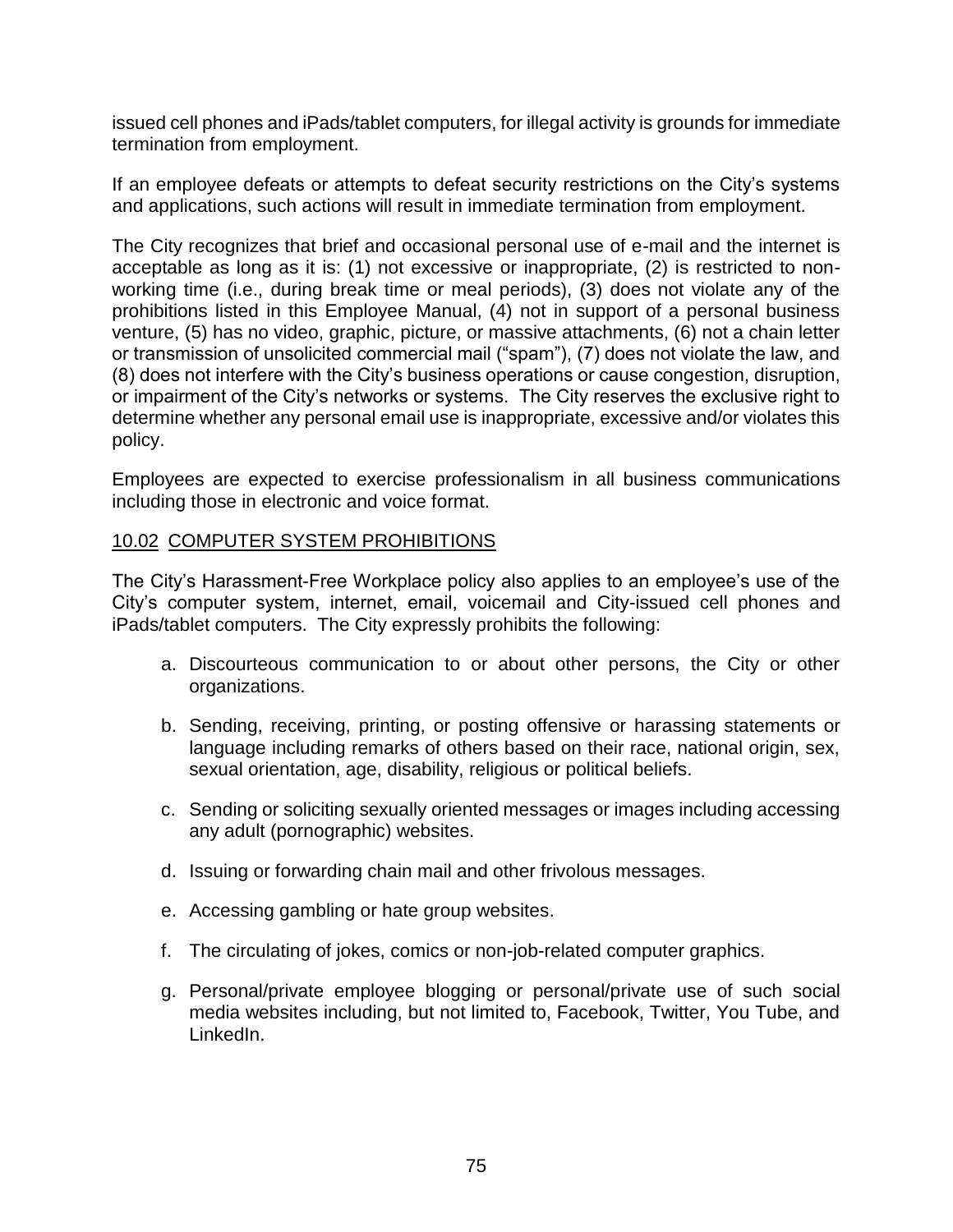- h. Soliciting donations, including charitable campaigns, except as specifically authorized or part of official City-sponsored events, i.e., blood drives, United Way, etc.
- i. Dissemination or printing of copyrighted materials, including articles and software, in violation of copyright laws.
- j. Sending, receiving, printing, posting, or otherwise disseminating proprietary data, City logos or other confidential information of the City of Deerfield Beach in violation of any policy or proprietary agreements.

Disciplinary action for violation of this policy may include, but is not limited to, termination, suspension, or transfer of the offending employee. In cases involving less serious violations, disciplinary action may consist of warning or reprimand. Remedial action may also include counseling, changes in work assignments, limiting of computing system access, limiting of cellular phone access or other measures designed to prevent future misconduct. The measure of discipline will correspond to the gravity of the offense as weighed by its potential effect on the City and fellow employees.

When utilizing e-mail, etiquette is important. The strategies for effective e-mail communication are as follows:

- a. whenever possible, avoid communicating through e-mail on a sensitive subject that should be addressed in person;
- b. communicate confidential information in another form other than e-mail.
- c. check for accuracy and use correct grammar, spelling and punctuation;
- d. read all messages and respond regularly;
- e. avoid the use of typing a message in all capital letters;
- f. be careful not to use the 'Reply All' function when not intended, for e.g., system-wide distribution;
- g. ensure that messages are deleted or saved; the server should not be used to permanently store messages.

#### 10.03 INTERACTION WITH MEDIA

The only individuals who are authorized to speak on behalf of the City of Deerfield Beach are elected City officials, the City Manager, Department Directors and the Public Affairs and Marketing (PAM) office. Department directors and elected officials can refer to the City PAM office at any time. There are employees who are considered subject matter experts and who may assist the news media in developing their stories with the approval and notification of the PAM Office. This measure is to assure that complete and accurate information is included in news reports. Any staff who is contacted by a member of the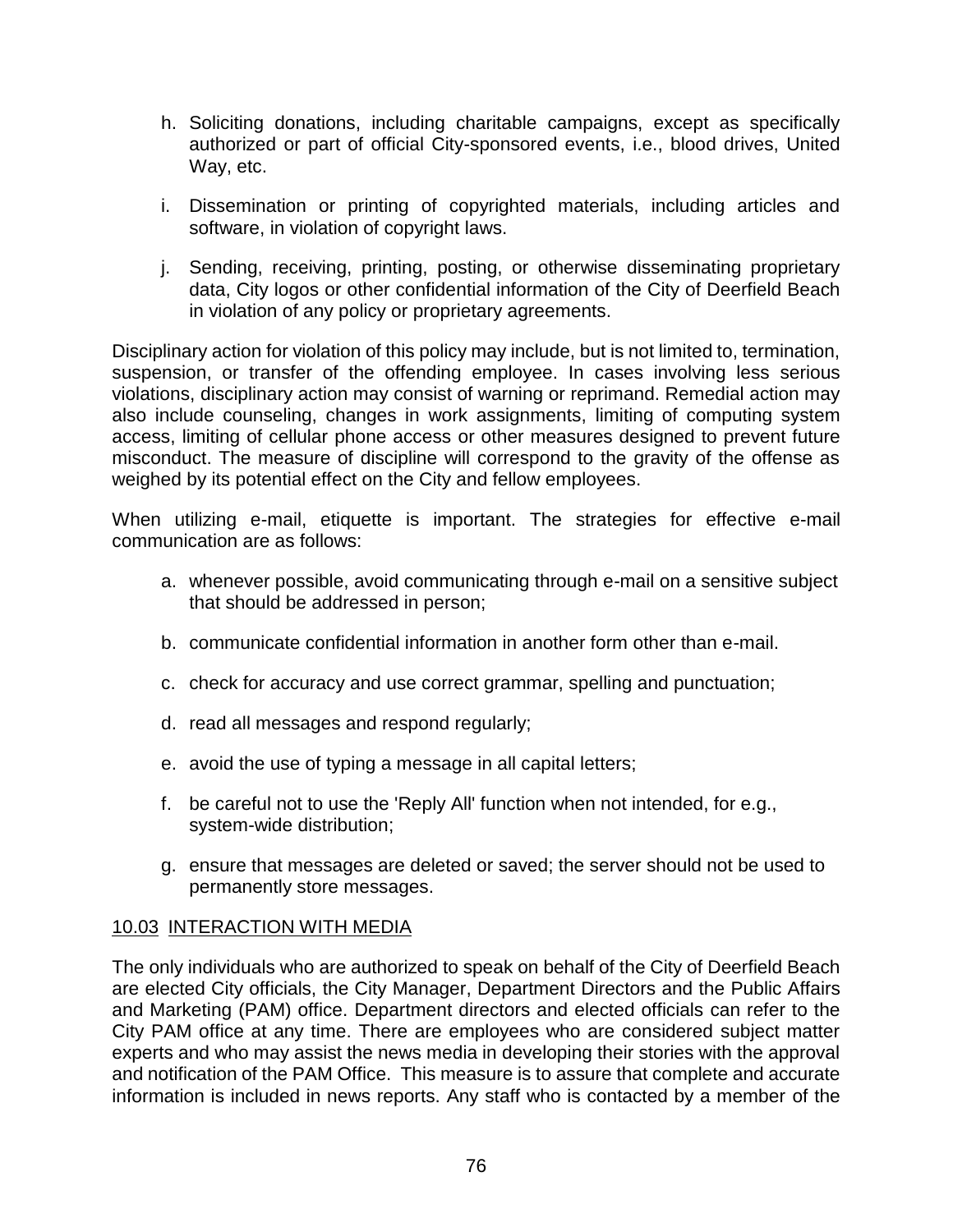media should refer the individual to the PAM Office as soon as possible so that the City may respond to the media in a timely manner. The City endeavors to provide reliable information to the public and the media. Providing incorrect or incomplete information to the media has a negative impact on the public, as well as the credibility of the City.

The PAM office is the City's key media contact for answering questions and providing information. When a reporter directly contacts city staff, they should promptly notify the PAM office with the reporter's name, news affiliation and a brief description of the information requested and provided. This is important to assure a coordinated and complete response and to provide the media with accurate and consistent updates.

During emergency situations, including hurricanes and wildfire threats, this media policy is superseded by the City's Comprehensive Emergency Management Plan. The plan is available from Emergency Management. During emergency activation, news media access to the Emergency Operations Center is restricted.

Any social media internet website or any electronic page maintained by the City which permits, encourages, or links to e-mail capabilities, shall contain the following disclaimer:

> "Under Florida law, e-mail addresses are public records. If you do not want your e-mail address released in response to a public records request, do not send electronic mail to this entity. Instead contact this office by phone or in writing." (Provides for an appropriate phone number and address).

The City shall retain, on a daily basis, each social media page and website page which is posted by the City. It is the intent that each days' social media and website page shall be preserved as a public record in compliance with the general records schedule GS1-SL for state and local government agencies.

## 10.04 PERSONAL USE OF SOCIAL MEDIA

The City does not in any way prohibit individuals that work for the City from creating, obtaining or using personal social network accounts. Nevertheless, an employee's entitlement to use social media is not without limits. Inappropriate online communication that includes discriminatory remarks, harassment, and threats of violence or similar inappropriate or unlawful conduct will not be tolerated and is prohibited.

Though employees may interact with other employees or individuals who work on behalf of the City, communication cannot be viewed as malicious, obscene, threatening, intimidating, harassing or bullying. Examples of such conduct might include communication meant to intentionally harm someone's reputation or conduct that could contribute to a hostile work environment on the basis of race, color, sex, religion, national origin, age, disability, genetic information.or any other status protected by law or City policy.

Furthermore, employees are prohibited from doing the following using personal social network accounts: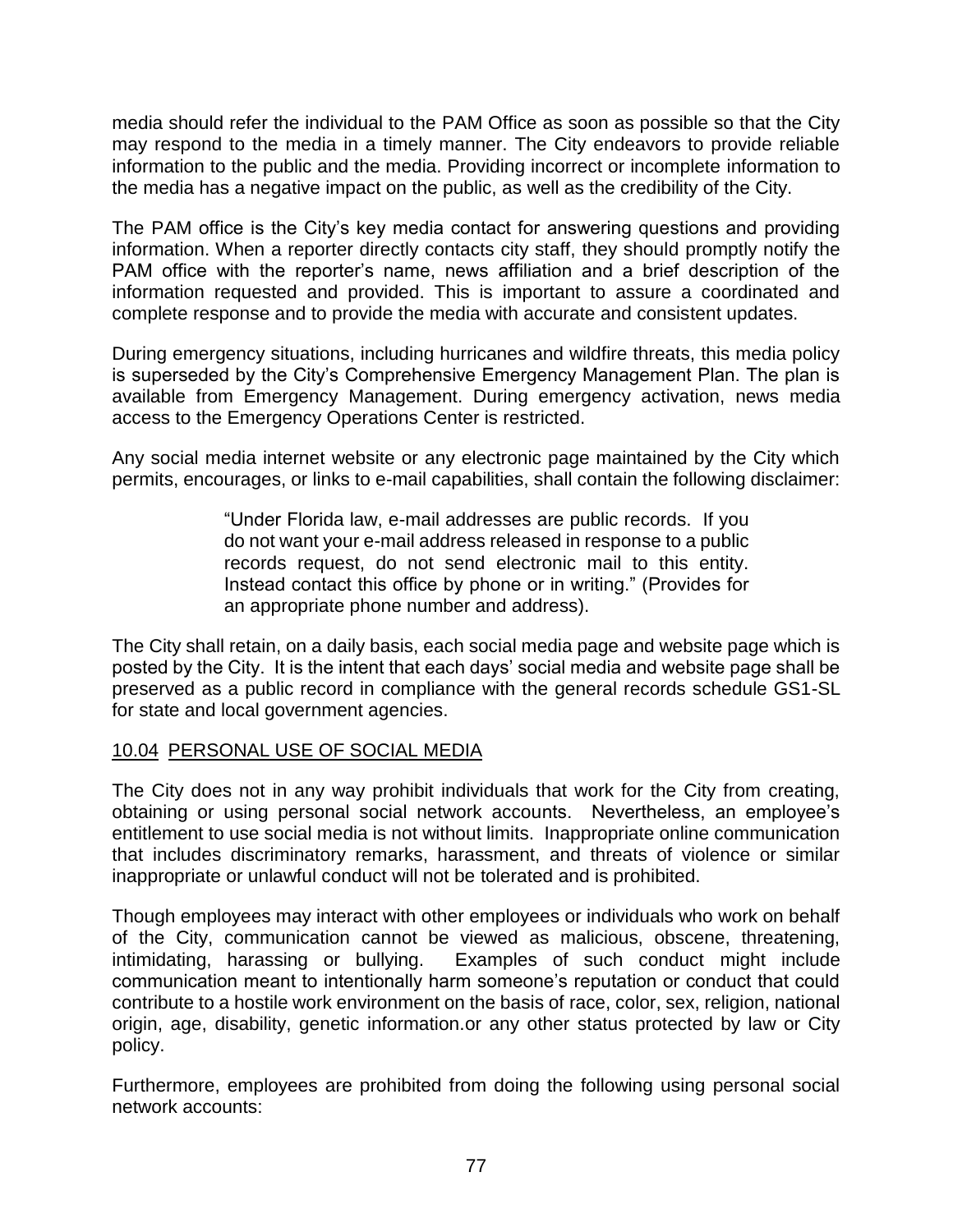- a. Using City computers to access social media without prior written authorization from their supervisor;
- b. Using personal electronic devices to access social media during working hours without prior authorization from their supervisor;
- c. Engaging in political activity or private business interests during working hours;
- d. Suggesting either directly or indirectly that the City endorses a commercial product or service, unless approved by the City Manager;
- e. Displaying City logos, uniforms or any similar identifying symbols without prior written authorization from the City Manager;
- f. Posting, transmitting, discussing or otherwise disseminating information to which they acquired by virtue of their employment;
- g. Speaking on behalf of the City unless they have prior written authorization from the City Manager; and,
- h. Posting, transmitting, discussing or disseminating confidential or proprietary information.

Any employee who is aware of an online posting on a social media page by a City employee that violates any provisions of this policy shall notify his/her supervisor immediately.

An employee in the PAM office will serve as the lead staff person for official City social media platforms. The PAM will serve as the point of contact and administrator for creating accounts, posting information and responding to comments, ensuring compliance with the social media policy, and regularly updating the social media websites. PAM also oversees the homepage of the city's website and monitors the site's overall content. This office will work in conjunction with other city department designees who will assist with providing content to any/all social media sites and/or the city website.

Any request for use of City social media platforms by personnel shall be made through the PAM. The PAM, along with the City Manager, will review requests and assist the requester in selecting the appropriate platform and developing appropriate uses for social media.

The PAM reserves the right to edit or remove content if the social media site allows for comments to be posted by the public, and those comments contain profane language/content, discriminatory content, sexual content, business solicitation, trademark or copyright violations, political campaign information, illegal content, among other criteria. The City's social media pages are not intended to be public forum, but platforms to provide information directly related to the promotion of City events and the detailing of City services.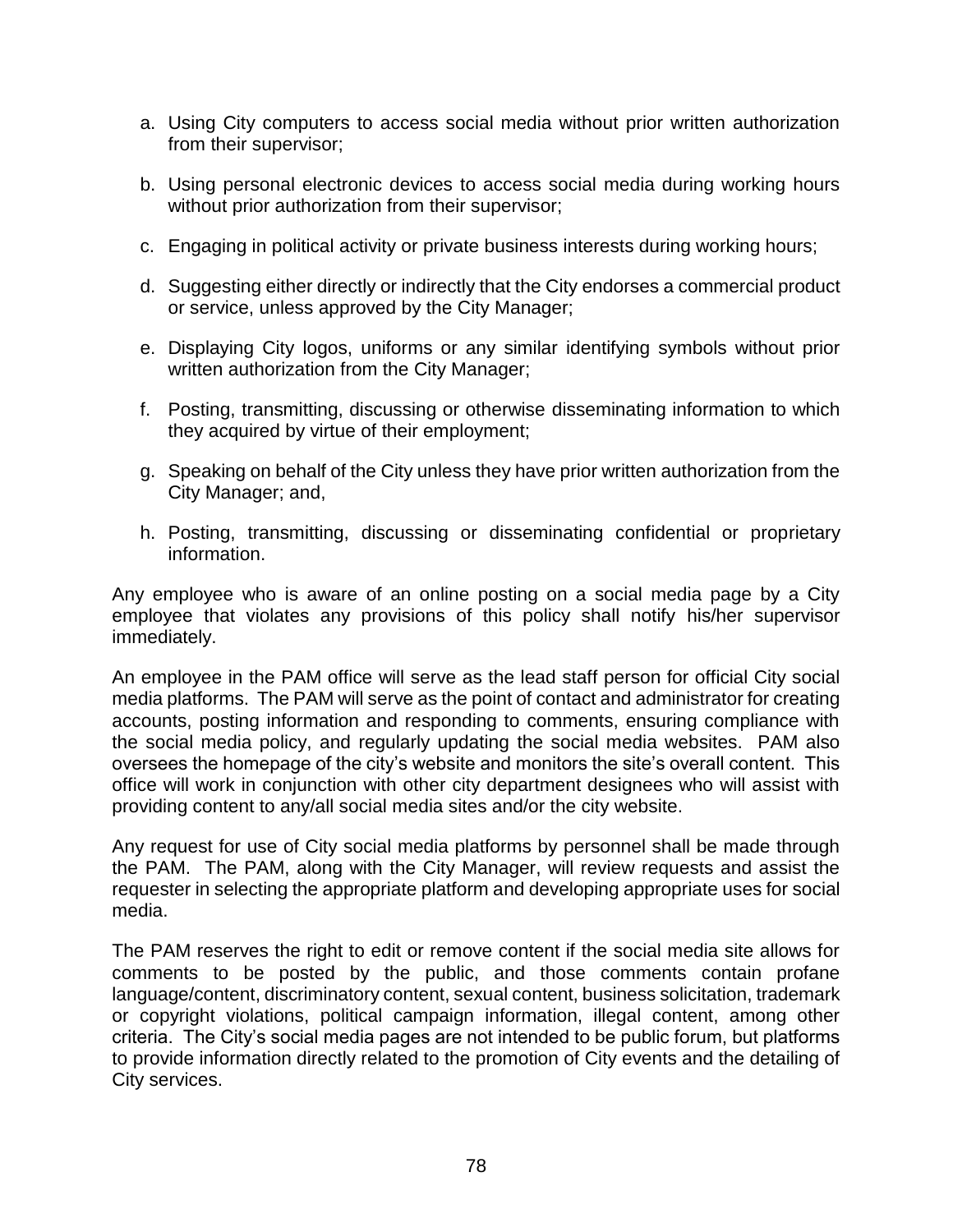The City understands that employees may engage in social media and social networking during non-work time.

Employees are responsible for what they post online. Employees who engage in social networking on the Internet should be mindful that their postings, even if done off premises and while off-duty, could have an adverse effect on the City's legitimate business interests. For example, the information posted could be non-public information regarding an on-going law enforcement investigation, or information exempt from disclosure under Florida's public record law.

Employees are not permitted to use social media or social networking during working time or on any City-supplied computer, electronic resource or other device, unless specifically authorized by the City to do so as part of an employee's position. Employees are cautioned that they should have no expectation of privacy while using the internet. The City reserves the right to monitor comments or discussions about the City, its employees, residents, and elected officials posted on the internet by employees or anyone else.

The City encourages employees to resolve personal complaints about work by speaking directly with co-workers, supervisors, managers, Department Directors or the Department of Human Resources rather than by posting those complaints in a blog or a social networking site. If an employee, nonetheless, decides to post personal complaints or criticism concerning the City, its officers or employees, employees are prohibited from doing so in a way that is defamatory, obscene, slanderous or unlawful.

The City requests and strongly urges employees to report any violations or possible or perceived violations to supervisors, managers, or to the Director of Human Resources and Risk Management. The City investigates and responds to all reports of violations of the social networking policy and other related policies. Violation of the City's social networking policy will result in disciplinary action up to and including immediate termination. Discipline or termination will be determined based on the nature and factors of any blog or social networking post. Bloggers can be held personally liable for commentary that is considered defamatory, obscene, proprietary or libelous by any offended part, not just the City.

If an employee needs clarification on any aspect of this policy, he/she should contact the Department of Human Resources. Failure to comply with this policy may result in corrective action, up to and including immediate termination from employment.

*NOTE:* Nothing in this policy is intended to prohibit or discourage employees from engaging in speech as citizens on matters of public concern, or to prohibit or discourage employees from engaging in any protected activities under the Public Employee Relations Act (F.S. Chapter 447, Part II), including discussing their wages, benefits, hours or working conditions.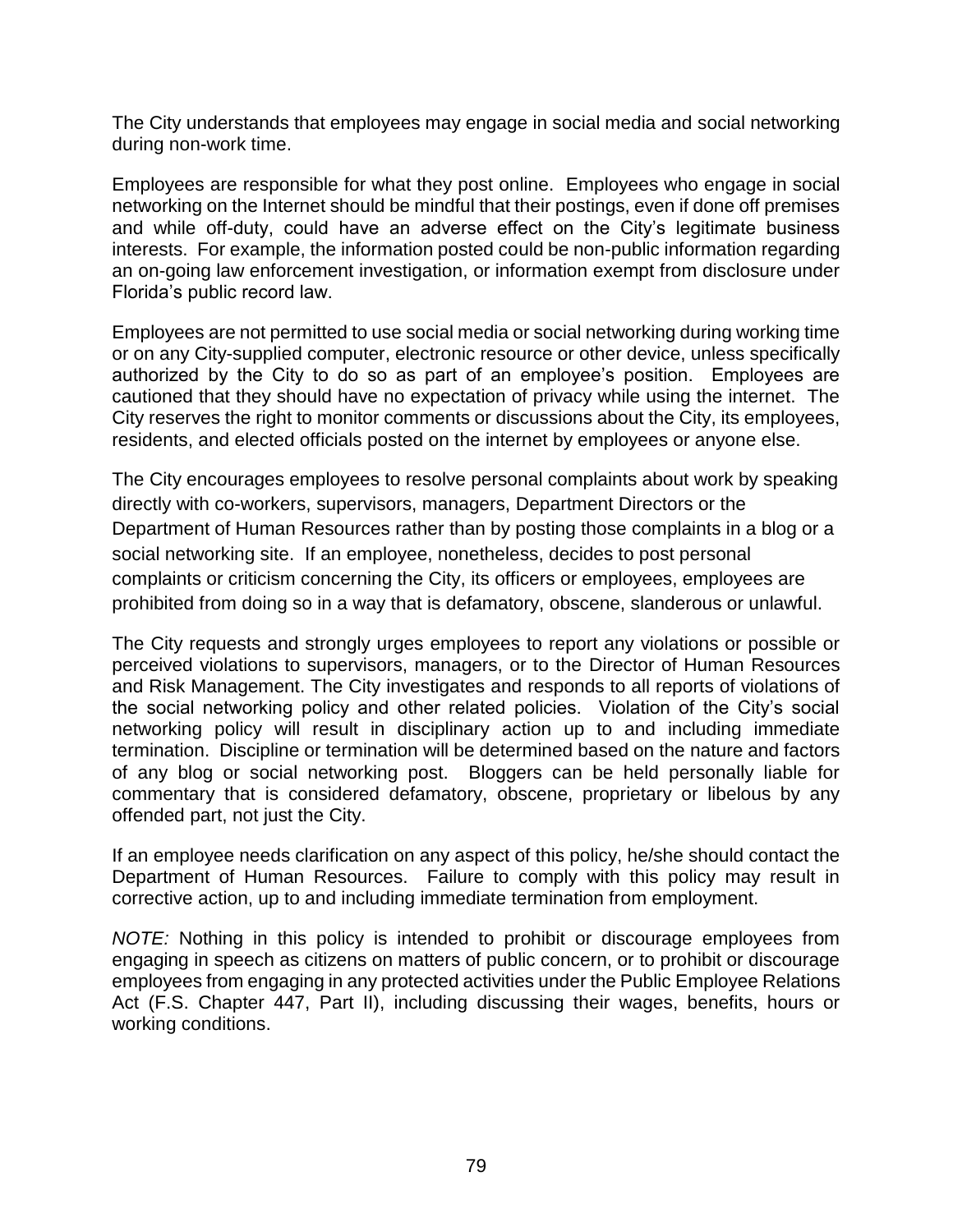## 10.05 TELEPHONE CALLS AND CELL PHONE USAGE:

The City recognizes that cellular telephones can be very valuable in times of emergency and can enhance the operational effectiveness and efficiency of staff while away from the office. However, excessive use of cellular telephone devices during working hours can be distracting and interfere with employee productivity. As such, during working hours, employees are expected to limit personal calls as much as possible and instead make and take personal calls during non-working hours (e.g., during break and lunch periods), except in those exigent circumstances that demand immediate personal use. Employees are similarly expected to limit texting during working hours so that it does not become a distraction while performing their job duties. Department Directors or their designee are expected to monitor the activities of their employees to ensure that they are not distracted by telephone calls, texting or other activities associated with or accessible via cellular telephones, including the use of social media.

During working hours, employees should not utilize their cellular telephones to: access the Internet for non-work-related purposes; violate any of the City's Internet or email policies; visit or utilize social media; play games; watch movies or other televised programming; or engage in any activity prohibited by City policy, including, but not limited to gambling or accessing or distributing pornographic or discriminatory material.

Employees should be aware that the record of telephone calls made on their telephones may constitute public records if those calls concern official City business pursuant to the Florida Public Records Act, which defines public records as: "…documents, papers, letters, maps, books, tapes, photographs, films, sound recordings, data processing software, or other material, regardless of the physical form, characteristics or means of transmission, made or received pursuant to law or ordinance in connection with the transaction of official business by any agency." If a public records request is submitted for an employee's phone records, the employee should assist the City in identifying calls that were made in connection with official City business so that those records may be produced in response to the request.

While operating a City vehicle and/or during the performance of City business (regardless of whether or not an employee is driving a City vehicle), employees are required to exercise caution since the use of cellular telephones while driving presents a potential safety hazard. Making or answering telephone calls with a hands-free headset, Bluetooth device, or voice activated features is strongly encouraged for those employees permitted to use a cell phone while driving. In order to promote safety and minimize liability, the following activities are prohibited while operating a City vehicle or any vehicle during the performance of City business:

- a. Sending or reading text messages, instant messages, PIN messages or the like;
- b. Sending or reading email messages;
- c. Accessing the Internet;
- d. Using or accessing any telephone applications or "Apps";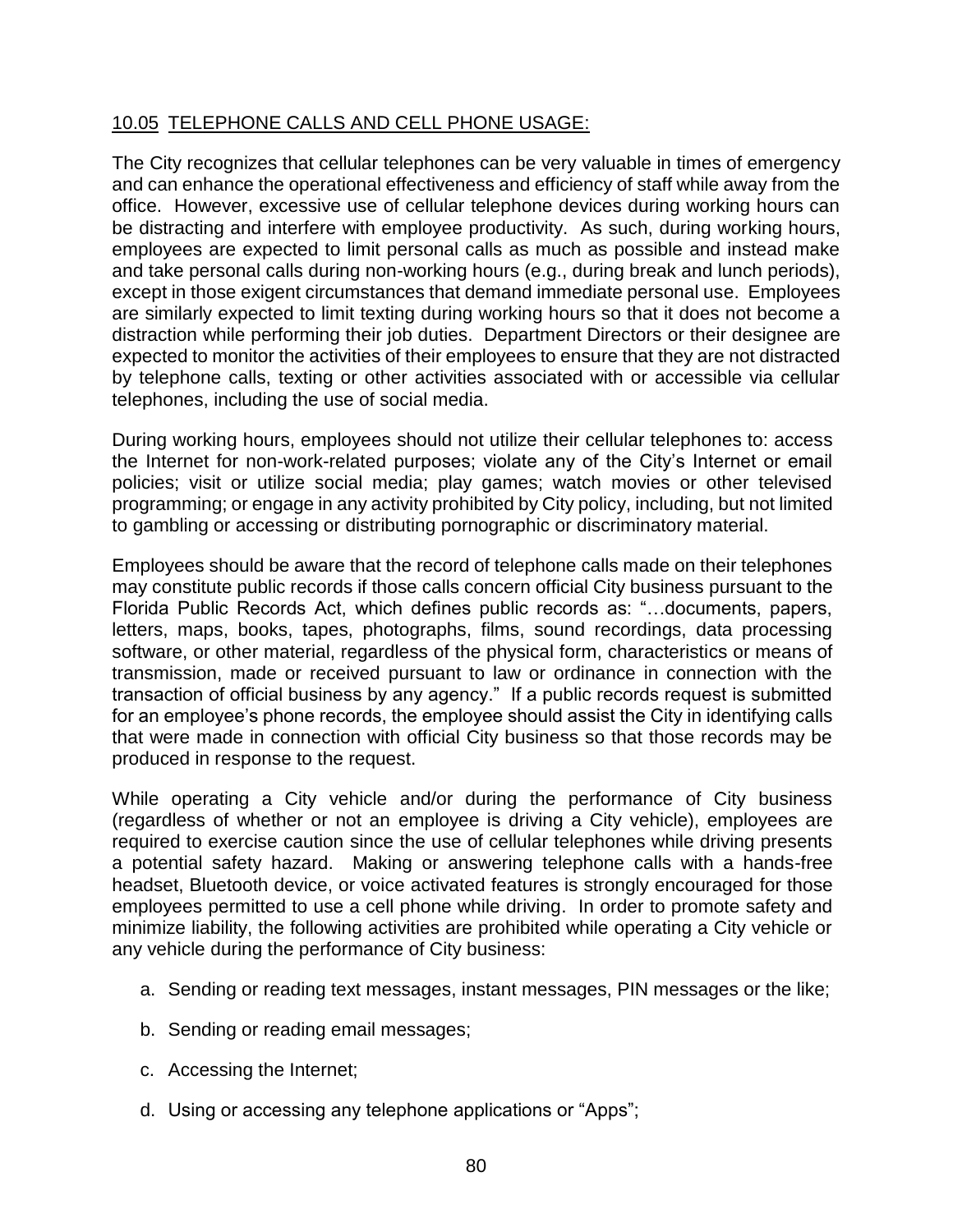- e. Playing games;
- f. Taking pictures or making video recordings;
- g. Recording voice notes or messages;

The foregoing list is not meant to be exhaustive, but is a mere representation of popular cellular telephone functions which are prohibited by the City while employees are operating a City vehicle and/or during the performance of City business (regardless of whether or not the employee is driving a City vehicle).

Department Directors and managers are expected to serve as role models for their subordinates to ensure compliance with the provisions of this policy and should routinely remind employees of their obligation to comply with this policy.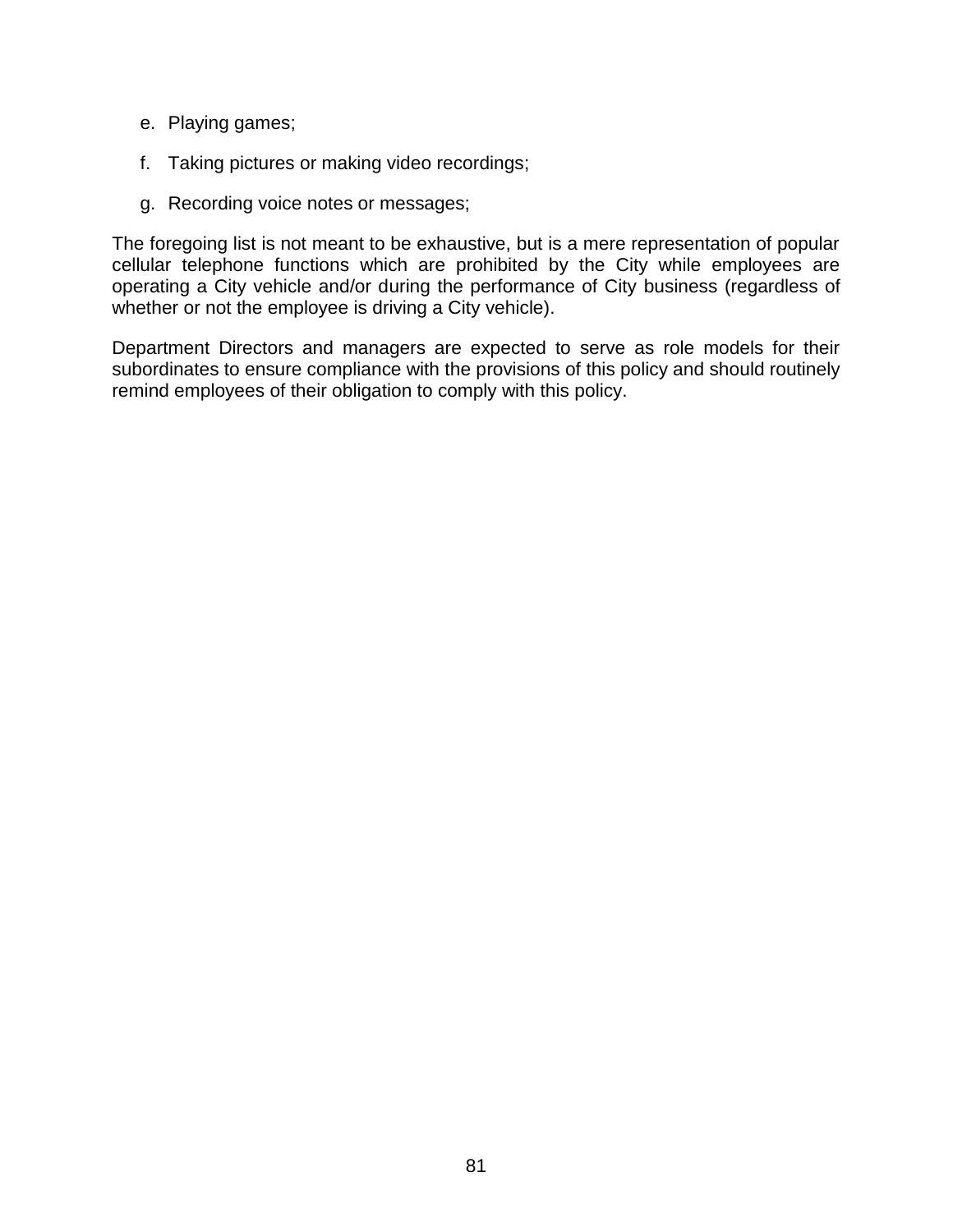#### **ARTICLE XI Drug-Free Workplace Program**

## 11.01 OBJECTIVE

The City's Drug-Free Workplace Program and Policy is intended to comply with Florida Workers' Compensation Drug-Free Workplace Program, sections 440.101-44.102, Florida Statutes, and the rules adopted by the Agency for Health Care Administration.

The City will test, at its own expense, job applicants for illegal drug or alcohol use as outlined in this Policy. A positive drug test can lead to withdrawal of an offer of employment for job applicants. In addition, the City will test, at its own expense, *any* current employee for illegal drug or alcohol use if a reasonable suspicion exists that the employee is in violation of this Policy, post-accident or injury, pursuant to a fitness-for duty examination, and as a follow-up procedure to any drug or alcohol treatment program. The City may also conduct random drug testing as well as testing required by federal law for employees who operate commercial motor vehicles. All drug testing will conform to the requirements of this Policy and to applicable state and federal law.

#### 11.02 DEFINITIONS:

Drug test or test: Any chemical, biological or physical instrument analysis administered for the purpose of determining the presence or absence of alcohol, a drug or its metabolites, or other illegal substances.

Illegal Drug: includes any drug (a) which is not legally obtainable under either federal law or applicable state law; (b) which may be legally obtainable but has not been legally obtained; (c) which is being used in a manner or for a purpose other than as prescribed.

Legal Drug: includes prescribed drugs and over-the-counter drugs which have been legally obtained and are being used solely for the purpose for which they were prescribed or manufactured. For purposes of this definition and the City's Drug-free Workplace Program, drugs that are legally obtained under state law but are illegal under federal law are not considered Legal Drugs.

Mandatory-testing position: a job assignment that requires the employee to carry a firearm, work closely with an employee who carries a firearm, perform life threatening procedures, work with heavy or dangerous machinery, work as a safety inspector, work with children, work with detainees in the correctional system, work with confidential information or documents pertaining to criminal investigations, work with controlled substances, a job assignment that requires an employee security background check, or a job assignment in which a momentary lapse in attention could result in injury or death to another person.

#### 11.03 EMPLOYEE TESTING (SITUATIONAL TESTING TYPES):

Reasonable Suspicion Testing: Employees will be required to submit to drug and/or alcohol testing at a laboratory chosen by the City if there is reasonable suspicion of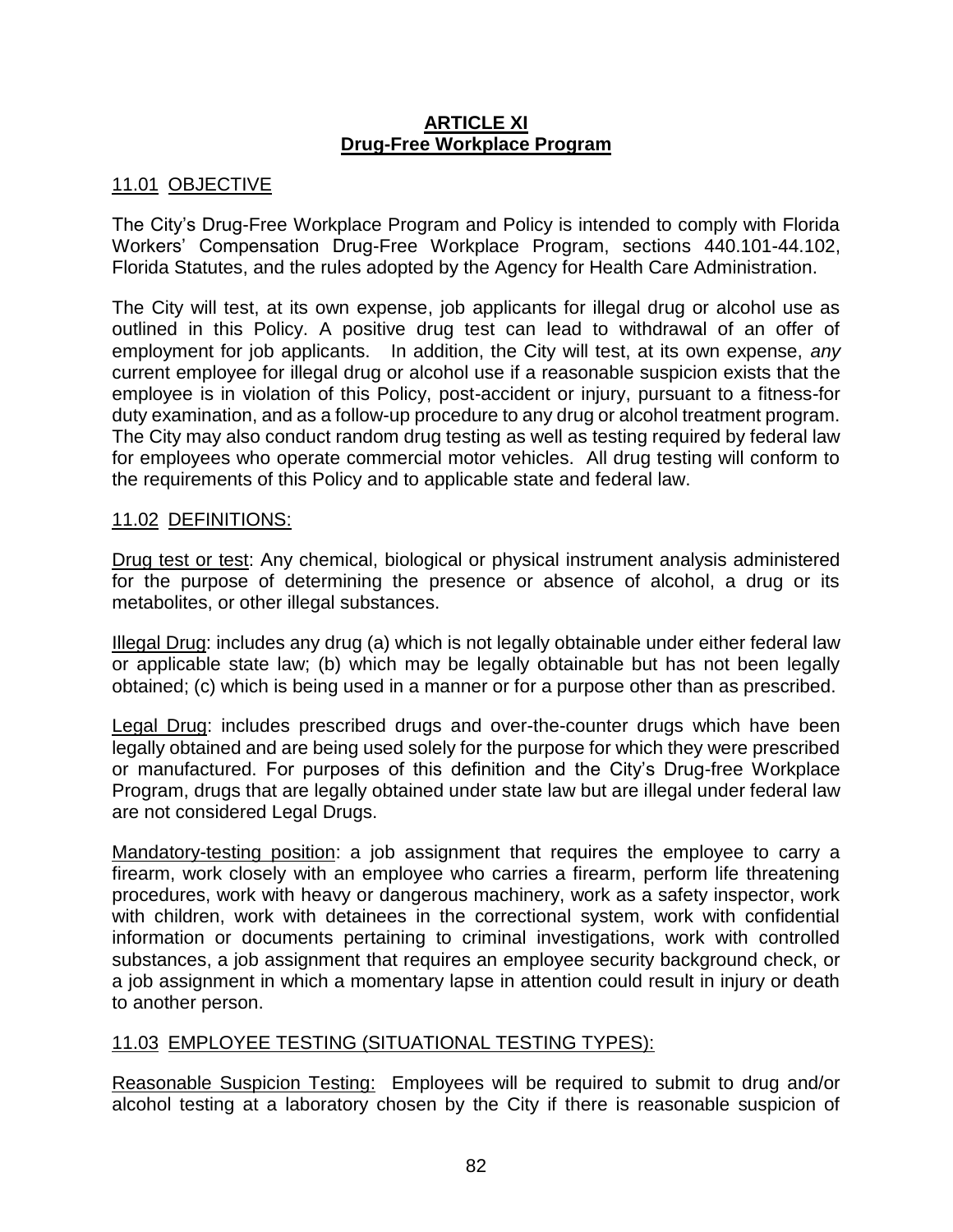substance abuse. Circumstances that could be indicators of a substance abuse problem and considered reasonable suspicion are:

- a. Direct observation of alcohol or drug abuse during work hours or on City premises.
- b. Apparent physical symptoms of being under the influence of a drug or alcohol.
- c. Significant deterioration of work performance that is not attributable to other factors.
- d. Abnormal conduct or erratic behavior while at work.
- e. A report of drug use, provided by a reliable and credible source.
- f. Evidence that an individual has tampered with a drug test during his/her employment;
- g. Information that an employee has caused, contributed to, or been involved in an accident or injury while at work; or
- h. Evidence that an employee has used, possessed, sold, solicited, or transferred drugs while working.

If, in the opinion of a supervisor, manager or Department Director, reasonable suspicion exists to believe that any employee may be abusing or under the influence of illegal drugs or alcohol, the supervisor, manager or Department Director must promptly notify the Department of Human Resources and submit in writing the circumstances leading to the conclusion that reasonable suspicion testing is justified. The Department of Human Resources, in conjunction with the applicable employee's management, will make the determination on whether to request the employee to submit to a drug test.

Upon request, a copy of any documentation concerning the basis for the reasonable suspicion testing will be provided to the employee. Documentation regarding the conclusion that reasonable suspicion testing is justified and any related conversations between management and the Department of Human Resources shall be kept confidential to the extent possible.

## *Employees must submit to drug testing under the following conditions:*

Fitness for Duty: An employee may be required to submit to a drug test as part of routinely scheduled employee fitness-for-duty medical examination.

Post-Accident or Injury: All employees are subject to drug and/or alcohol testing after a work-related vehicular accident, after an accident or injury involving a City-owned vehicle, and after an accident or injury which causes injury to the employee or to any other person or damage to any property. The accident may involve a moving or non-moving vehicle.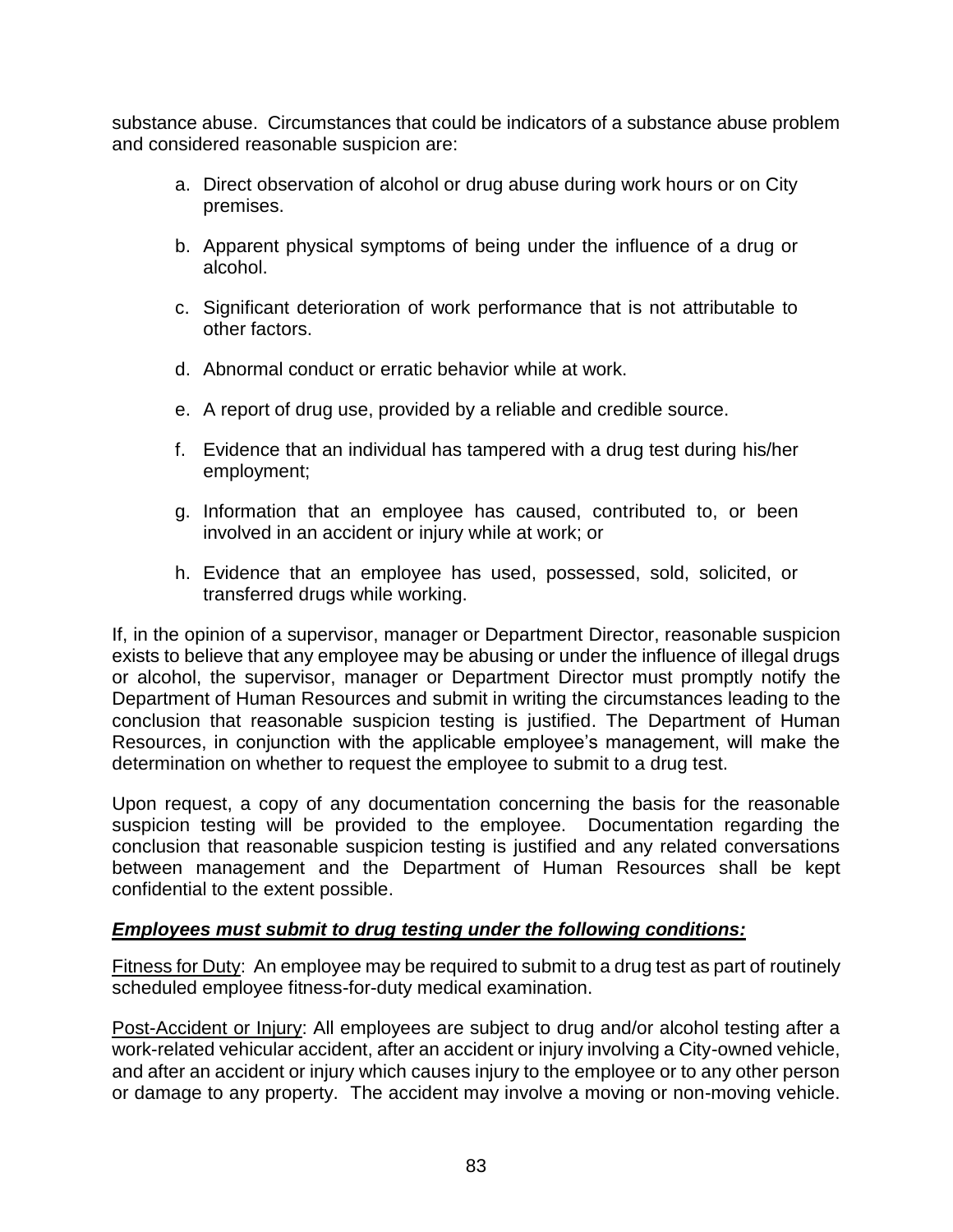Employees who are off duty and are involved in a vehicular accident or injury involving a City owned vehicle shall immediately submit to drug and/or alcohol screening.

If, because of the accident, an employee is unable to submit to drug testing immediately, the employee will authorize the release of any medical reports or documentation regarding the presence of illegal drugs or alcohol in the employee's body at the time of the accident to the Medical Review Officer. Refusal to agree to this release will result in termination of the employee.

Random Drug Testing: The City may conduct random drug testing of all employees occupying mandatory-testing and special-risk positions.

Follow-Up Drug Testing: As a condition of continued employment, all employees who were referred to the Employee Assistance Program or who enrolled in a drug or alcohol abuse program shall take follow-up drug and/or alcohol tests on a random, periodic basis for at least two (2) years after the referral or enrollment. This testing is only applicable to those employees who report their abuse prior to being asked to take a test. The City reserves the right to waive follow-up testing in the event an employee voluntarily submits to an Employee Assistance Program or drug or alcohol abuse program.

Failure to submit to the required drug test is grounds for discharge from employment.

### 11.04 DRUG AND ALCOHOL TESTING OF COMMERCIAL MOTOR VEHICLE **DRIVERS**

In addition to the policies and procedures set forth above, any City employees connected with the operation of commercial motor vehicles who are subject to drug and alcohol testing as required by the Omnibus Transportation Employee Testing Act of 1991, 49 U.S.C. App. §§ 2714-2717 (1993), and by all applicable procedures and regulations promulgated by the Department of Transportation and the Federal Highway Administration, as well as any additional policy adopted by the City pursuant to those federal laws and regulations. In cases where the requirements of both federal and state drug and alcohol laws and regulations and/or the City's Drug-Free Workplace Policy may be applicable, the requirements of federal drug and alcohol laws and regulations will control if a conflict arises between federal law and regulations and the requirements of state law or the City's Drug-Free Workplace Policy.

# 11.05 POSITIVE DRUG TEST RESULTS

Any employee or job applicant who receives a positive confirmed drug test result may contest or explain the results to the Medical Review Officer within five (5) working days after written notification of the positive test results. If an employee's or job applicant's explanation or challenge is unsatisfactory to the Medical Review Officer, the Medical Review Officer shall report a positive test result back to the City. The employee or job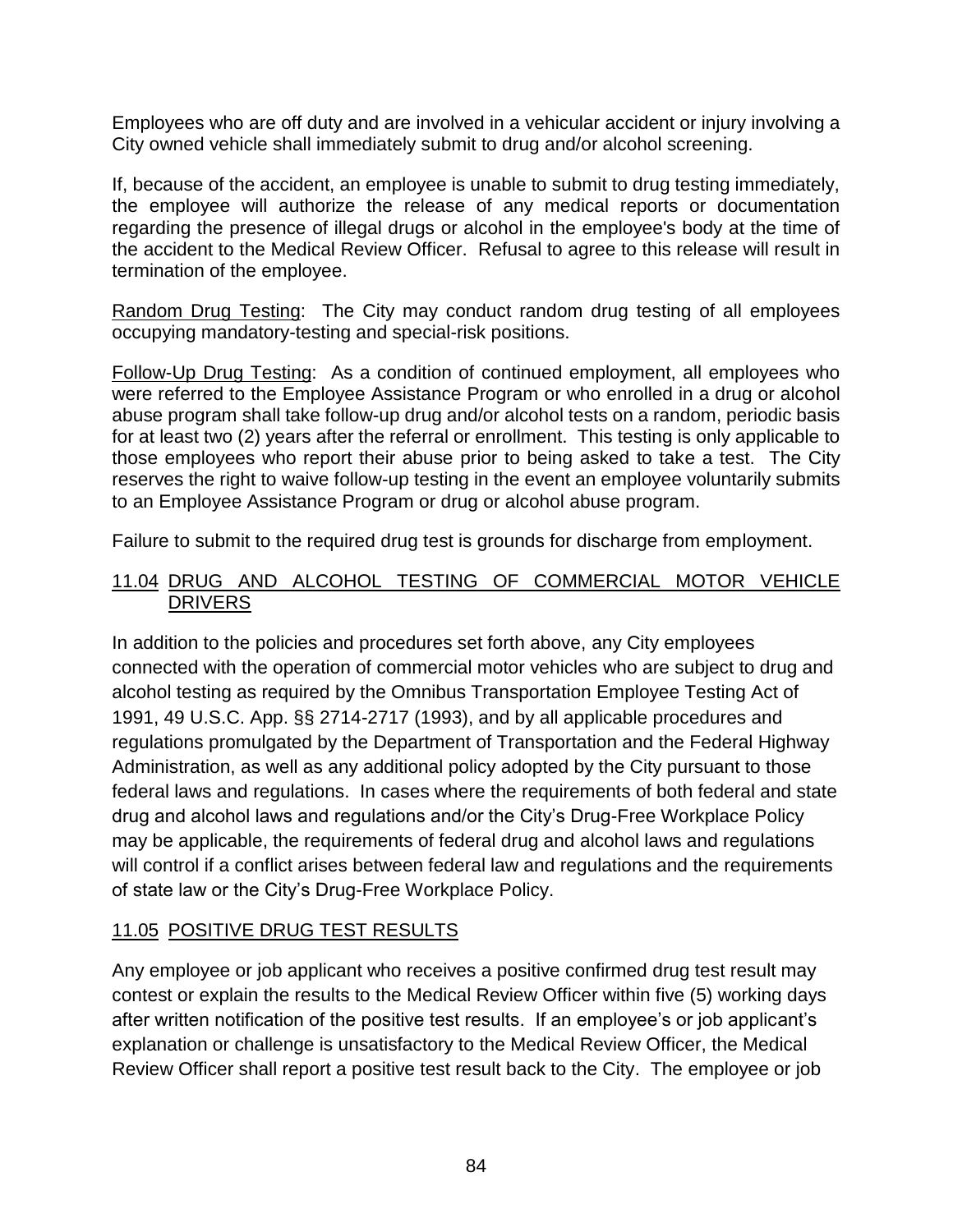applicant may contest the drug test pursuant to Florida law or to rules adopted by the Agency for Health Care Administration.

# 11.06 LOSS OF WORKERS' COMPENSATION BENEFITS

If an employee is injured in the scope of his/her employment and drug tests or other medical evidence indicates the presence of illegal drugs or alcohol in the employee's body at the time of the accident, the employee may be required to forfeit any medical or other benefits available under the Florida Workers' Compensation Statute (section 440.101 (2), Florida Statutes). This penalty is in addition to any other penalties that might apply either under this policy or under applicable law.

# 11.07 CONFIDENTIALITY STATEMENT

All information, interview, reports, statements, memoranda and drug-free test results through the City's drug testing program will not be made part of any personnel records and will be treated as confidential to the extent required by law, except as consented to by the employee or applicant, or if placed at issue by the employee in any legal, administrative or other proceeding to determine compensability of a workers' compensation claim.

# 11.08 USE OF PRESCRIPTION AND NON-PRESCRIPTION MEDICATIONS

All employees or applicants may consult with the testing laboratory or the Medical Review Officer for technical information regarding the effects of prescription and non-prescription medications on drug testing.

Each tested individual shall report, on a confidential basis to the Medical Review Officer, the use of prescription or non-prescription medications both before and after being tested.

A form will be provided to each individual to list such medications. This form should only be filled out at the collection facility, not at the City. Additionally, such medications may be disclosed orally to the Medical Review Officer after being tested, if contacted by the Medical Review Officer.

The individual must not disclose such medications or provide the form requesting such information to any City employee.

The City has provided at the end of this Policy a list of the most common medications by brand, common and, if applicable, chemical name, which may alter or affect a drug test.

An employee shall disclose to the Department of Human Resources any prescribed medication(s) that may impact their ability to safely perform the essential functions of their position.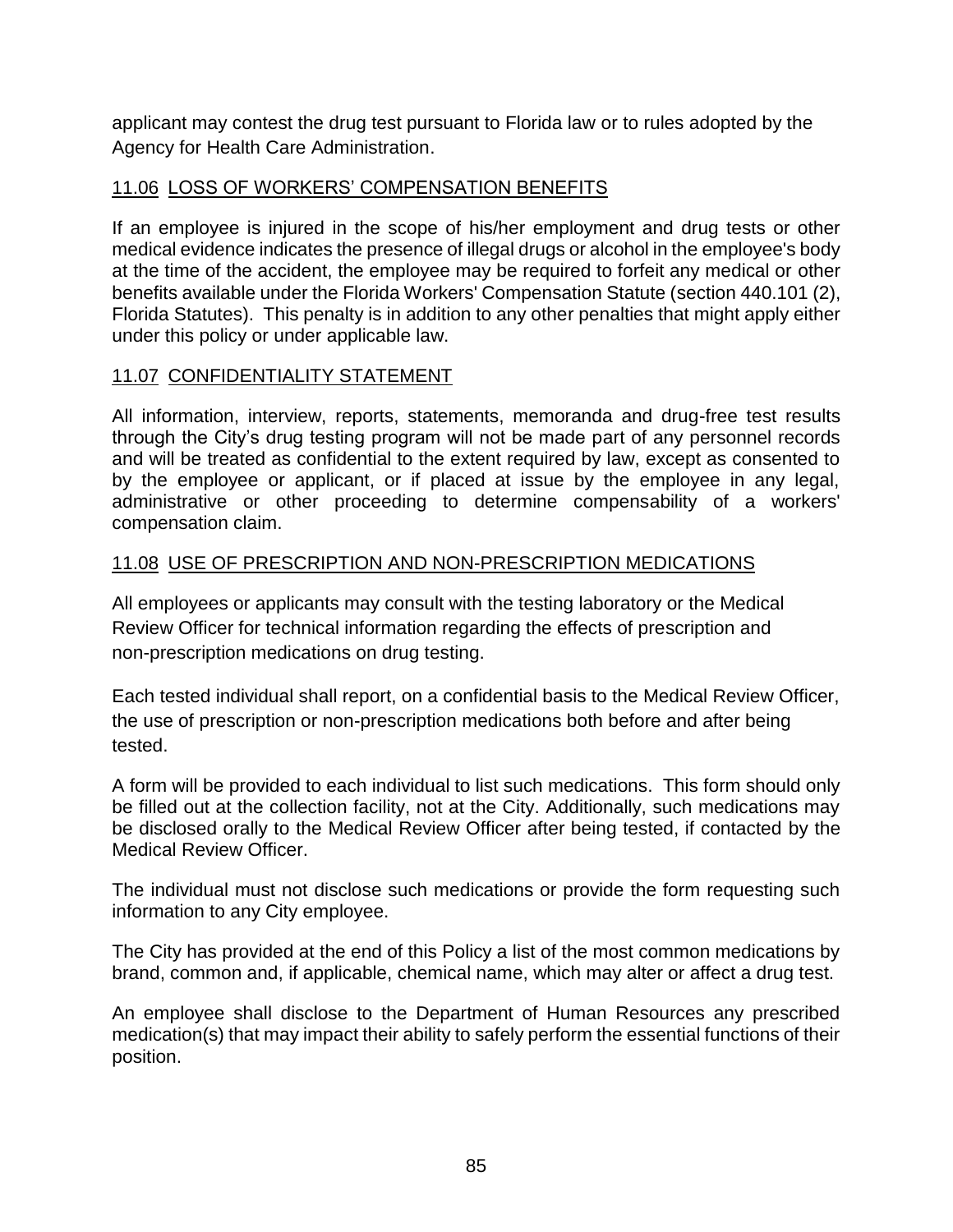## 11.09 CONSEQUENCES OF REFUSING A DRUG TEST OR TREATMENT

Refusal To Cooperate – Job Applicants: Any person receiving a conditional offer of employment who refuses to submit to drug and alcohol testing, or who provides a false sample, or alters, adulterates, taints, tampers, or otherwise interferes with drug testing collection, samples, or analysis is immediately disqualified from employment by the City.

Refusal To Cooperate – Employees: Any employee who refuses to submit to drug and alcohol testing when required will be terminated from employment. Any employee who provides a false sample, or alters, adulterates, taints, tampers, or otherwise interferes with drug testing collection, samples, or analysis, will be immediately terminated from employment.

Definition of Refusal to Submit to Testing: Any person or employee will be considered to have refused to submit to testing if the person or employee:

- a. Did not appear at the testing site, within a reasonable time, after being directed to do so.
- b. Did not provide a specimen or provided an inadequate specimen, as required by this policy, the on-site specimen collector or applicable state and/or federal regulations.
- c. Left the testing site before the completion of the test
- d. Refuse to cooperate with any part of the testing process.

Refusal To Accept Treatment Or Failure To Rehabilitate: Any employee who rejects a treatment program offered through the Employee Assistance Program, or who leaves a treatment program prior to being properly discharged by the program will be immediately terminated from employment with the City. This sanction applies regardless of whether the City referred the employee to the treatment program or Employee Assistance Program or whether the employee voluntarily sought treatment.

Participation in Employee Assistance or Rehabilitation Program: The City wishes to make every effort to rehabilitate its employees who may be experiencing drug or alcohol problems. To this end, the City will not retaliate in any manner against an employee who is referred to an Employee Assistance Program (EAP) or treatment program, or who voluntarily refers him or herself to the Employee Assistance Program or submits to treatment in a drug or alcohol abuse program. Use of the Employee Assistance Program is the employee's full financial responsibility.

#### 11.10 DUTY TO NOTIFY LABORATORY OF LEGAL ACTION CONCERNING TEST RESULTS

It is each applicant's or employee's responsibility to notify the City and the Drug Testing laboratory of any administrative or civil action brought pursuant to section 440.101, Florida Statutes.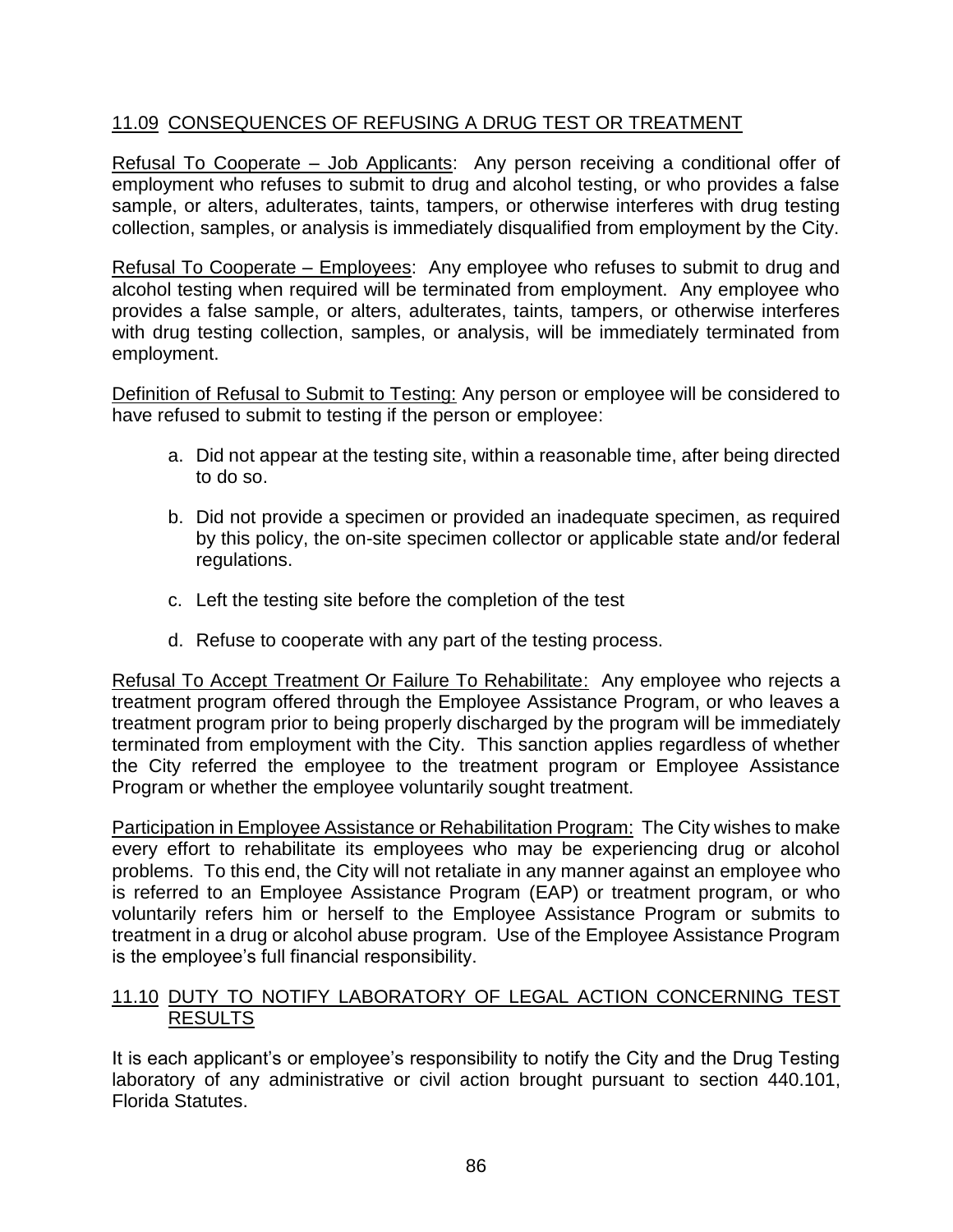Employees and applicants should review any applicable collective bargaining agreements or contracts for additional information on their rights. Florida employees may have a right to appeal to Florida's Public Employees Relations Commission or applicable court for violations of Florida's Drug-Free Workplace Program.

# 11.11 DRUG TESTING INFORMATION

| The City may test for one or more of the following drugs<br>Drugs           | <b>Trade or Common Names</b>                                                                                                          |
|-----------------------------------------------------------------------------|---------------------------------------------------------------------------------------------------------------------------------------|
| ALCOHOL:                                                                    | Liquor, Booze, Spirits                                                                                                                |
| <b>NARCOTICS:</b>                                                           |                                                                                                                                       |
| Opium                                                                       | Dover's Powder, Paregoric,<br>Parepectolin                                                                                            |
| Morphine                                                                    | Morphine, Pectoral Syrup                                                                                                              |
| Codeine                                                                     | <b>Tylenol with Codeine, Empirin</b><br>Compound with Codeine,<br><b>Robitussin A-C</b>                                               |
| Heroin                                                                      | Diacetylmorphine, Horse, Smack<br>Dilaudid, 6-Acetylmorphine                                                                          |
| Meperidine (Pethidine)<br>Hydrocodone/Hydromorphone<br>OxycodoneOxymorphone | Demerol, Mepergan                                                                                                                     |
| Methadone                                                                   | Dolophine, Methadone, Methadose                                                                                                       |
| <b>Other Narcotics</b>                                                      | Darvon, Fentanyl, LAAM,<br>Leritine, Lomotil, Numorphan, Percodan,<br>Talwin,<br><b>Tussionex</b>                                     |
| <b>DEPRESSANTS:</b>                                                         |                                                                                                                                       |
| <b>Barbiturates</b>                                                         | Phenobarbital, Tuinal, Amytal,<br>Nembutal, Seconal, Lotusate                                                                         |
| Benzodiazepines                                                             | Ativan, Azene, Clonopin,<br>Dalmane, Diazepam, Halcion,<br>Librium, Paxipam, Restoril,<br>Serax, Transene, Valium,<br>Verstran, Xanax |
| <b>Chloral Hydrate</b>                                                      | Noctec, Somnos                                                                                                                        |
| Glutethimide                                                                | Doriden<br>Quaalude                                                                                                                   |
| Methaqualone<br><b>Other Depressants</b>                                    | Equanil, Miltown, Noludar,<br>Placidyl, Valmid                                                                                        |
| <b>STIMULANTS:</b>                                                          |                                                                                                                                       |
| Cocaine<br>Amphetamines                                                     | Coke, Flake, Snow, Crack<br>Binehetamine, Desoxyn, Dexedrine                                                                          |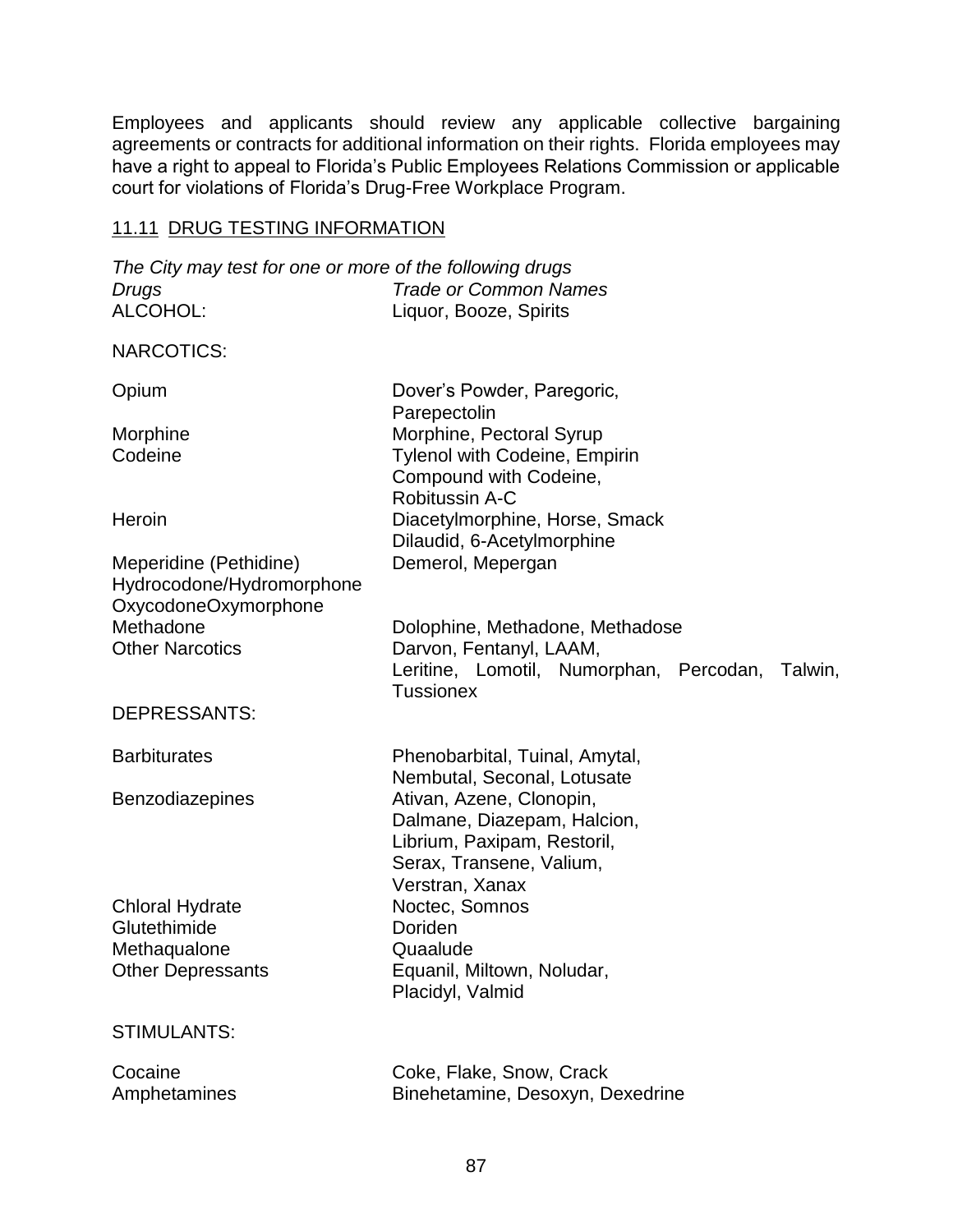| Methylphenidate<br>Phenmetrazine<br><b>Other Stimulants</b> | <b>Ritalin</b><br>Preludin<br>Adipex, Bacarate, Cylert<br>Didrex, Lonamin, Plegine, Pre-<br>Sate, Sanorex, Tenuate,<br>Tepanil, Voranil |
|-------------------------------------------------------------|-----------------------------------------------------------------------------------------------------------------------------------------|
| <b>HALLUCINOGENS:</b>                                       |                                                                                                                                         |
| <b>Amphetamine Variants</b>                                 | 2, 5-DMA, PMA, STP, MDA, MDMA,<br>TMA, DOM, DOB                                                                                         |
| <b>LSD</b>                                                  | Acid, Microdot                                                                                                                          |
| Mescaline and Peyote                                        | Mese, Buttons, Cactus                                                                                                                   |
| Phencyclidine                                               | PCP, Angel Dust, Hog<br>PCE, PCPy, TCP                                                                                                  |
| <b>Phencyclidine Analogs</b><br><b>Other Hallucinogens</b>  | Bufotenine, Ibogaine, DMT, DET,                                                                                                         |
|                                                             | Psilocybin, Psilocyn                                                                                                                    |
| <b>CANNABIS:</b>                                            |                                                                                                                                         |
| <b>Hashish</b>                                              | Hash                                                                                                                                    |
| Hashish Oil                                                 | Hash Oil                                                                                                                                |
| Marijuana                                                   | Pot, Acapulco Gold, Grass,<br>Reefer, Sinsemilla, Thai Sticks                                                                           |
| Tetraphydrocannabinol                                       | THC                                                                                                                                     |

The metabolite of any of the substances listed above*.*

There shall be two tests conducted by the City. If the first test is negative, there shall be no second test, unless the City has reason to believe there was some irregularity in the administration or analysis of the first test. The second (confirmatory) test shall be a gas chromatography/mass spectrometry (GC/MS test) or such other equivalent or more accurate scientifically accepted test, at the City's option. It shall be this second, confirmatory test, which shall be the determinant for the City as to whether the employee or applicant was under the influence of alcohol or drugs and which shall trigger disciplinary action against employees and a determination not to hire job applicants.

A sample shall be collected with due regard to the privacy of the individual providing the sample, and in a manner reasonably calculated to prevent substitution or contamination of the sample.

Specimen collection shall be documented and the documentation procedures shall include:

- a. Labeling specimen containers to preclude erroneous identification;
- b. A form for the employee or applicant to provide any information he/she considers relevant to the test, including identification of currently or recently used prescription or nonprescription medication or other relevant medical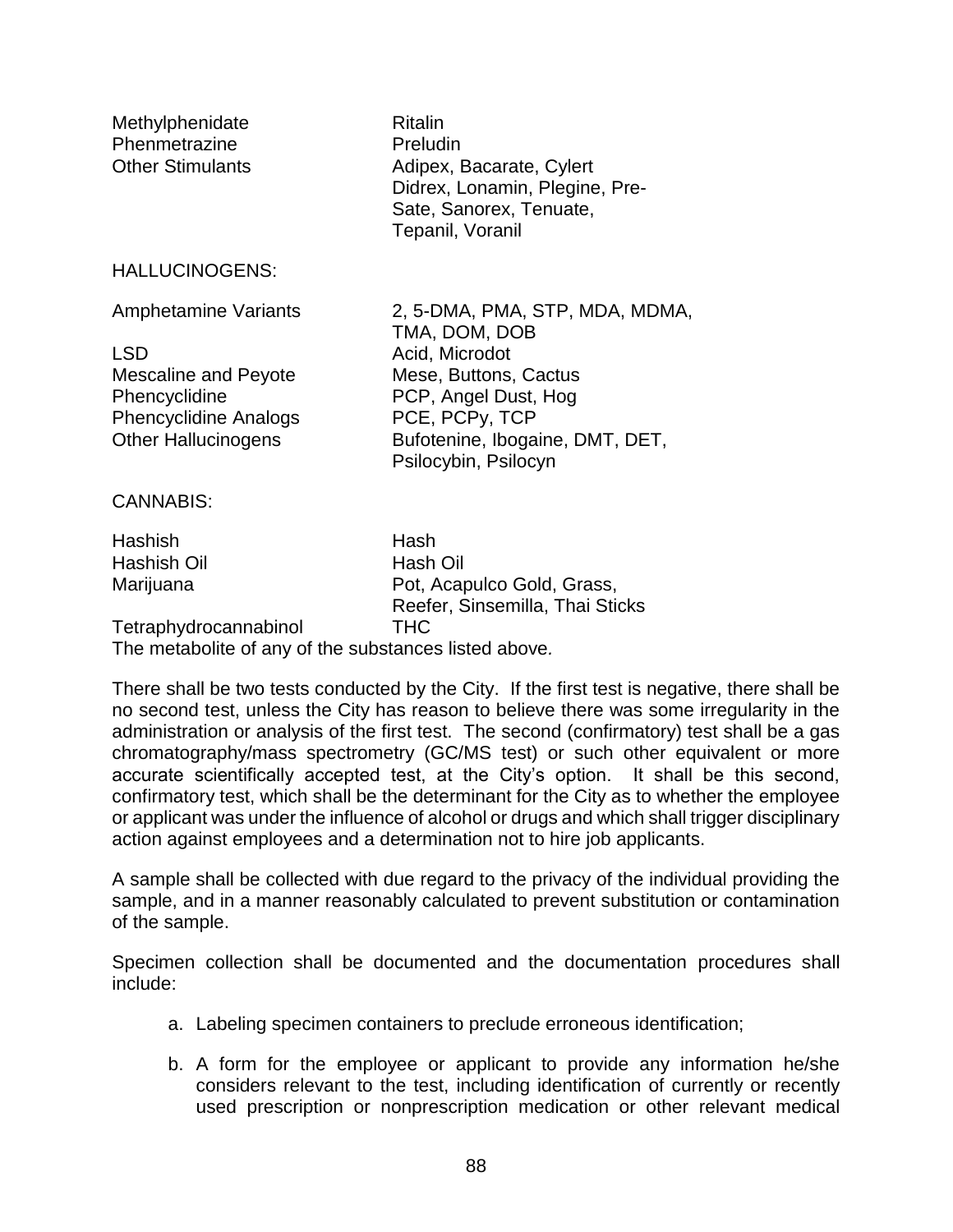information. Such form shall provide notice of the most common medications by brand name or common name, as applicable, as well as by chemical name, which may alter or affect a drug test. The providing of information shall not preclude the administration of the drug test, but shall be taken into account in interpreting any positive confirmed results; and

c. A consent form.

Specimen collection, storage, and transportation to the testing site shall be performed in a manner which will reasonably preclude specimen contamination or adulteration.

A specimen for a drug test may be taken by any person authorized to do so by Florida Statutes Chapter 440.102.

Specimens shall be sufficient for two drug tests as determined by the Department of Health and Rehabilitative Services.

Every specimen that produces a positive confirmed result shall be preserved by the licensed laboratory that conducts the confirmation test for a period of at least 210 days after the results of the positive confirmation test are mailed or otherwise delivered to the employer. However, if an employee or job applicant undertakes an administrative or legal challenge to the test result, the employee or applicant shall have the responsibility to notify the laboratory and the sample shall be retained by the laboratory until the case or administrative appeal is settled. During the 180 day period after written notification of a positive test result, the employee or job applicant who has provided the specimen shall be permitted to have a portion of the specimen retested, at the employee's or applicant's expense at another laboratory licensed and approved by the Department of Health and Rehabilitative Services, chosen by the employee or applicant, provided that the employee or applicant shall provide notice to the City of his/her desire to undertake such a test within five working days of receipt of the results of a positive confirmatory test or notice from the City that the applicant or employee's timely explanation was unsatisfactory whichever occurs later. The second laboratory must test at equal or greater sensitivity for the drug in question as the first laboratory. The first laboratory which performed the test for the employer shall be responsible for the transfer of the portion of the specimen to be retested, and for the integrity of the chain of custody during such transfer.

Within five working days after receipt of a positive confirmatory test result from the testing laboratory, the City shall inform an employee or job applicant in writing of such positive test result, shall provide a copy of the test result and shall provide a statement of the consequences of such result and the options available to the employee or job applicant.

Within five working days after receiving notice of a positive confirmatory test result, the employee or job applicant may submit information in writing to the employer explaining or contesting the test results, and why the results do not constitute a violation of the employer's policy.

If the City deems the explanation or challenge to be unsatisfactory, it shall provide a written explanation as to why the employee's or job applicant's explanation is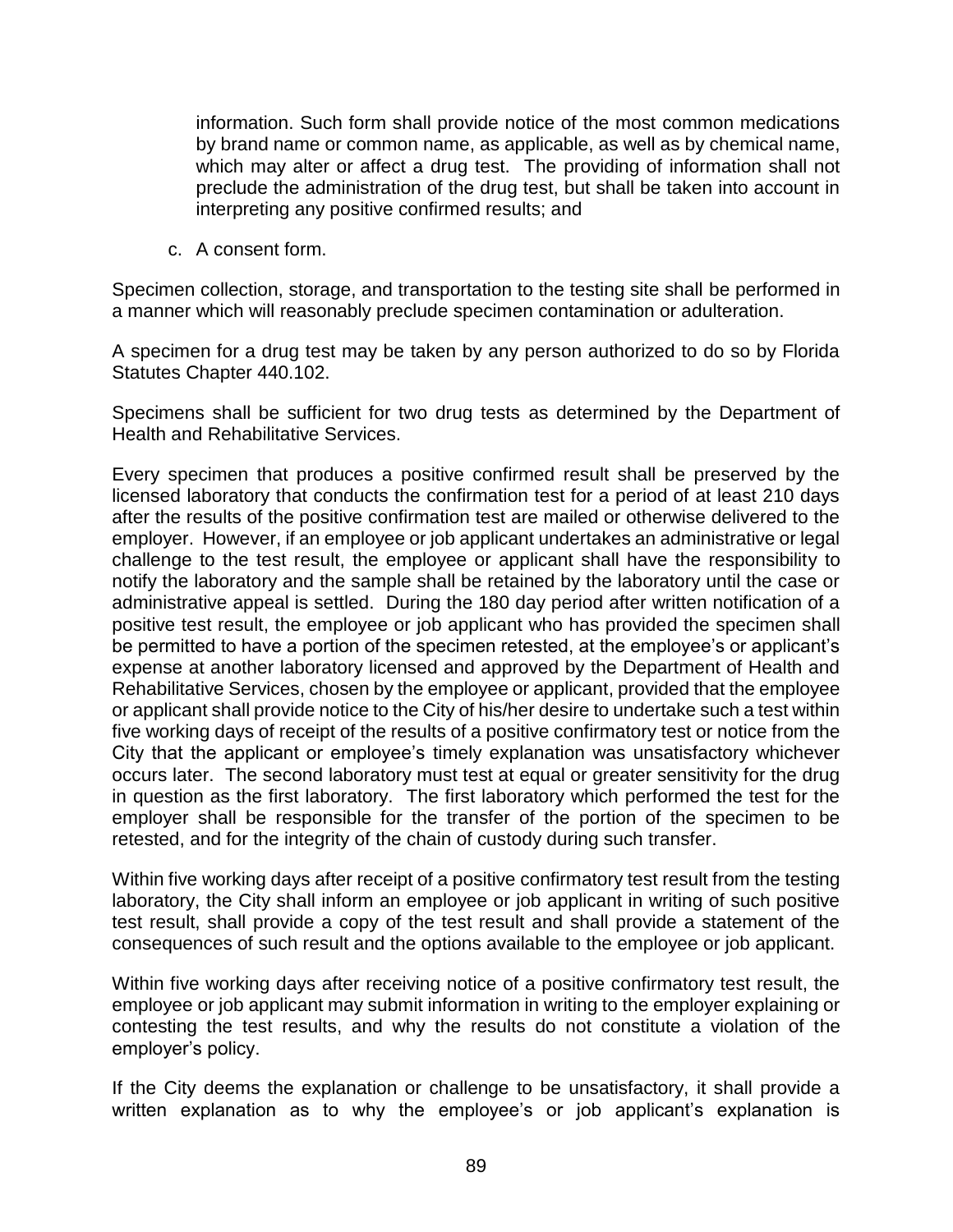unsatisfactory. Such documentation shall be kept confidential as provided by law and shall be retained for at least one year.

The City shall employ chain-of-custody procedures as established by the Department of Health and Rehabilitative Services.

An applicant whose second test confirms the original positive test result may, at the applicant's expense, have a third test (being a gas chromatography/mass spectrometry (GC/MS test) conducted on the original sample at a laboratory approved by the City.

The City shall pay the costs of the initial and the first confirmation test; the employee or job applicant shall pay for any test which he/she requests. Payment shall be made by the employee upon requesting the test.

Should an applicant or employee fail to request a third test, after a positive confirmatory test by the City, within five days after receiving the notice of positive results from the City or notice of the City's determination that the applicant or employee's timely explanation was unsatisfactory, whichever occurs later, the employee or applicant shall waive any claims to a position lost as a result of the positive confirmatory test. A job applicant shall, in no event, be entitled to a position applied for and filled during any review of positive tests or other challenge.

Upon detecting a false positive error, the City shall notify the laboratory and the Florida Department of Health and Rehabilitative Services of any such error.

The laboratory shall not disclose any information relative to the health or mental condition of the tested employee except as provided by law. The City shall not request or receive from the testing facility any information concerning the personal health, habit, or condition of the employee (other than the drug test results) including, but not limited to, the presence of HIV antibodies in an injured employee's body fluids.

### 11.12 OVER THE COUNTER AND PRESCRIPTION DRUGS WHICH COULD ALTER OR AFFECT THE OUTCOME OF A DRUG TEST

A list of some of the common medications by brand name or common name, and if applicable, chemical name, which may alter or affect a drug test, are listed below. Due to the large number of brand names and the marketing of new products, this list is not allinclusive. Employees and job applicants should review this list prior to submitting to a drug test.

Alcohol: All liquid medications containing ethyl alcohol (ethanol). Please read the label for alcohol content. As an example, Vick's Nyquil is 25% (50 proof) ethyl alcohol, Comtrex is 20% (40 proof), Contact Severe Cold Formula Night Strength is 25% (50 proof) and Listerine is 26.9% (54 proof).

Amphetamines: Obetrol, Biphetamine, Desoxyn, Dexedrine, Didrex

Cannabinoids: Marinol (Dronabinol, THC)

Cocaine: Cocaine HCI topical solution (Roxanne)

Phencyclidine: Not legal by prescription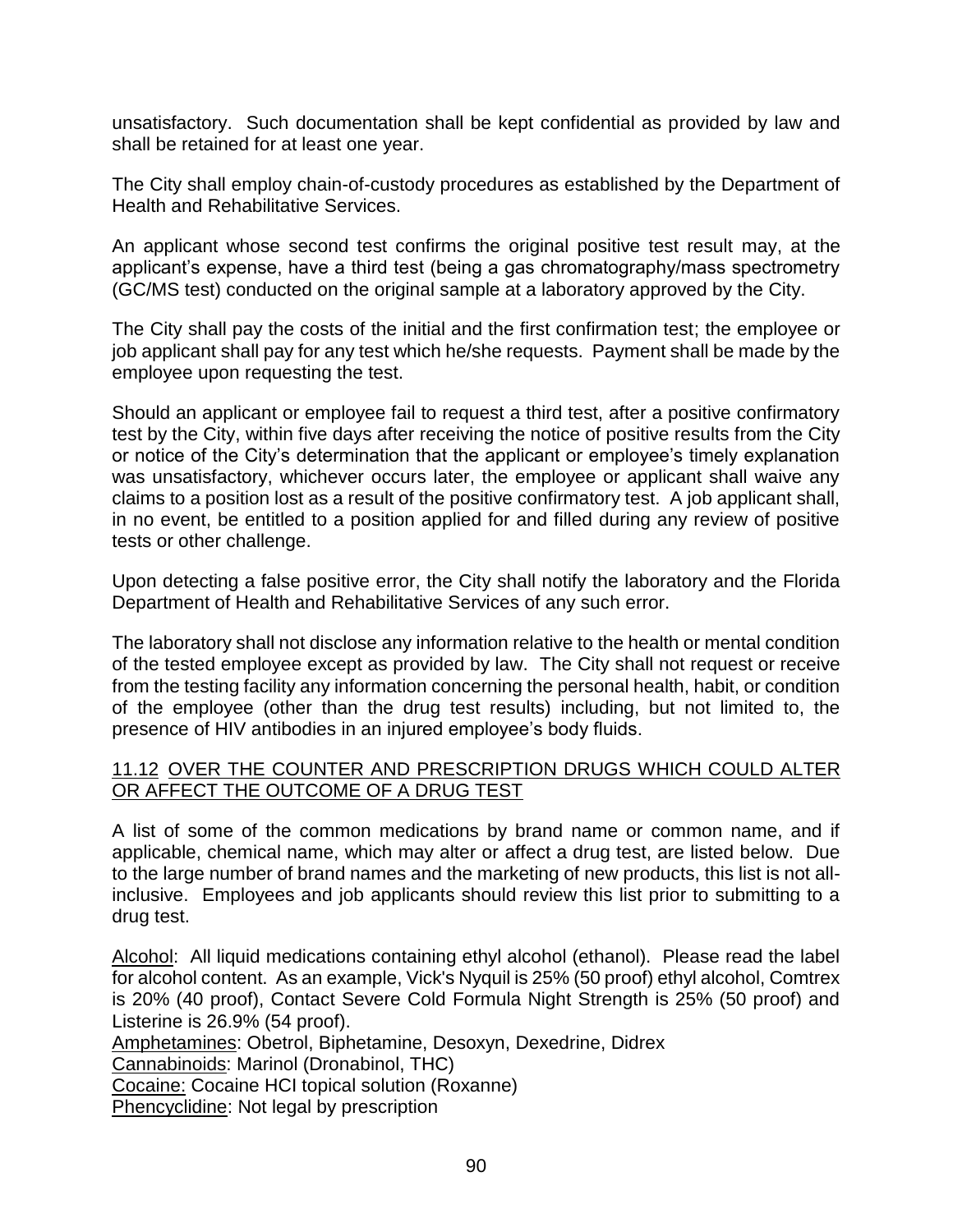#### Methaqualone: Not legal by prescription

Opiates: Paregoric, Parepectolin, Donnagel PG, Morphine, Tylenol with Codeine, Empirin with Codeine, APAP with Codeine, Aspirin with Codeine, Robitussin AC, Guiatuss AC, Novahistine DH, Novahistine Expectorant, Dilaudid (Hydromorphone), MS Contin and Roxanol (morphine sulfate), Percodan, Vicodin, Tussi-Organidin, etc.

Barbiturates: Phenobarbital, Tuinal, Amytal, Nembutal, Seconal, Lotusate, Fiorinal, Fioricet, Esgic, Butisol, Mebaral, Butabarbital, Butabital, Phrenilin, Triad, etc.

Benzodiazepines: Ativan, Azene, Clonopin, Dalmane, Diazepam, Librium, Xanax, Serax, Tranxene, Valium, Verstran, Halcion, Paxipam, Restoril, Centrax.

Methadone: Dolophine, Methadose

Propoxyphene: Darvocet, Darvon N, Dolene, etc.

#### **Brand Name Generic Name**

Anusol Suppos Hemorrhoidal Inserts Anusol Suppos HC Hemorrhoidal Inserts HC Aristocort Cr. Oint./Kenalog Triamcinolone Atarax Hydroxyzine HCL Benadryl Diphenhydramine Betadine Oint./Efodine **Povidone Iodine Oint.** Betalin-S Thiamine Cardizem Diltiazem Calan/Isoptin Verapamil Colace Docusate Sodium Compazine **Prochlorperazine** Decadron/Hexadrol Dexamethasone Demerol Meperidine Diabeta/Micronase Glyburide Dramamine Dimenhydrinate Dulcolax Bisacodyl Ecotrinq Enteric Coated Aspirin Elavil/Endep **Amitriptyline** Erythrocin Erythromycin Stearate Esidrix/Hydrodiuril Hydrochlorothiazide Isoptin/Calan Verapamil Isordil Isosorbide Dinitrate Kenalog cr/oint./Aristocort Triamcinolone Larotid **Amoxicillin** Lasix **Furosemide** Lomotil Diphenoxylate, Atropine Micronase/Diabeta Glyburide Motrin/Rufen Ibuprofen M.S. Morphine Sulfate Mycostatin/Nilstat Nystatin

Bactrim/Septra Trimenthoprim, Sulfamethoxazole Kayexalate **Polystyrens Sulfonate Sodium** K-lor **Potassium Chloride 20meg Powder** Mycolog/Mytrex Nystatin, Neomycin, Gramicidin, Triamcinolone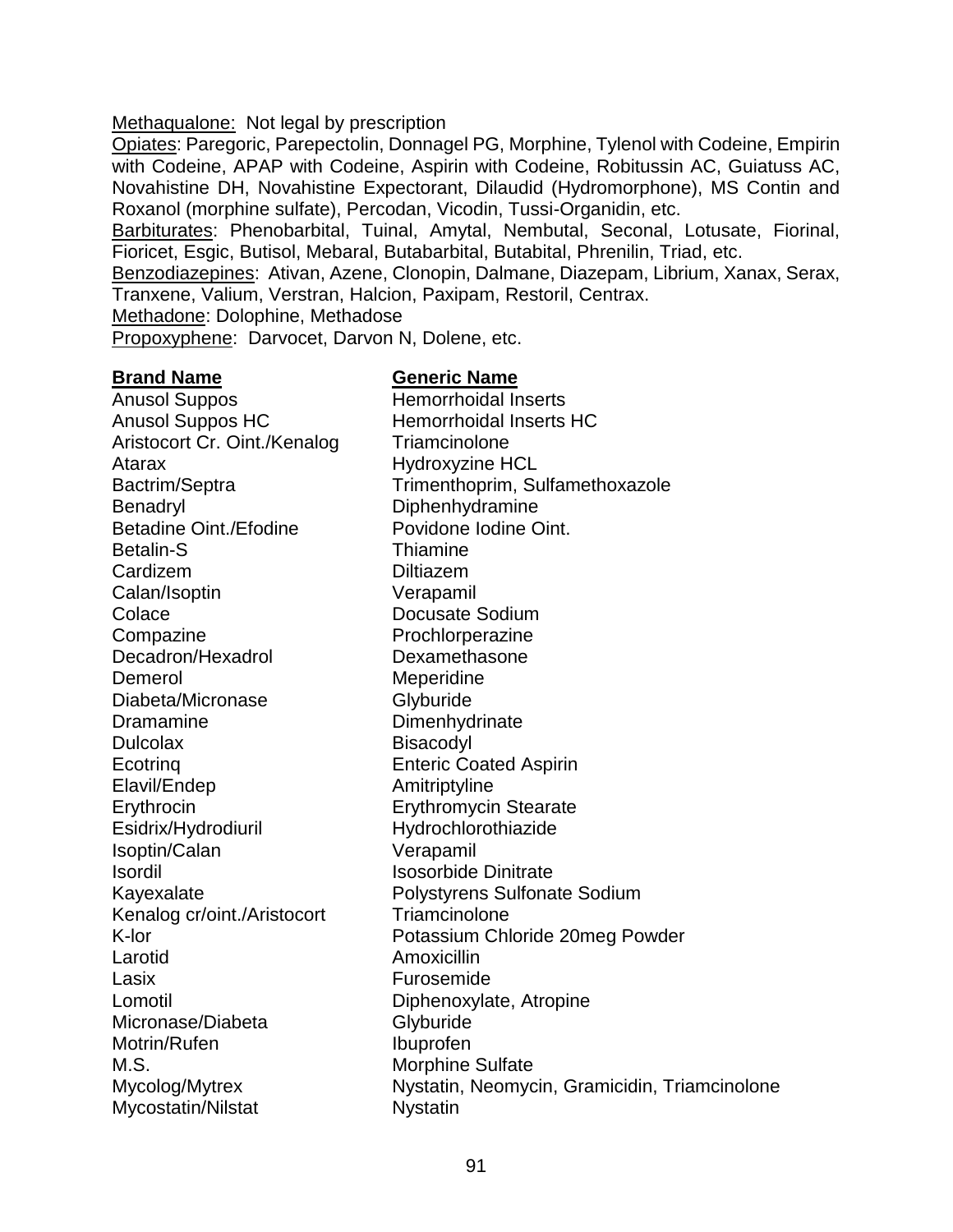| Nilstat/Mycostatin         | <b>Nystatin</b>                               |
|----------------------------|-----------------------------------------------|
| <b>Nipride</b>             | Nitroprusside                                 |
| <b>Noctec</b>              | <b>Chloral Hydrate</b>                        |
| Normodyne-Trandate         | Labetalol Hydrochloride                       |
| Norpramine/Pertrofane      | Desipramine                                   |
| <b>Parafon Forte</b>       | Chlorzoxazone, Acetaminophen                  |
| Pen VK/V-Cillin K          | Penicillin VK                                 |
| Peri-Colace                | Docusate Sodium, Casanthranol                 |
| Persantine                 | Dipyridamole                                  |
| Pertrofana/Norpramine      | Desipramine                                   |
| Phenergan                  | Promethazine                                  |
| Pitocin                    | Oxytocin                                      |
| Polycillin                 | Ampicillin                                    |
| Procardia                  | Nifedipine                                    |
| Pronestyl                  | Procainamide                                  |
| Prostaphlin                | Oxacillin                                     |
| Proventil/Vantolin         | Albuterol                                     |
| Pyridium                   | Phenazopyridine                               |
| Robaxin                    | Methocarbamol                                 |
| Robinul                    | Glycopyrrolate                                |
| <b>Rufin/Motrin</b>        | Ibuprofen                                     |
| Septra/Bactrim             | Trimethoprim/Sulfamethoxazole                 |
| Solu-Medrol                | Methlyprednisolone                            |
| Soma                       | Carisoprodol                                  |
| Sumycin                    | Tetracycline                                  |
| Surfak                     | Docusate Calcium 240 mg.                      |
| Tambocor                   | Flecainide                                    |
| Therogran                  | <b>Therapeutic Multivitamin</b>               |
| Theragran-M                | <b>Therapeutic Multivitamin with Minerals</b> |
| <b>Theragran Hematinic</b> | <b>Therapeutic Hematinic Vitamin</b>          |
| <b>Thorazine</b>           | Chlorpromazine                                |
| Tonocard                   | Tocainida Hydrochloride                       |
| Urscholina/Duvold          | <b>Bethanechol</b>                            |
| Valium                     | Diazepam                                      |
| Vibramycin                 | Doxycycline                                   |
| Vistarll Injection         | <b>Hydroxyzine HCI</b>                        |
| <b>Vistarll Capsules</b>   | <b>Hydroxyzine Pamoate</b>                    |

## 11.13 REHABILITATION PROCEDURES FOR MANDATORY-TESTING AND SPECIAL-RISK POSITIONS

An employee in a mandatory-testing position who enters a voluntary substance abuse rehabilitation program shall be assigned to a position other than a mandatory-testing position, or if such a position is not available, shall be placed on a leave of absence while the employee is participating in the program. The employee shall be required to use his/her accrued paid leave time (vacation and sick time or compensatory time) during any approved leave.